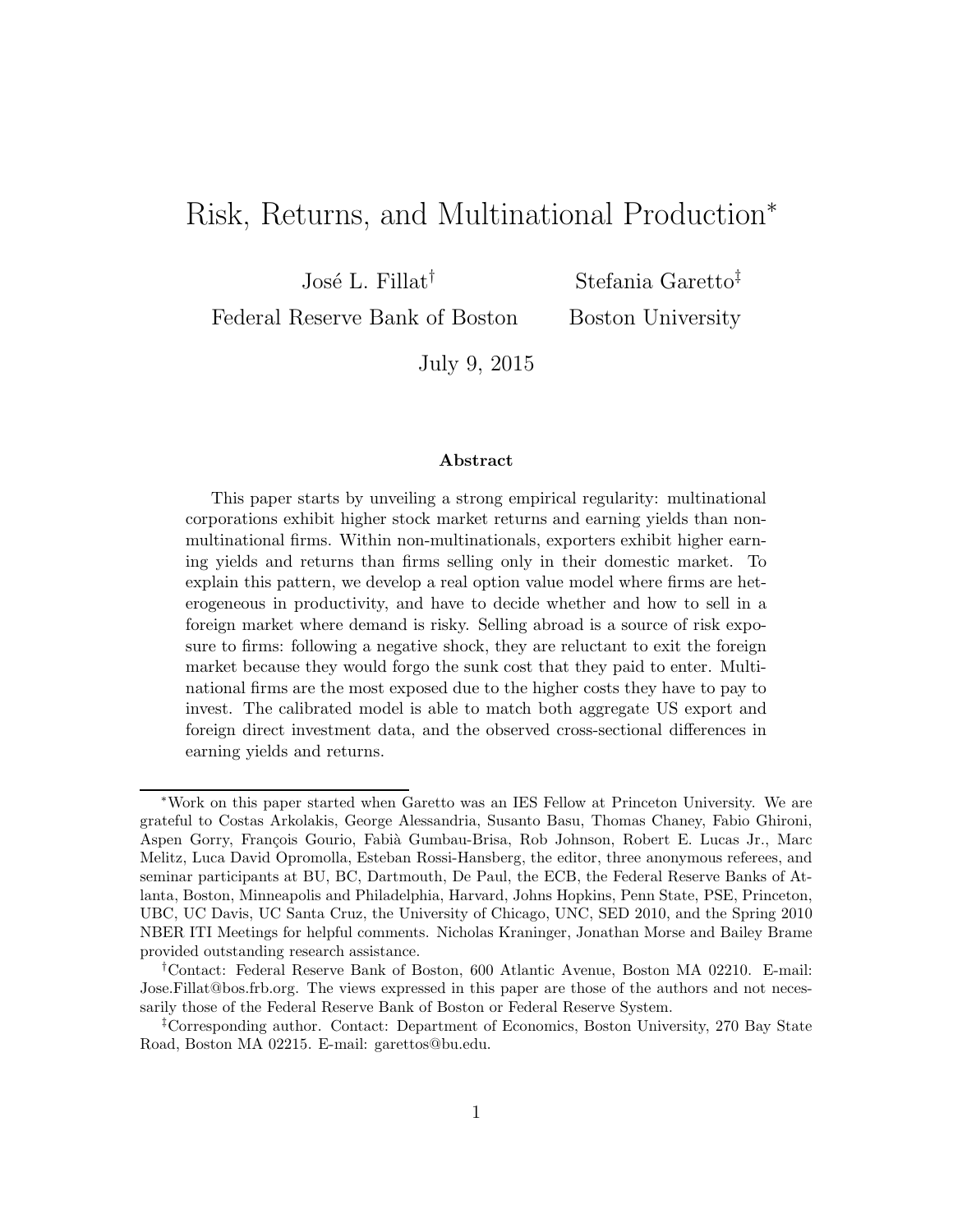Keywords: Multinational firms, option value, cross-sectional returns

JEL Classification : F12, F23, G12

### I. Introduction

Multinational firms tend to exhibit higher stock market returns and earning yields than non-multinational firms. Among non-multinationals, exporters tend to exhibit higher returns and earning yields than firms selling only in their domestic market. Many studies in the new trade literature have documented features distinguishing firms that sell into foreign markets from firms that do not.<sup>1</sup> However, none of this literature has studied whether the international status of the firm matters for its investors. Similarly, in the financial literature, explanations of the cross section of returns overlooked the role of the international status of the firm.<sup>2</sup>

In this paper we attempt to fill this gap in the literature. We develop a real option value model where aggregate uncertainty and fixed and sunk costs of production provide the missing link between firms' international status and their stock market returns. Following standard finance theory, we interpret differences in average realized returns as differences in the expected returns required by the investors because of differences in risk.

The purpose of our structural model is to identify a plausible channel delivering differential exposure to risk of domestic firms, exporters and multinational corporations (henceforth, MNCs). It might at first seem puzzling that exporters and (even more so) multinational firms, which are typically large, established corporations, are riskier than domestic firms. In particular, exposure to foreign markets makes them naturally more diversified than domestic firms. We argue that, due to the large fixed and sunk costs of accessing foreign markets, exporters and multinational firms are actively engaged in risky strategies that make their profits more sensitive to the state of the global economy. We also argue that the risk of a global downturn is the main

<sup>&</sup>lt;sup>1</sup>Bernard, Jensen, and Schott (2009), among others, show that exporters and multinational firms tend to be larger, more productive, to employ more workers, and sell more products than firms that sell only domestically. The higher yields and returns of exporters and multinational firms hold even once controlling for size, leverage, and many other firm-level characteristics.

<sup>2</sup>One notable exception is Fatemi (1984).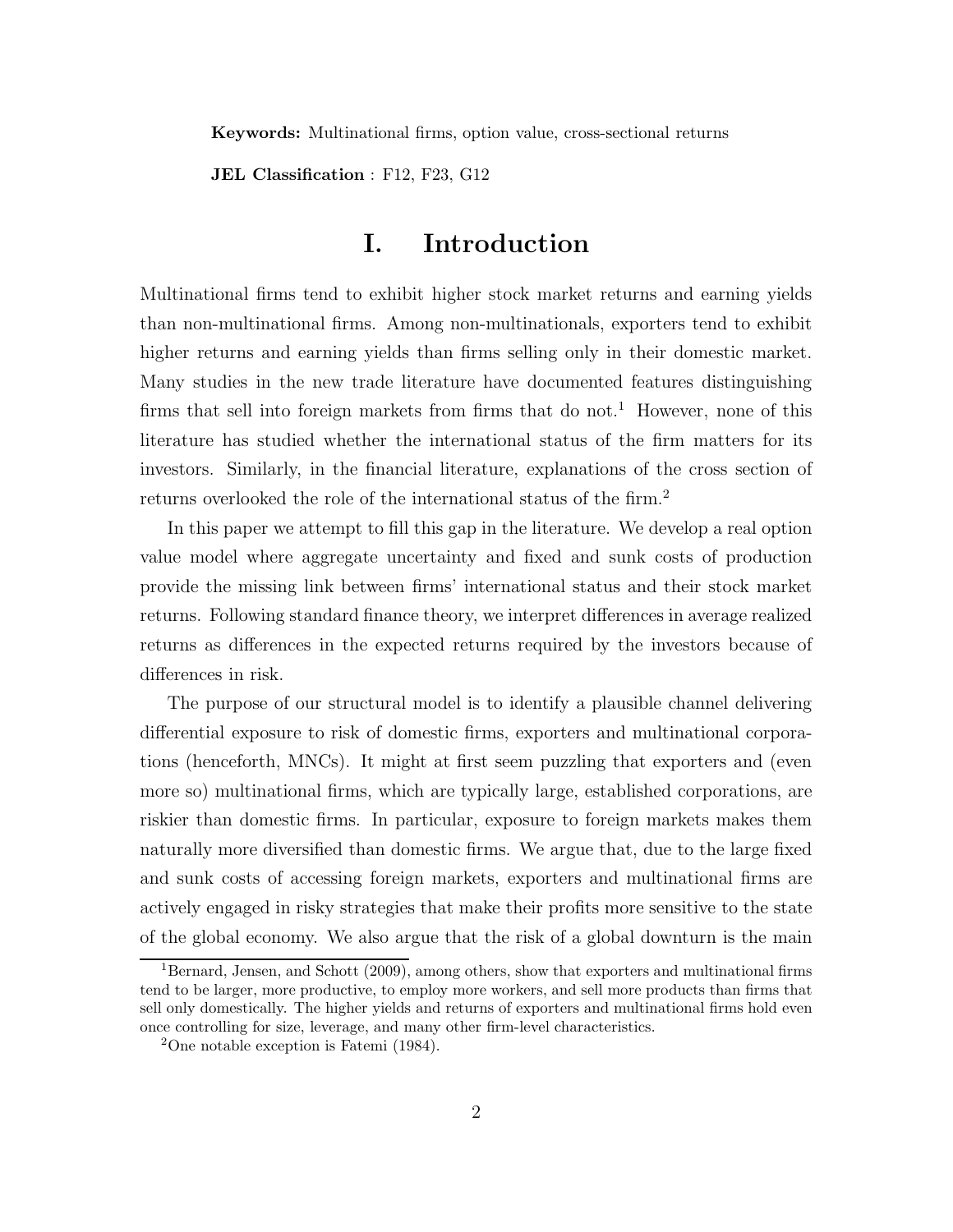risk investors worry about, so that diversification brings limited benefits.

The mechanism of the model is simple: suppose a firm decides whether to enter a foreign market where aggregate demand is subject to fluctuations, and entry involves a sunk cost. In "good times", when prospects of growth make entry profitable, a firm may decide to pay the sunk cost and enter. If  $-$  after entry  $-$  the shock reverses, the firm may experience losses due to the necessity of covering fixed operating costs. In this case, the firm will be reluctant to exit immediately because of the sunk cost it paid to enter, and may prefer to bear losses for a while, hoping for better times to come again. Hence risk exposure increases with the costs of foreign activities: higher fixed costs make firms more leveraged and more likely to incur losses, while higher sunk costs make firms more willing to bear those losses for a longer time. If the costs of establishing and operating a foreign affiliate are larger than the costs of exporting, then the exposure to demand fluctuations and possible negative profits will be higher for multinational firms than for exporters, and will command a higher return in equilibrium. The presence of sunk costs alters the timing of the cashflows compared to a frictionless model: exporters and multinationals may be willing to take losses in certain bad states to avoid repaying the sunk entry cost. For instance, in a recession a firm may chose to make losses overseas even though those losses are costly to its owners. By altering the covariance of cash flows with the aggregate economy the model can explain the empirical findings.

The choice of whether to serve the foreign market and how (via export or foreign investment, henceforth FDI) is endogenous, and we model it following Helpman, Melitz, and Yeaple (2004). Exports are characterized by low fixed and sunk costs and high variable costs, due to the necessity of shipping goods every period, while FDI entails high fixed and sunk costs of setting up a plant and producing abroad, but low variable costs, since there is no physical separation between production and sales. The model in Helpman, Melitz, and Yeaple (2004) is static, hence the value of a firm coincides with its profits and earning yields are constant across firms. A dynamic but deterministic model, or a dynamic and stochastic model with idiosyncratic shocks share the same feature, with earnings-to-price ratios simply given by the discount rate. The same is true for the returns, which are given by the earning yields plus the expected change in the valuation of the firm (this last term being zero in the static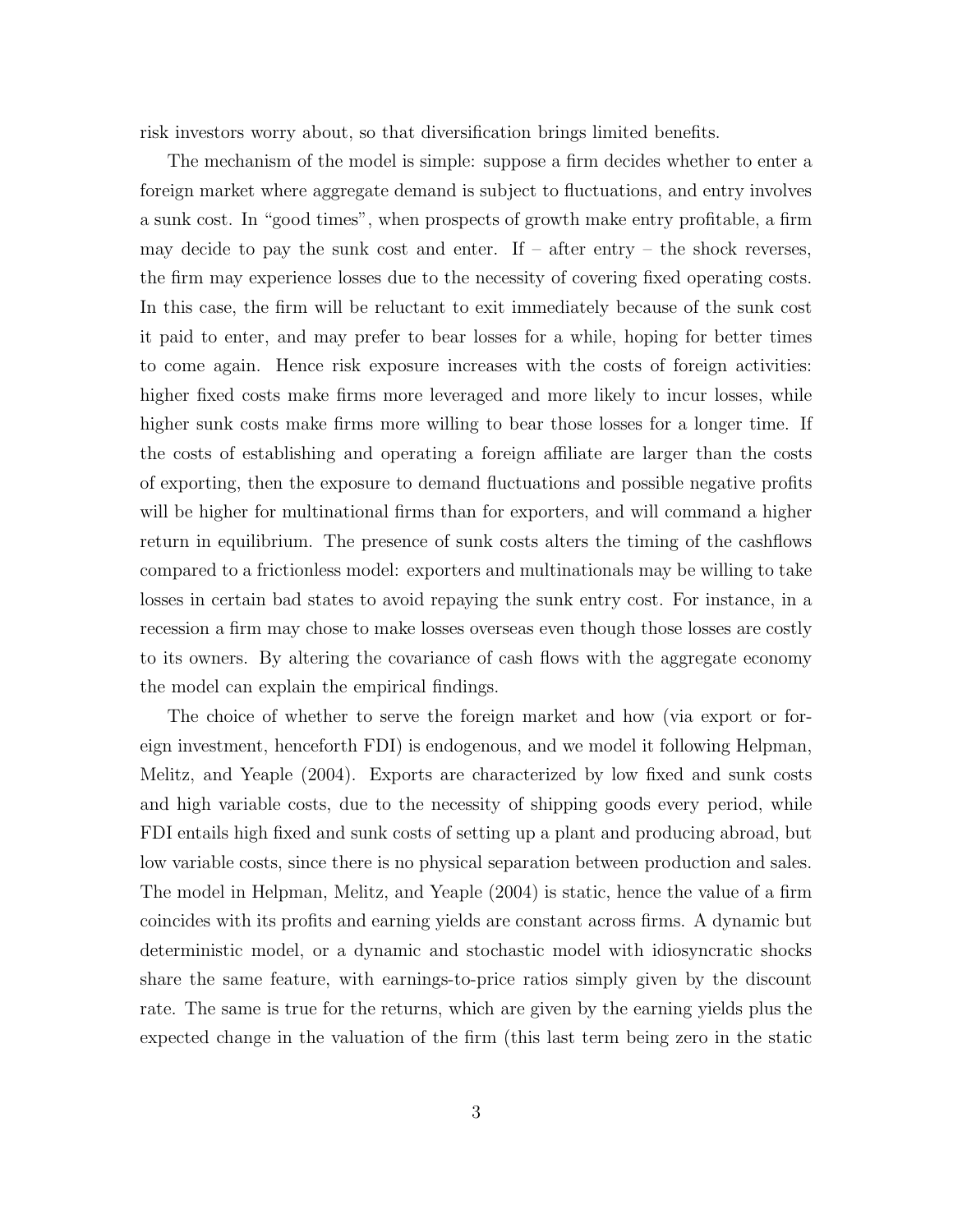framework). To generate heterogeneity in these variables across firms, we extend the basic framework to a dynamic and stochastic environment characterized by persistent shocks, using Dixit (1989) as a benchmark to model entry and exit decisions under uncertainty. In the model, firms choose whether to export or invest abroad based on their productivity and on prospects of growth of foreign demand. Larger costs of foreign investment compared to export imply that, compared to exporters, multinational firms may experience larger losses for longer periods of time if the economy is hit by a negative shock.

How does this behavior generate heterogeneity in earning yields and returns? First, persistent aggregate shocks to demand imply that agents discount operating profits based on their expectations and risk aversion, while they discount deterministic fixed costs at the risk free rate. Hence profit flows and firm value are not proportional due to these different discounts. Second, sunk costs of exports and FDI can be interpreted as the premia to be paid to exercise the option of entering the foreign market. Hence profit flow and firm value are not proportional also due to the option value of entering/exiting the market, which differs across firms. To generate heterogeneity in stock market returns, we nest the heterogeneous firms framework into an aggregate endowment economy, in the spirit of consumption-based asset pricing models à la Lucas (1978). Risk-averse consumers own shares of the firms, and discount future consumption streams with a stochastic discount factor dependent on the aggregate shocks. Firms' heterogeneity and endogenous status choices imply that different firms will differ in the covariance of their cash flows with the aggregate uncertainty, which affects consumers' marginal utility. As a result, the model endogenously determines cross-sectional differences in earnings-to-price ratios and returns, and provides a complementary explanation for the cross section of returns exploiting the production side from an international point of view.

As is well known, it is difficult to generate significant risk premia without assuming a very large risk aversion. The literature has settled on a few models that generate plausible risk premia.<sup>3</sup> To depict the risk of a global downturn, and in the interest

<sup>&</sup>lt;sup>3</sup>Campbell and Cochrane (1999) use internal habits specifications which impose non-separability of preferences over time. Yogo (2006) and Piazzesi, Schneider, and Tuzel (2007) are examples of non-separable goods in the utility function. Bansal and Yaron (2004) and Hansen, Heaton, and Li (2008) use Epstein and Zin (1989)'s recursive preferences coupled with persistent shocks to the endowment and cash flow dynamics to generate long run risk. Finally, Rietz (1988), Barro (2006),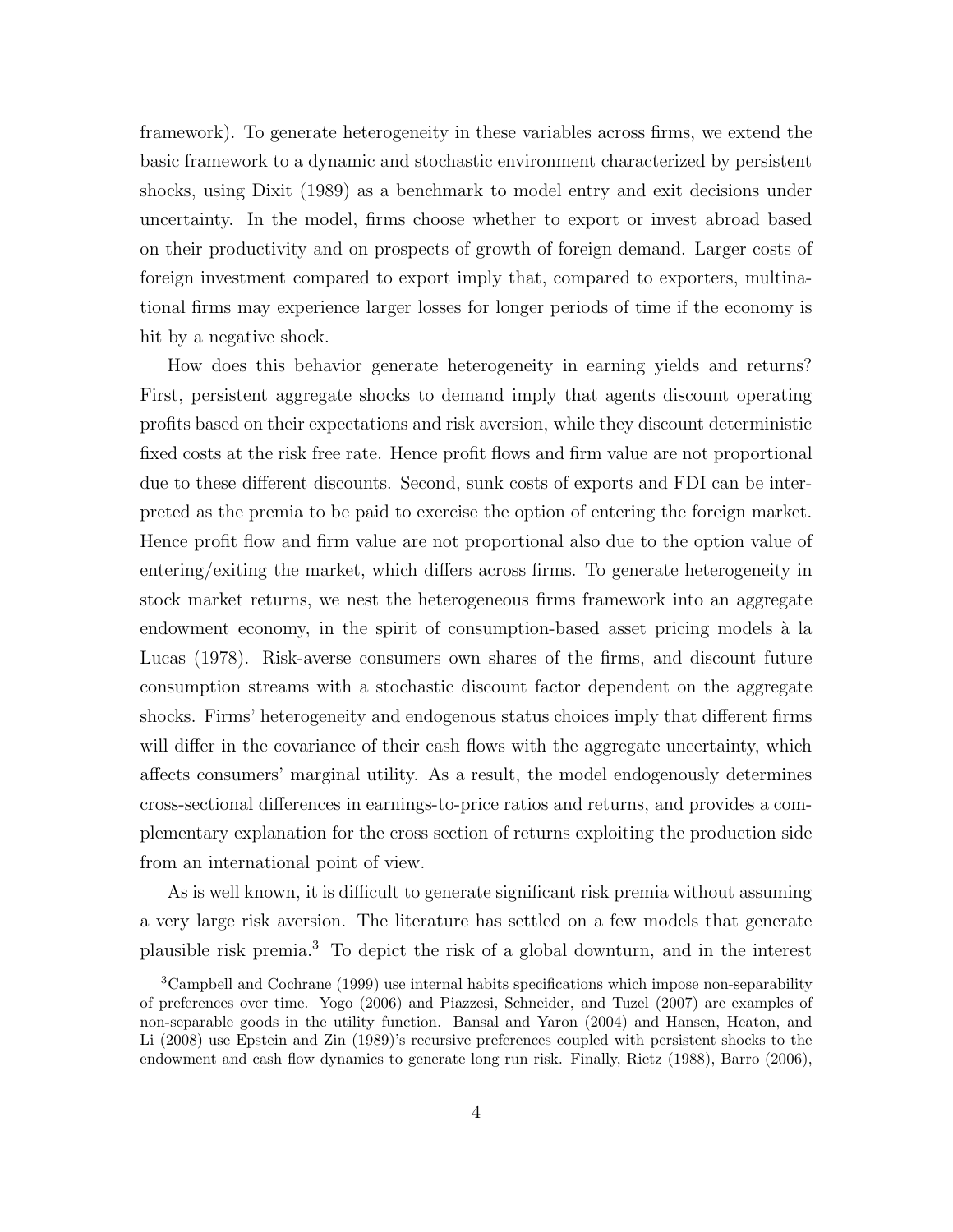of simplicity, we chose to follow Rietz (1988), Barro (2006), and Gabaix (2012) and use the disaster risk model. However, our key mechanism is not dependent on this assumption.

The model can be parameterized to be consistent with aggregate data on export and FDI participation, and with the financial data on earning yields and returns. We present our quantitative results starting from a simpler version of the model that emphasizes the role of trade frictions for returns, but disregards endogenous selection into international status and aggregation. We then move to the simulation of the full industry equilibrium. Quantitatively, the model is able to explain between 33% and 100% of the differences in earning yields across statuses, and between 35% and 75% of the differences in returns, depending on the calibration. Our sensitivity analysis reveals that the inclusion of disaster risk is crucial to obtain a good quantitative fit: the calibrated economy with no disasters generates differences in returns across statuses whose magnitude is only 11% of what we observe in the data. Disaster risk generates a larger spread in returns across firms with different international statuses compared to a world with only i.i.d. shocks to the growth rates: disasters are more severe and more persistent than i.i.d. shocks, hence they induce higher sensitivity of the valuation of firms' cash flow to the fixed and sunk cost mechanism described above.

Besides being successful at replicating both the trade data and the financial data, our quantitative analysis sheds light on the nature of the costs of trade and FDI for large, publicly listed firms. Consistent with the assumptions typically put forward in trade models, both the fixed and the sunk costs of FDI needed to match the data are higher than the costs of exports. Overall, trade and FDI costs are very large, indicating that large gains from trade can be obtained from their removal.

#### *I. A. Literature*

There is a large body of literature that investigates cross-sectional differences in stock returns and earnings-to-price ratios. Fama and French (1996) provide comprehensive evidence about returns differentials across portfolios formed according to particular

and Gabaix (2012) add jump shocks to the endowment and cash flow dynamics (with and without recursive preferences) to generate more realistic risk premia.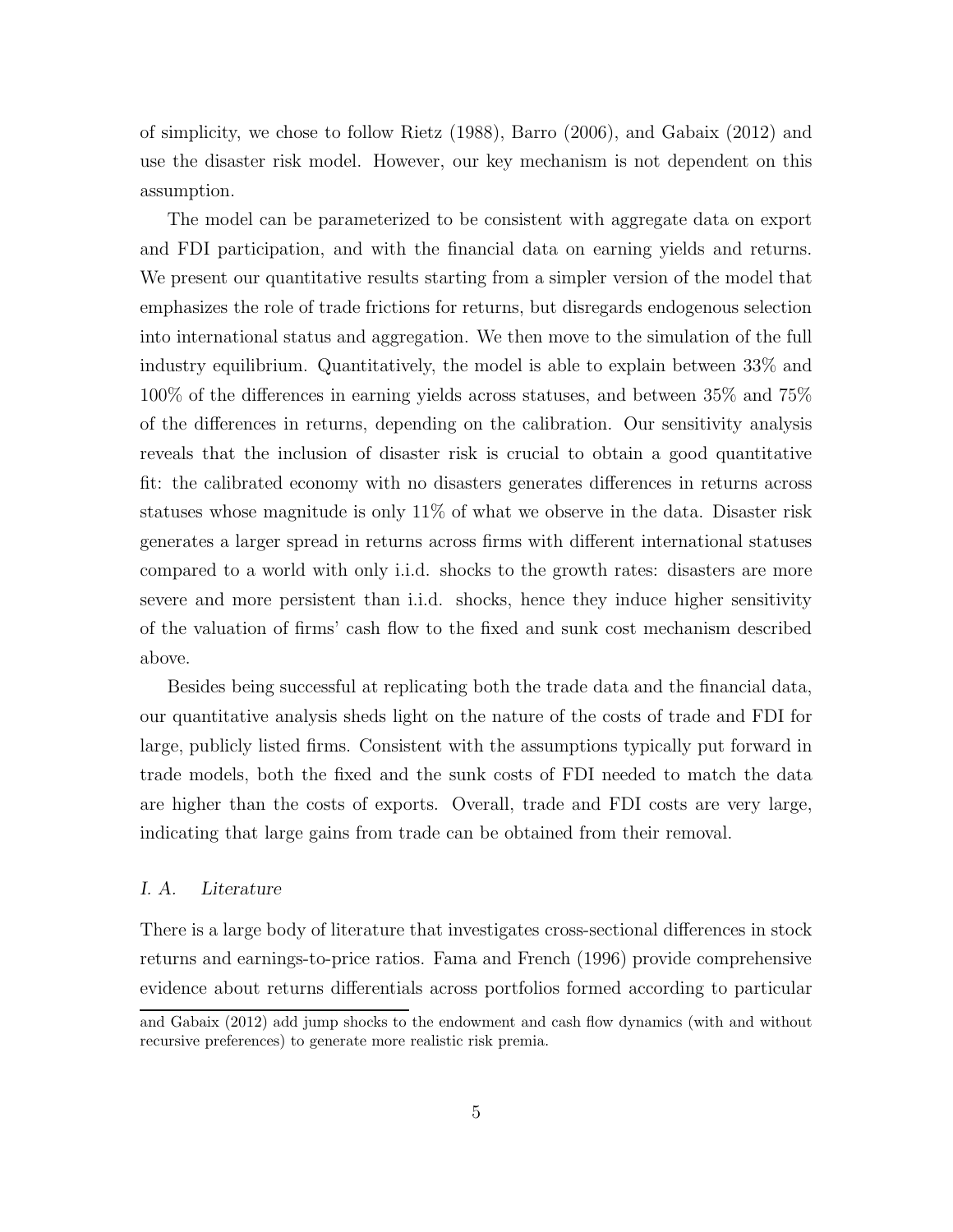characteristics (like size and book-to-market). In this paper we cut the data along an unexplored dimension, addressing the risk-return trade-off of firms serving foreign markets. We focus on the cash flow dynamics of the firm and on how these are determined by endogenous decisions and exogenous risk.

The existing finance literature that focuses on cross-sectional differences in earningsto-price ratios and returns abstracts from the international organization of the firm. There are numerous attempts to explain risk premia and cross sectional differences in expected returns that generalize the canonical power utility consumption-based model. These attempts entail different specifications of preferences, different specifications of the cash flow dynamics, or both. Our paper is aligned with the productionbased models that link asset prices to firms' decisions, like Gomes, Kogan, and Zhang (2003), Zhang (2005), Gourio (2011), and Gala (2012). We contribute to the finance literature by endogenizing the exposure of firms' cash-flows to fundamental shocks. Exposure is directly linked to the decision of whether and how to serve the foreign market, which is ultimately driven by the interaction between productivity and cost structure. Several papers have documented the importance of operating leverage and/or fixed costs to generate heterogeneity in stock returns (see Berk, Green, and Naik (1999), Cooper (2006), Novy-Marx (2011)), but this mechanism has not been applied to explain returns' heterogeneity across firms with different international status.<sup>4</sup>

Most importantly, our paper is closely related to a growing literature that explains the cross-section of returns using exposure to disaster risk, starting with Rietz (1988), and more recently Barro  $(2006)$ , Barro and Ursúa  $(2008)$ , Gabaix  $(2012)$ , and Gourio (2012). Particularly, we see our empirical regularity (which we could name "higher equity premia of international firms") as an additional puzzle that can be added to the list of ten in Gabaix (2012), and solved by incorporating disaster risk into the analysis.

This paper is also related to a strand of literature in corporate finance, studying the linkages between international activity and stock market variables. Our empirical evidence is consistent with the analysis in Denis, Denis, and Yost (2002), who find

 ${}^{4}$ Berk, Green, and Naik (1999), Carlson, Fisher, and Giammarino (2004), and Cooper (2006) also find that book-to-market is a proxy for exposure to non-diversifiable risk due to option values. Ai and Kiku (2013) analyze the role of growth options in explaining the value premium.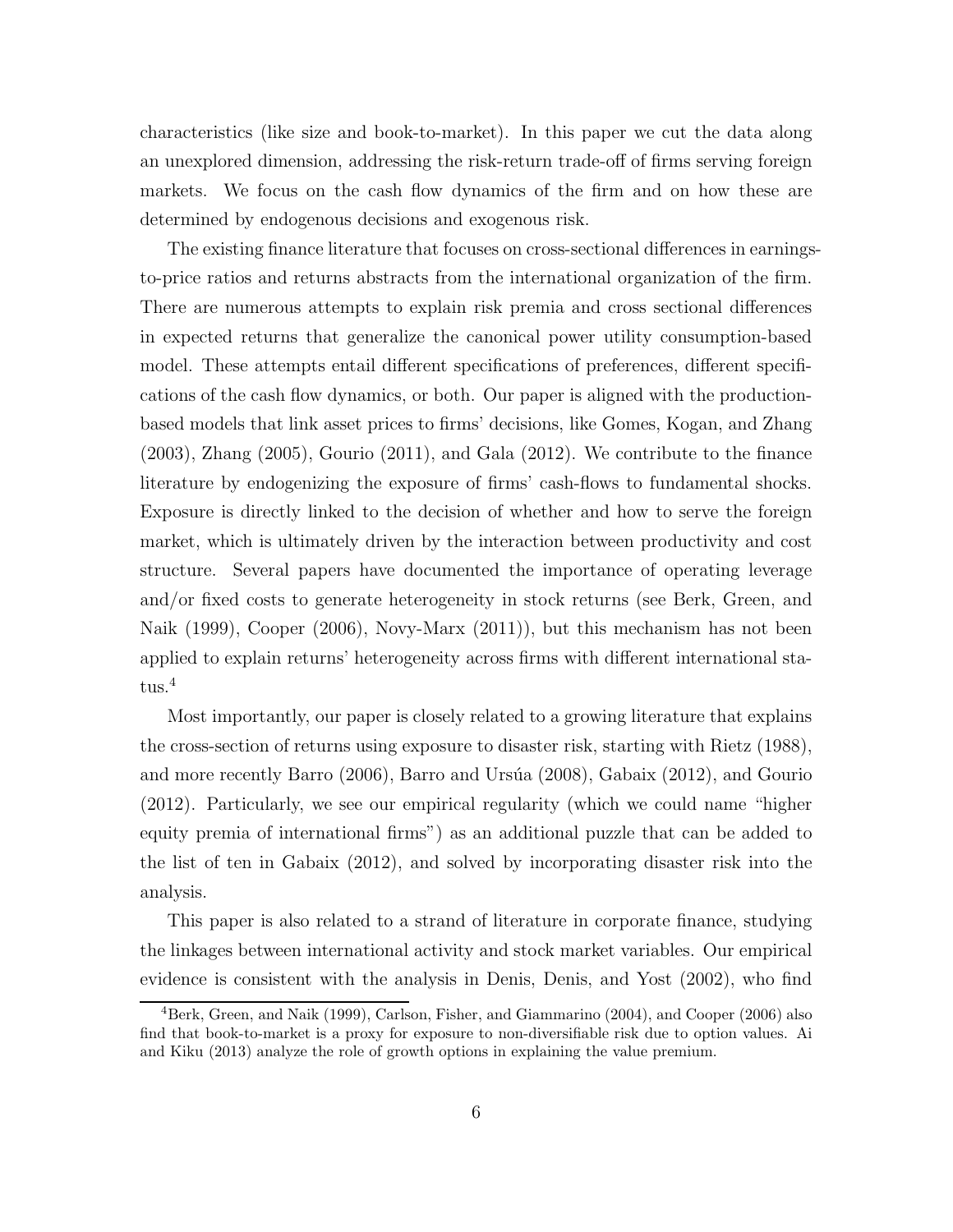that multinational corporations trade at a discount, and with Desai and Hines (2008) and Baker, Foley, and Wurgler (2009), in linking empirically market valuations, returns, and FDI activity. Our approach departs from these contributions in explicitly acknowledging the endogeneity of the variables of interest and in using a structural model to understand the economic forces behind the correlations that we find in the data.

Our work is related to the literature on trade and FDI under uncertainty, mainly to Rob and Vettas (2003), Russ (2007), Ramondo and Rappoport (2010), and Ramondo, Rappoport, and Ruhl (2013). Rob and Vettas (2003) developed a model of trade and FDI with uncertain demand growth. In their framework FDI is irreversible, so it can generate excess capacity, but has lower marginal cost compared to export. Our work generalizes their model to one with many heterogeneous firms and a more general process for demand growth. Russ (2007) also formulates a problem of foreign investment under uncertainty to study the response of FDI to exchange rate fluctuations.<sup>5</sup> Her model features firm heterogeneity, but does not allow trade as a way to serve foreign markets. Ramondo and Rappoport (2010) introduce idiosyncratic and aggregate shocks in a model where firms can locate plants both domestically and abroad. Multinational production allows firms to match domestic productivity and foreign shocks, and works as a mechanism for risk sharing. Ramondo, Rappoport, and Ruhl (2013) extend their setting to a model featuring also exports. Our framework allows for risk sharing and diversification in addition to the risk exposure driven by the combination of aggregate shocks and fixed and sunk costs. We allow for country-specific shocks with various correlation patterns.

Finally, this paper is related to a growing body of literature on trade dynamics with sunk costs. Particularly, Alessandria and Choi (2007) and Impullitti, Irarrazabal, and Opromolla (2013) model entry and exit into the export market in a world with idiosyncratic productivity shocks and sunk costs. Our model is closer to the framework in Impullitti, Irarrazabal, and Opromolla (2013) for the use of the real option value analogy in solving the firm's optimization problem. While these papers concentrate their attention on the impact of idiosyncratic productivity shocks for firm dynamics, we model aggregate demand shocks that affect firms differently only

<sup>&</sup>lt;sup>5</sup>Goldberg and Kolstad (1995) study the effect of exchange rate fluctuations on the location choices of multinational firms.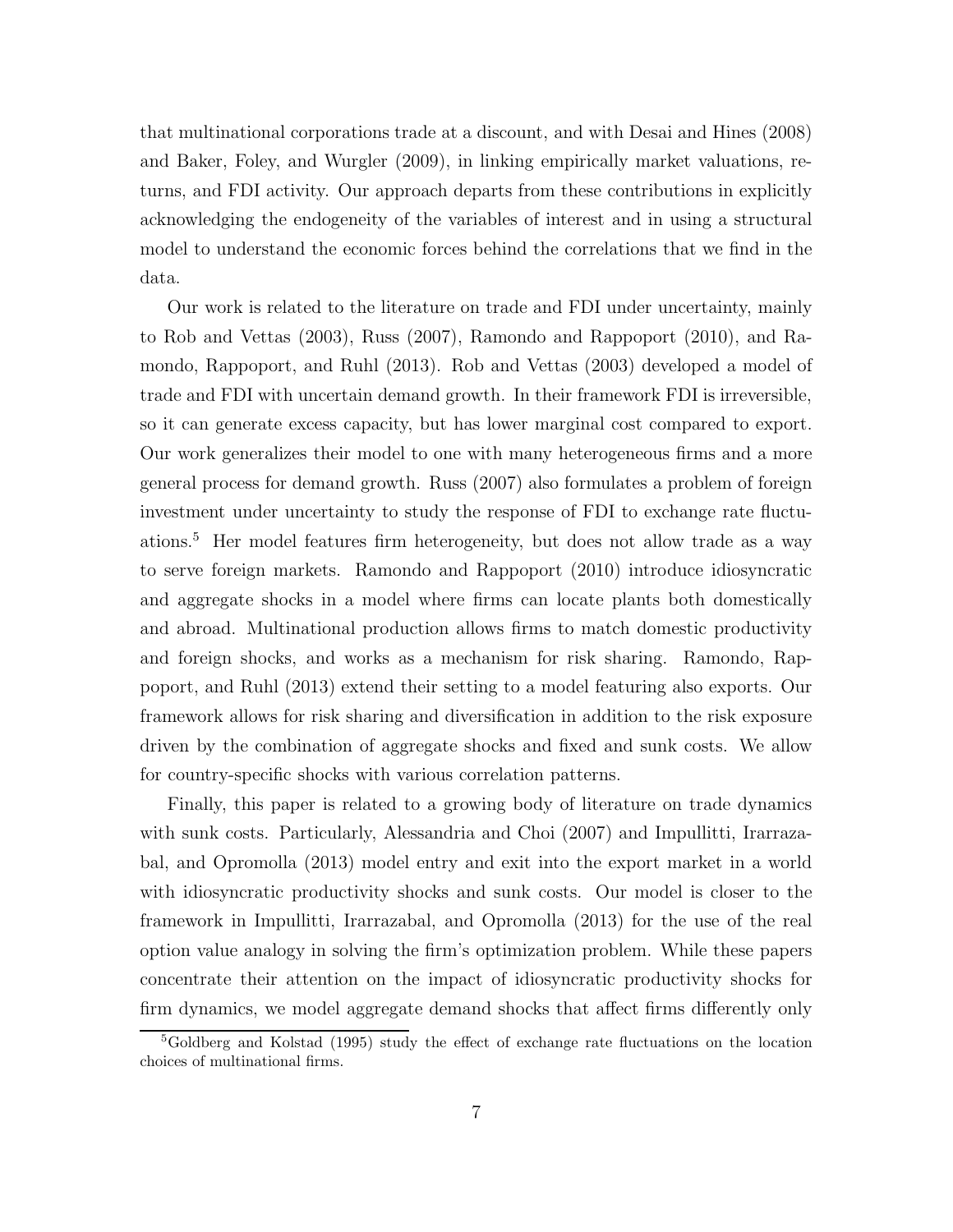through their endogenous choice of international status.<sup>6</sup> Moreover, both papers analyze the decision to export, but do not consider the possibility of FDI sales. Ghironi and Melitz (2005) develop a general equilibrium model of trade and macroeconomic dynamics in an environment with aggregate productivity shocks, sunk costs of domestic entry and fixed export costs. Our framework shares with Ghironi and Melitz (2005) the emphasis on the effect that aggregate shocks have on the behavior of heterogeneous firms, but overlooks the possible effect of domestic entry and endogenous wages on firms' outcomes. Roberts and Tybout (1997) and Das, Roberts, and Tybout (2007) empirically address the issue of market participation for export. Our model has similar predictions for both exports and FDI sales, and can be calibrated using information from trade and FDI data. In general, we contribute to the trade dynamics literature by developing a dynamic model of entry and exit into foreign markets where the mode of entry  $(i.e.,$  the decision between export and FDI sales) is also a choice variable.

While individual elements of our framework are found in other work, to our knowledge this paper is the first to propose a dynamic industry equilibrium model where risk affects firms' international strategies and their financial variables in the stock market. The remainder of the paper is organized as follows. Section II. presents empirical evidence establishing the ranking in earning yields and returns. Section III. develops the model and characterizes the equilibrium. Section IV. brings the theory to the data: we calibrate the model to match aggregate trade and FDI data and financial data. Section V. concludes.

## II. Empirical Evidence

In this section we document a novel empirical regularity linking firms' international activities to stock market data. We find that multinational firms exhibit higher annual stock returns and earning yields than exporters. In turn, exporters exhibit higher annual stock returns and earning yields than firms selling only in their domestic market. This pattern holds controlling for a broad set of firms' characteristics.

<sup>6</sup>Aggregate shocks are necessary to generate variation in expected returns across firms. The model can be extended to feature also idiosyncratic shocks, at the cost of additional complications and with little impact on the financial variables of interest.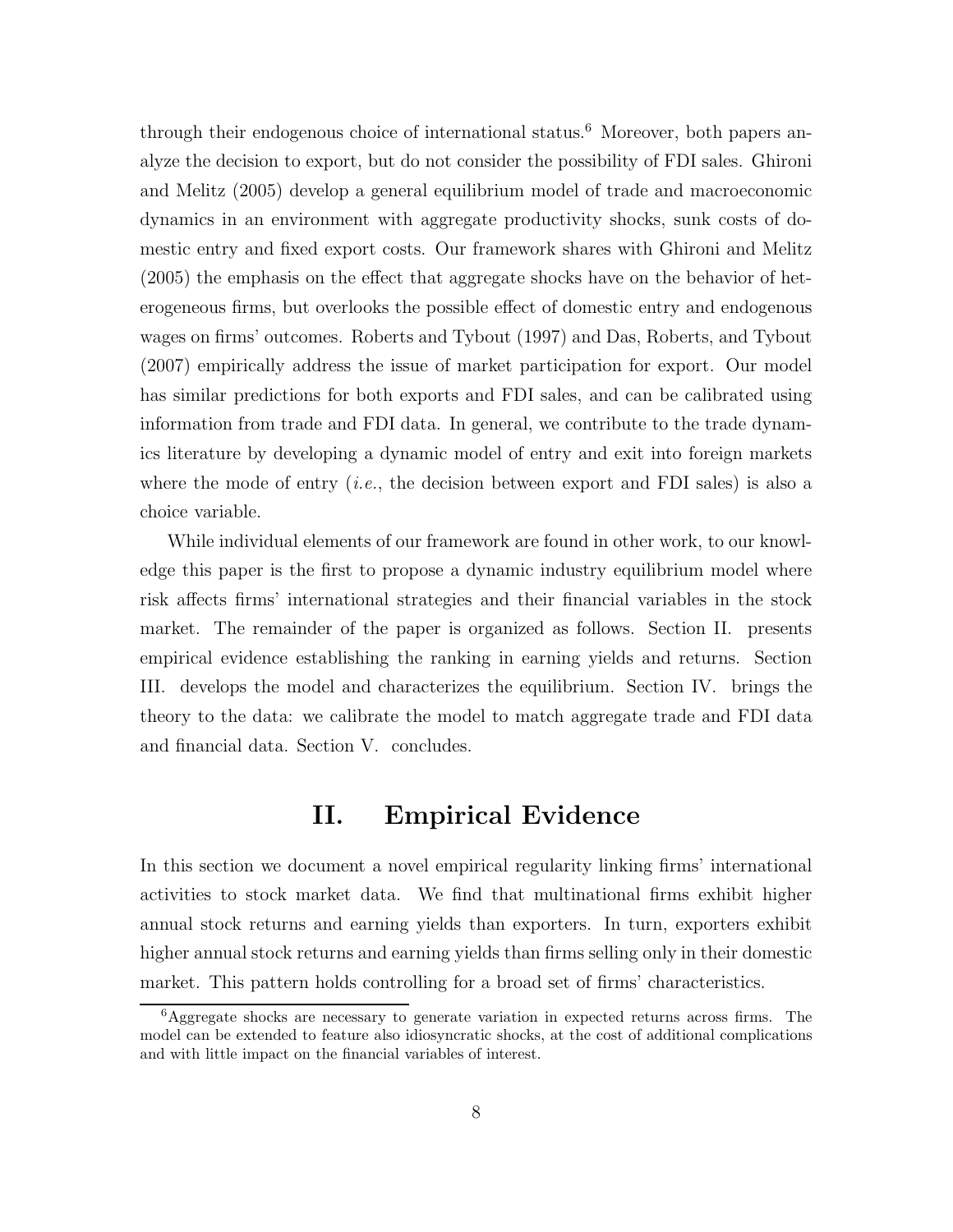#### *II. A. The Data*

The data used in this paper are from a sample of manufacturing firms that are publicly traded in the US stock market. Financial data is available from Compustat.<sup>7</sup> Matched stock market data, like stock prices, dividends and returns, are obtained from the Center for Research in Security Prices (CRSP). We restrict our sample to firms incorporated in the US whose headquarters are also located in the US.

In addition to the financial data, Compustat contains information about the geographical segments where the firms operate.<sup>8</sup> For every fiscal year of the sample period, the segments information allows us to classify the firms in three groups: multinationals, exporters, and domestic firms. Firms that report the existence of a foreign geographical segment associated with positive sales are classified as multinationals.<sup>9</sup> Firms that do not report any foreign segment with positive sales but report positive exports are classified as exporters. All other firms are classified as domestic.<sup>10</sup> The information contained in the segments data restricts our sample period to 1979-2009.

Table 1 shows firm-level descriptive statistics of the data by type of firm. Consistent with the empirical trade literature, multinational firms are overwhelmingly larger than exporters and domestic firms, both in terms of sales and number of employees. They also have much higher earnings and market capitalization. In turn, exporters are larger than domestic firms according to all measures, even if in this sample differences between exporters and domestic firms are more nuanced than what other papers report (see for example Bernard, Jensen, and Schott (2009) or Bernard et al. (2007)). This feature of our data is due to sample selection: Compustat is a sample of publicly listed, large firms. Many small (mostly domestic) firms are not included. As a result, since the sample includes the largest domestic firms only, domestic firms and exporters are less different than in a sample representative of the entire firm size

<sup>7</sup>Firms report their financial data to the Securities and Exchange Commission (SEC) on the annual 10K files.

<sup>8</sup>Multinational and exporter dummies are constructed based on Compustat geographic and operating segments data. Appendix A-I contains a summary of data reporting criteria from the Financial Accounting Standards (FAS) Statement, and details about the construction of the sample.

<sup>9</sup>Denis, Denis, and Yost (2002) also use information from Compustat Segments to identify multinational firms in the data.

 $10$ Most multinational firms have also positive exports. For reasons that will become clear when we present our structural model, we believe that MNCs that also export are exposed to at least the same risks affecting non-exporting MNCs, and they are hence classified as multinationals.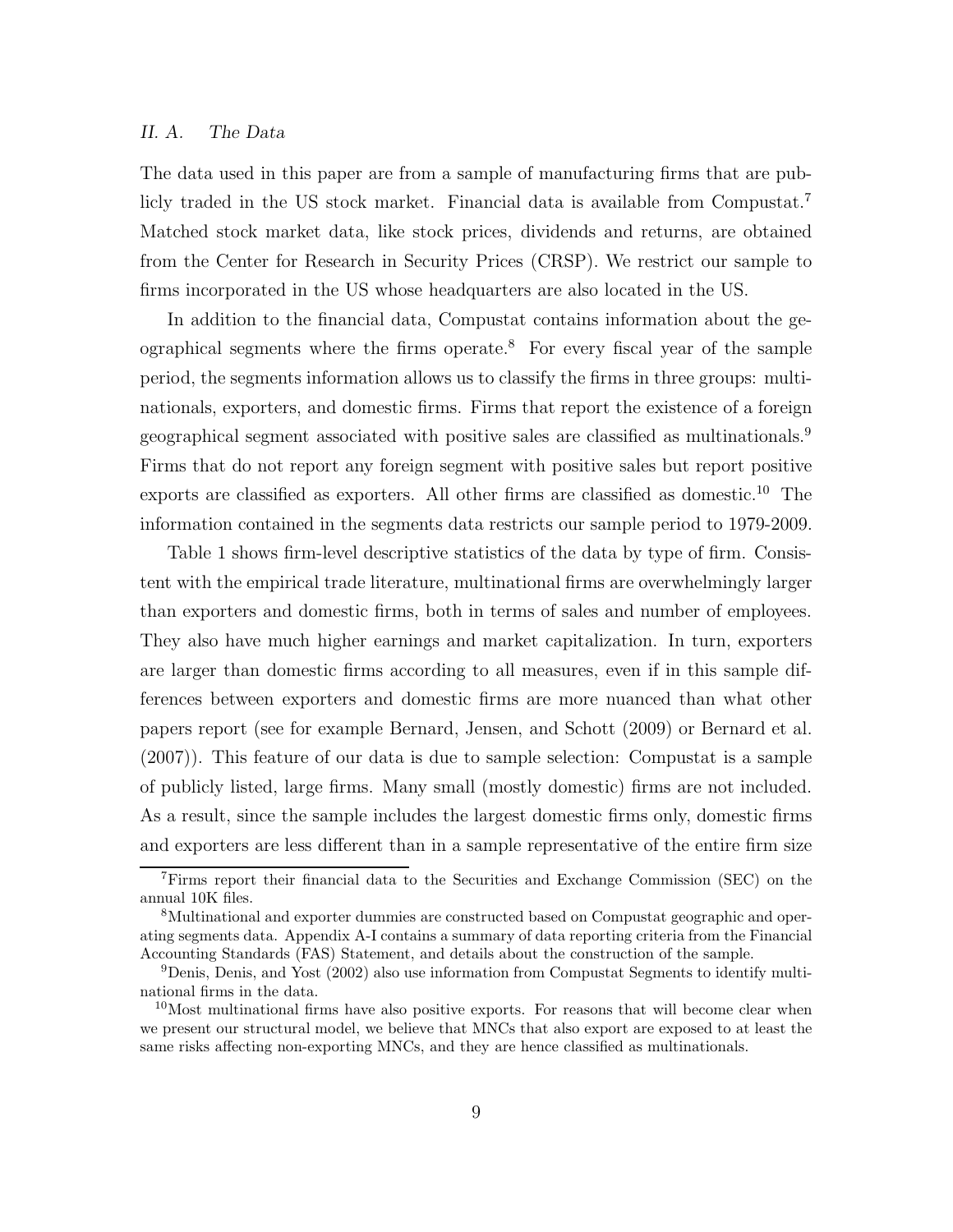Table 1: Descriptive Statistics. All statistics except the number of firms are averages across firm-year observations with year fixed effects. The reported number of firms is the time series average of the number of firms in each category every year.

|                                               | Domestic | Exporter | Multinational |
|-----------------------------------------------|----------|----------|---------------|
| Domestic sales (millions \$)                  | 228.79   | 243.56   | 1681.21       |
| Export sales (millions $\})$                  | $\theta$ | 37.30    | 143.63        |
| FDI sales (millions \$)                       | $\theta$ | $\Omega$ | 663.28        |
| Number of employees (thousands)               | 1.91     | 2.09     | 11.99         |
| Capital/labor ratio (millions $\$ per worker) | 0.14     | 0.11     | 0.14          |
| Market capitalization (millions \$)           | 174.30   | 195.06   | 1600.70       |
| Book-to-market ratio                          | 1.15     | 1.08     | 2.55          |
| Total earnings (millions \$)                  | 5.04     | 8.17     | 87.67         |
| Annual earnings-to-price ratio $(\%)$         | 3.96     | 4.58     | 6.33          |
| Annual returns $(\%)$                         | 5.68     | 9.59     | 10.28         |
| Number of firms                               | 679.34   | 351.74   | 814.56        |

distribution. Most importantly for our purposes, a pecking order in earnings-to-price ratios and stock returns appears in the summary statistics at the firm level: multinational firms have earnings-to-price ratios and returns on average above those of exporters, and in turn exporters have earnings-to-price ratios and returns on average above those of firms selling only in their domestic market. In particular, we find that multinationals exhibit average returns of 10.28%, while those for exporters and domestic firms are  $9.59\%$  and  $5.68\%$ , respectively.<sup>11</sup> Annual earnings-to-price ratios are defined as annual earnings per share divided by the end-of-year price per share. The ranking in earnings-to-price ratios is consistent with the observation in Denis, Denis, and Yost (2002) that multinational corporations trade at a discount. Stock returns are defined as one-year capital gains plus dividend yields:  $R_{t+1} = \frac{p_{t+1} + d_t}{p_t}$  $\frac{p_t}{p_t}$  where  $p_t$ denotes the price of a share and  $d_t$  the dividends per share at time t. We identify firm-level returns with the returns of the firm's common equity. Since data on returns are available at the monthly level, we annualize them for the corresponding firm fiscal year.

Figure 1 presents more evidence on the ranking of earning yields by status. Over a 30-years time period, on average multinational firms have earnings-to-price ratios

<sup>&</sup>lt;sup>11</sup>To put the numbers of Table 1 into perspective, Mehra and Prescott  $(2003)$  report that the average return on a market index in the US in the time period 1946-2000 is 9.03%, corresponding to an equity premium of 8.36%. Volatility of returns in the three groups of firms ranges between 14% and 16%, in line with the volatility of the aggregate equity premium in the US.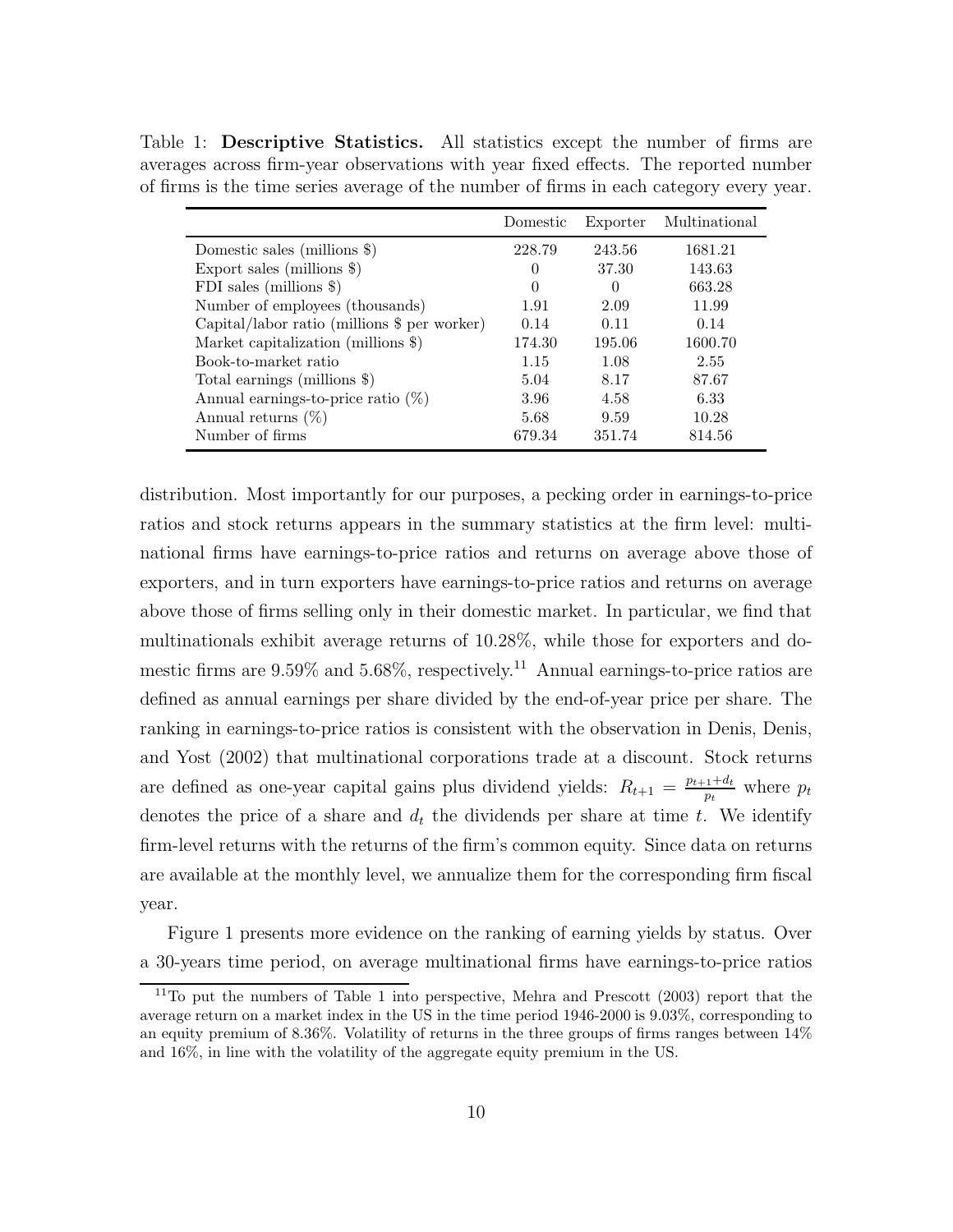

Figure 1: **Earnings-to-Price Ratios.** Portfolios formed yearly based on the international status of each firm. Data source: Compustat and CRSP, 1979-2009.

consistently above those of exporters, and in turn exporters have earnings-to-price ratios on average above those of firms selling only in their domestic market.<sup>12</sup>

Figure 2 shows a similar, albeit noisier, pattern for the stock returns: multinational firms have returns on average above those of exporters, and in turn exporters have returns on average above those of firms selling only in their domestic market.

#### *II. B. Firm-level Regressions*

In the previous section we have shown the ordering of the returns and earnings-to-price ratios in the raw data. However, simple averages across observations by type may hide other underlying characteristics not necessarily related to international status. To address this concern, we run firm level regressions of the financial variables of interest on a set of firm characteristics – financial and non-financial – which could be correlated with cross sectional differences in returns and earning yields.

<sup>&</sup>lt;sup>12</sup>The average earning yields shown in Figure 1 are computed as follows. For each firm i, determine its status  $S(S = D, X, I)$  at the end of year  $t - 1$ , and collect data on earnings  $(e_t^i)$  and market capitalization  $(p_t^i)$  in year t. Average earnings  $E_t^S$  and average value  $P_t^S$  are constructed as simple averages of individual firm-level values. Average earning yields are given by  $E_t^S/P_t^S$ .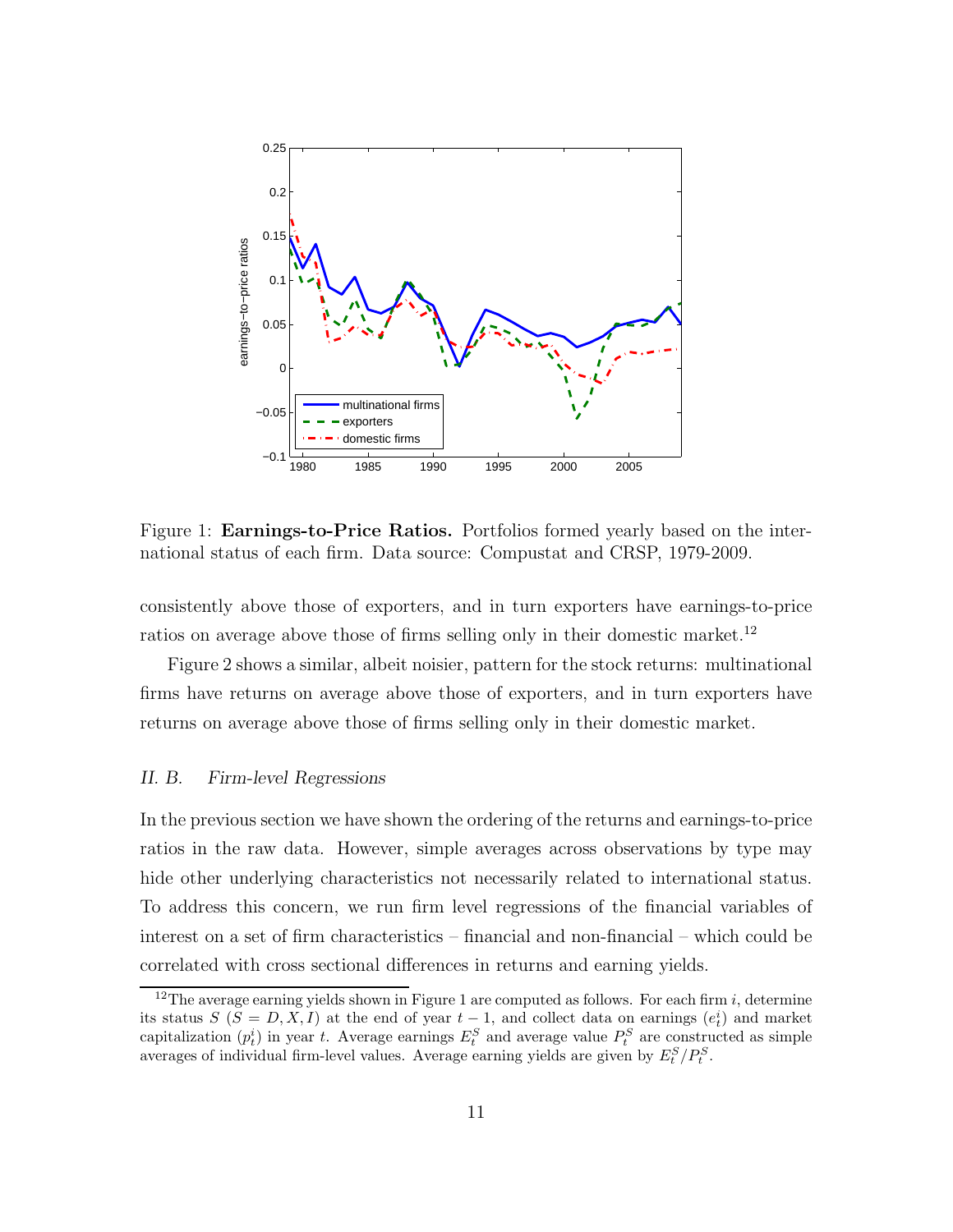

Figure 2: Returns. Portfolios formed yearly based on the international status of each firm. Data source: Compustat and CRSP, 1979-2009.

Tables 2 and 3 display the results of the following firm-level regressions:

(1) 
$$
Y_{it} = \alpha + \gamma_1 D_{it}^I + \gamma_2 D_{it}^X + \gamma_3 X_{it} + \delta_{NAICSt} + \varepsilon_{it}
$$

where  $Y_{it}$  is the financial variable of interest for firm i at time t: earnings-to-price ratios in Table 2 and returns in Table 3.  $D_{it}^I$  and  $D_{it}^X$  are dummies that take the value of 1 when firm i is a multinational or an exporter in year t, respectively.  $X_{it}$ is a set of controls, including capital/labor ratio, sales per employee (our measure of productivity), profitability, book-to-market ratio, leverage, total revenues and market capitalization (measures of size), and the firm  $beta$ .<sup>13</sup>  $\delta_{NAICSt}$  are 4-digit industry-year

<sup>&</sup>lt;sup>13</sup>A large literature in finance has shown the existence of a positive relationship between stock returns and profitability (see Haugen and Baker (1996), Fama and French (2006), and Novy-Marx (2013)). We defined profitability like in Novy-Marx (2013), as profits over total assets. Leverage is defined as the ratio of firm debt over firm book equity. Book-to-market ratio and leverage enter the regressions only separately as they both give information on the relationship between a firm's own resources and its borrowed resources. The market beta of the primary security of firm i captures the comovement of the firm's returns with the aggregate market returns. The market betas have been computed by running a regression of individual security returns on the market aggregate returns (NYSE, AMEX, and Nasdaq) for the entire sample period. The purpose of adding the market betas is to control for each firm's individual exposure to aggregate market risk and to highlight the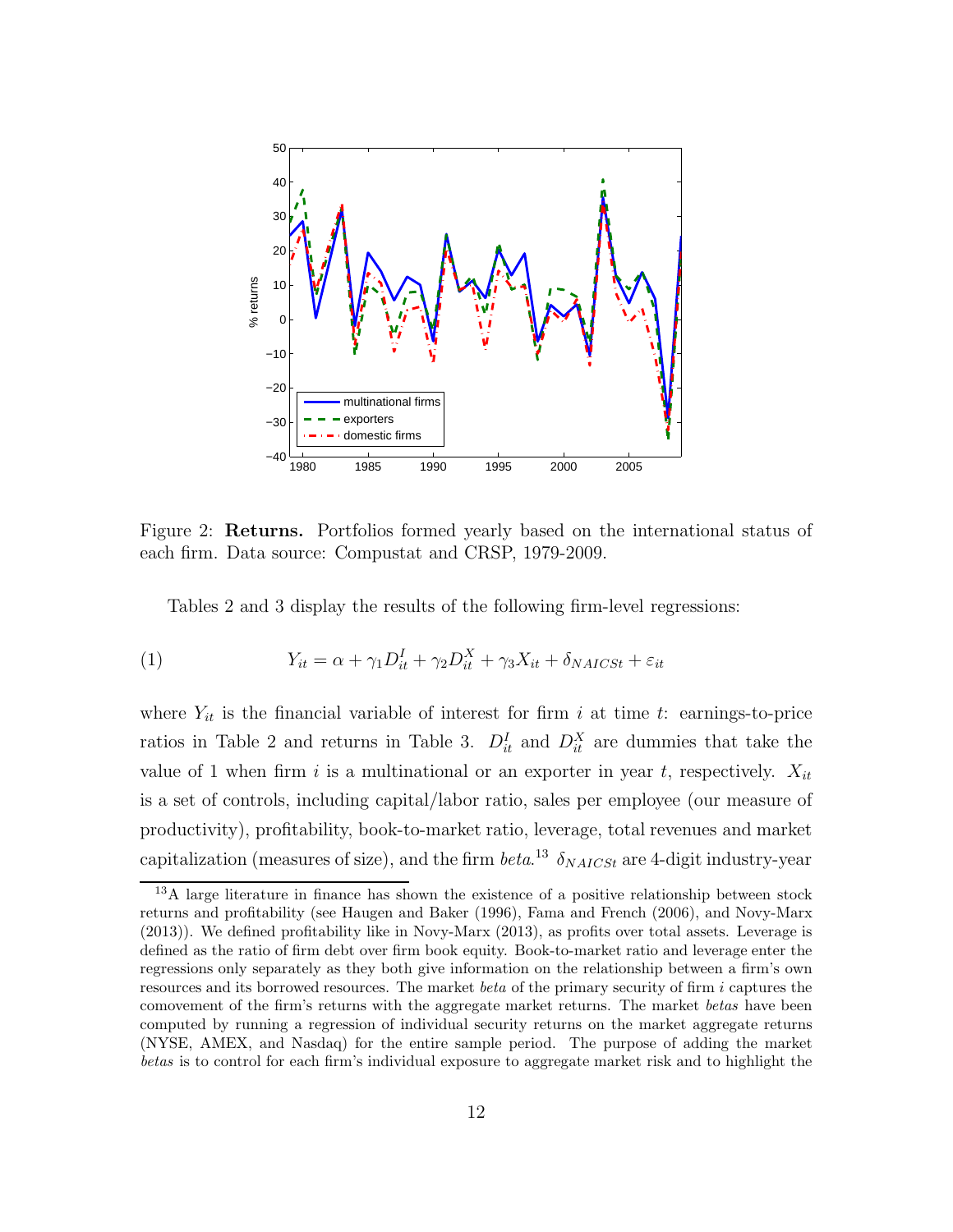Table 2: Earnings-to-Price Regressions. Firm-level regressions of earnings-toprice ratios on multinational and exporter dummies and other controls, with industryyear fixed effects. Standard errors are clustered by firm and status. (Top and bottom one percent of sample excluded. All dollar values are expressed in billions).

|                               | (1)                   | (2)                   | (3)                            | (4)                            |
|-------------------------------|-----------------------|-----------------------|--------------------------------|--------------------------------|
| multinational dummy           | .061                  | .073                  | .063                           | .079                           |
|                               | $(.008)$ ***          | $(.008)$ ***          | $(.008)$ ***                   | $(.009)$ ***                   |
| exporter dummy                | .019                  | .016                  | .019                           | .016                           |
|                               | $(.004)$ ***          | $(.006)$ **           | $(.004)$ ***                   | $(.006)$ **                    |
| beta                          | .008                  | .010                  | .008                           | .009                           |
|                               | $(.003)$ **           | $(.003)$ ***          | $(.003)$ **                    | $(.003)$ ***                   |
| sales per emp.                | .040                  | .041                  | .043                           | .049                           |
|                               | $(.015)$ ***          | $(.017)$ **           | $(.017)$ ***                   | $(.020)$ **                    |
| K/L                           | .0003                 | .022                  | $-.00002$                      | .023                           |
|                               | (.009)                | (.018)                | (.009)                         | (.018)                         |
| profitability                 | .161                  | .169                  | .158                           | .165                           |
|                               | $(.016)$ ***          | $(.016)$ ***          | $(.015)***$                    | $(.016)$ ***                   |
| total revenue                 | .004<br>$(.0006)$ *** | .006<br>$(.0009)$ *** |                                |                                |
| market cap.                   |                       |                       | $2.82e-06$<br>$(4.84e-07)$ *** | $2.35e-06$<br>$(5.18e-07)$ *** |
| book/market                   | .058<br>$(.005)$ ***  |                       | .058<br>$(.005)$ ***           |                                |
| leverage                      |                       | .005<br>$(.002)$ **   |                                | .005<br>$(.002)$ **            |
| $Prob > F$ :                  |                       |                       |                                |                                |
| $H_0$ : $\gamma_1 = \gamma_2$ | $1.62e-17$            | $4.44e-11$            | $3.19e-16$                     | 3.18e-11                       |
| No. of Obs.                   | 55687                 | 54855                 | 55687                          | 54855                          |
| adj. $R^2$                    | .201                  | .106                  | $\cdot$ <sup>2</sup>           | .103                           |

fixed effects, and  $\varepsilon_{it}$  is an orthogonal error term.

Table 2 shows the results for the earnings-to-price ratios. The coefficients associated with export and multinational status dummies are positive and significant in all specifications. Moreover, the coefficient associated with multinational status is significantly larger than the one associated with export status, identifying a further difference between these two groups. We reject the null hypothesis that the coefficients of the two dummies are the same, confirming the difference in the earning

contribution of the international status to the magnitude of earning yields and returns once market risk is accounted for. Any cross-sectional differences in returns generated by exposure to aggregate risk is captured by cross sectional differences in their market betas. Hence, the significant coefficients on the multinational and exporter dummies identify a separate source of higher returns.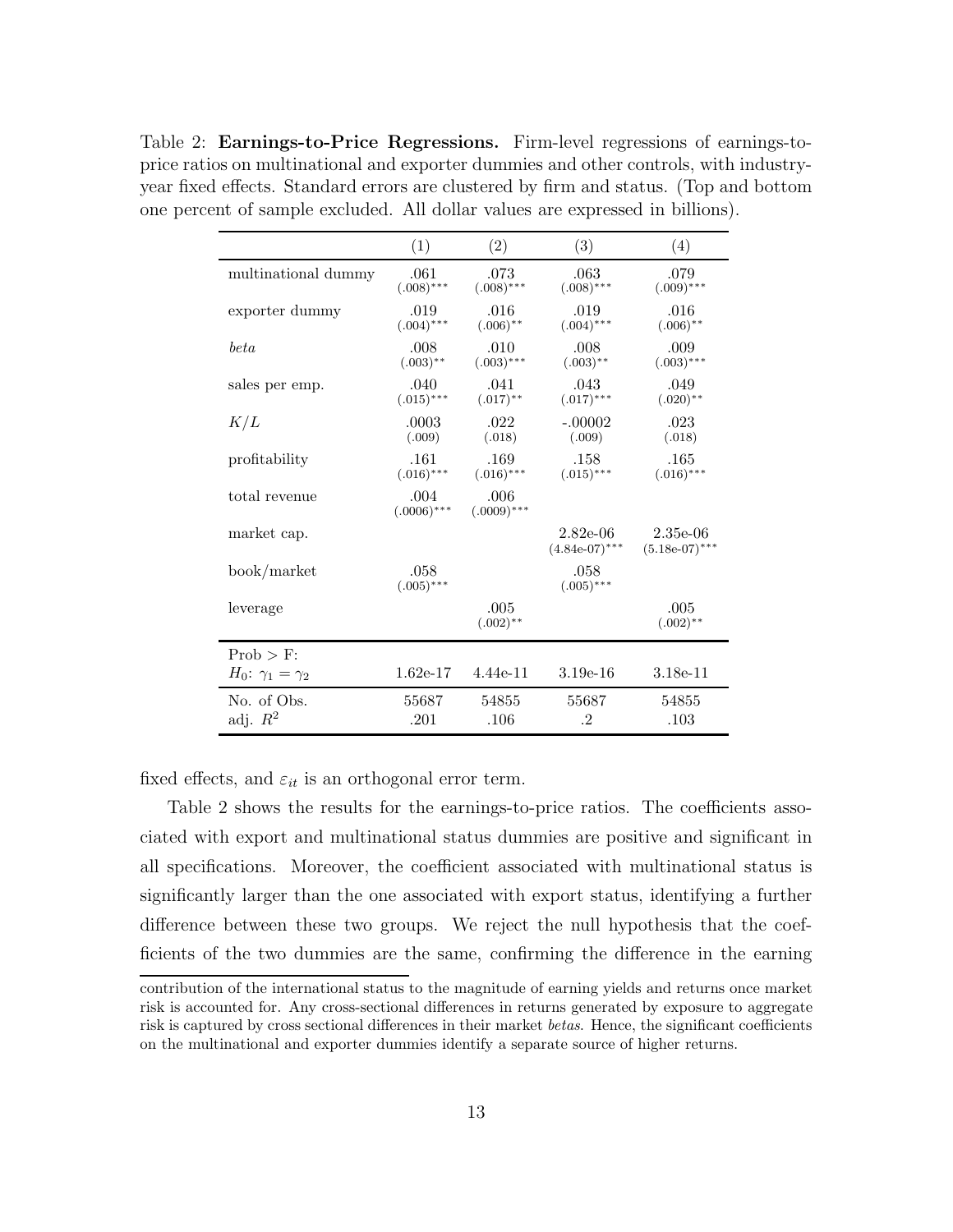Table 3: Returns Regressions. Firm-level regressions of log-stock returns on multinational and exporter dummies and other controls, with industry-year fixed effects. Standard errors are clustered by firm and status. (Top and bottom five percent of sample excluded. All dollar values are expressed in billions).

|                               | (1)                      | (2)                   | (3)                            | (4)                            |
|-------------------------------|--------------------------|-----------------------|--------------------------------|--------------------------------|
| multinational dummy           | .055                     | .054                  | .054                           | .054                           |
|                               | $(.009)$ ***             | $(.009)$ ***          | $(.009)$ ***                   | $(.009)$ ***                   |
| exporter dummy                | .020                     | .020                  | .019                           | .020                           |
|                               | $(.009)$ **              | $(.009)$ **           | $(.009)$ **                    | $(.009)$ **                    |
| beta                          | .022                     | .023                  | .022                           | .022                           |
|                               | $(.009)$ **              | $(.009)$ **           | $(.009)$ **                    | $(.009)$ **                    |
| sales per emp.                | .023                     | .022                  | .023                           | .023                           |
|                               | $(.011)$ **              | $(.010)$ **           | $(.011)$ **                    | $(.010)$ **                    |
| K/L                           | .021                     | .006                  | .021                           | .006                           |
|                               | $(.008)$ ***             | $(.003)*$             | $(.008)$ ***                   | $(.003)*$                      |
| profitability                 | .149                     | .147                  | .146                           | .144                           |
|                               | $(.014)***$              | $(.014)$ ***          | $(.014)$ ***                   | $(.014)$ ***                   |
| total revenue                 | .003<br>$(.0005)$ ***    | .003<br>$(.0006)$ *** |                                |                                |
| market cap                    |                          |                       | $3.39e-06$<br>$(7.19e-07)$ *** | $3.49e-06$<br>$(7.24e-07)$ *** |
| book/market                   | $-.0003$<br>$(.0001)$ ** |                       | $-.0003$<br>$(.0001)$ **       |                                |
| leverage                      |                          | .005<br>$(.002)$ ***  |                                | .005<br>$(.002)$ ***           |
| $Prob > F$ :                  |                          |                       |                                |                                |
| $H_0$ : $\gamma_1 = \gamma_2$ | .00007                   | .0001                 | .0001                          | .0002                          |
| No. of Obs.                   | 51454                    | 50661                 | 51454                          | 50661                          |
| adj. $R^2$                    | .128                     | .128                  | .129                           | .129                           |

yields of multinationals versus exporters.

Table 3 reports the results of regression (1) with annual firm-level returns as the dependent variable. The coefficients on the multinational and exporter dummies are positive and significant, which confirms that firms selling in foreign markets tend to have higher returns than firms selling only domestically. The coefficient on the multinational dummy is significantly higher than the one on the exporter dummy, indicating even larger excess returns for multinational firms. The ranking and significance of the coefficients are preserved across specifications.

By looking at these regressions one could argue that differences among multinationals, exporters and domestic firms are not necessarily driven by intrinsic differences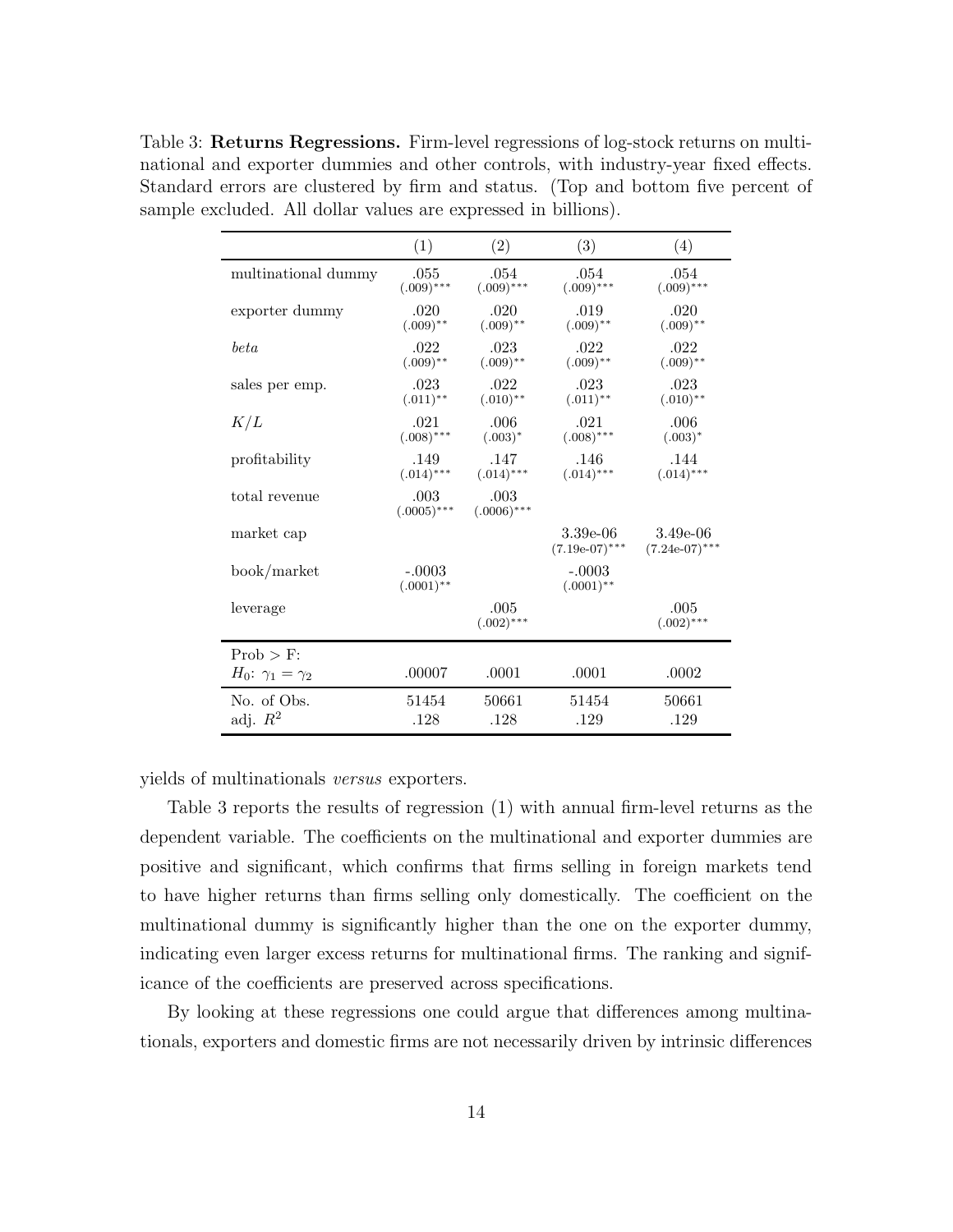related to the status itself, but by unobservable firm characteristics. A more conservative specification of these regressions would include firm fixed effects. However, this would identify variation across groups by using only the information of the firms that change status at least once during the sample period. In our sample, on average every year 95% of firms do not change status, so the fixed effects specification looses most of the information contained in the sample. This problem is particularly acute for multinational firms, which tend to change status even less than other firms (only 2% of MNCs change status every year). As a result, the returns regressions with firm fixed effects show positive and significant coefficients on the export status dummy, but non-significant coefficients on the multinational status dummy, while the earning yields regressions with firm fixed effects display positive and significant coefficients for the two dummies, but whose difference is not significant.

Alternatively, one could argue that the results of our baseline regressions are driven by changes over time and correlations across years in the sample. The year fixed effects address this concern. For robustness, we also run regression (1) as a crosssectional specification where every firm-level variable is calculated as an average over the sample period. This specification suffers of the opposite problem of the firm fixed effect specification: since we have to define the status dummies over the entire sample period, we lose all the information coming from firms that switch status at least once in the sample. However, the results are robust: also in the cross-sectional specification, the status dummies are positive and significant, and the MNC dummy is significantly higher than the export dummy.

Appendix A-II contains additional portfolio-level asset pricing tests that illustrate that differences in returns across firms with different international statuses are not explained by any of the standard Fama-French factors that the empirical finance literature has used to explain the cross section of returns. Finally, to support the interpretation of cross-sectional differences in returns as differences in risk, in the Appendix we also report evidence on the heterogeneous exposure of returns to consumption growth fluctuations.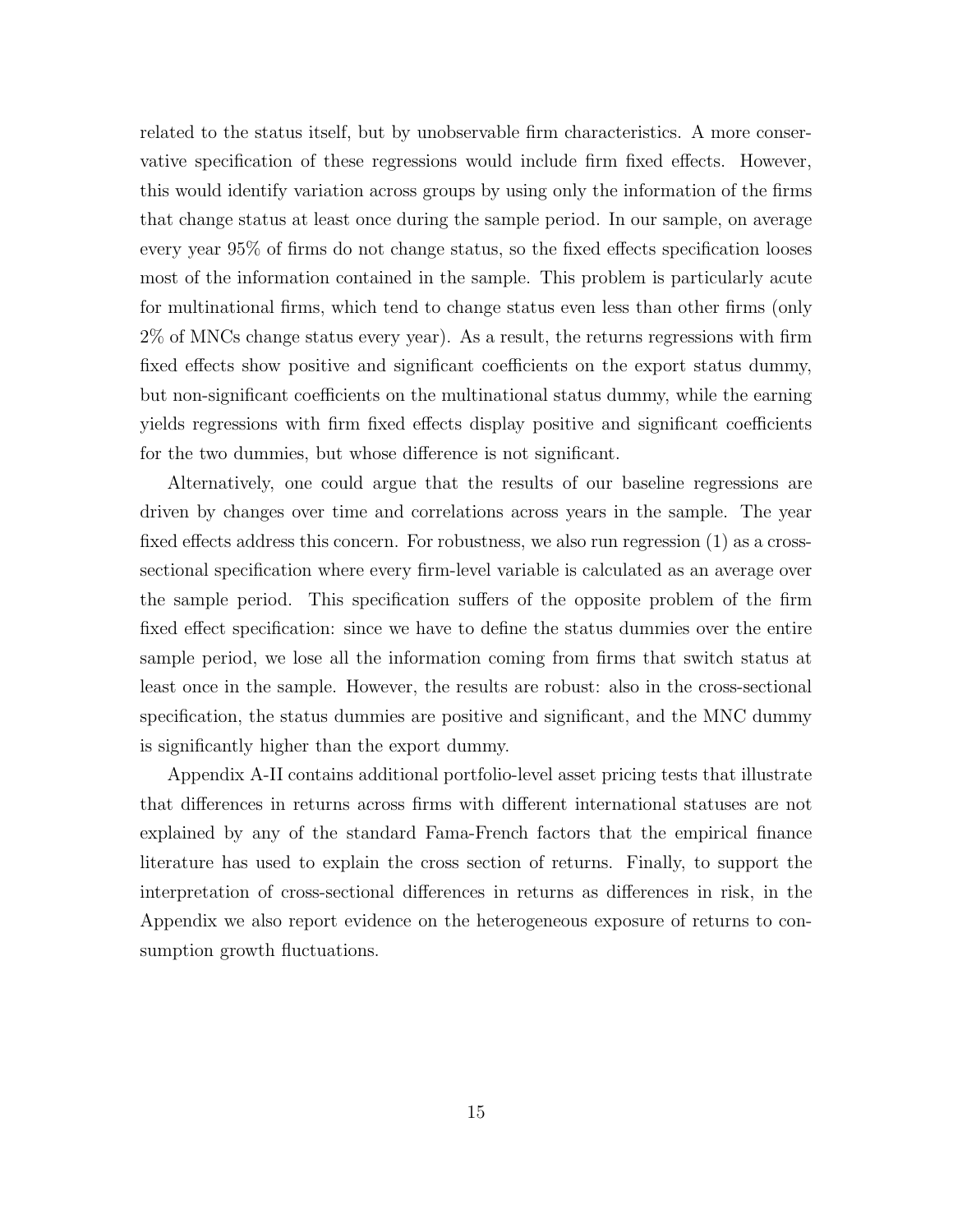### III. Model

The model we develop in this section is designed to provide a structural explanation of the cross-section of earning yields and returns by international status. At the aggregate level, the model is specified as an endowment economy, consistently with consumption-based asset pricing models. At the micro level, heterogeneous firms' optimal choices determine how aggregate consumption is allocated into domestic goods, imported goods, and goods produced by affiliate plants of foreign multinationals. Firms' decisions endogenously determine profit flows. Through the first-order conditions of the agent's problem, firms' valuations and the covariance of their profits with the agents' intertemporal rate of substitution drive the returns.

#### *III. A. Consumer Behavior and Aggregate Uncertainty*

The economy is composed of two countries, Home and Foreign. Variables related to consumers and firms from the foreign country are marked with an asterisk (\*). Both countries are populated by infinitely lived, risk-averse agents with preferences:

$$
U = \int_0^\infty e^{-\vartheta t} \frac{Q(t)^{1-\gamma}}{1-\gamma} dt
$$

where  $\vartheta > 0$  is the subjective discount factor, and  $\gamma > 1$  denotes risk aversion.  $Q(t)$ is a constant elasticity of substitution (CES) aggregate of differentiated varieties:

$$
Q(t) = \left(\int q_i(t)^{1-1/\eta} di\right)^{\eta/(\eta-1)}
$$

where  $\eta > 1$  denotes the elasticity of substitution across varieties.

In each country, aggregate consumption is hit by random shocks. Time is continuous, and Q and Q<sup>∗</sup> evolve according to combined geometric Brownian motion and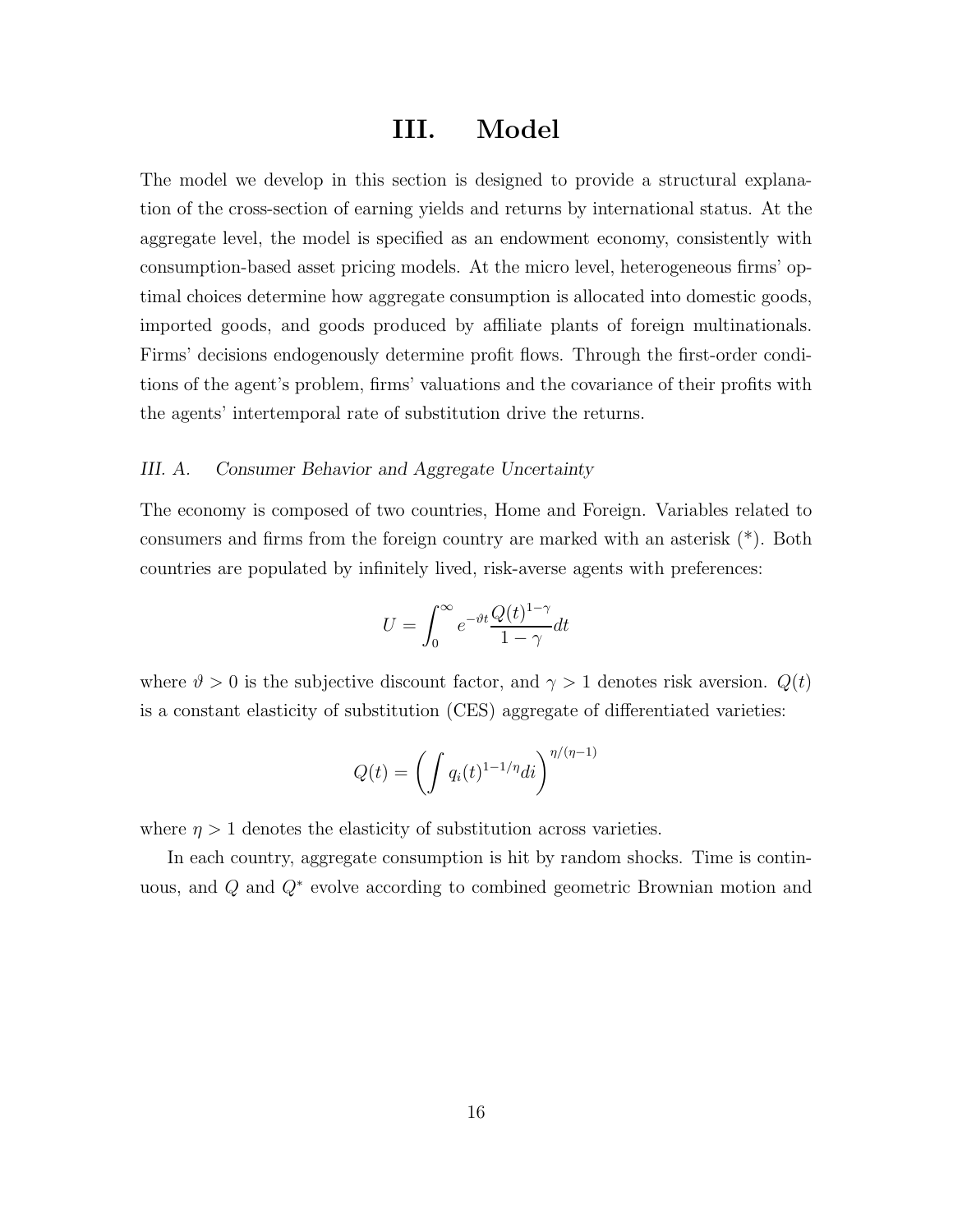jump processes:<sup>14</sup>

(2) 
$$
\frac{dQ}{Q} = \mu dt + \sigma dz + dj
$$

(3) 
$$
\frac{dQ^*}{Q^*} = \mu^* dt + \sigma^* dz^* + dj^*
$$

where  $\mu, \mu^* \geq 0$ ,  $\sigma, \sigma^* > 0$  and dz, dz<sup>\*</sup> are the increments of two standard Wiener processes with correlation  $\rho \in [-1,1]$ . The term  $dj (dj^*)$  is the increment of a Poisson process with arrival rate  $\lambda$ . If the event occurs,  $Q(Q^*)$  falls of a deterministic percentage  $\phi$  ( $\phi^*$ ) with probability 1:<sup>15</sup>

(4) 
$$
dj = \begin{cases} -\phi; & \text{with prob. } \lambda dt \\ 0; & \text{with prob. } (1 - \lambda dt) \end{cases}
$$

(5) 
$$
dj^* = \begin{cases} -\phi^*; & \text{with prob. } \lambda dt \\ 0; & \text{with prob. } (1 - \lambda dt). \end{cases}
$$

We assume the jump processes to be independent from the Wiener processes:  $E(dzdj)$  =  $E(dzdj^*) = E(dz^*dj) = E(dz^*dj^*) = 0$ . The occurrence of a jump mimics the realization of a worldwide disaster. When the disaster happens, consumption growth in the Home (Foreign) country drops of a percentage  $\phi$  ( $\phi^*$ ). The assumption of a global disaster that hits the entire world economy at the same time (even if with different

<sup>&</sup>lt;sup>14</sup>It is well accepted that equilibrium consumption growth can be represented with a random walk since Hall (1978). To the risk of sounding redundant, we report all the equations for both the Home and the Foreign market to make clear the instances where Home market variables affect Foreign market ones and viceversa.

<sup>15</sup>Our framework builds directly on Rietz (1988) and Barro (2006), where shocks are aggregate and the size and probability of the disaster are deterministic. It is straightforward to extend the model to the case where the size of the jump is stochastic. As Gabaix (2012) explains, variable-sized disasters are essential to resolve puzzles related to second moments, but not for puzzles related to first moments, like ours is. For simplicity, we also confine our analysis to CRRA utility. There are two main differences between our framework and the one in Gabaix (2012). First, and most substantially, consistent with a large literature in asset pricing, Gabaix (2012) assumes an exogenous process for the dividend stream of the firms, which also depends (exogenously) on the jump. We model firms' decisions explicitly, hence cash flows are endogenous to the profit-maximizing decisions of the firms and so depend endogenously on the jump. Second, we decided to keep the formulation of the model in continuous time, which makes easier the solution of the real option problem.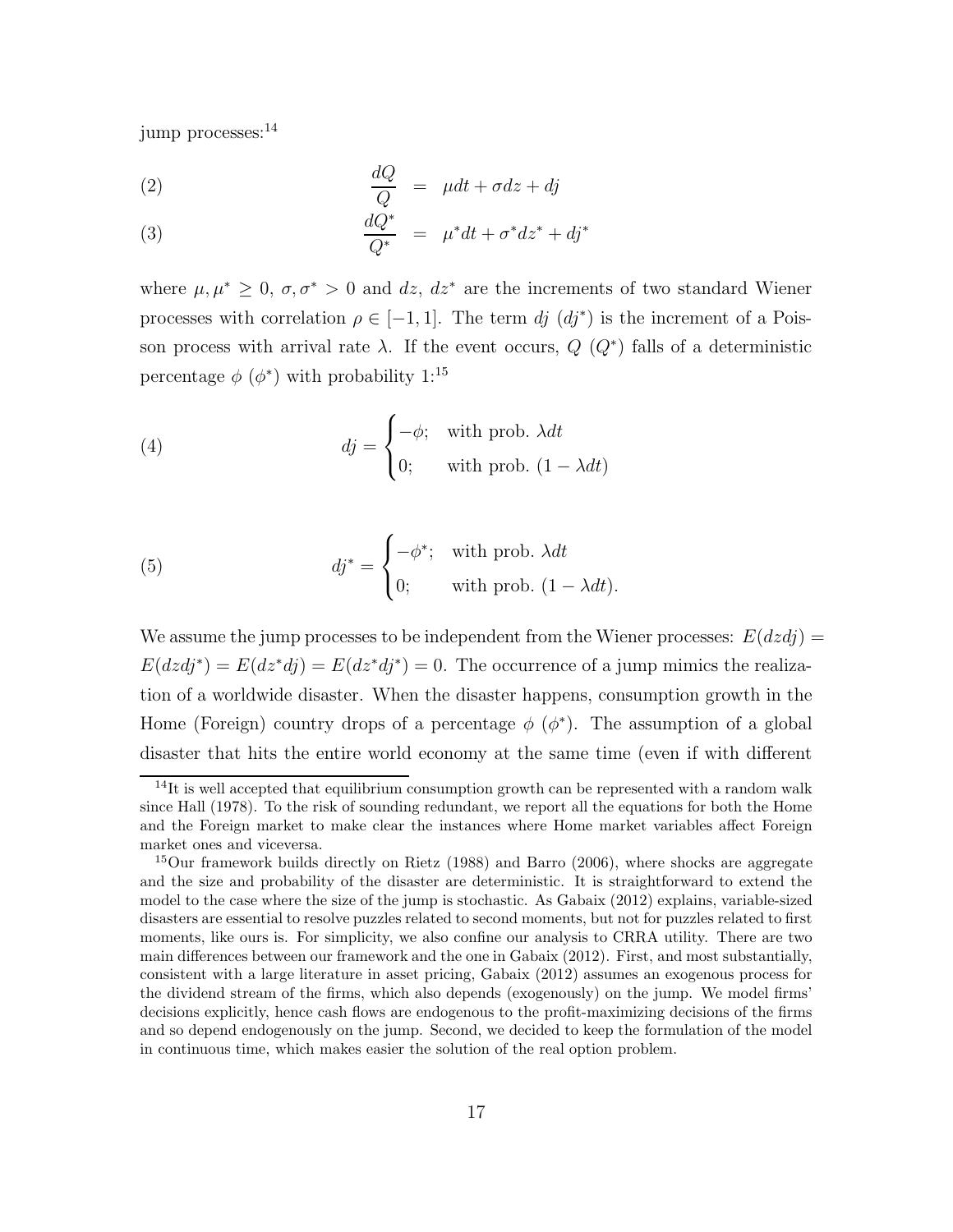intensities) seems appropriate in the context of an open economy. On the technical side, assuming one "worldwide" Poisson process maximizes the effect that disaster risk has on asset prices while preserving entirely the tractability of the problem.

International markets are incomplete: consumers in the Home (Foreign) country consume the stochastic endowment  $Q(Q^*)$ , without any possibility of consumption smoothing over time. In our framework, asset prices, as opposed to goods' quantities, reflect the agents' willingness to transfer wealth from period to period. Consumers in the Home (Foreign) country own the firms incorporated in the Home (Foreign) country. As such, there is no possibility of international portfolio diversification because the model features perfect home bias in equity portfolios. 16

In equilibrium, utility maximization implies that agents in each country discount future consumption with stochastic discount factors described by the following mixed processes:<sup>17</sup>

(6) 
$$
\frac{dM}{M} = -\left[\vartheta + \gamma\mu - \gamma(\gamma + 1)\frac{1}{2}\sigma^2\right]dt - \gamma\sigma dz + dj_M
$$

(7) 
$$
\frac{dM^*}{M^*} = -\left[\vartheta + \gamma \mu^* - \gamma (\gamma + 1) \frac{1}{2} \sigma^{*2}\right] dt - \gamma \sigma^* dz^* + dj_M^*
$$

where  $dj_M$   $(dj_M^*)$  is the jump in the stochastic discount factor  $M$   $(M^*)$  implied by a jump in  $Q(Q^*)$ :

(8) 
$$
dj_M = \begin{cases} (1 - \phi)^{-\gamma} - 1; & \text{with prob. } \lambda dt \\ 0; & \text{with prob. } (1 - \lambda dt) \end{cases}
$$

(9) 
$$
dj_M^* = \begin{cases} (1 - \phi^*)^{-\gamma} - 1; & \text{with prob. } \lambda dt \\ 0; & \text{with prob. } (1 - \lambda dt). \end{cases}
$$

<sup>16</sup>Tesar and Werner (1998) provide evidence of an extreme home bias in equity portfolios: about 90% of US equity was invested in the US stock market in the mid-1990s. Hamano (2015) explains the existence of the large home bias in equity holdings as a result of the "extensive margin risk" induced by entry and exit of firms across markets. Atkeson and Bayoumi (1993), Sorensen and Yosha (1998), and Crucini (1999) present evidence supporting the assumption of international market incompleteness.

<sup>&</sup>lt;sup>17</sup>The stochastic discount factor is equal to the intertemporal marginal rate of substitution. The marginal utility of consumption is:  $M = e^{-\vartheta t} Q(t)^{-\gamma}$ . By applying Ito's Lemma to M and  $M^*$  one obtains  $(6)$  and  $(7)$ .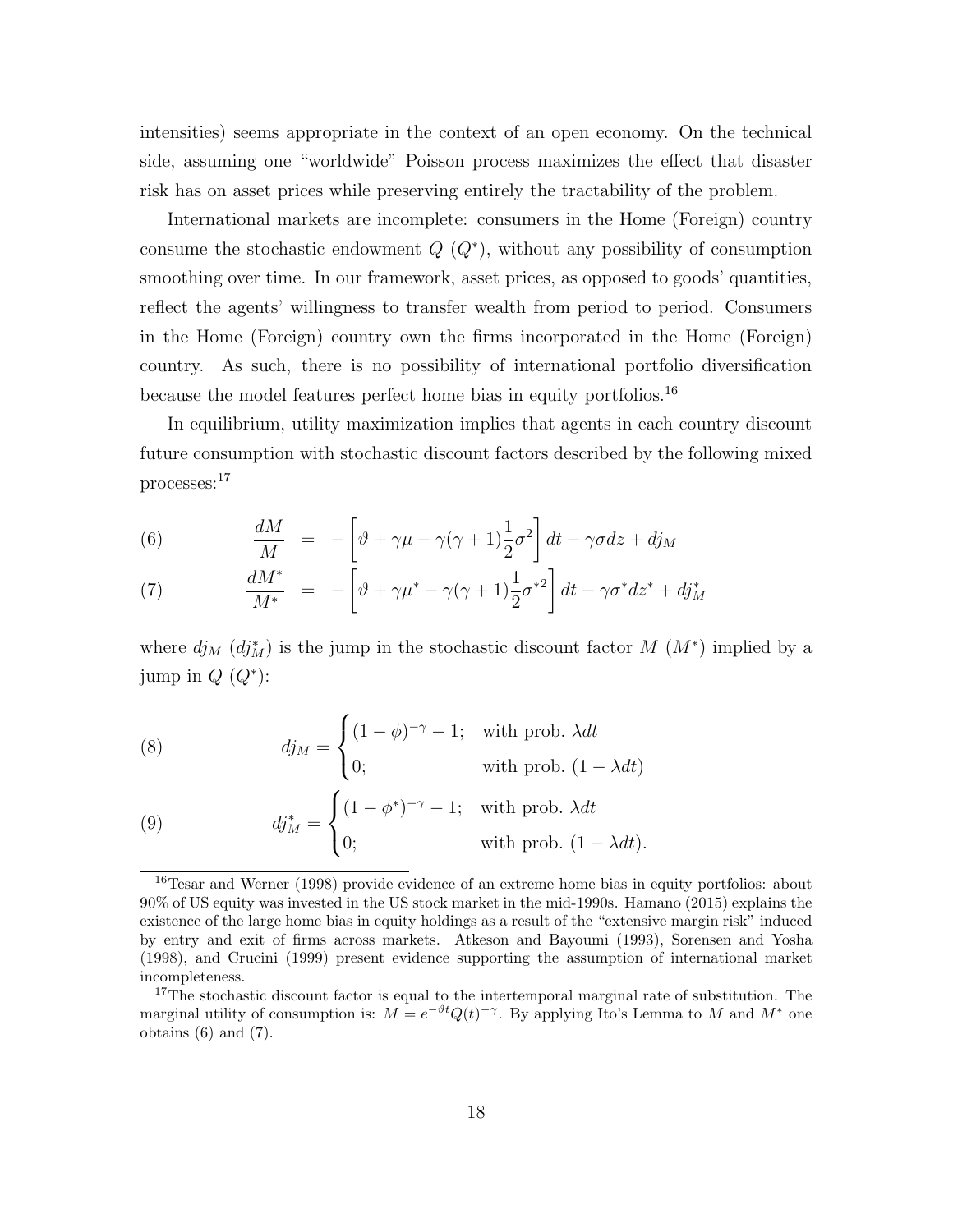The risk-free rates in the two countries are given by:

(10) 
$$
rdt \equiv -E\left[\frac{dM}{M}\right] = \left[\vartheta + \gamma\mu - \gamma(\gamma + 1)\frac{1}{2}\sigma^2 - \lambda\left[(1 - \phi)^{-\gamma} - 1\right]\right]dt
$$
  
(11) 
$$
r^*dt \equiv -E\left[\frac{dM^*}{M^*}\right] = \left[\vartheta + \gamma\mu^* - \gamma(\gamma + 1)\frac{1}{2}\sigma^{*2} - \lambda\left[(1 - \phi^*)^{-\gamma} - 1\right]\right]dt.
$$

This is a partial equilibrium model where labor is the only factor of production and is supplied inelastically. As in Lucas (1978), we do not model how labor endowments produce the aggregate consumption levels  $Q, Q^*$ . We use preferences to derive an expression for the stochastic discount factor and to find equilibrium goods and asset prices.<sup>18</sup>

#### *III. B. Technology and Firms' Behavior*

Each country is populated by a continuum of firms, which operate under a monopolistically competitive market structure. Each firm produces a differentiated variety  $q_i$ taking the demand function as given. Firms produce with a linear technology defined by a firm-specific unit labor requirement  $a$ , which is a random draw from a distribution  $G(a)$   $(G^*(a))$ . Differentiated varieties are tradeable: a firm may sell its own variety only in its domestic market or both in the domestic and in the foreign market.

For simplicity we assume that there are no fixed costs associated with production for the domestic market, so every firm makes positive profits from domestic sales, and always sells in its domestic market.<sup>19</sup> On the contrary, sales to the foreign market involve fixed operating costs, to be paid every period, and sunk costs of entry. If a

<sup>18</sup>Consistent with partial equilibrium, wages are taken as exogenous and do not adjust to changes in trade and FDI volumes (we do not impose trade balance in the model). An alternative way of setting up the model would have been to specify exogenous, country-specific productivity shocks and solve the model in general equilibrium. Shocks to aggregate productivity would imply equilibrium shock processes for Q and Q<sup>∗</sup> , making the behavior of the model qualitatively similar to our partial equilibrium one. Under such specification, we would need the full solution of the model to recover the processes ruling the stochastic discount factors, making the analysis much less transparent than in the current setting. For this reason we confine ourselves to a partial equilibrium analysis and model aggregate consumption as exogenous.

<sup>&</sup>lt;sup>19</sup>We could have introduced positive fixed costs of domestic production, and modeled the initial decision of entry in the domestic market, like in Helpman, Melitz, and Yeaple (2004) and Impullitti, Irarrazabal, and Opromolla (2013). This would have introduced additional complications in solving for the firms' value functions, without any gains for our empirical analysis. Compustat includes only publicly listed firms, so when a firm enters or exits Compustat we do not have any information about whether the firm is in fact entering or exiting the market.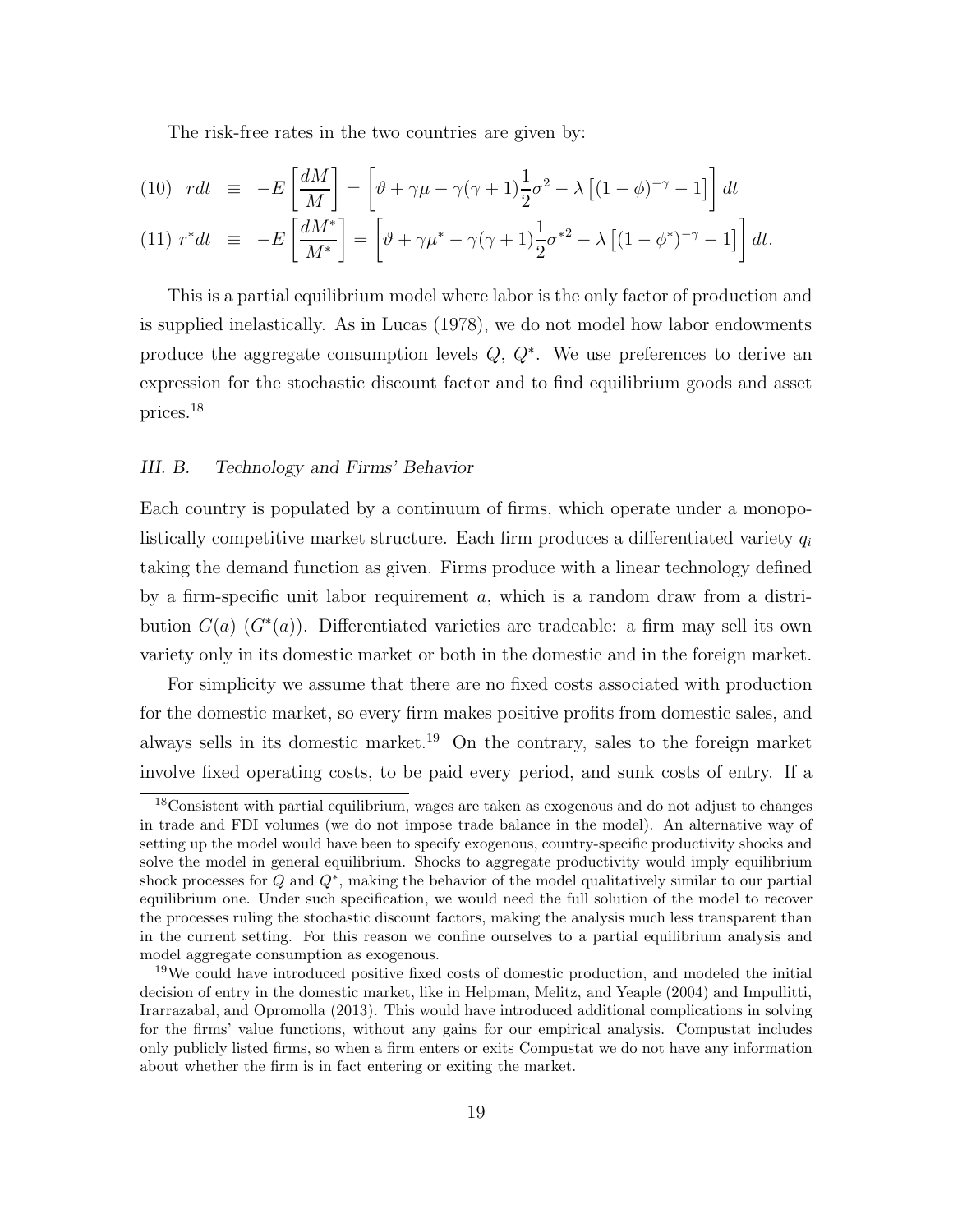firm decides to sell in the foreign market, it can do so either via exports or via foreign direct investment. We call multinationals those firms that decide to serve the foreign market through FDI sales.

We model the choice between trade and FDI along the lines of Helpman, Melitz, and Yeaple (2004).<sup>20</sup> Both exports and FDI entail sunk entry costs (which we denote with  $F_X$  and  $F_I$  for exporters and MNCs, respectively) and fixed operating costs to be paid every period (which we denote with  $f_X$  and  $f_I$  for exporters and MNCs, respectively). In addition, exporters need to pay a per-unit iceberg transportation cost  $\tau$ , also to be paid every period.<sup>21</sup> Exporters from the Home country hire labor in their domestic market and pay a wage w, while MNCs from the Home country produce abroad, hence they hire labor in the Foreign country and pay a wage  $w^*$ . Similar to Helpman, Melitz, and Yeaple (2004), we assume that exports entail relatively small fixed and sunk costs, but higher variable costs due to the iceberg trade costs. Instead, FDI is associated to larger fixed and sunk cost, but there are no transportation costs to be covered every period, as both production and sales happen in the foreign market. We summarize these assumptions in the following restriction on the parameters, which ensures selection of more (less) productive firms into FDI sales (exports):  $w^{*\eta-1}(f_I +$  $\vartheta F_I$ ) >  $(\tau w)^{\eta-1}(f_X + \vartheta F_X)$ . Notice also that the cost structure and the nature of uncertainty imply that if a firm decides to enter the foreign market, it will do so either as an exporter or as a multinational firm, but it will never adopt the two strategies at the same time.<sup>22</sup>

<sup>20</sup>Our modeling choice restricts the characterization of MNCs to firms that engage in horizontal FDI. The information included in the Compustat Segments database does not allow us to distinguish between horizontal and vertical FDI. In a follow-up paper (Fillat, Garetto, and Oldenski (2015)) we merge Compustat/CRSP with the affiliate-level data on the Operations of Multinational Corporations from the Bureau of Economic Analysis (BEA). The BEA data includes information on the destination country of affiliate sales, allowing us to identify horizontal and vertical investment. We examined our stylized fact comparing domestic firms in Compustat with the set of multinational firms that appear both in Compustat and in the BEA data, and MNCs exhibit higher returns regardless of the type of foreign investment they are mostly engaged into: the fact holds for both a smaller sample of firms that do only horizontal investment and for the full sample. The merged dataset also confirms the fact that the majority of sales of foreign affiliates can be classified as horizontal FDI: about 94% of the firms have at least some horizontal sales, and about 64% percent of all sales by foreign affiliates are of the horizontal type.

 $2^{1}\tau > 1$  units of good need to be shipped for one unit of good to arrive to the destination country.

 $22$ This feature of the model is the same as in Helpman, Melitz, and Yeaple (2004). Rob and Vettas (2003) obtain the existence of an equilibrium where firms can optimally choose to adopt simultaneously the two strategies because in their model firms choose the amount of the foreign investment, and given the structure of demand there may be the possibility of over-investment. In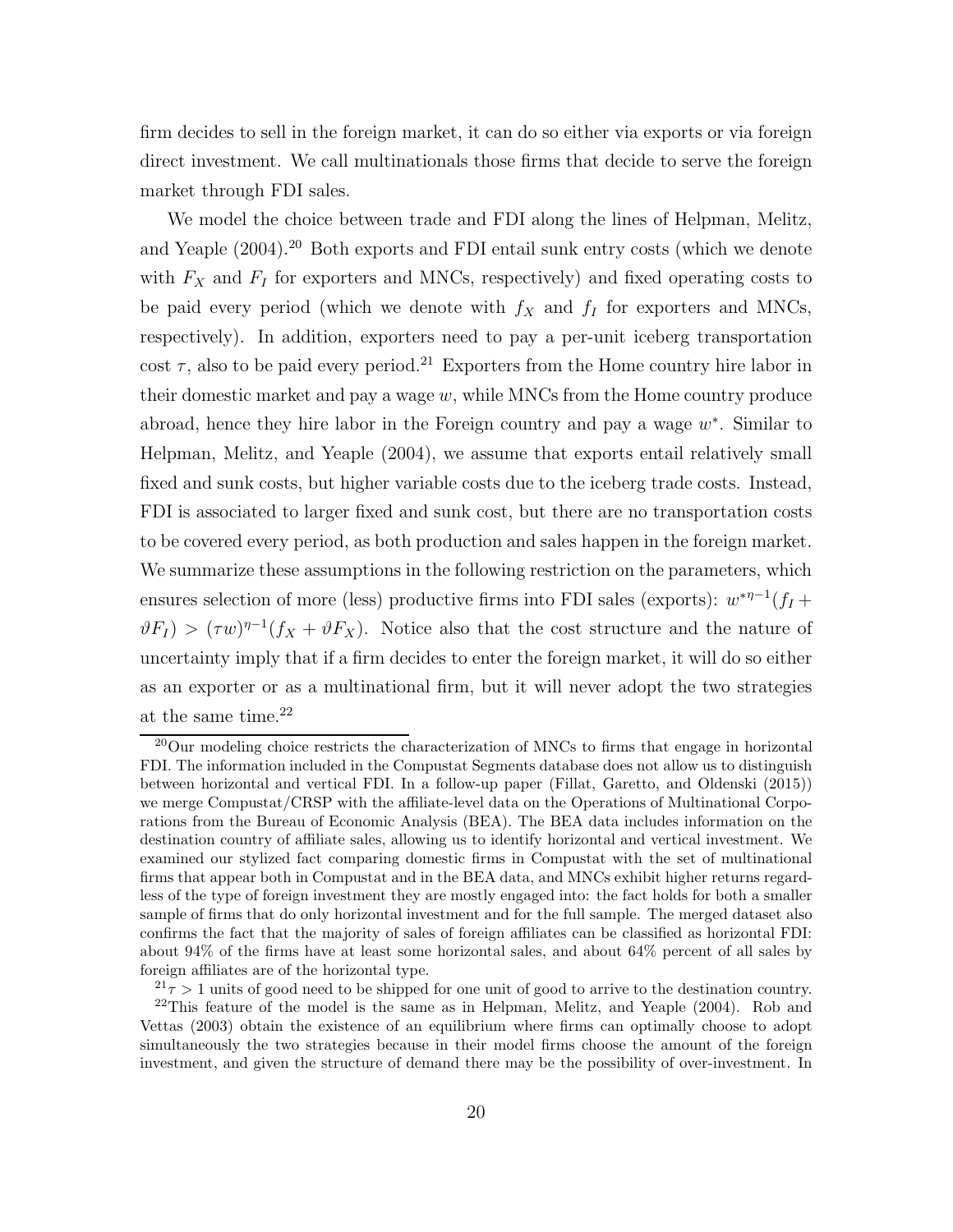After entering in the foreign market, a firm can exit at no cost. However, if it decides to re-enter, it will have to pay the sunk cost again.<sup>23</sup> Sunk and fixed costs and stochastic demand imply that firms decide to enter when their expected profits are well above zero, and are reluctant to exit even in case of losses due to negative shocks. We refer to the set of realizations of the shocks such that a domestic firm is not willing to enter and an international firm is not willing to exit the foreign market as the band of inaction. Dixit and Pindyck (1994) show that the band of inaction is wider the larger the sunk cost of entry.

Firms' activities abroad are both subject to risk and to diversification potential. On the one hand, the correlation of the consumption processes in the two countries implies that the presence of foreign activities is a source of diversification. On the other hand, fixed costs of trade and FDI imply that fluctuations of  $Q$  and  $Q^*$  can induce negative profits. The band of inaction generated by sunk costs implies that firms may be willing to bear losses for a while, in order not to forego the sunk cost that they paid to enter. These potential protracted losses are a source of cash flow risk associated with foreign activities. In this sense, trade barriers limit the potential to diversify risk. In a frictionless world  $(f_X = f_I = F_X = F_I = 0)$  there would be no risk associated with foreign activities, but only diversification possibilities. Notice that this is true from the perspective of the firms, so different extents of risk/diversification have effects on firms' choices, but not on individuals' consumption levels.

For a given realization of  $(Q, Q^*)$ , in equilibrium, a firm with productivity  $1/a$ chooses its optimal status  $S$  ( $S \in \{D, X, I\}$ , *i.e.* domestic, exporter, or multinational), the current selling price  $p<sub>S</sub>(a)$ , and an updating rule (how to change the optimal price and status following changes in aggregate demand).

their framework, FDI can be adopted to cover certain demand, while exports are used to serve the additional random excess demand without incurring the cost of a larger investment, which could be under-utilized. In the data we do observe firms that both export and have FDI sales (about 13% of the total). This fact can be rationalized within our framework by having multiproduct firms choosing different strategies for different product lines, or in a multi-country model where firms choose different strategies to enter different countries. Unfortunately, there is not enough information in the Compustat Segments data to check whether any of these is the case. Explaining the choice of firms to adopt both entry strategies would need a differently tailored framework, and is beyond the scope of this paper.

 $^{23}$ Roberts and Tybout (1997) show empirically that previous exporting experience matters as long as firms do not exit the foreign market. They find that the entry costs for first-time exporters are not statistically different from the entry costs for second-time exporters, *i.e.* firms that were once selling in the foreign market, exited, and decided to re-enter.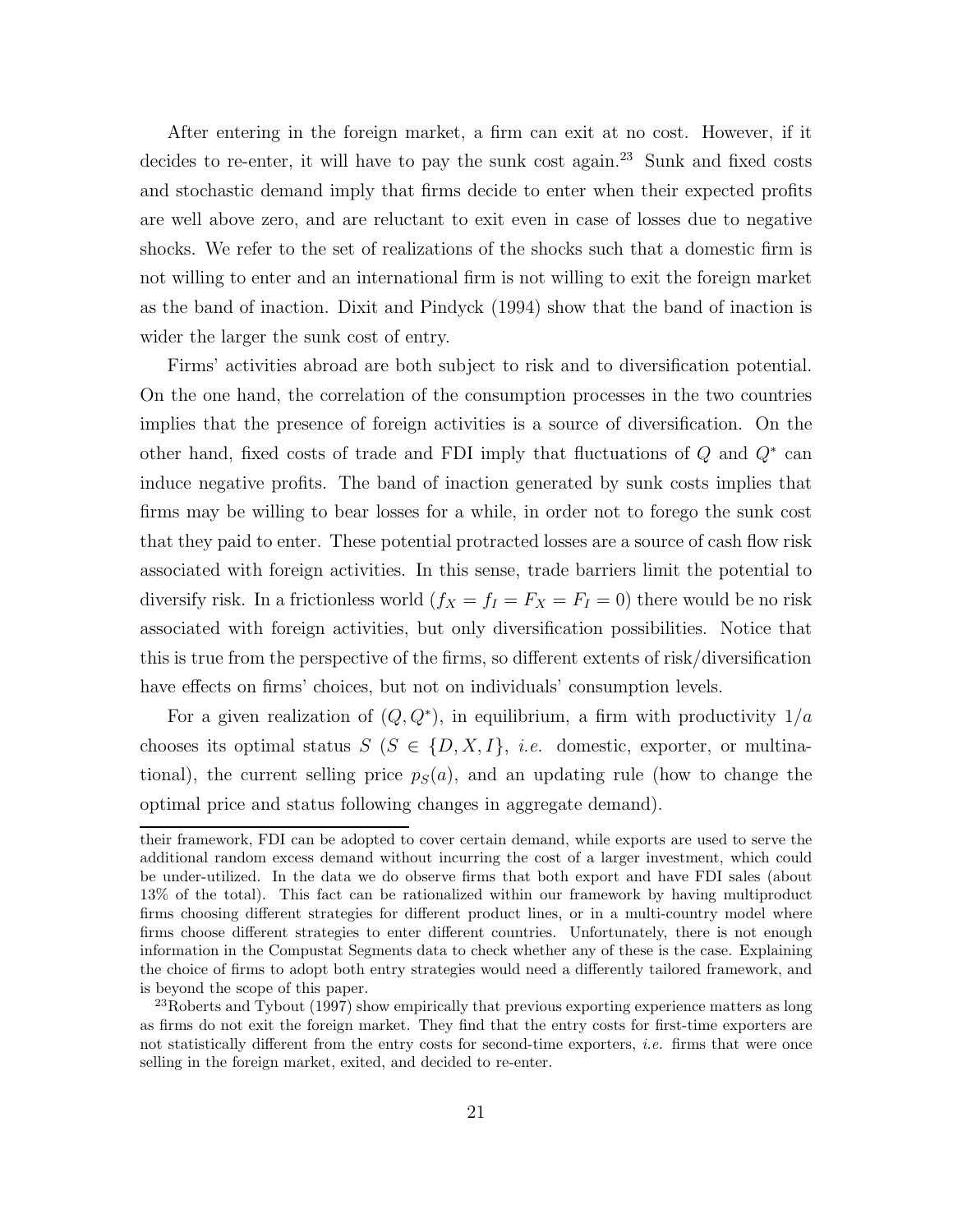The CES aggregation over individual varieties implies that optimal prices are independent of  $(Q, Q^*)$ . From the firm's intratemporal first order condition:  $p_S(a)$ η  $\frac{\gamma}{\eta-1}MC_S(a)$ , where  $MC_S(a)$  denotes the marginal cost of a firm with productivity  $1/a$  in status S. The marginal cost of production varies with the status of the firm. For Home country firms, the marginal cost of domestic production is given by the labor requirement times the domestic wage,  $MC_D = aw$ . The marginal cost of exporting is augmented by the iceberg transportation cost:  $MC_X = \tau aw$ . When the firm serves the foreign market through FDI, firm-specific productivity is transferred to the foreign country and the firm employs foreign labor:  $MC_I = aw^*$ . The prices charged by firms from the Foreign country are determined in the same way.

Let  $\pi_D(a; Q)$ ,  $\pi_X(a; Q^*)$  and  $\pi_I(a; Q^*)$  denote the maximal flow profits from domestic sales, from exports and from FDI sales abroad, respectively, for a Home country firm with productivity  $1/a$ , given a realization of the aggregate quantity demanded  $(Q, Q^*)$ :

(12) 
$$
\pi_D(a;Q) = H(aw)^{1-\eta}P^{\eta}Q
$$

(13) 
$$
\pi_X(a; Q^*) = H(\tau a w)^{1-\eta} P^{*\eta} Q^* - f_X
$$

(14) 
$$
\pi_I(a; Q^*) = H(aw^*)^{1-\eta} P^{*\eta} Q^* - f_I
$$

where  $H \equiv \eta^{-\eta}(\eta - 1)^{\eta - 1}$ , and P (P<sup>\*</sup>) is the price index in the Home (Foreign) country, which firms take as given while solving their maximization problem.

#### *III. C. Industry Equilibrium*

The state of the economy is described by the vector  $\Sigma = (Q, Q^*, \Omega, \Omega^*)$ , where  $\Omega =$  $(\omega_X, \omega_I)$   $(\Omega^* = (\omega^*_X, \omega^*_I))$  describes the distribution of firms from the Home (Foreign) country into the three statuses.<sup>24</sup> Let  $\mathcal{V}_S(a, Q, Q^*)$  denote the expected net present value of a Home country firm whose productivity is  $1/a$ , starting in status  $S(S =$  $D, X, I$  when the realization of aggregate demand is  $(Q, Q^*)$ , and following optimal policy. A firm's value coincides with the price at which its ownership is traded in the assets market.

**Definition 1.** An industry equilibrium for this economy is defined by a set of value

 $^{24}\omega_D = 1 - \omega_X - \omega_I.$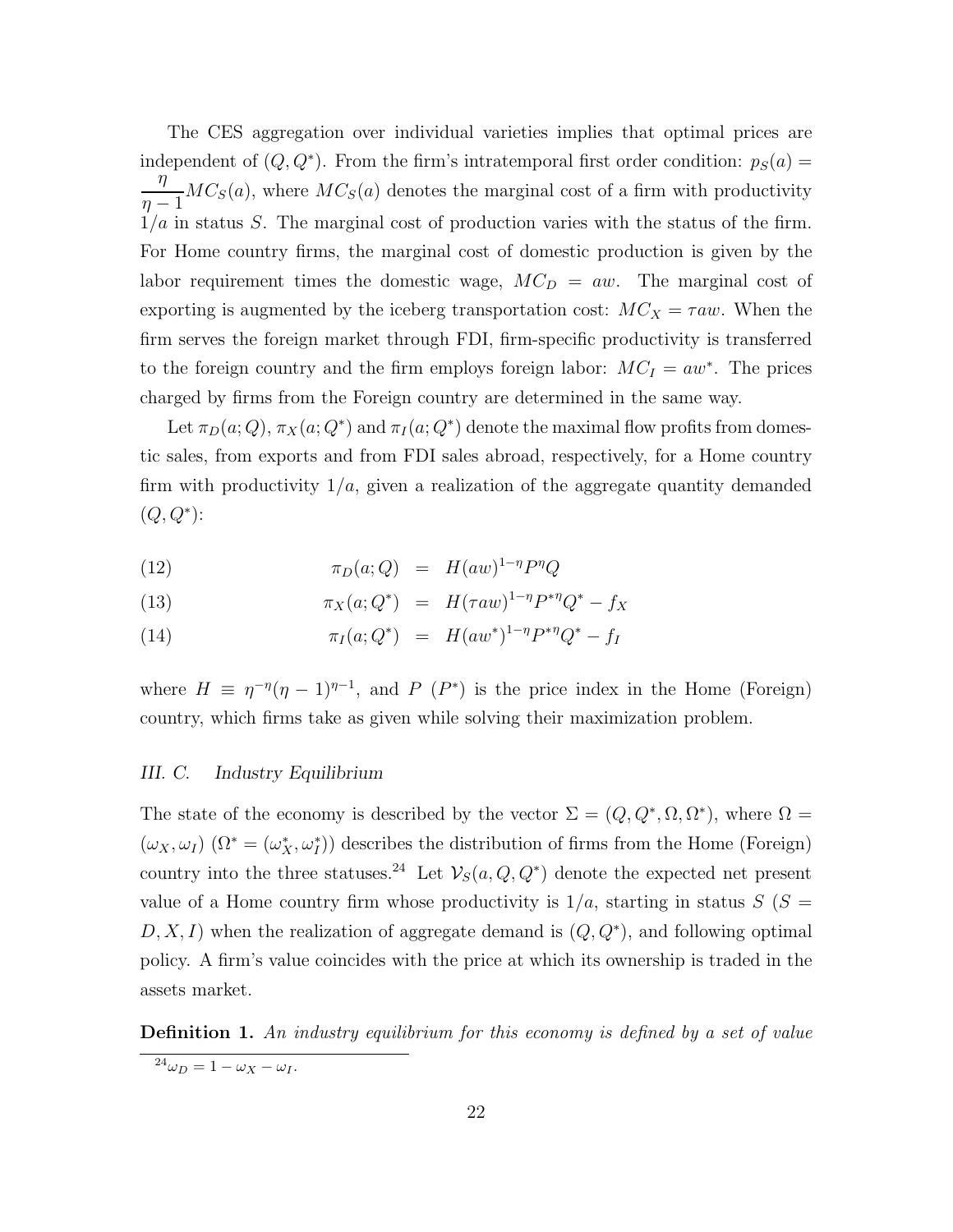$\text{functions } (\mathcal{V}_S(a, Q, Q^*), \mathcal{V}_S^*(a, Q, Q^*)), \text{ for } S = D, X, I, \text{ policy functions}, \text{ price indexes}$  $(P, P^*)$ , and laws of motion of the distributions of firms into statuses  $(\Omega, \Omega^*)$  such that:

- i. the stochastic discount factors M and  $M^*$  are given by the consumers' intertemporal marginal rate of substitution;
- ii. firms' maximize their lifetime profits;
- iii. goods and assets markets clear.

We solve the model along the lines of Dixit (1989). In the following, we omit the dependence of the value functions on  $\Omega$  and  $\Omega^*$  to ease the notation. Firms are active in their domestic market and make positive profits  $\pi_D(a; Q)$  from domestic sales. Domestic activities do not depend directly on the realization of foreign demand Q<sup>\*</sup>. Similarly, the decision of whether to sell in the foreign market does not depend directly on the realization of domestic demand Q. For this reason, we can express the value function as:

(15) 
$$
\mathcal{V}_S(a, Q, Q^*) = \mathcal{S}(a, Q) + V_S(a, Q^*)
$$

where  $S(a, Q)$  is the expected present discounted value of profits from domestic sales, which is independent on firm status, and  $V_S(a, Q^*)$  is the expected present discounted value of profits from foreign sales for a firm in status S.

Over a generic time interval  $\Delta t$ , the two components of the value function for a firm that is currently selling only in its domestic market can be expressed as:

(16) 
$$
\mathcal{S}(a, Q) = \pi_D(a, Q) M \Delta t + E[M \Delta t \cdot \mathcal{S}(a, Q')|Q]
$$
\n(17)

$$
V_D(a, Q^*) = \max \left\{ E[M\Delta t \cdot V_D(a, Q^{*'})|Q^*] \; ; \; V_X(a, Q^*) - F_X \; ; \; V_I(a, Q^*) - F_I \right\}.
$$

While (16) simply tracks the evolution of domestic profits, the right hand side of (17) expresses the firm's possible choices. If it sells only domestically, it gets the continuation value from not changing status, equal to the expected discounted value of the firm conditional on the current realization of foreign demand  $Q^*$ . If it decides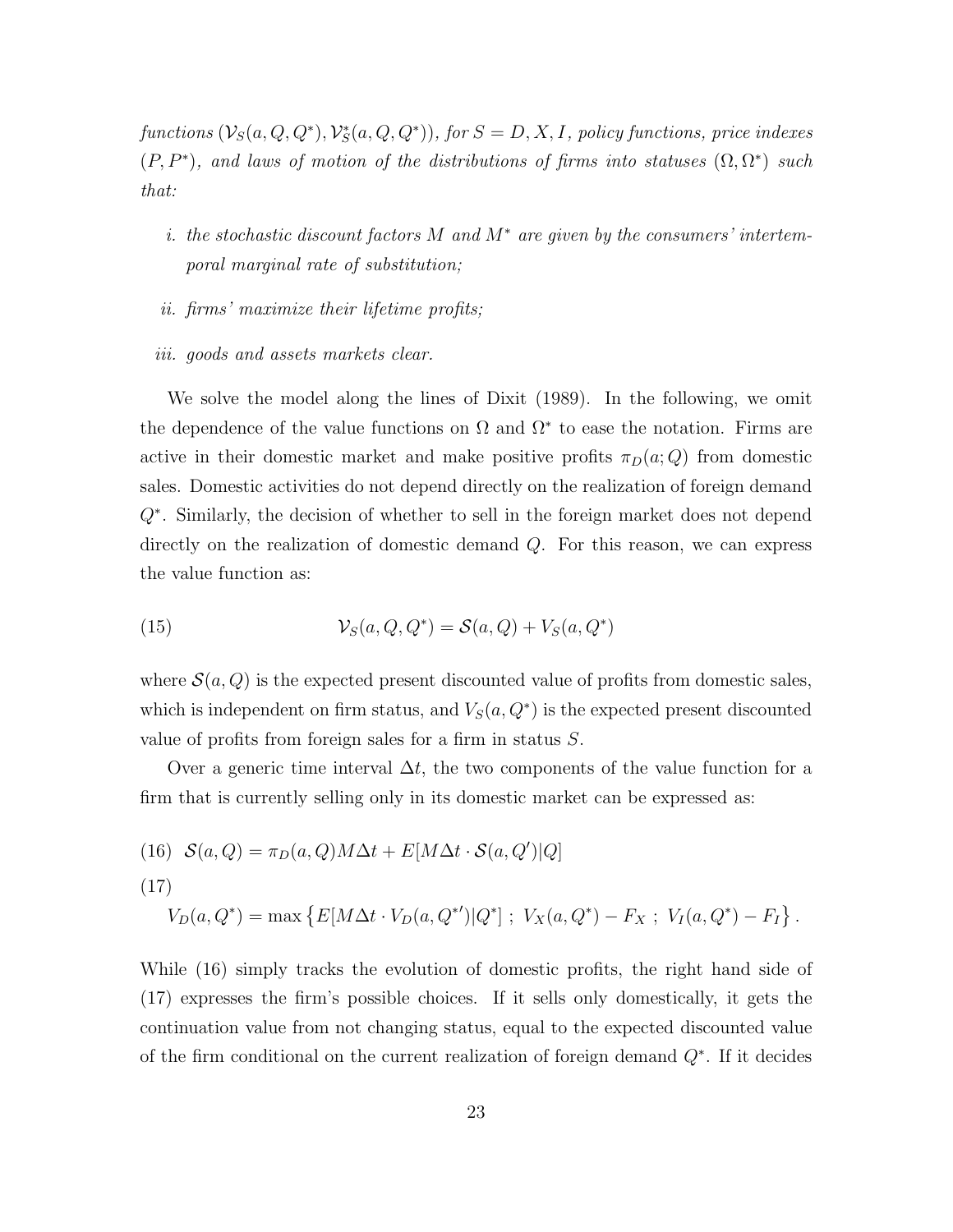to switch to exports (FDI) it gets the value of being an exporter,  $V_X$  (multinational,  $V_I$ ) minus the sunk entry cost  $F_X$  ( $F_I$ ). Similarly, the present discounted value of profits from foreign sales for an exporter is: (18)

$$
V_X(a, Q^*) = \max \{ \pi_X(a, Q^*) M \Delta t + E[M \Delta t \cdot V_X(a, Q^{*'}) | Q^*] ; V_D(a, Q^*) ; V_I(a, Q^*) - F_I \}
$$

and for a multinational:

(19)

$$
V_I(a,Q^*) = \max \{ \pi_I(a,Q^*) M \Delta t + E[M \Delta t \cdot V_I(a,Q^{*'}) | Q^*] ; V_D(a,Q^*) ; V_X(a,Q^*) - F_X \}.
$$

Notice that the continuation value of an exporter (a multinational) also includes the profit flow from sales to the foreign market. There are no costs of exiting the foreign market: if a firm decides to exit, its value is simply that of a domestic firm.

In Appendix A-III we show that the value functions take the form:

(20) 
$$
\mathcal{S}(a, Q) = \frac{\pi_D(a, Q)}{r - \mu + \gamma \sigma^2 + \lambda \phi (1 - \phi)^{-\gamma}}
$$

(21) 
$$
V_D(a, Q^*) = A_D(a)Q^{*\alpha} + B_D(a)Q^{*\beta}
$$

(22) 
$$
V_X(a, Q^*) = A_X(a)Q^{*\alpha} + B_X(a)Q^{*\beta} + \frac{H(\tau a w)^{1-\eta}P^{*\eta}Q^*}{r - \mu^* + \gamma\rho\sigma\sigma^* + \lambda\phi^*(1-\phi)^{-\gamma}} - \frac{f_X}{r}
$$

(23) 
$$
V_I(a, Q^*) = A_I(a)Q^{*\alpha} + B_I(a)Q^{*\beta} + \frac{H(aw^*)^{1-\eta}P^{*\eta}Q^*}{r - \mu^* + \gamma\rho\sigma\sigma^* + \lambda\phi^*(1-\phi)^{-\gamma}} - \frac{f_I}{r}
$$

where  $\alpha < 0$  and  $\beta > 1$  are the roots of:

$$
(24) \frac{1}{2}\sigma^{*2}\xi^{2} + (\mu^{*} - \gamma\rho\sigma\sigma^{*} - \frac{1}{2}\sigma^{*2})\xi - (r + \lambda(1-\phi)^{-\gamma}) + \lambda(1-\phi)^{-\gamma}(1-\phi^{*})^{\xi} = 0.
$$

 $A_S(a)$  and  $B_S(a)$  ( $S \in \{D, X, I\}$ ) are firm-specific, time-varying parameters to be determined.<sup>25</sup>

Since there are no fixed or sunk costs of domestic production, there is no option value associated with future profits from domestic sales. The value function  $\mathcal{S}(a, Q)$  is simply equal to the discounted flow of domestic profits. Conversely, the option value of changing status (the term  $A_S(a)Q^{*\alpha} + B_S(a)Q^{*\beta}$ , for  $S = D, X, I$ ) is a component

<sup>&</sup>lt;sup>25</sup>The parameters  $A_S(a)$  and  $B_S(a)$  are time-varying because they also depend on the distribution of firms in the three statuses, which we are not making explicit in the value functions.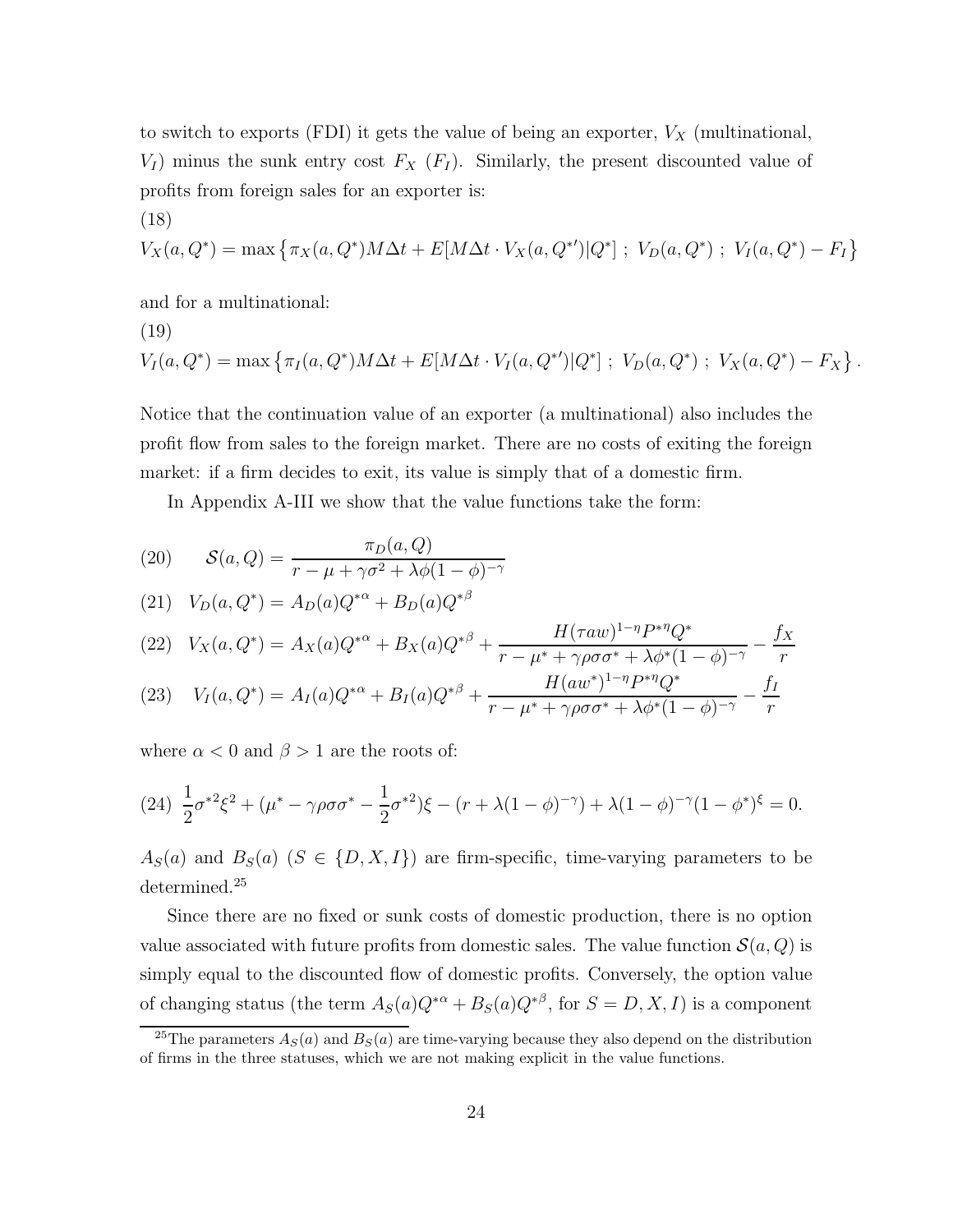of the expected present discounted value of foreign profits. In particular, the option value is the only component of the present discounted value of foreign profits for domestic firms. For exporters and multinationals, the value is given by the sum of the discounted foreign profit flow from never changing status plus the option value of changing status. The terms  $\mu - \gamma \sigma^2 - \lambda \phi (1 - \phi)^{-\gamma}$  and  $\mu^* - \gamma \rho \sigma \sigma^* - \lambda \phi^* (1 - \phi)^{-\gamma}$ in the discount terms are the risk-adjusted drifts, result of taking expectations of the value functions under the risk-neutral measure.

Equations (21)-(23) describe the value of foreign profits in the firms' continuation regions. We still need to solve for the policy function, which consists of thresholds in the realizations of  $Q^*$  that induce firms to change status. Let  $Q_{RS}^*(a)$  denote the quantity threshold at which a firm with productivity  $1/a$  switches from status R to status S, for  $R, S \in \{D, X, I\}$ .<sup>26</sup> In order to find the six quantity thresholds  $Q_{SR}^*(a)$ and the six value function parameters  $A_S(a)$ ,  $B_S(a)$ , for  $S \in \{D, X, I\}$ , we impose value-matching and smooth-pasting conditions.

For each firm with unit cost  $a$ , the value-matching and smooth-pasting conditions define a system of twelve equations in twelve unknowns: the six quantity thresholds  $Q_{SR}^*(a)$  and the six parameters  $A_S(a)$ ,  $B_S(a)$ , for  $S, R \in \{D, X, I\}$ . To get an economically sensible solution, we follow Dixit (1989) and impose a series of restrictions on the parameters  $A_S(a)$ ,  $B_S(a)$ ,  $S \in \{D, X, I\}$ . Since  $\alpha < 0$ ,  $\beta > 1$ , the terms in  $Q^{*\alpha}$   $(Q^{*\beta})$  are large for low (high) realizations of  $Q^*$ . For low realizations of  $Q^*$ , entry is a remote possibility for a firm selling only in its domestic market, hence the value of the option of entering must be nearly worthless:  $A_D(a) = 0$ ,  $\forall a$ . It must then be that  $B_D(a) \geq 0$  to insure non-negativity of  $V_D(a, Q^*)$ .

Similarly, for high realizations of  $Q^*$ , the option of quitting FDI for another strategy is nearly worthless, hence  $B_I(a) = 0$ . Moreover, a multinational firm has expected value  $\frac{H(aw^*)^{1-\eta}P^{*\eta}Q^*}{r-\mu^*+\gamma\rho\sigma\sigma^*+\lambda\phi^*(1-\phi)^{-\gamma}}-\frac{f_I}{r}$  $\frac{t_I}{r}$  from the strategy of never changing status, hence the optimal strategy must yield a no lesser value:  $A_I(a) \geq 0$ .

Finally, an exporter has expected value  $\frac{H(\tau aw)^{1-\eta}P^{*\eta}Q^*}{r-\mu^*+\gamma\rho\sigma\sigma^*+\lambda\phi^*(1-\phi)^{-\gamma}}-\frac{f_X}{r}$  $\frac{X}{r}$  from the strategy of never changing status, hence its optimal strategy must yield a no lesser value for any realization of  $Q^*$ :  $A_X(a), B_X(a) \geq 0$ .

As a result of these restrictions, the value function of a domestic firm is increasing

<sup>&</sup>lt;sup>26</sup>The quantity thresholds  $Q_{RS}^*(a)$  also depend on the distribution of firm statuses  $\Omega^*$ , which affects the equilibrium price index, and are hence time-varying.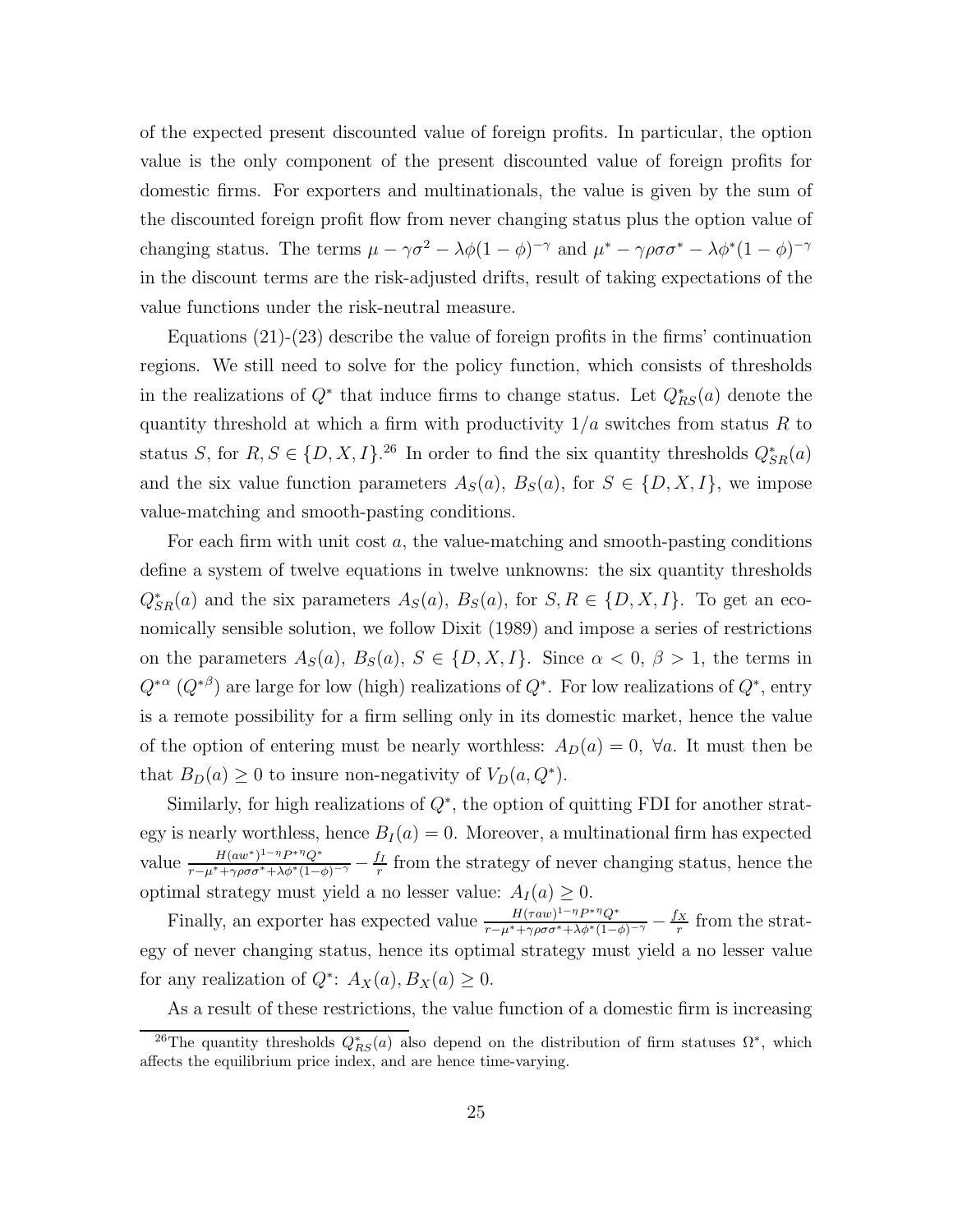on its entire domain, indicating that as  $Q^*$  increases, the value of the option of entering the foreign market (either through trade or FDI) increases. The value functions of an exporter and of a multinational are U-shaped: for low levels of  $Q^*$ , the term with the negative exponent  $\alpha$  dominates, and the value is high due to the option of leaving the market. Conversely, for high levels of  $Q^*$ , the value is high due to the profit stream that the firm derives from staying in the market and, for exporters, due to the additional option value of becoming a multinational firm (the term with the positive exponent  $\beta$ ). Details about the numerical solution of the value-matching and smooth-pasting system are contained in Appendix A-IV.

The system of value-matching and smooth-pasting conditions includes among its variables the aggregate price index  $P^*$ .  $P^*$  is an endogenous variable that depends on the realization of Q<sup>∗</sup> . For this reason, one should write each condition taking into account the equilibrium price at that specific realization of  $Q^*$  (*i.e.*, if  $Q^* = Q_{DX}^*$ , then  $P^* = P^*(Q_{DX}^*)$ . However, we appeal to the result developed in Leahy (1993) and Dixit and Pindyck (1994), Chapters 8-9, whereby a firm can ignore the effects of the actions of other firms when solving for the optimal thresholds triggering investment, and use the market equilibrium price  $P^*$  in all the value-matching and smoothpasting equations. The intuition behind this result is as follows. The actions of other firms affect the problem of an individual firm via the price index in two ways: more firms entering the foreign market reduce the profit flows from foreign sales and also the option value of waiting to start selling abroad. It can be shown that these two effects exactly offset each other; hence, taking into account the effect of the actions of other firms on the price index is immaterial for the determination of the thresholds.<sup>27</sup> In the interest of space, we relegate the description of the remaining features of the

 $27$ Dixit and Pindyck (1994) and Leahy (1993) show this results for a perfectly competitive industry with free entry and CRS production technologies, where the shocks follow a general diffusion process. Leahy (1993) also shows that free entry is unnecessary to obtain the result. Our economy differs from the ones they study in that firms' technologies exhibit increasing returns to scale and the market structure is monopolistically competitive. However, we argue that the result still applies for the following reasons. The potential problem with increasing returns is that they may induce "too large" investment by the firms. This does not apply to our framework, where firms only decide whether to entry or not, and not the amount to invest. Imperfect competition in turn may invalidate the result if firms display some type of strategic or interdependent behavior. In our setting, monopolistic competition with a continuum of firms rules out strategic behavior. Moreover, Dixit-Stiglitz preferences over a continuum of products imply that individual prices are independent of the price index, ruling out any interdependence in firms' decisions.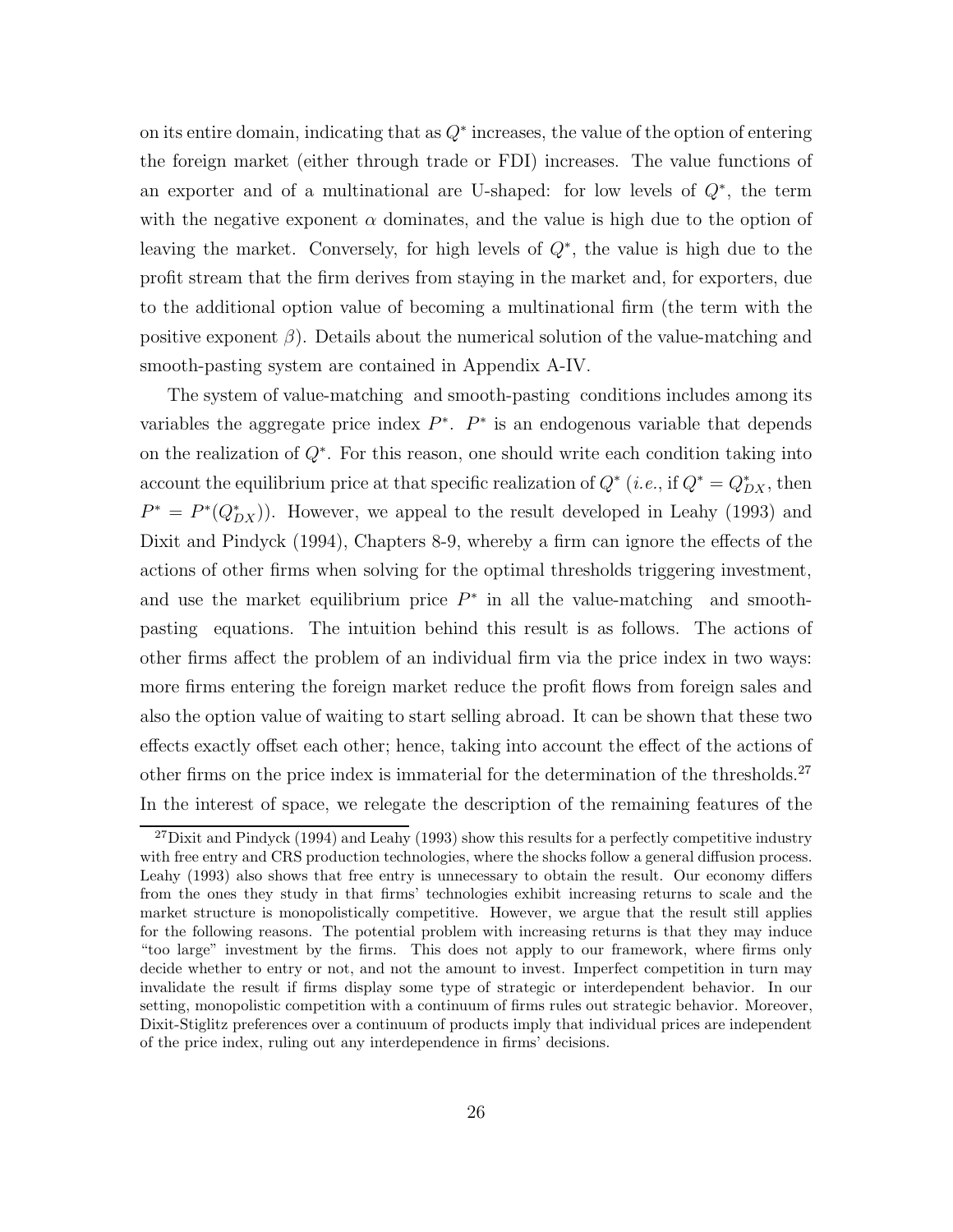industry equilibrium to Appendix A-III, where we report the solution of the price indexes  $(P, P^*)$  and the law of motion of the status distributions  $(\Omega, \Omega^*)$ .

Equipped with the solutions of the value functions, we now move to the computation of the earnings-to-price ratios and returns generated by the model.

#### *III. D. Earnings-to-Price Ratios and Returns*

The solution of the model delivers quasi-closed form solutions (up to multiplicative parameters) for the value functions  $\mathcal{V}_S(a, Q, Q^*)$   $(S \in \{D, X, I\})$ , and allows us to compute the earnings-to-price ratios and returns generated by the model.

Our earning yields measure in the model is given by the ratio  $\pi_t/\mathcal{V}_t$ , where  $\pi_t$ represents flow profits and  $\mathcal{V}_t$  is the market value of the firm. Let  $ep_S(a, Q, Q^*)$  denote the earning yields of a firm with productivity  $1/a$  in status S when the realization of aggregate demand is  $(Q, Q^*)$ . Earning yields in the model are given by:

(25) 
$$
ep_D(a, Q, Q^*) = \frac{\pi_D(a, Q)}{\mathcal{V}_D(a, Q, Q^*)}
$$

(26) 
$$
ep_X(a, Q, Q^*) = \frac{\pi_D(a, Q) + \pi_X(a, Q^*)}{\mathcal{V}_X(a, Q, Q^*)}
$$

(27) 
$$
ep_I(a, Q, Q^*) = \frac{\pi_D(a, Q) + \pi_I(a, Q^*)}{\mathcal{V}_I(a, Q, Q^*)}.
$$

The empirical evidence presented in Section II. suggests the following ordering in aggregate earning yields across groups:

$$
\int_{\omega_D(Q^*)} ep_D(a, Q, Q^*) dG(a) < \int_{\omega_X(Q^*)} ep_X(a, Q, Q^*) dG(a) < \int_{\omega_I(Q^*)} ep_I(a, Q, Q^*) dG(a).
$$

While is not possible to prove analytically that the model generates this ordering, the results of our numerical simulations confirm that the calibrated model is consistent with it.

Expected stock returns in the model are given by the earning yields plus the expected change in the valuation of the firm:

(28) 
$$
ret_S(a, Q, Q^*) = ep_S(a, Q, Q^*) + \frac{E[dV_S(a, Q, Q^*)]}{V_S(a, Q, Q^*)}
$$
, for  $S \in \{D, X, I\}$ .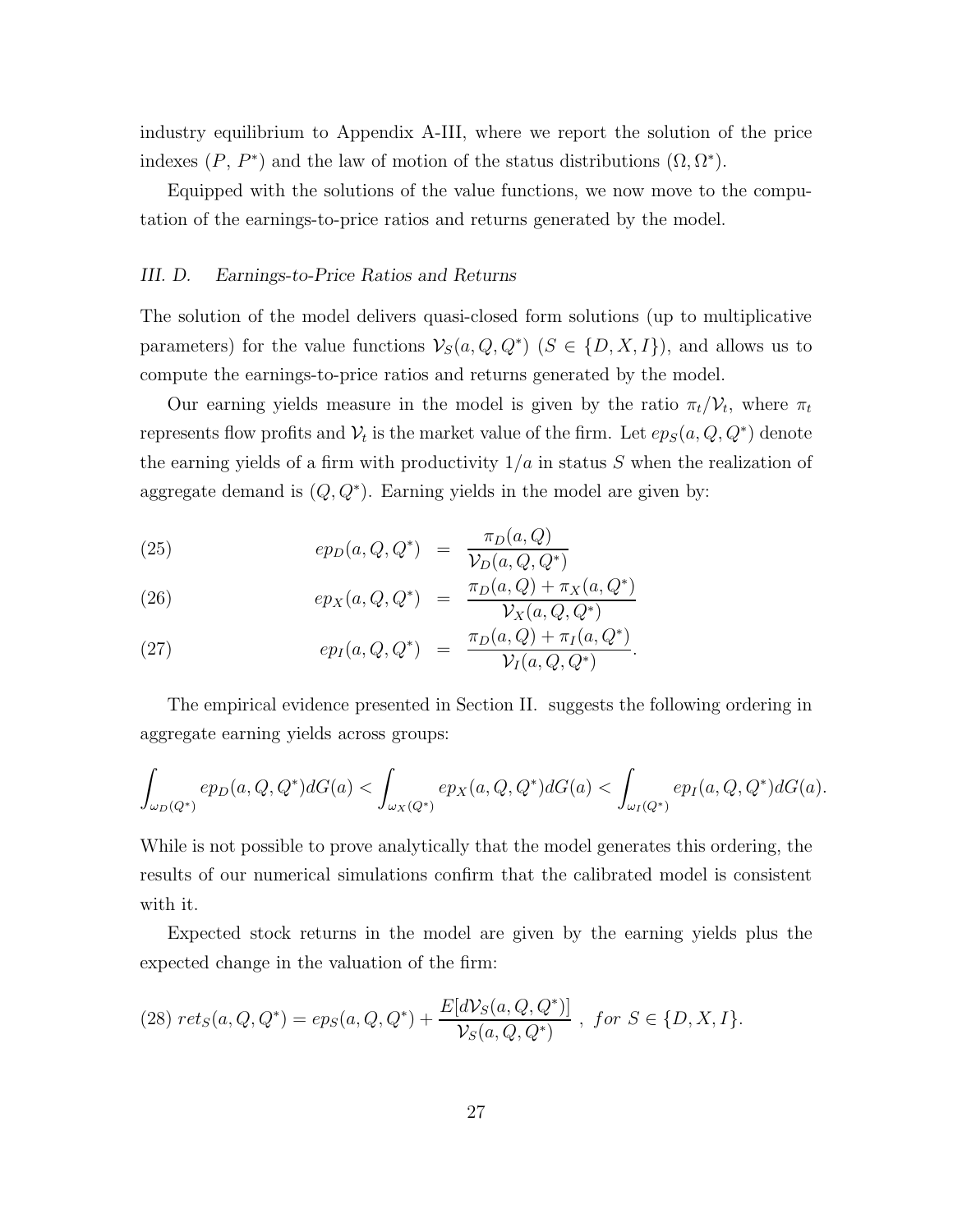Also in this case, the model does not have clear-cut analytical predictions for the ordering of  $\frac{E[dV_S(a,Q,Q^*)]}{V_S(a,Q,Q^*)}$ . The value of this object depends on the curvature of the value functions and it also critically depends on selection, since different firms exhibit different value functions and respond differently to the same realizations of the shocks.

To gain intuition on the main elements of the model at work, it is instructive to notice that returns can be expressed as:<sup>28</sup>

$$
ret_S(a, Q, Q^*) = r + \frac{\gamma \sigma^2 S(a, Q) + \gamma \rho \sigma \sigma^* Q^* V'_S(a, Q^*)}{\mathcal{V}_S(a, Q, Q^*)} - \dots
$$
  
(29)  

$$
\lambda [(1 - \phi)^{-\gamma} - 1] \frac{\mathcal{V}_S[a, (1 - \phi)Q, (1 - \phi^*)Q^*] - \mathcal{V}_S(a, Q, Q^*)}{\mathcal{V}_S(a, Q, Q^*)}.
$$

Returns depend on the covariance of shocks across countries  $(\rho \sigma \sigma^*)$  and on the responsiveness of the value function with respect to changes in Q<sup>∗</sup> . The sensitivity of the value function to changes in  $Q^*$  appears in the elasticity of the value function with respect to continuous changes in  $Q^*$ , and in the percentage change in the value function following a discrete jump in  $Q^*$ . This illustrates how the presence of disaster risk increases the impact of the aggregate shocks on returns through its effect on the value function.

Heterogeneity in returns across groups depends on firm-specific productivity and on the fixed costs associated with different international exposures. Holding productivity (and hence revenues) constant, larger fixed costs result in larger percentage changes in values with respect to changes in demand. As a result, the presence of fixed costs associated with foreign activities increases the returns of internationally engaged firms compared to domestic firms.

The model reproduces the ordering in returns across groups found in the data if:

$$
\int_{\omega_D(Q^*)} ret_D(a,Q,Q^*) dG(a) < \int_{\omega_X(Q^*)} ret_X(a,Q,Q^*) dG(a) < \int_{\omega_I(Q^*)} ret_I(a,Q,Q^*) dG(a).
$$

Our quantitative analysis below illustrates that the calibrated model is consistent with this ranking.

<sup>28</sup>The derivation of equation (29) is contained in Appendix A-III.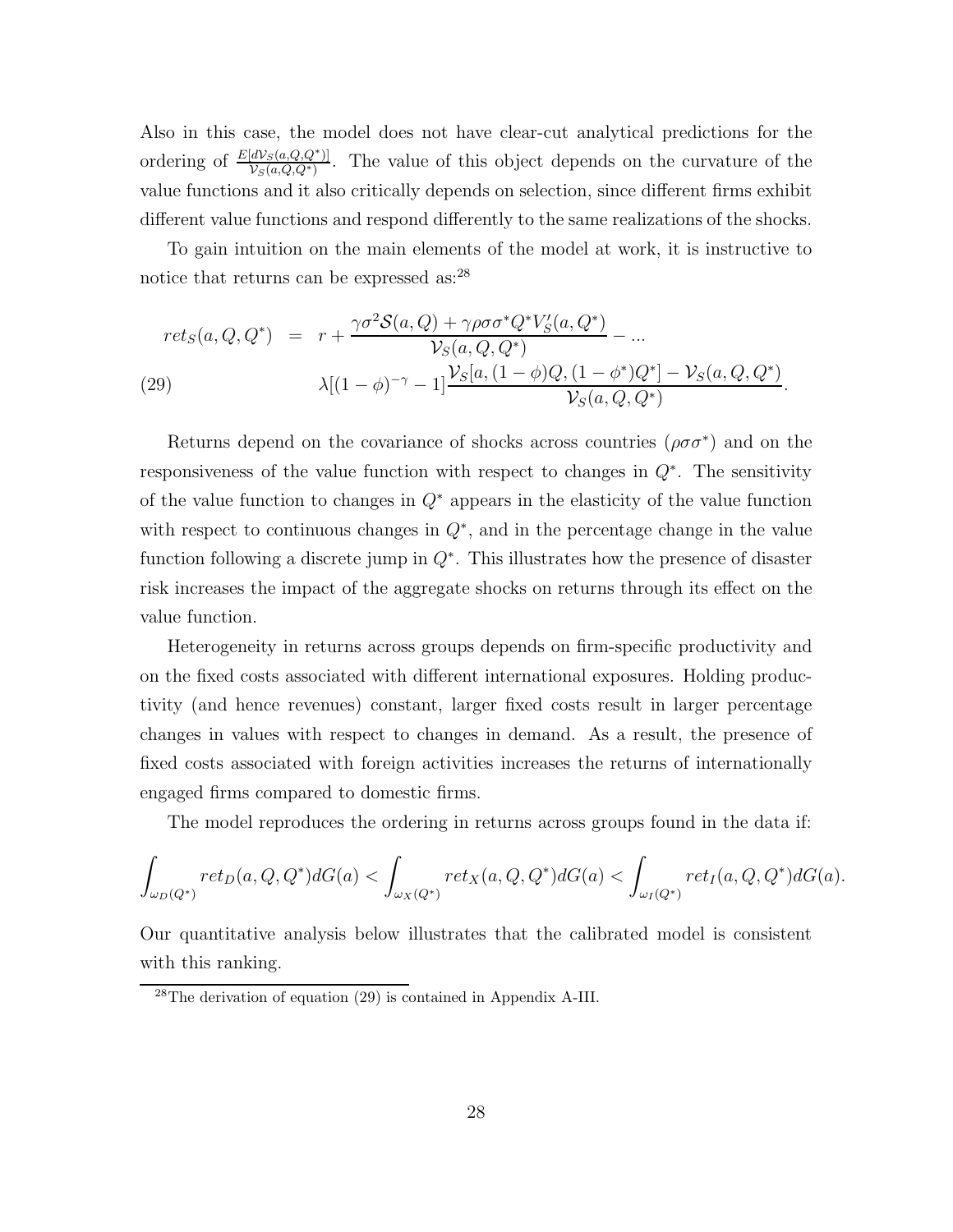## IV. Quantitative Analysis

In this section we assess the quantitative performance of our model in replicating the data on earning yields and returns of firms with different international status, and with aggregate data on trade and FDI participation.

There are many elements in the model, and the lack of fully analytical expressions may prevent the reader from gaining intuition of the model's workings. For this reason, our quantitative analysis proceeds in steps, starting from a simpler version of the model that disregards endogenous selection into status and aggregation, but delivers closed form solutions for the value functions and the returns. After the channels of the model are made more transparent in this simpler case, we move to the calibration and computation of the full industry equilibrium.

#### *IV. A. A Simple Example: Exogenous Participation in Foreign Markets*

In this section we use a special case of the model to illustrate the relationship between returns and fixed costs of production in a more transparent way. For the time being, we assume that sunk costs of export and FDI are extremely large:  $F_X, F_I \to \infty$ . Extremely high sunk costs imply extremely wide bands of inaction, so that firms do not move across statuses.

We start by considering an economy where firms are homogeneous (the unit cost distribution  $G(a)$  is degenerate at  $\bar{a}$ ) and are exogenously assigned to the three international statuses. In this way, we abstract from the role of productivity differences and selection and study the effect of international status on returns keeping constant firms' characteristics. We refer to this special case of the model as the exogenous participation case, since participation in foreign markets is exogenously given and does not depend on firm characteristics.

When firms do not move across statuses, the option value components of the value functions tend to zero (the value of an option is negligible if the probability of exercising it tends to zero). Hence the value of the firm converges to the present discounted value of profits from never changing status. Let  $V_S^e(a, Q^*)$  denote the value of foreign sales for a firm in status  $S$  when participation is exogenous and status is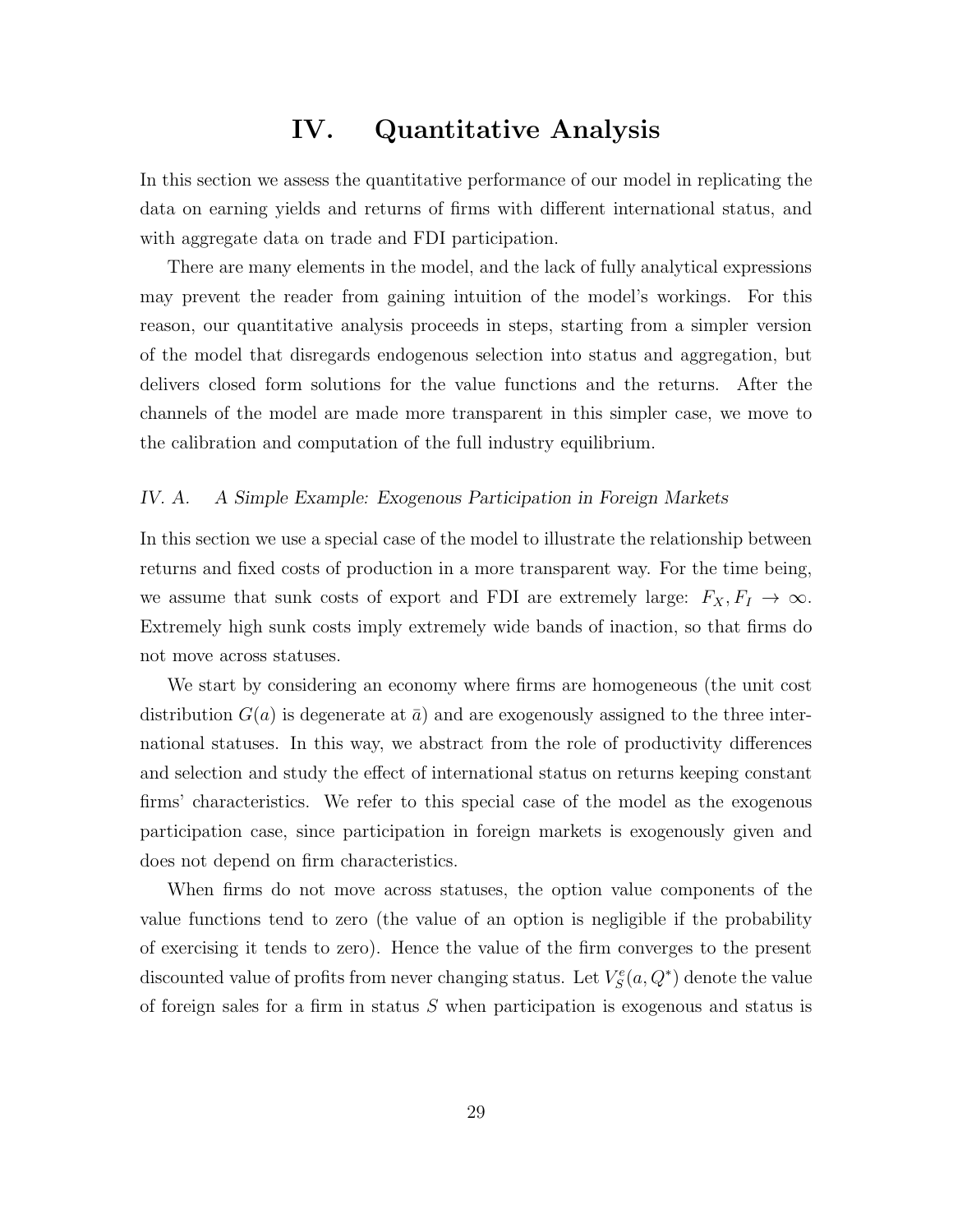constant over time:

$$
(30) \tV_D^e(a, Q^*) = 0
$$

(31) 
$$
V_X^e(a, Q^*) = \frac{H(\tau \bar{a}w)^{1-\eta} P^{*\eta} Q^*}{r - \mu^* + \gamma \rho \sigma \sigma^* + \lambda \phi^* (1 - \phi)^{-\gamma}} - \frac{f_X}{r}
$$

(32) 
$$
V_I^e(a,Q^*) = \frac{H(\bar{a}w^*)^{1-\eta}P^{*\eta}Q^*}{r-\mu^*+\gamma\rho\sigma\sigma^*+\lambda\phi^*(1-\phi)^{-\gamma}}-\frac{f_I}{r}.
$$

Using  $(30)-(32)$  in equation  $(29)$ , we can express the returns under exogenous participation as follows:

$$
ret_D^e = r + \gamma \sigma^2 + \lambda \phi [(1 - \phi)^{-\gamma} - 1]
$$
  
\n
$$
ret_X^e = r + \frac{[\gamma \sigma^2 + \lambda \phi [(1 - \phi)^{-\gamma} - 1]] \frac{\pi_D}{r - \delta} + [\gamma \rho \sigma \sigma^* + \lambda \phi^* [(1 - \phi)^{-\gamma} - 1]] \frac{H(\tau \bar{a}w)^{1 - \eta} P^{*\eta} Q^*}{r - \delta^*}
$$
  
\n
$$
ret_I^e = r + \frac{[\gamma \sigma^2 + \lambda \phi [(1 - \phi)^{-\gamma} - 1]] \frac{\pi_D}{r - \delta} + [\gamma \rho \sigma \sigma^* + \lambda \phi^* [(1 - \phi)^{-\gamma} - 1]] \frac{H(\bar{a}w^*)^{1 - \eta} P^{*\eta} Q^*}{r - \delta^*}
$$
  
\n
$$
ret_I^e = r + \frac{[\gamma \sigma^2 + \lambda \phi [(1 - \phi)^{-\gamma} - 1]] \frac{\pi_D}{r - \delta} + [\gamma \rho \sigma \sigma^* + \lambda \phi^* [(1 - \phi)^{-\gamma} - 1]] \frac{H(\bar{a}w^*)^{1 - \eta} P^{*\eta} Q^*}{r - \delta^*}
$$

where  $\delta \equiv \mu - \gamma \sigma^2 - \lambda \phi (1 - \phi)^{-\gamma}$  and  $\delta^* \equiv \mu^* - \gamma \rho \sigma \sigma^* - \lambda \phi^* (1 - \phi)^{-\gamma}$  are the risk-adjusted drifts of the operating profits processes for domestic and foreign sales, respectively. It is apparent from these equations that returns are increasing in  $\rho \sigma \sigma^*$ (the covariance of shocks across countries reduces diversification and increases returns) and in the fixed costs  $f_X$ ,  $f_I$  (operating leverage increases returns). Moreover, we can easily and reasonably parameterize the model to replicate exactly the magnitude of the returns observed in the data across the three groups.

We present a bilateral calibration exercise which is meant to describe export and FDI activity between the US and an aggregate set of trading partners. We assume that preferences, shock processes, and productivity are identical in the US and in the other country, and that the trade and FDI cost parameters are also the same across countries.

We start by normalizing the common unit cost to  $\bar{a} = 1$ . For the time being, we disregard aggregation and assume that prices and wages satisfy:  $w^{1-\eta}P^{\eta} = w^{*1-\eta}P^{*\eta} =$  $1.^{29}$  As the expressions above show, the returns of domestic firms  $(ret_D)$  depend

 $29$ The calibration of the full model in the next section shows the results for the industry equilibrium where  $P$  and  $P^*$  are endogenous.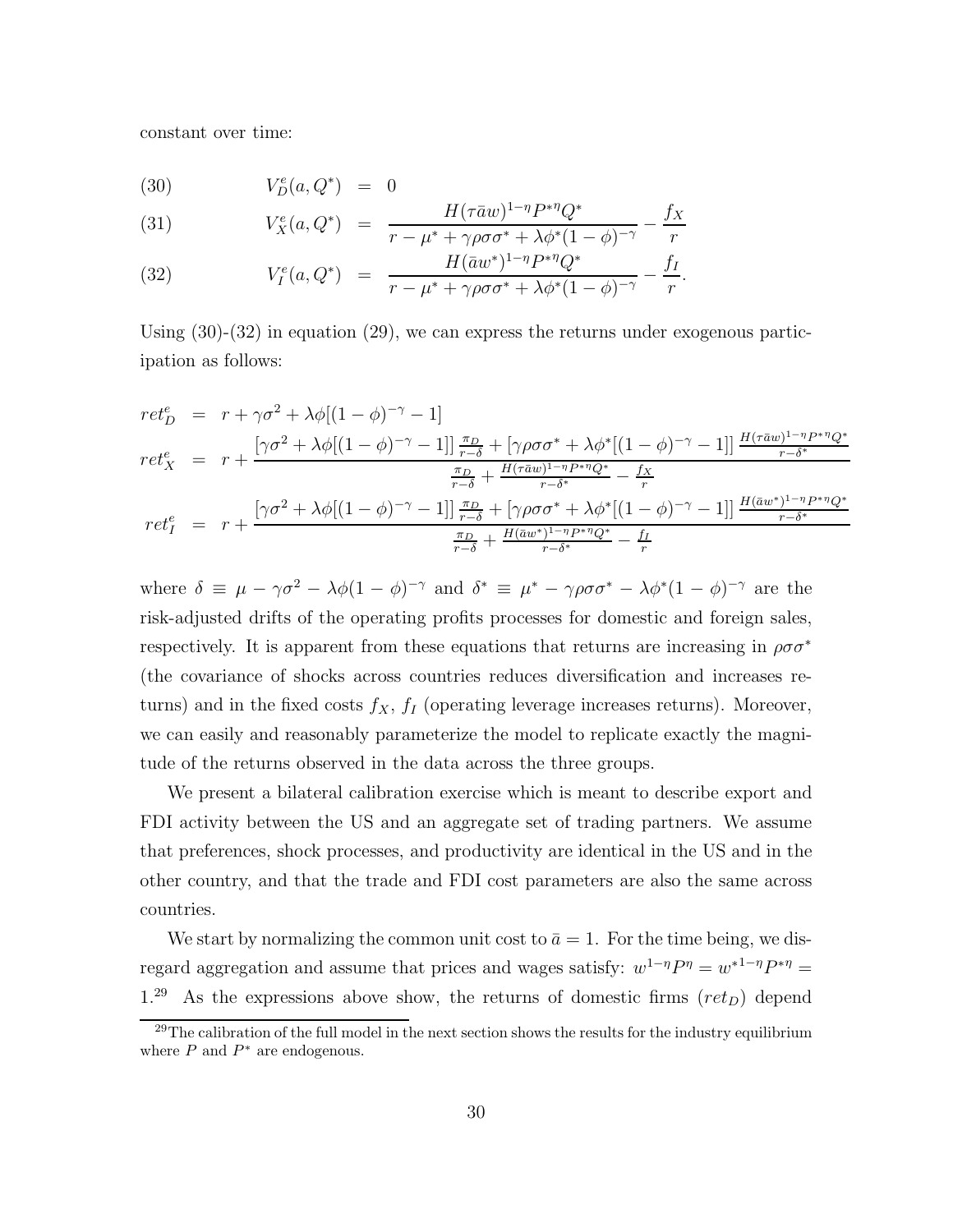only on the parameters ruling preferences and the evolution of the shocks. We take values of  $\gamma$ ,  $\lambda$  and  $\phi$  from the calibration in Barro and Ursúa (2008): the risk aversion parameter is chosen equal to 4, the probability of a disaster is 0.036, and – when a disaster happens – aggregate consumption in both countries drops of 22%. The Brownian motion parameters are set to be equal to the mean and standard deviation of aggregate consumption growth in the US over the sample period:  $\mu = \mu^* = 0.02$ , and  $\sigma = \sigma^* = 0.022$ . We then choose the subjective discount factor  $\vartheta$  to match  $ret_D$ perfectly: with a reasonable value  $\vartheta = 0.0275$ , we obtain  $ret_D = 5.68\%$ .

The returns of exporters and multinational firms also depend on  $\eta$ ,  $\rho$ ,  $Q$ ,  $Q^*$ ,  $\tau$ ,  $f_X$ , and  $f_I$ . Like many papers focusing on long run macroeconomic predictions, we use a standard value of  $\eta = 2$  for the elasticity of substitution. To select a value for  $\rho$ , we computed correlations of GDP growth rates between the US and its main trading partners, and took the median value:  $\rho = 0.45^{30}$  We set the average values of aggregate consumption to  $Q = 5$  and  $Q^* = 20$  to ensure that profits are positive on average and to capture the fact that the US economy accounts for approximately 20% of world GDP. The iceberg cost of export is set to  $\tau = 1.3$ , consistent with a medium-range estimate in Eaton and Kortum (2002).

Finally,  $f_X$ , and  $f_I$  are chosen to match  $ret_X$  and  $ret_I$  perfectly:  $f_X = 3.44$ , and  $f_I = 4.5$ . The fixed costs needed to reconcile the model with the data are very large, at 67% and 72% of operating profits, respectively. Fixed costs are chosen to perfectly match returns, but we are not choosing any parameter to match the earnings-to-price ratios. The earning yields generated by the model are 4.47% for domestic firms, 5.03 % for exporters, and 5.19% for multinational firms. The model is consistent with the ordering that we found in the data, and generates numbers that are of the right order of magnitude, but produces less variation across the three groups compared to what we see in the data. The calibrated parameters and implied financial moments are summarized in the third column of Table 4.

This example also showcases the nature of the effect of sunk costs: the presence

<sup>30</sup>We use data from OECD Statistics for 28 countries: 26 OECD countries plus China and South Africa (all the countries for which data are available for the entire sample period). This is a large sample of countries in terms of the destinations of US foreign sales, as it accounts for approximately 75% of total US exports. GDP growth correlations range from 0.177 between the US and Portugal and 0.858 between the US and Canada. For this reason, the choice of  $\rho = 0.45$  is conservative: if one had to construct an export-weighted measure of correlation, for example, the value of  $\rho$  would increase to 0.81.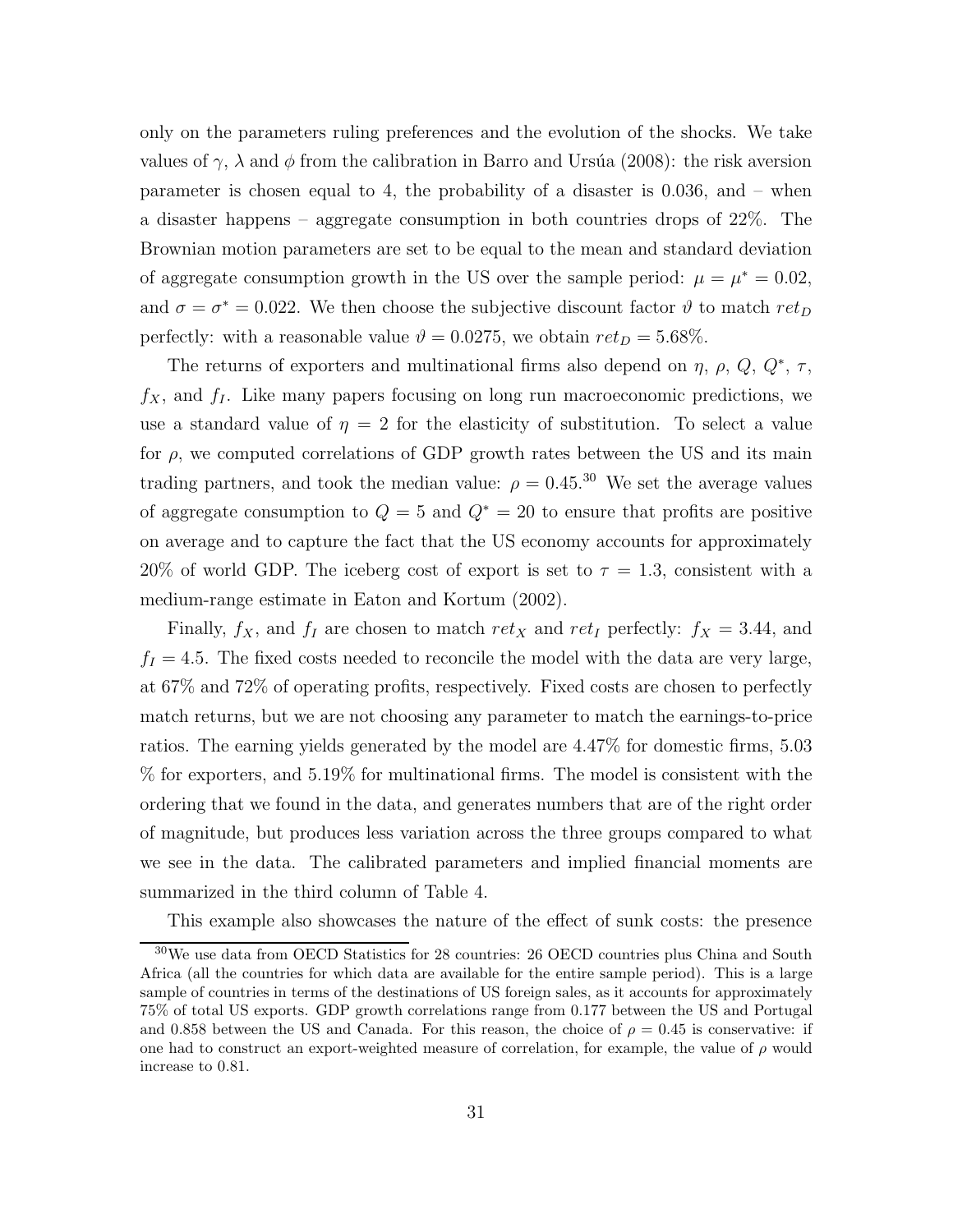| Parameter                             | Definition                                  | Value          |                       |  |
|---------------------------------------|---------------------------------------------|----------------|-----------------------|--|
|                                       |                                             | $\bar{a}=1$    | $\bar{a}_D=1$         |  |
|                                       |                                             |                | $\bar{a}_X = 1/1.209$ |  |
|                                       |                                             |                | $\bar{a}_I = 1/1.44$  |  |
| $\mu,\,\mu^*$                         | average consumption growth                  | 0.02           | 0.02                  |  |
| $\sigma,\,\sigma^*$                   | st. dev. of consumption growth              | 0.022          | 0.022                 |  |
| $\rho$                                | median correlation of consumption growth    | 0.45           | 0.45                  |  |
| $\lambda$                             | probability of disaster                     | 0.036          | 0.036                 |  |
| $\phi, \phi^*$                        | size of disaster $(\%$ drop in consumption) | 0.22           | 0.22                  |  |
| $\gamma$                              | risk aversion                               | $\overline{4}$ | $\overline{4}$        |  |
| $\eta$                                | subjective discount factor                  | 0.0275         | 0.0275                |  |
| $\eta$                                | elasticity of substitution                  | $\overline{2}$ | $\overline{2}$        |  |
| $\tau$                                | iceberg export cost                         | 1.3            | 1.3                   |  |
| $f_X$                                 | fixed export cost                           | 3.44           | 4.16                  |  |
| $f_I$                                 | fixed FDI cost                              | 4.5            | 6.48                  |  |
| $Q, Q^*$                              | average aggregate demand levels             | 10, 20         | 10, 20                |  |
| Implied returns (targeted)            |                                             |                |                       |  |
| $ret_D(\%)$                           |                                             | 5.68           | 5.68                  |  |
| $ret_X(\%)$                           |                                             | 9.29           | 9.29                  |  |
| $ret_I(\%)$                           |                                             | 10.28          | 10.28                 |  |
| Implied earning yields (not targeted) |                                             |                |                       |  |
| $ep_D(\%)$                            |                                             | 4.47           | 4.47                  |  |
| $ep_X(\%)$                            |                                             | 5.03           | 5.03                  |  |
| $ep_I(\%)$                            |                                             | 5.19           | 5.19                  |  |

Table 4: Exogenous Participation Case: Calibration.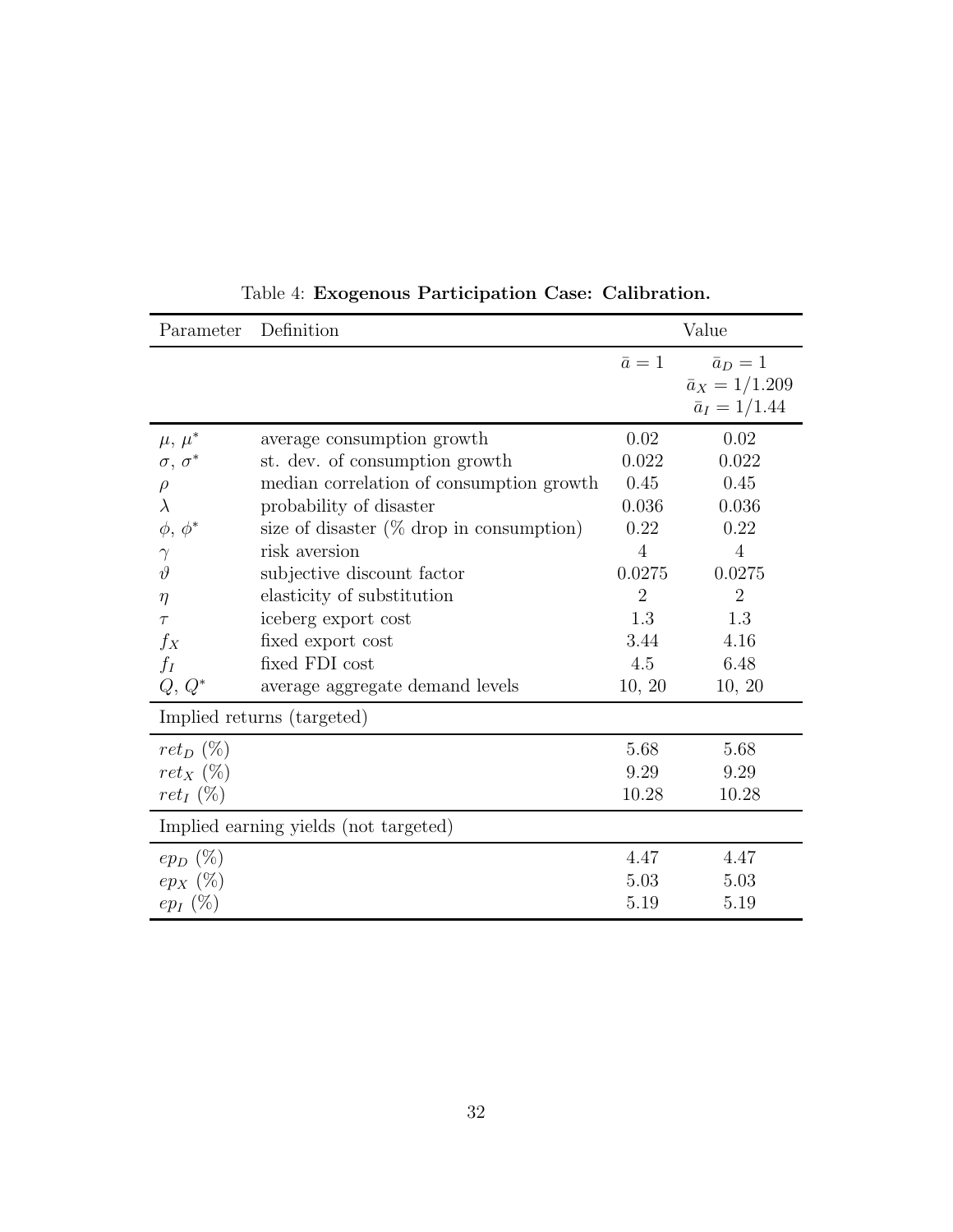of sunk costs is what forces a firm into a status and makes it pay the operating fixed cost. Higher fixed costs, in turn, are associated with higher returns. This mechanism takes an extreme form in this example, where extremely large sunk costs imply infinite persistence into status.

Finally, this example shows a simple and transparent way to generate the levels and differences in returns across the three groups of firms by international status, but it is clearly not a realistic description of the economy. In the real world firms are not assigned randomly to international status, there is selection by productivity, and entry and exit are endogenous. To bring back all these elements into the analysis, the next section will show a calibration that uses the full structure of the model. Before that, we argue here that the full model has a harder time to fit the data exactly because of the effect of selection on returns.

Suppose that we still abstract from endogenous selection, but for some exogenous reason there are productivity differences between domestic firms, exporters, and multinationals. We quantify these productivity differences by setting them equal to the average sales per employee within group in our sample, after normalizing the productivity of domestic firms to 1:  $\bar{a}_D = 1$ ,  $\bar{a}_X = 1/1.209$  and  $\bar{a}_I = 1/1.44$ .

When we compute returns in the exogenous participation case using these unit cost levels, we obtain:  $ret_D = 5.68\%, ret_X = 7.72\%,$  and  $ret_I = 7.24\%.$  Returns of domestic firms are not affected by productivity in this scenario, but the higher productivity of exporters and multinationals has the effect of decreasing their returns. Moreover, the higher productivity of MNCs over exporters reverts the ordering of the returns between these two groups: within group, the model predicts that more productive firms have lower returns. In order to bring back the returns to the target values, larger fixed costs are required, equal to 4.16 and 6.48 for exports and FDI, respectively (equivalent to 68% and 72% of exporters and MNCs' operating profits, respectively). This is feasible if participation is exogenous, but when we compute the full model with endogenous selection into status, fixed costs affect selection and if they are too high there will be too little firms (or no firms at all) that are exporters or multinationals in equilibrium. These results are summarized in the fourth column of Table 4.

With these observations in mind, we now move to the calibration and computation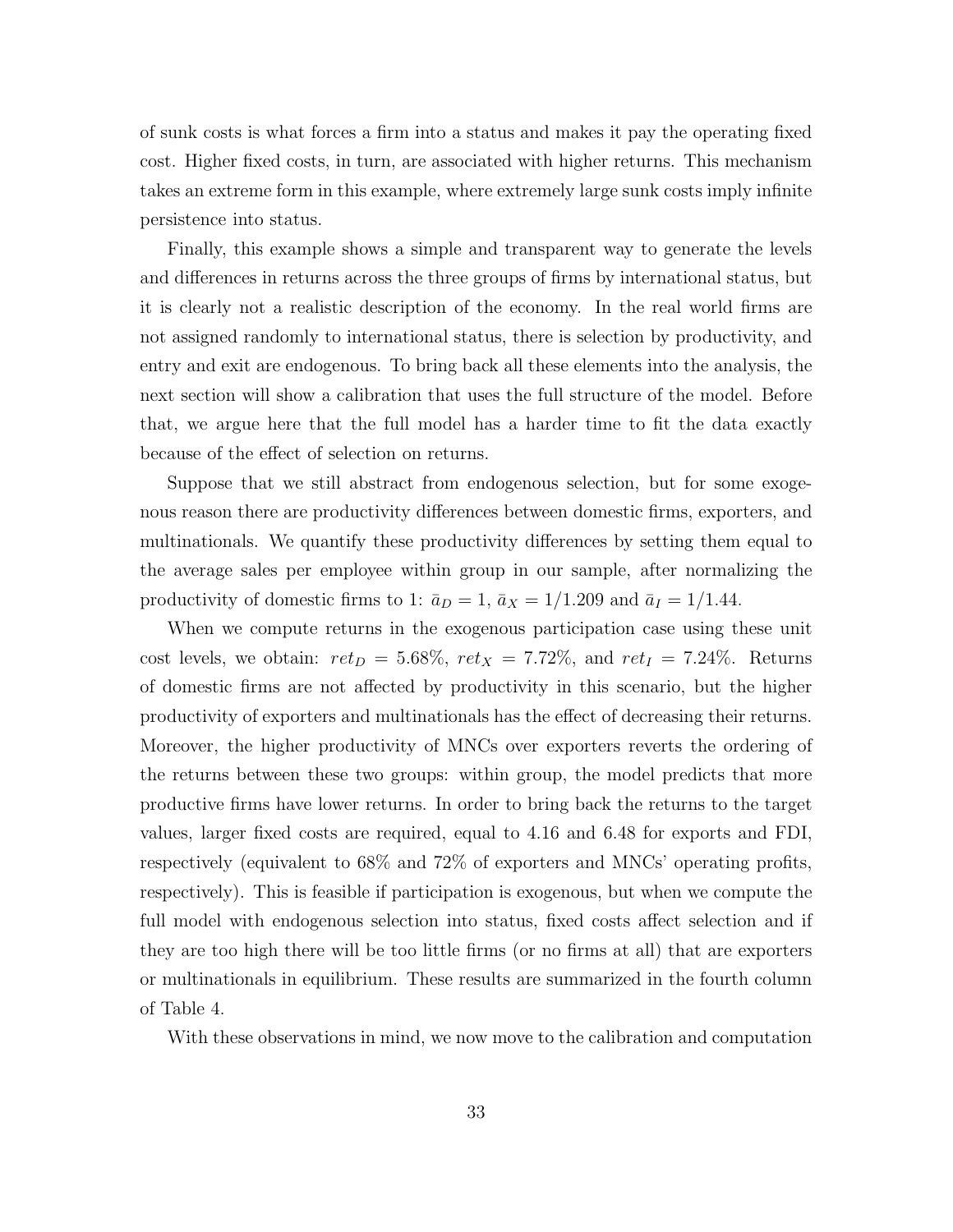of the full model.

#### *IV. B. Quantitative Analysis of the Full Model*

The calibration exercise presented in this section is designed to evaluate the ability of the full model to match qualitatively and quantitatively the cross-sectional differences in earnings-to-price ratios and returns of firms according to their international status, and aggregate moments related to trade and FDI participation. Also here we present a bilateral calibration exercise which describes export and FDI activity between the US and an aggregate set of trading partners. Due to data availability, we impose a series of symmetry assumptions: we assume that preferences and productivity distributions are identical in the US and in the other countries, and that the trade and FDI cost parameters are also common across countries.<sup>31</sup>

Given that the model does not admit closed-form solutions, we choose parameter values such that – when we simulate the model for a time horizon as long as our sample period in the data (30 years), the cross-sectional moments that the model delivers are as close as possible to the ones in the data.

The calibration of most parameters is unchanged with respect to the simple example illustrated in the previous section: the values of  $\mu$ ,  $\mu^*$ ,  $\sigma$ ,  $\sigma^*$ ,  $\rho$ ,  $\lambda$ ,  $\phi$ ,  $\phi^*$ ,  $\gamma$ ,  $\vartheta$ ,  $\eta$  are the ones reported in Table 4. As we mentioned above, we consider an economy with positive growth  $(\mu = \mu^* = 0.02)$ . We impose that wages in the two countries grow at the exogenous and deterministic rate  $\mu_w \equiv (\eta - 1)\mu$ , to prevent the economy from converging to a long-run scenario with all multinational firms. For simplicity, we also assume that wages are equal across countries:  $w/w^* = 1$ .

Since in the full model selection into status is endogenous, we need to parameterize the cost distributions  $G(a)$ ,  $G^*(a)$ . Several studies document that the tail of the empirical firm size distribution is well approximated by a Pareto distribution (see for example Luttmer (2007)). Since firm size (sales) is determined by productivity in the model, we assume that firms' productivities  $1/a$  are distributed according to a Pareto law with location parameter b and shape parameter  $k^{32}$ . We set  $b = 1$  to facilitate the

<sup>31</sup>Compustat records data of firms with activities in the US, among which there are both US-based firms and foreign firms. However, only data of foreign firms with activities in the US are reported (in other words, we have no data about foreign firms with activities only in their domestic market), which implies that we cannot construct shares of foreign firms in each status.

 $32$ The Pareto distribution is also a convenient choice for computational reasons, since it allows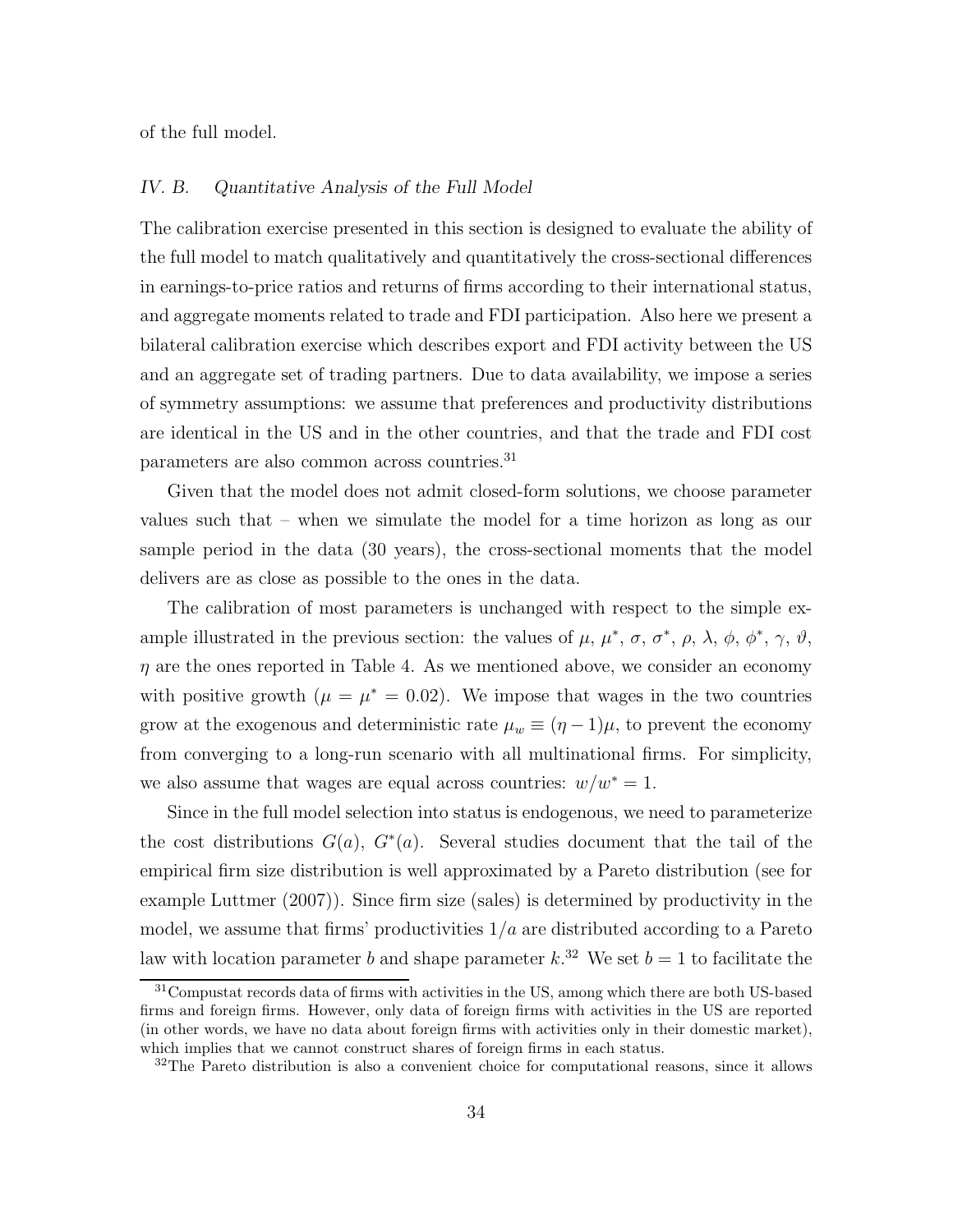comparison with the exogenous participation version of the model, while we calibrate k jointly with the remaining parameters.

Together with k, it remains to calibrate the trade and FDI costs  $\tau$ ,  $f_X$ ,  $f_I$ ,  $F_X$ ,  $F_I$ , and the initial values of the aggregate demand levels  $Q_0$ ,  $Q_0^*$ . We choose these parameters so that our calibrated economy: i) is consistent with the fact that the US account for approximately 20% of world GDP, ii) the shares of exporters and MNCs and their average labor productivities in equilibrium are consistent with the ones in our sample, and iii) the earnings-to-price ratios and the returns that the model generates are ranked and quantitatively as close as possible to the data.

To simulate the economy, we generate an artificial dataset of 1000 firms with productivities drawn from a Pareto distribution with parameters  $(b, k) = (1, 4)$ , and we simulate a 30-period economy 100 times.<sup>33</sup> In each simulation, we initialize the firms' distribution into status to look like the one in the data and we generate a sample process for  $(Q, Q^*)$ . When simulating the paths of Q and  $Q^*$  we impose that no disaster occurs, consistently with the fact that our sample period (1979-2009) is disaster-free. The possibility of disasters affects asset prices only by affecting how agents discount future cash flows. Given the process of the shocks, we simulate the economy, recording the distributions of firms into status in each period. For each firm and period, we compute earnings, equilibrium values, and returns. For each year we create three portfolios of domestic firms, exporters, and multinationals, and we compute portfolio earnings-to-price ratios and returns. For each simulation, we compute the mean of earning yields and returns over time. We repeat this process for the 100 Monte Carlo simulations, and we average the results across simulations.

We use a grid search to select the parameters that best match the moments in the data. The resulting calibrated parameters are reported in Table 5. In order to match the data, the model requires a relatively low iceberg trade cost ( $\tau = 1.2$ ), but very high fixed and sunk costs. Fixed costs of export and FDI are equal to 4.88 and 6.92, respectively. These costs imply that, according to the simulated model, an exporter must spend, on average, 46.6% of its revenues in fixed costs, while a multinational

to solve explicitly for the aggregate prices  $P, P^*$  as functions of the productivity thresholds that induce firms to transition across statuses and of the other parameters of the model.

<sup>33</sup>The entire computation of the model for a given parametrization takes about 40 hours on a cluster of 10 CPUs. Details about the algorithm used are provided in Appendix A-IV.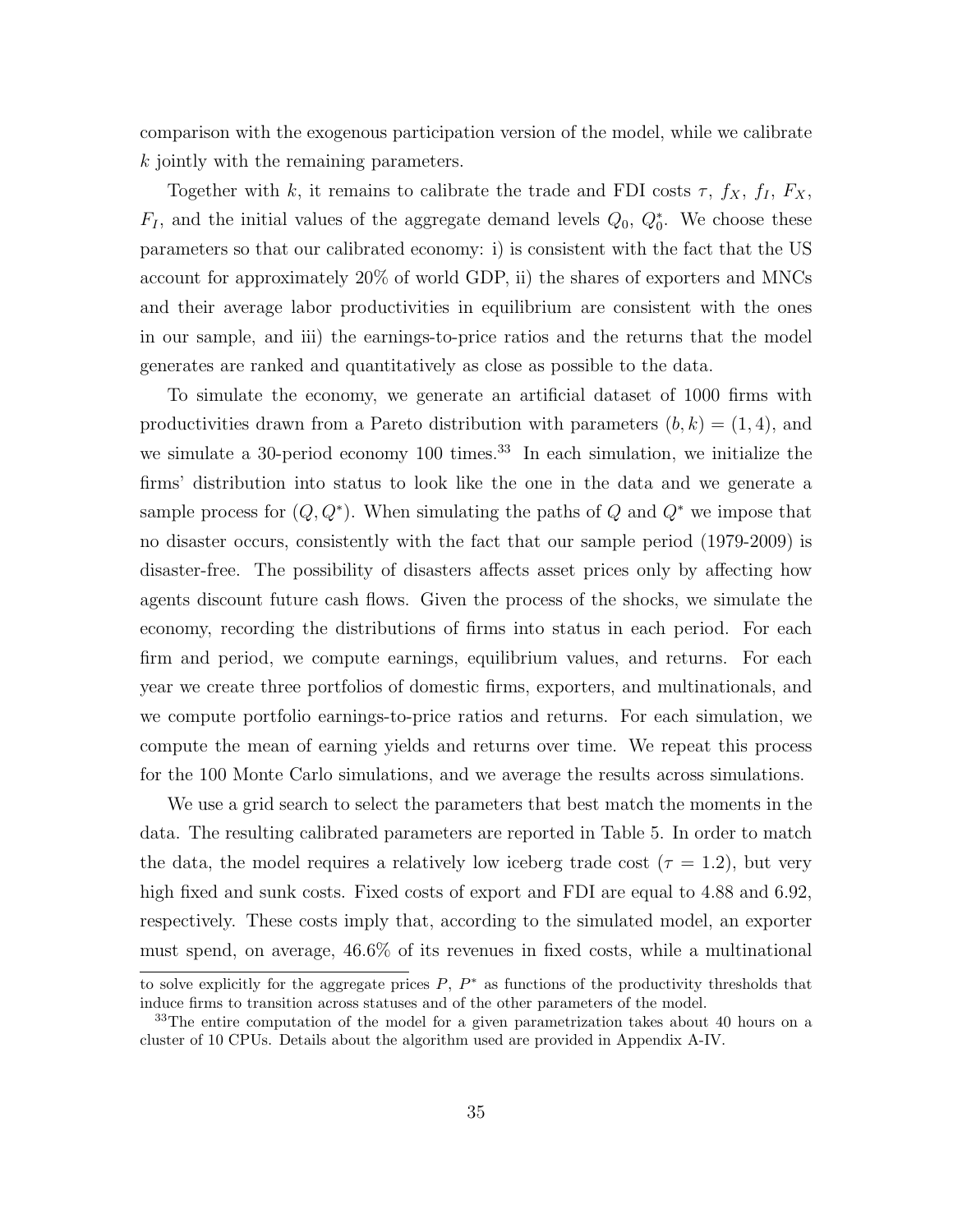| Parameter Definition |                                                  | Value          |
|----------------------|--------------------------------------------------|----------------|
|                      | lower bound of the productivity distribution     |                |
| $\boldsymbol{k}$     | shape parameter of the productivity distribution | $\overline{4}$ |
|                      | iceberg export cost                              | 1.2            |
| $f_X$                | fixed export cost                                | 4.88           |
| $f_I$                | fixed FDI cost                                   | 6.92           |
| $F_X$                | sunk export cost                                 | 20             |
| $F_I$                | sunk FDI cost                                    | 24             |
|                      | average aggregate demand level                   | 3, 10          |

Table 5: Calibration of the Full Model.

must spend, on average, about 39.5% of its revenues in fixed costs. Sunk costs of export and FDI are much higher, equal to 20 and 24, respectively. These numbers imply that a domestic firm must spend on average 12 times its per-period revenue to enter the foreign market as an exporter, and about 15 times its per-period revenue to start FDI operations there.<sup>34</sup> Aggregate demand parameters are set at  $Q(0) = 3$ and  $Q^*(0) = 10$ .

Our calibration sheds light on the nature of trade and FDI costs. In order to match selection, limited participation in export and FDI, and the financial moments, the barriers to trade and FDI that our model requires are much higher than previous estimates. Targeting US data, the calibration in Alessandria and Choi (2007) produces sunk costs of export equivalent to 12.6% of the average sales of a non-exporter, and fixed export costs equal to about 2.1% percent of the average sales of an exporter. Using Colombian data, Das, Roberts, and Tybout (2007) estimate that sunk export costs account for between 18.4 and 41.2% of the annual value of a firm's exports while fixed export costs are on the order of 1% of the annual value of exports. To our knowledge, the only paper that estimates the fixed costs of horizontal FDI is Tintelnot (2014), who estimates that the fixed costs of operating foreign plants for German multinationals range between 6 and 9 million Euros, equivalent to 2.7-4% of the av-

<sup>&</sup>lt;sup>34</sup>Since entry and exit decisions are taken comparing sunk and fixed costs with operating profits, it is also instructive to present the size of these costs relative to firms' operating profits. The sunk costs to start exporting (doing FDI) are equal to 17 (20) times the operating profits of the average domestic firm. The fixed operating costs of continuing exporting (doing FDI) in turn are equal to 94% (80%) of the operating profits of the average exporter (multinational). These numbers confirm that a huge portion of firms' resources are invested in fixed and sunk costs.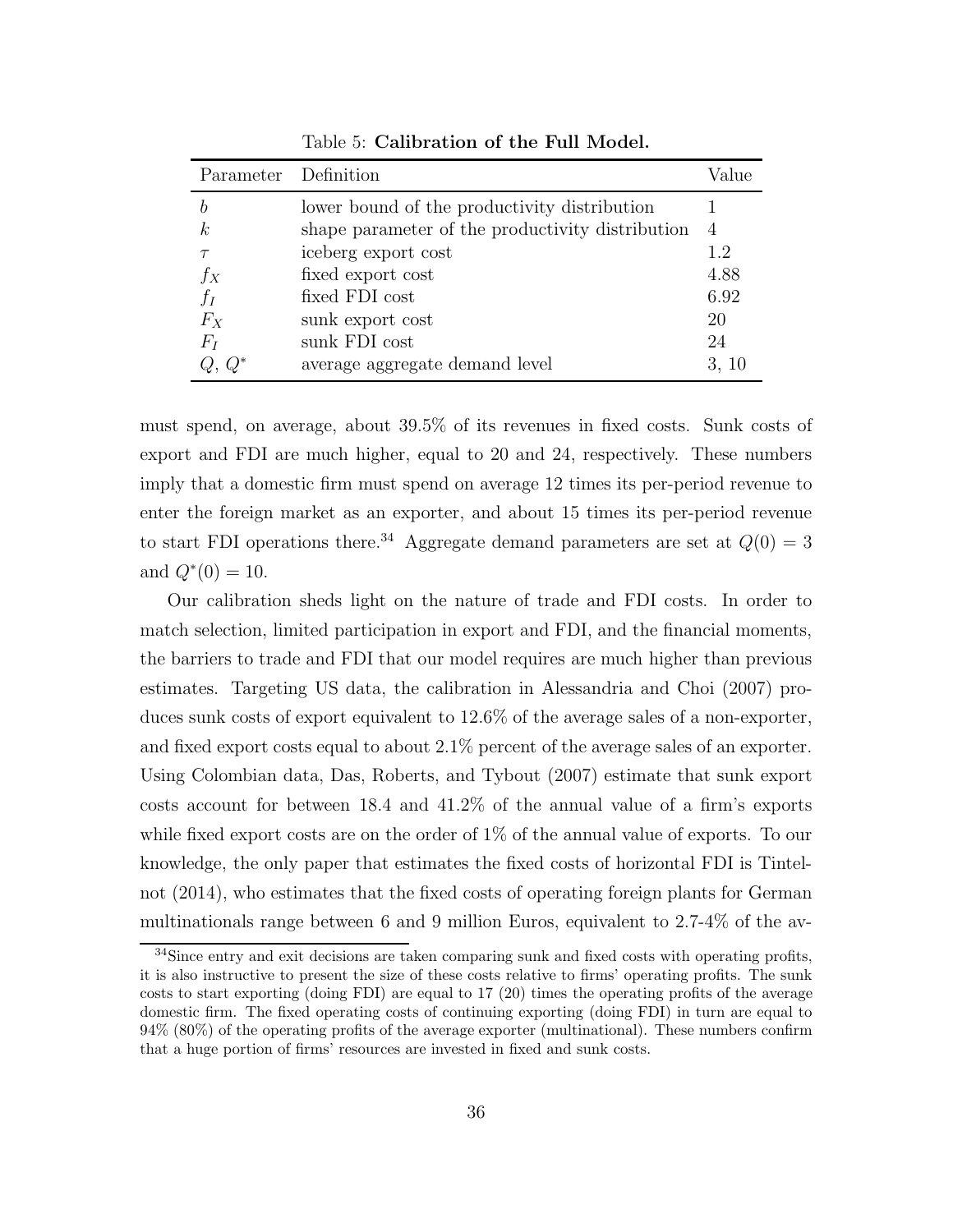erage revenues of a multinational firm. We are not aware of any paper estimating the sunk costs of FDI.

Despite the large difference in levels between our calibrated frictions and previous estimates in the literature, our calibrated model generates a ratio of sunk to fixed costs of exports that is similar to the one obtained by Alessandria and Choi (2007):  $F_X/f_X \approx 4.1$  in our paper, while it is about 6 in theirs. It has to be noted that the way in which we identify trade and FDI frictions is very different from previous work: while Alessandria and Choi (2007) and Das, Roberts, and Tybout (2007) quantify trade frictions by matching transitions into and out of export status, our calibration targets the financial moments of firms with different international status.

The larger frictions that our model requires also imply larger gains from trade to be obtained from their removal. The partial equilibrium structure of the model does not make it well-suited for welfare calculations. However, we can get some idea of the magnitude of the relative welfare gains induced by fixed versus sunk costs. Removing the fixed costs of production  $(f_X = f_I = 0)$  implies reductions in the price indexes P and  $P^*$  of 15% and 35%, respectively, while removing the sunk costs of production  $(F_X = F_I = 0)$  implies reductions in the price indexes P and P<sup>\*</sup> of 10\% and 3\%, respectively, suggesting that much larger gains can be obtained from reducing fixed operating costs than sunk entry costs.

Table 6 jointly displays the moments computed from the data and the moments generated by the calibrated model. The model successfully replicates the participation in exports and FDI that we observe in the data, with 19% of firms being exporters and 44% of firms being MNCs in equilibrium. The ranking by labor productivity across groups is also consistent with the data: the productivity premium of exporters is below the one in the data (about  $10\%$  in the model versus  $20\%$  in the data), while the productivity premium of MNCs is slightly higher in the model than in the data (58% in the model versus 44% in the data). The model is successful in generating the observed ordering in earning yields and returns. The variation across groups is less than what we see in the data, but the overall levels are in the right range: the model produces average earning yields of 4.41% for multinational firms, 3.89% for exporters, and 3.63% for firms selling only domestically, and average stock returns of 7.98% for multinational firms, 7.34% for exporters, and 6.35% for firms selling only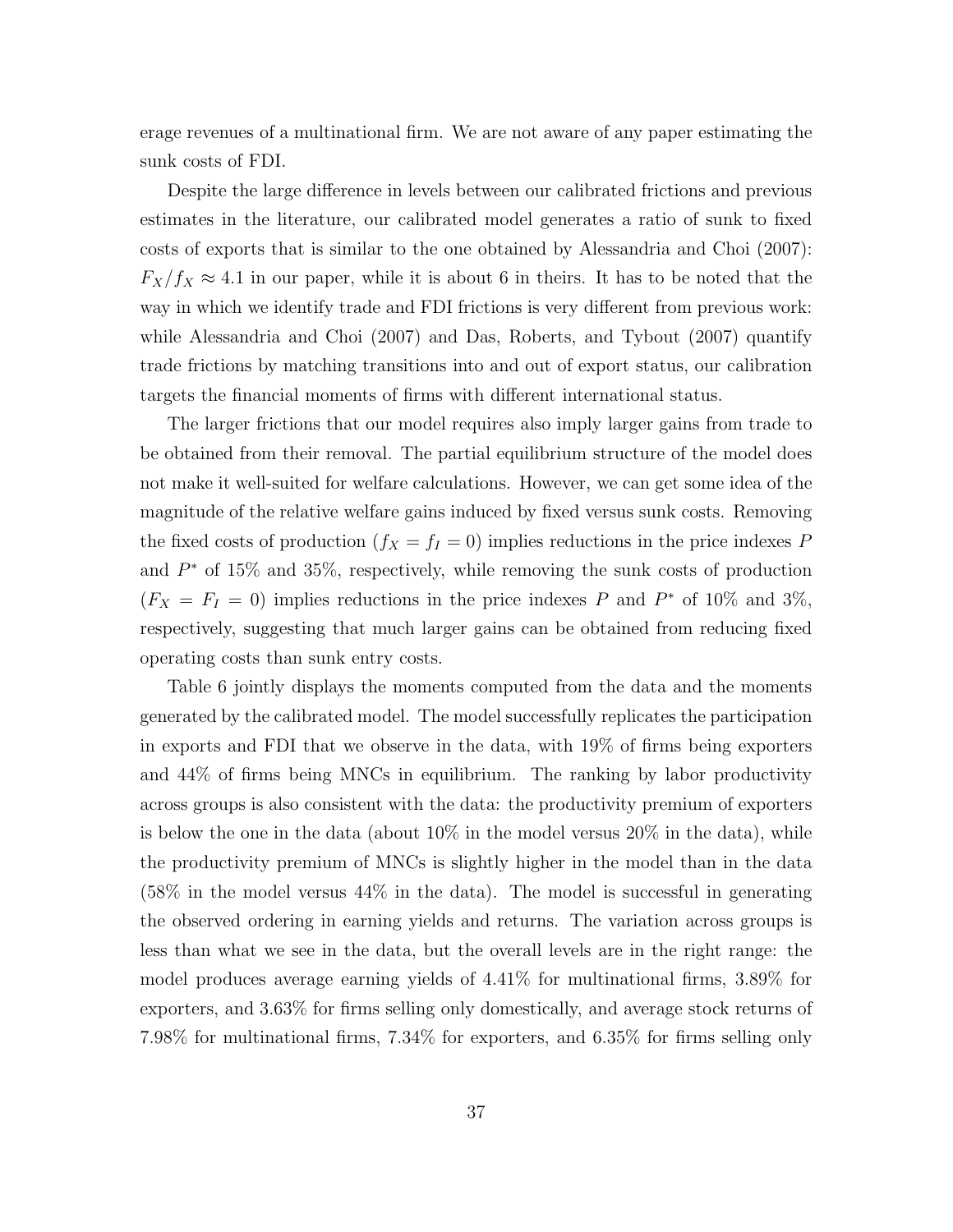|                           | Data  | Model $(\phi^* = \phi)$ | Model $(\phi^* = 2\phi)$ |
|---------------------------|-------|-------------------------|--------------------------|
| share of exporters $(\%)$ | 18.24 | 19.1                    | 19.03                    |
| share of MNCs $(\%)$      | 45.14 | 43.96                   | 43.96                    |
| sales per employee $X/D$  | 1.209 | 1.098                   | 1.098                    |
| sales per employee $I/D$  | 1.44  | 1.583                   | 1.583                    |
| $ep_D(\%)$                | 3.96  | 3.63                    | 4.28                     |
| $ep_X(\%)$                | 4.58  | 3.89                    | 4.74                     |
| $ep_I(\%)$                | 6.33  | 4.41                    | 6.77                     |
| $ret_D(\%)$               | 5.68  | 6.35                    | 5.9                      |
| $ret_X(\%)$               | 9.59  | 7.34                    | 7.12                     |
| $ret_I(\%)$               | 10.28 | 7.98                    | 9.33                     |

Table 6: **Moments.** Comparison of the moments, model versus data.

domestically.<sup>35</sup>

The calibrated model generates a "multinational premium" (the difference between ret<sub>I</sub> and ret<sub>D</sub>) which is about 35% of what we observe in the data. This result can be improved further by removing a restriction on the parameters that we imposed in order to present a conservative baseline calibration. In our baseline calibration, we impose that the size of disasters in the Home and Foreign country is the same:  $\phi = \phi^* = 0.22$ . In the third column of Table 6 we present the results of a calibration where we allow the size of the disasters in the two countries to be different. Specifically, we set  $\phi^* = 2\phi$ . Higher disaster risk in the Foreign market has the effect of increasing the returns of MNCs, so that this alternative parameterization generates a "multinational premium"which is about 75% of what we observe in the data.

<sup>35</sup>In terms of non-targeted moments, one could wonder about the performance of the model in matching international real business cycle moments. The model generates tiny movements of the price indexes over time, so that changes in the real exchange rate (defined as  $P/P^*$ ) are virtually zero, and so is the correlation of changes in the real exchange rate with consumption growth. Since exports and FDI sales are linear in  $Q^*$ , the volatility of export growth is close to the volatility of  $dQ^*/Q^*$  (calibrated to 0.022). For the same reason, the correlations of export growth and FDI sales growth with consumption growth are close to the correlation of consumption growth in the two countries (calibrated to 0.45). In the data, aggregate export sales growth is more volatile that changes in the real exchange rate. While the correlation of export growth with consumption growth is slightly higher than the correlation of changes in the real exchange rate with consumption growth, the correlation of FDI sales growth with consumption growth is much lower. We believe that the failure of the model to match international real business cycle moments is mostly due to its partial equilibrium structure: the changes in the equilibrium wages that drive most of the action in related work (see Ghironi and Melitz (2005), for example) do not play a role here.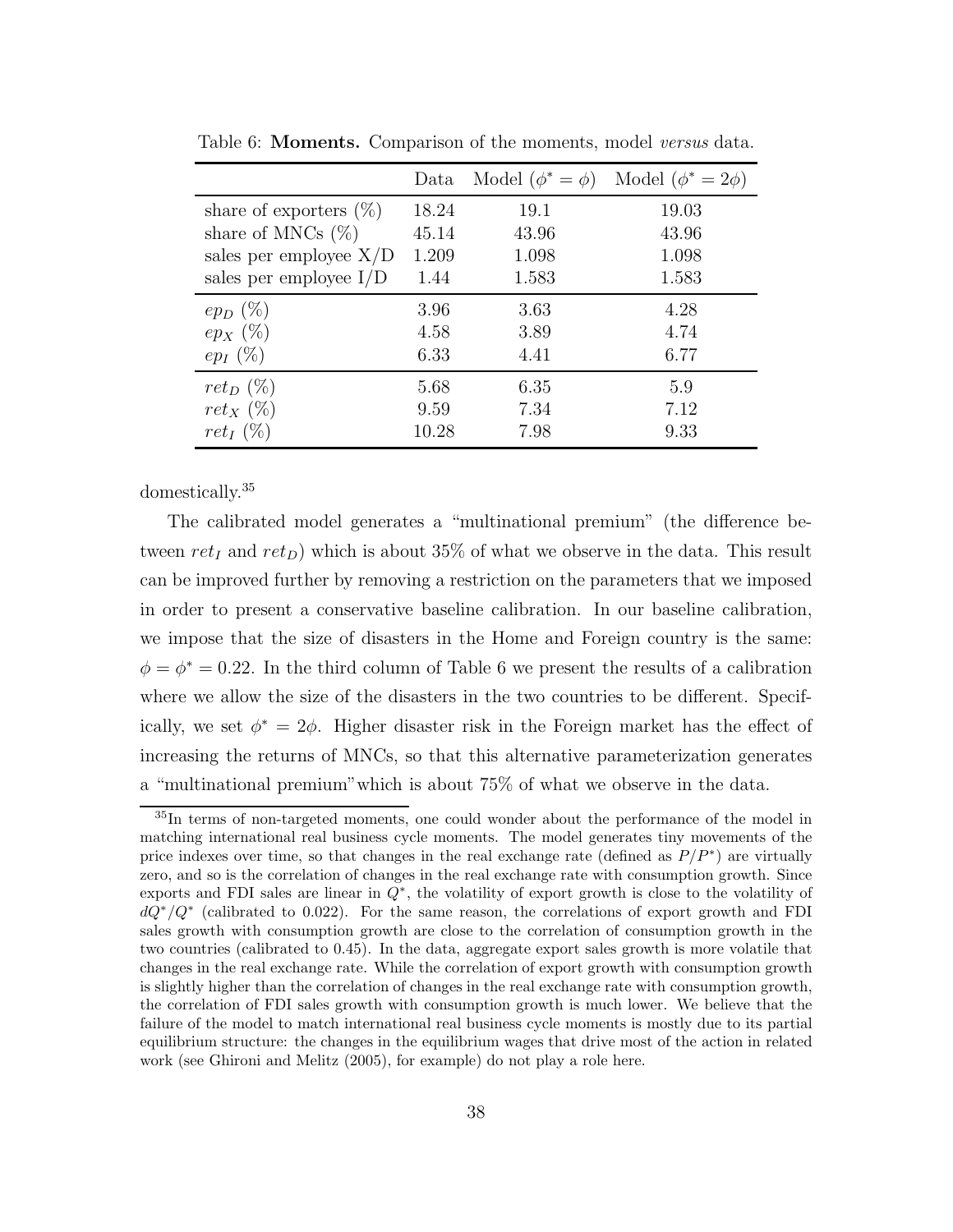Given that all the parameters jointly contribute to determine the equilibrium moments, it is hard to talk about identification. This said, the sensitivity analysis reveals that sunk costs are the main determinants of the extent of participation into exports and FDI. Through their effect on participation, higher sunk costs also increase the spread among returns in the three groups. The initial levels of  $Q, Q^*$  are important drivers of the levels of the earnings-to-price ratios, while adjustments in the iceberg cost help with the ordering of the earnings-to-price ratios ( $\tau$  is the only parameter that affects only the profits of exporters). The next section reports the results of the sensitivity analysis in a systematic way, to illustrate the individual contributions of the various elements of the model to the results.

### *IV. C. Sensitivity Analysis*

In this section we illustrate the workings of the model by performing sensitivity analysis on its main parameters. We study the role of disaster risk (through changes in  $\phi$ ,  $\phi^*$ ), of trade frictions (through changes in  $f_X$ ,  $f_I$ ,  $F_X$ ,  $F_I$ ), and of diversification potential (through changes in  $\rho$ ) for the numerical results. For each exercise, we report results for earnings-to-price ratios, returns, and shares of firms in each group, since changes in the parameters also affect selection into statuses. Some parameter changes have very large effects on selection, so that the implied changes in financial variables are driven both by the direct effect of the changed parameter and by the selection effect (*i.e.* averages within group are computed using different firms). For those exercises that imply large changes in selection, we also report the results imposing that the shares of firms in each group are the same ones of the baseline calibration: these "constant shares" results isolate the direct effect of parameter changes on financial variables, and disregard the indirect effect through selection.

We start by assessing the role of disaster risk for our quantitative results. Table 7 reports the results of three different versions of the calibrated economy with no disaster shocks ( $\phi = \phi^* = 0$ ). We report the results in terms of excess returns (returns minus the risk free rate) for comparison purposes, since  $\phi$  also affects the value of the risk-free rate (equal to  $\theta + \gamma \mu - \gamma (\gamma + 1) \frac{1}{2} \sigma^2 - \lambda [ (1 - \phi)^{-\gamma} - 1 ]$  in the model).

In the second column of Table 7 we report the results obtained by setting  $\phi =$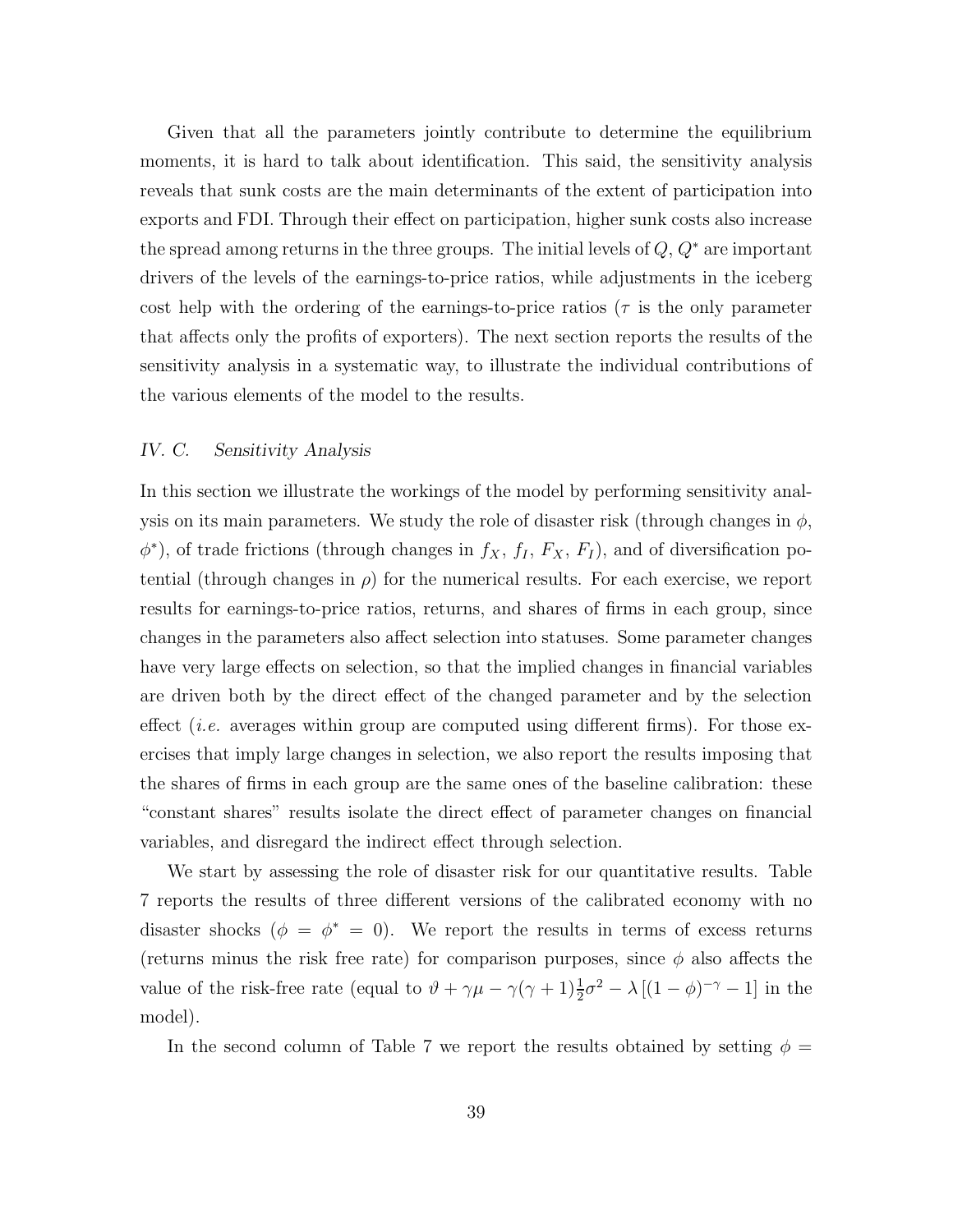|                      | $\phi = \phi^* = 0.22$ | $\phi = \phi^* = 0$ | $\phi = \phi^* = 0$ | $\phi = \phi^* = 0$ |
|----------------------|------------------------|---------------------|---------------------|---------------------|
|                      | (baseline)             | (endogenous shares) | (constant shares)   | (endogenous shares, |
|                      |                        |                     |                     | constant $r$ )      |
| $ep_D(\%)$           | 3.63                   | 8.23                | 8.31                | 2.81                |
| $ep_X(\%)$           | 3.89                   | 4.51                | $-30.19$            | 3.00                |
| $ep_I(\%)$           | 4.41                   | 6.08                | 5.17                | 3.31                |
| $ret_D - r$ (%)      | 2.21                   | 0.20                | 0.20                | 0.14                |
| $ret_X - r \ (\%)$   | 3.2                    | 0.54                | 0.73                | 0.13                |
| $ret_I - r \ (\%)$   | 3.84                   | 0.28                | 0.66                | 0.09                |
| share of exp. $(\%)$ | 19.1                   | 2.84                | 19.1                | 24.89               |
| share of MNCs $(\%)$ | 43.96                  | 24.99               | 43.96               | 42.56               |

Table 7: Sensitivity analysis: the role of disaster risk.

 $\phi^* = 0$  and leaving all the other parameter values unchanged. This specification generates much lower export and FDI participation compared to the baseline economy: removing disaster risk increases the risk-free rate, which in turns reduces the value of entry into foreign markets. The economy without disaster risk does not display the ranking in earning yields and returns. Moreover, excess returns and their differences across the three groups are tiny, at less than a percentage point. This result comes from the direct effect of disaster risk on returns and not from selection, since it is present also in the calibration where we keep selection constant (the third column of the table). The fourth column of Table 7 reiterates this point by presenting the results of the simulation of the model without disaster risk and with the risk-free rate kept at the same value as in the baseline calibration.<sup>36</sup> Removing disaster risk while keeping the risk-free rate constant generates export and FDI participation close to the baseline scenario, but again generates very small excess returns, exhibiting the opposite ordering compared to the one in the data.

Overall, the results of Table 7 illustrate that the presence of disaster risk in the model is crucial for the quantitative fit of the financial data.

Table 8 illustrates the effect of trade and FDI frictions in the model. We report the results of the calibrated economy with no fixed costs  $(f_X = f_I = 0)$ , with no sunk

<sup>&</sup>lt;sup>36</sup>We set  $\phi = \phi^* = 0$  and choose  $\mu = \mu^*$  such that the implied risk-free rate is the same as in the baseline calibration. This implies  $\mu = \mu^* = 0.0047$ .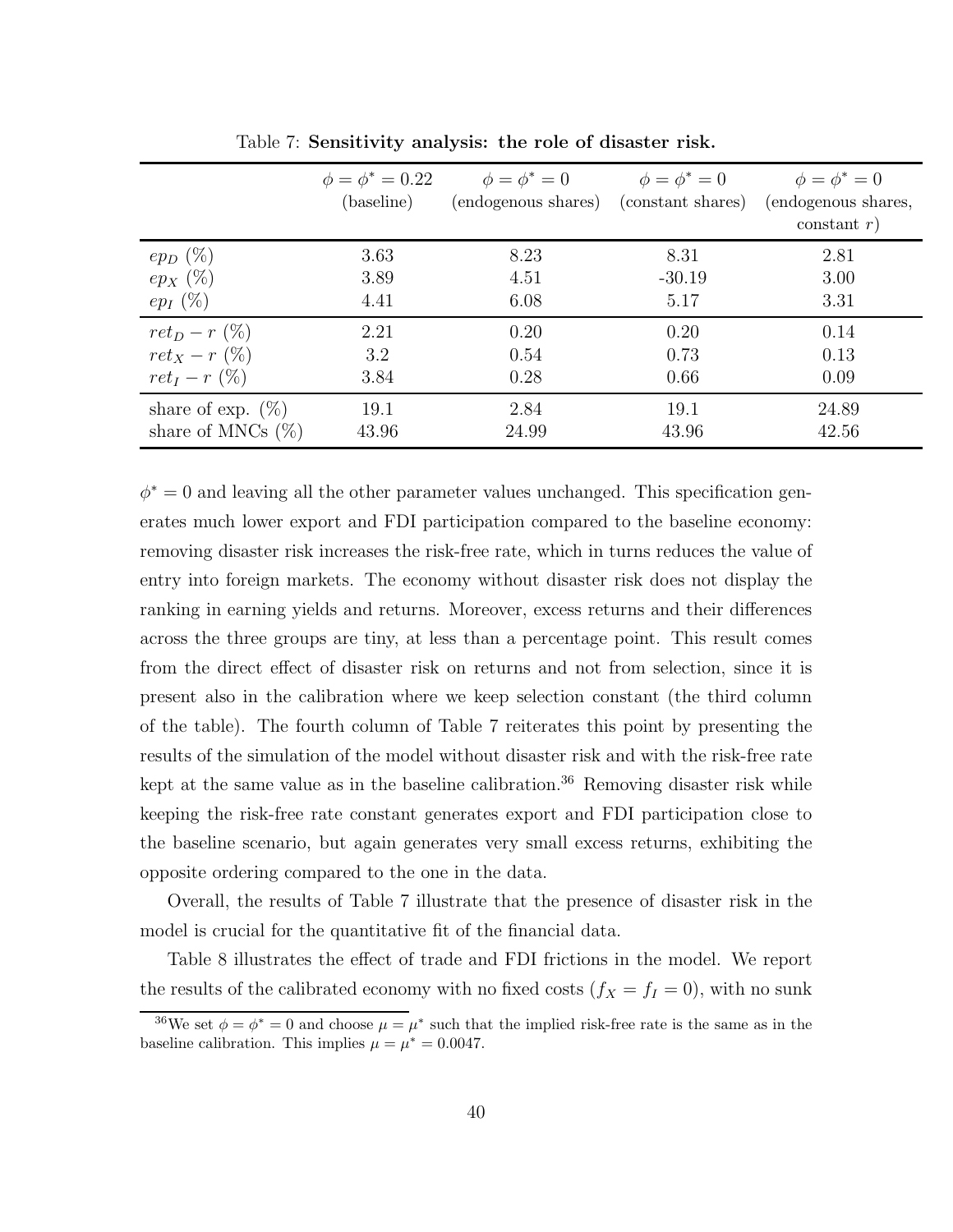|             | baseline<br>calibration | $f_X = f_I = 0$<br>(constant shares) | $F_X = F_I = 0$<br>(constant shares) | $f_X = f_I = F_X = F_I = 0$<br>(constant shares) |  |
|-------------|-------------------------|--------------------------------------|--------------------------------------|--------------------------------------------------|--|
|             |                         |                                      |                                      |                                                  |  |
| $ep_D(\%)$  | 3.63                    | 0.12                                 | 2.37                                 | $4.27e-05$                                       |  |
| $ep_X(\%)$  | 3.89                    | 4.39                                 | 3.77                                 | $1.73e-04$                                       |  |
| $ep_I(\%)$  | 4.41                    | 4.39                                 | 3.83                                 | 4.39                                             |  |
| $ret_D(\%)$ | 6.35                    | 9.17                                 | 7.36                                 | 9.26                                             |  |
| $ret_X(\%)$ | 7.34                    | 5.69                                 | 7.33                                 | 9.26                                             |  |
| $ret_I(\%)$ | 7.98                    | 5.69                                 | 6.12                                 | 5.6                                              |  |

Table 8: Sensitivity analysis: the role of fixed and sunk costs.

costs  $(F_X = F_I = 0)$  and of a frictionless economy where all trade and FDI costs are removed  $(f_X = f_I = F_X = F_I = 0)$ . Since the lack of trade and FDI frictions affects selection enormously (in most cases, all firms become MNCs) we present here the results keeping the shares of firms in each group constant, so that we can isolate the direct effect of trade and FDI frictions on the financial variables.<sup>37</sup>

Removing either friction does not affect the ranking in earnings-to-price ratios, but delivers the opposite ranking in returns: with no costs of trade or FDI, the diversification potential that foreign sales give make exporters and multinationals safer than domestic firms, and hence commanding lower returns.<sup>38</sup> Hence Table 8 shows that trade and FDI frictions are essential to obtain both selection and high returns of international firms.

Next, we investigate the role of the correlation of shocks across countries. Table 9 reports the results of sensitivity with respect to the correlation of consumption growth across countries ( $\rho$ ). Our baseline calibration uses  $\rho = 0.45$  (the median correlation between the US GDP growth rate and the ones of its main trading partners). We report the results using perfectly correlated shocks ( $\rho = 1, \rho = -1$ ) and uncorrelated shocks  $(\rho = 0)$ .

The correlation coefficient  $\rho$  affects selection minimally. As expected, both earnings-

 $37$ The results with endogenous shares, together with all other non reported sensitivity results, are available upon request to the authors.

<sup>&</sup>lt;sup>38</sup>The high returns of exporters in the frictionless case can be rationalized by thinking that these firms would become MNCs if we were not holding the shares of firms constant, so their value function is highly convex due to the high option value of becoming a MNC.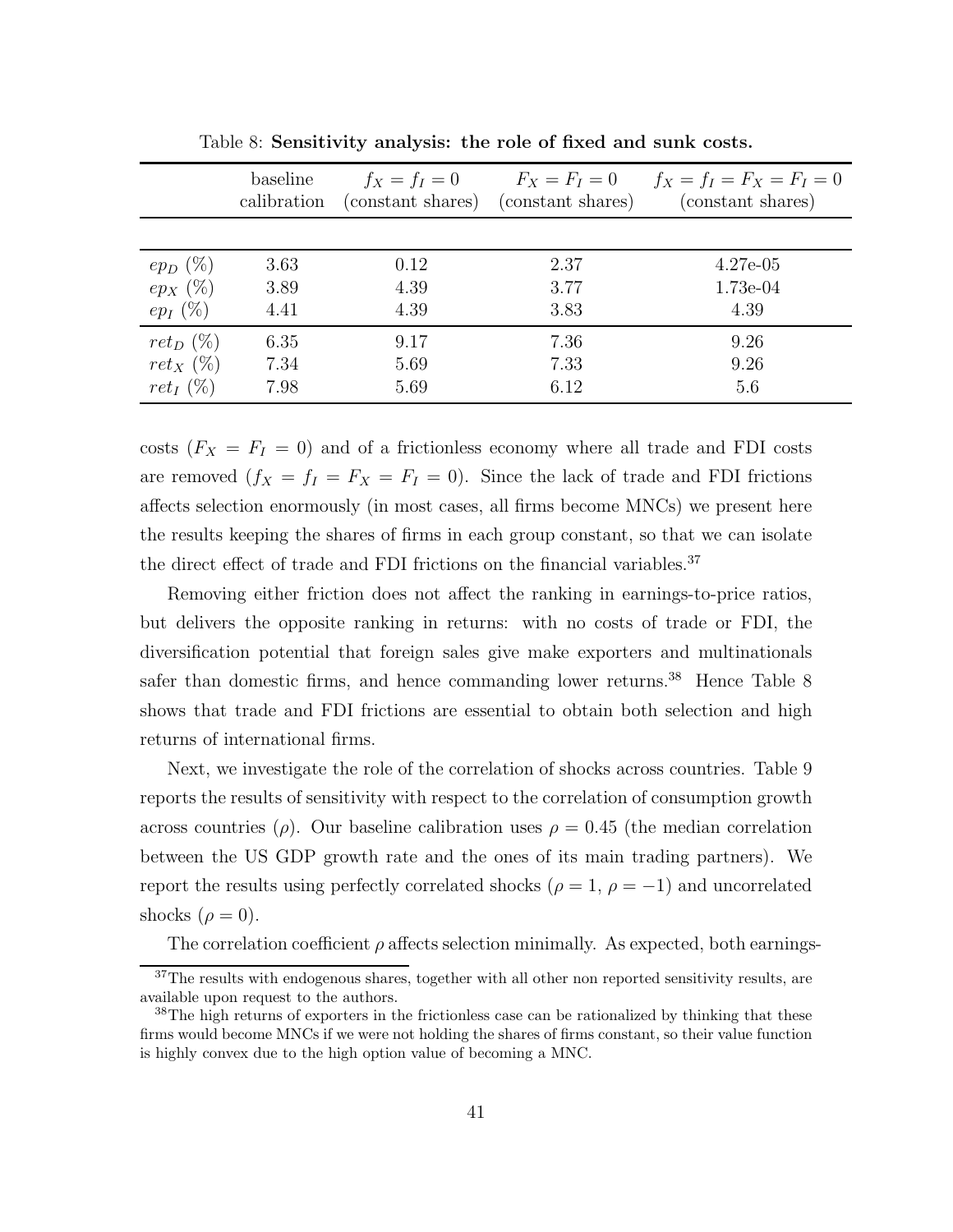|                           | $\rho=1$ | $\rho = 0.45$ $\rho = 0$ $\rho = -1$<br>(baseline) |       |       |
|---------------------------|----------|----------------------------------------------------|-------|-------|
| $ep_D~$ $(\%)$            | 3.78     | 3.63                                               | 3.47  | 3.23  |
| $ep_X(\%)$                | 4.01     | 3.89                                               | 3.79  | 3.47  |
| $ep_I~(\%)$               | 4.6      | 4.41                                               | 4.26  | 3.91  |
| $ret_D(\%)$               | 6.36     | 6.35                                               | 6.35  | 6.18  |
| $ret_X(\%)$               | 7.54     | 7.34                                               | 7.18  | 6.79  |
| $ret_I(\%)$               | 8.37     | 7.98                                               | 7.68  | 7.14  |
| share of exporters $(\%)$ | 19       | 19.1                                               | 19.14 | 19.16 |
| share of MNCs $(\%)$      | 43.97    | 43.96                                              | 43.88 | 44    |

Table 9: Sensitivity analysis: the role of the correlation of consumption growth across countries.

to-price ratios and returns are increasing in  $\rho$ : the more the shocks are correlated across countries, the less the diversification benefits of foreign sales, so that firms that operate in foreign markets are riskier the higher the value of  $\rho$ . The ranking in earnings-to-price ratios and returns across groups is preserved across all values of  $\rho$ , and the spread decreases for lower values of  $\rho$ .

At a first read, it might seem surprising that exporters and MNCs in the model require higher returns than domestic firms even when  $\rho = -1$ , and the diversification potential is maximized. This happens because in the model there are two different shocks: i.i.d. shocks to consumption growth rate (with correlation  $\rho$  across countries) and disaster risk shocks (that we assume to be perfectly correlated across countries). To see the results of an economy where the diversification benefits are more apparent, we report in Table 10 below the results of the calibrated model with  $\rho = 0$  and no disaster shocks ( $\phi = \phi^* = 0$ ). We report the results in terms of excess returns (returns minus the risk free rate) for comparison purposes, since  $\phi$  also affects the value of the risk-free rate.

The economy with zero correlation of shocks and no disaster features very different selection of firms into status compared to the baseline economy: for this reason we report also the results keeping the shares of firms in each group constant, to isolate the direct effect of the parameters on earning yields and returns. In the economy with uncorrelated shocks and no disaster, earning yields and returns are not ranked,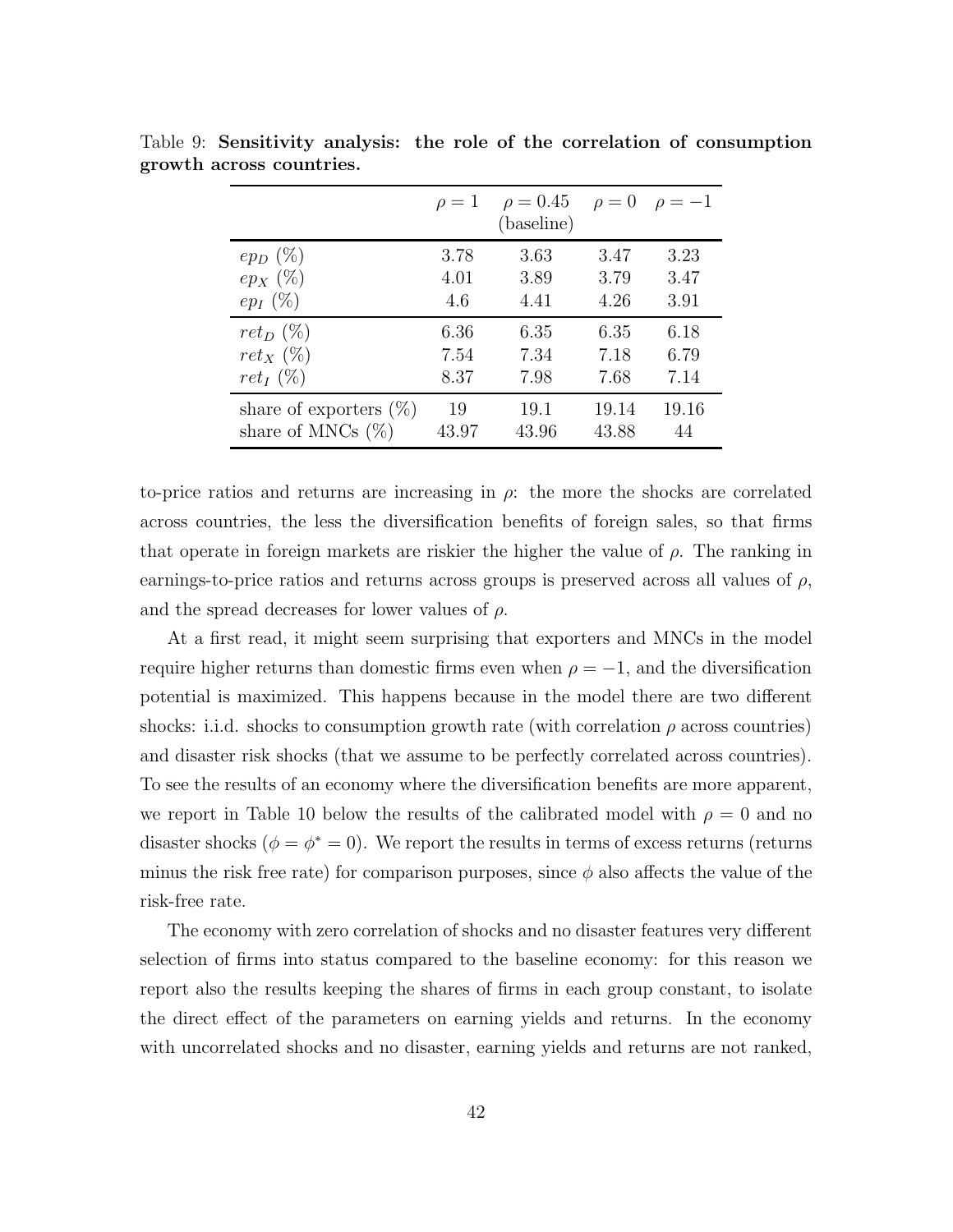|                           | $\rho = 0.45,$<br>$\phi = \phi^* = 0.22$<br>(baseline) | $\rho=0,$<br>$\phi = \phi^* = 0$<br>(endogenous shares) | $\rho = 0$ ,<br>$\phi = \phi^* = 0$<br>(constant shares) |
|---------------------------|--------------------------------------------------------|---------------------------------------------------------|----------------------------------------------------------|
| $ep_D(\%)$                | 3.63                                                   | 8.2                                                     | 8.27                                                     |
| $ep_X(\%)$                | 3.89                                                   | 3.7                                                     | 7.47                                                     |
| $ep_I(\%)$                | 4.41                                                   | 5.93                                                    | 3.29                                                     |
| $ret_D - r$ (%)           | 2.21                                                   | 0.19                                                    | 0.19                                                     |
| $ret_X - r \ (\%)$        | 3.2                                                    | $-0.22$                                                 | $-0.44$                                                  |
| $ret_I - r$ (%)           | 3.84                                                   | 0.1                                                     | 0.14                                                     |
| share of exporters $(\%)$ | 19.1                                                   | 2.53                                                    | 19.1                                                     |
| share of MNCs $(\%)$      | 43.96                                                  | 24.36                                                   | 43.96                                                    |

Table 10: Sensitivity analysis: the role of the correlation of consumption growth across countries in a no-disaster economy.

and the heterogeneity in returns across groups is minimal. Since the diversification benefits of foreign activities are maximized in this scenario, domestic firms display higher excess returns than international firms. Among international firms, MNCs display higher returns than exporters, consistent with the fact that they are more exposed to risk due to the higher fixed and sunk costs of production.

We conclude our analysis by briefly mentioning sensitivity results with respect to risk aversion ( $\gamma$ ) and elasticity of substitution ( $\eta$ ). As expected, excess returns and their spread across groups increase with  $\gamma$ . Increasing  $\eta$  generates returns that are ranked but exhibit less spread across groups compared to the baseline model, while earnings-to-price ratios are not sorted. This happens because a higher  $\eta$  reduces firms' monopoly power and their profits, and generates much lower shares of exporters and MNCs.

## V. Conclusions

This paper started by presenting a novel fact distinguishing multinational firms from exporters and from firms selling only in their domestic market. Multinational corporations tend to exhibit higher stock market returns and earning yields than nonmultinational firms. Within non-multinationals, exporters tend to have higher stock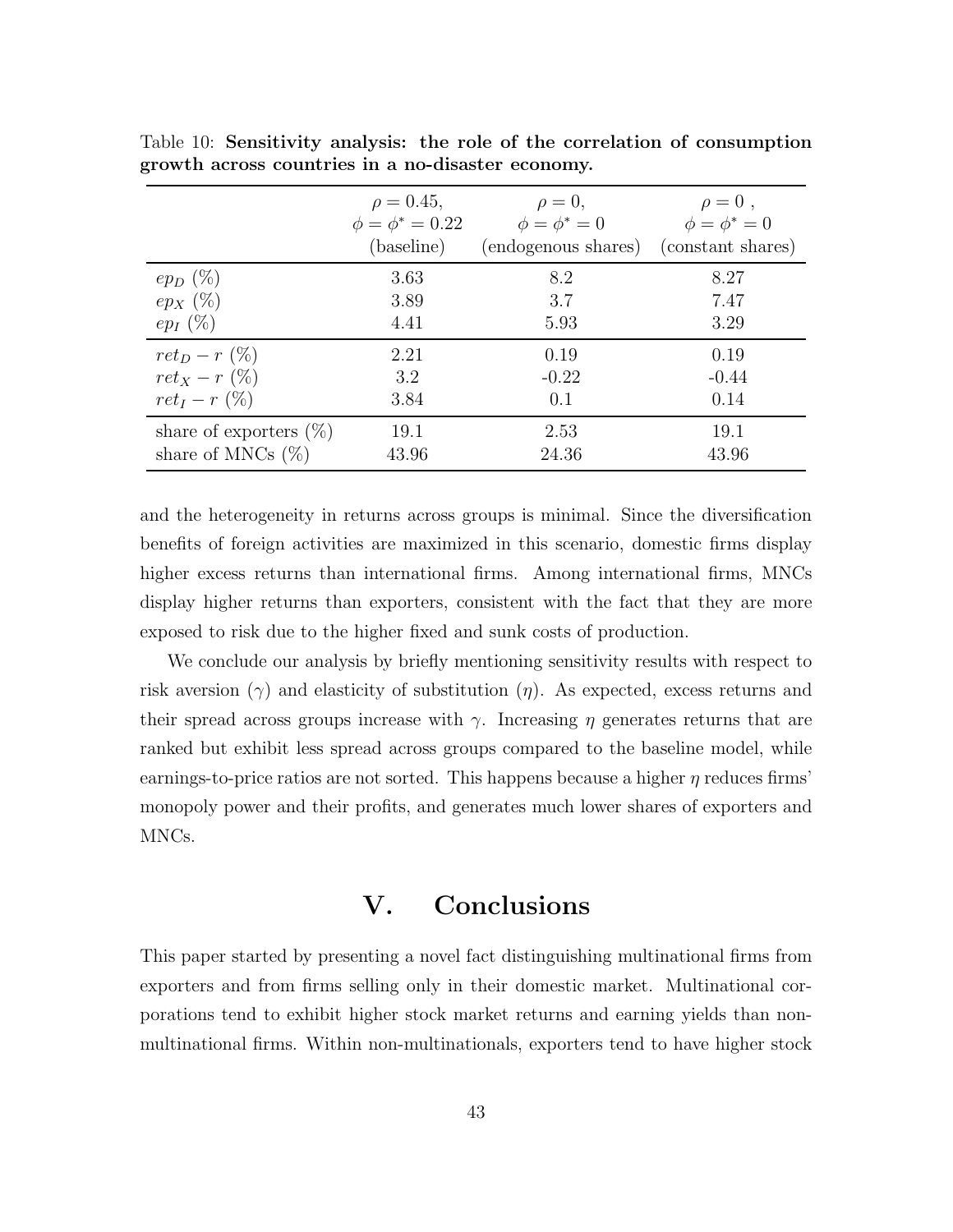market returns and earning yields than firms selling only in their domestic market. To explain this fact, we developed a real option value model where firms' heterogeneity, aggregate uncertainty (in the form of disaster risk) and fixed and sunk costs provide a link between firms' choice of international status, risk exposure, and financial variables. We endogenized the exposure of these firms to sources of systematic risk.

The model is based on a very simple mechanism: firms decide to enter a risky foreign market when prospects of growth make entry profitable, and entry involves a sunk cost. If after entry firms are subject to negative shocks, they will be reluctant to exit immediately because of the sunk cost they paid to enter, and may prefer to bear losses for a while. These losses, generated by the existence of fixed operating costs, increase the risk perceived by the firms' stockholders. Moreover, if the costs of establishing and operating a foreign affiliate are larger than the ones of exporting, the exposure to fluctuations and possible losses are higher for multinational firms than for exporters, commanding a higher return in equilibrium. While being consistent with data about export and FDI participation, the model endogenously determines crosssectional differences in financial variables and provides a complementary explanation for the cross section of returns exploiting the international dimension of the data.

We see this paper as the first step in a novel research agenda linking trade and FDI activities to asset pricing. The structural framework that we developed can be used to analyze the responses of heterogeneous agents (firms and investors) to different types of shocks: idiosyncratic, firm-specific, country-specific or aggregate, both in terms of real and financial variables. We think this is a promising avenue for research in finance and international trade, which we plan to pursue in future work.

## References \*

- Ai, Hengjie, and Dana Kiku. 2013. "Growth to Value: Option Exercise and the Cross-Section of Equity Returns." Journal of Financial Economics 107 (2): 325–349.
- Alessandria, George, and Horag Choi. 2007. "Do Sunk Costs of Exporting Matter for Net Exports Dynamics?" Quarterly Journal of Economics 122 (1): 289–336.
- Atkeson, Andrew, and Tamim Bayoumi. 1993. "Do private capital markets insure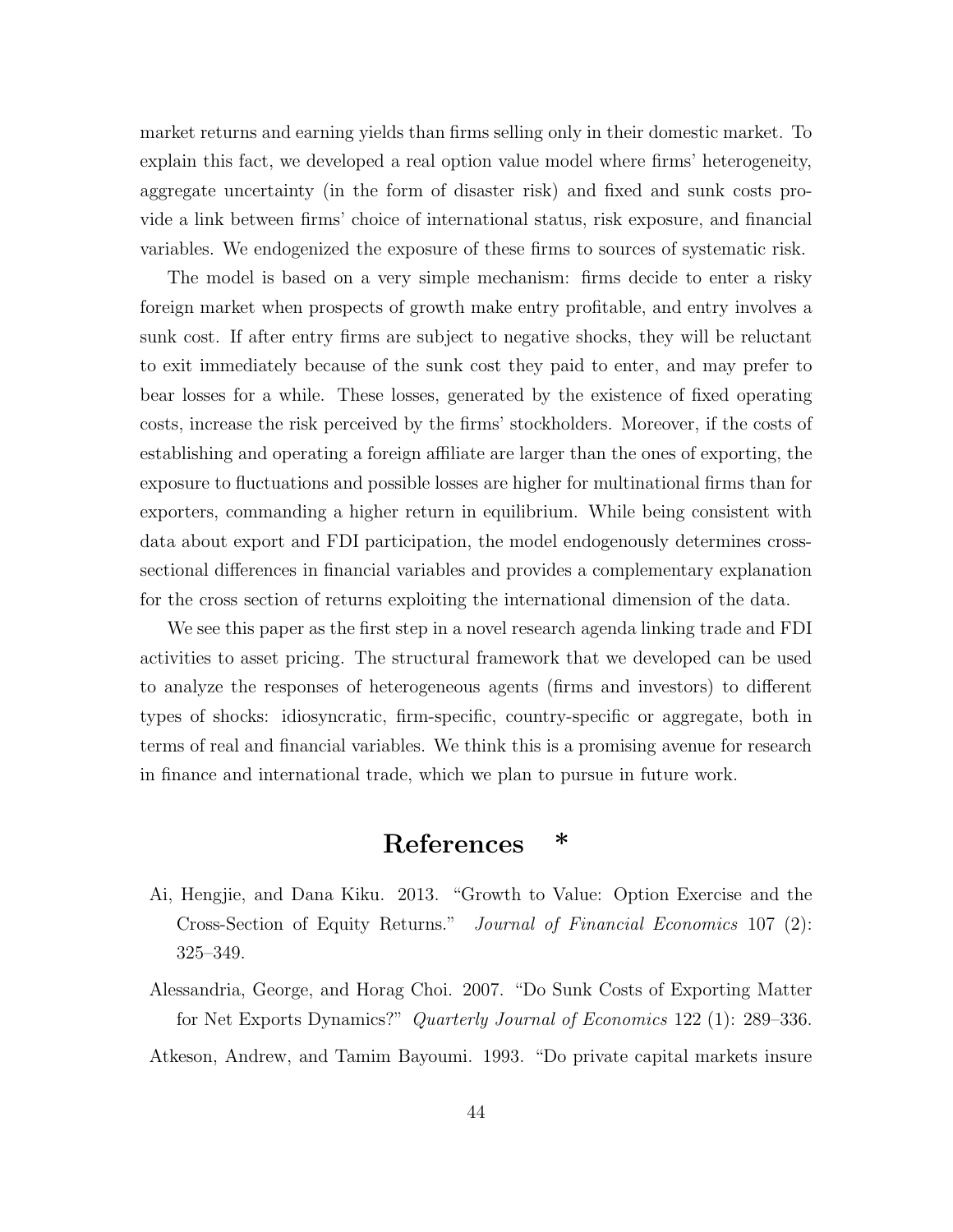regional risk? Evidence from the United States and Europe." Open Economies Review 4:303–324.

- Baker, Malcolm, C. Fritz Foley, and Jeffrey Wurgler. 2009. "Multinationals as Arbitrageurs? The Effect of Stock Market Valuations on Foreign Direct Investment." Review of Financial Studies 22 (1): 337–369.
- Bansal, Ravi, and Amir Yaron. 2004. "Risks for the Long-Run: A Potential Resolution of Asset Pricing Puzzles." Journal of Finance 59 (4): 1481–1509.
- Barro, Rober J. 2006. "Rare Disasters and Asset Markets in the Twentieth Century." The Quarterly Journal of Economics 121 (3): 823–866.
- Barro, Rober J., and José F. Ursúa. 2008. "Macroeconomic Crises since 1870." Brookings Papers on Economic Activity, pp. 255–350.
- Berk, Jonathan B., Richard C. Green, and Vasant Naik. 1999. "Optimal investment, growth options, and security returns." Journal of Finance 54 (5): 15531607.
- Bernard, Andrew B., J. Bradford Jensen, Stephen Redding, and Peter K. Schott. 2007. "Firms in International Trade." Journal of Economic Perspectives 21 (3): 105–130.
- Bernard, Andrew B., J. Bradford Jensen, and Peter K. Schott. 2009. "Importers, Exporters, and Multinationals: a Portrait of Firms in the U.S. that Trade Goods." In T. Dunne, J.B. Jensen and M.J. Roberts (eds.), Producer Dynamics: New Evidence from Micro Data. Chicago: University of Chicago Press.
- Campbell, John Y., and John H. Cochrane. 1999. "By Force of Habit: A Consumption-Based Explanation of Aggregate Stock Market Behavior." Journal of Political Economy 107 (2): 205–251.
- Carlson, Murray, Adlai Fisher, and Ron Giammarino. 2004. "Corporate Investment and Asset Price Dynamics: Implications for the Cross-section of Returns." The Journal of Finance 59 (6): 2577–2603.
- Cooper, Ilan. 2006. "Asset Pricing Implications of Nonconvex Adjustment Costs and Irreversibility of Investment." Journal of Finance 61 (1): 139–170 (2).
- Crucini, Mario. 1999. "On international and national dimensions of risk sharing." Review of Economics and Statistics 8 (1): 73–84.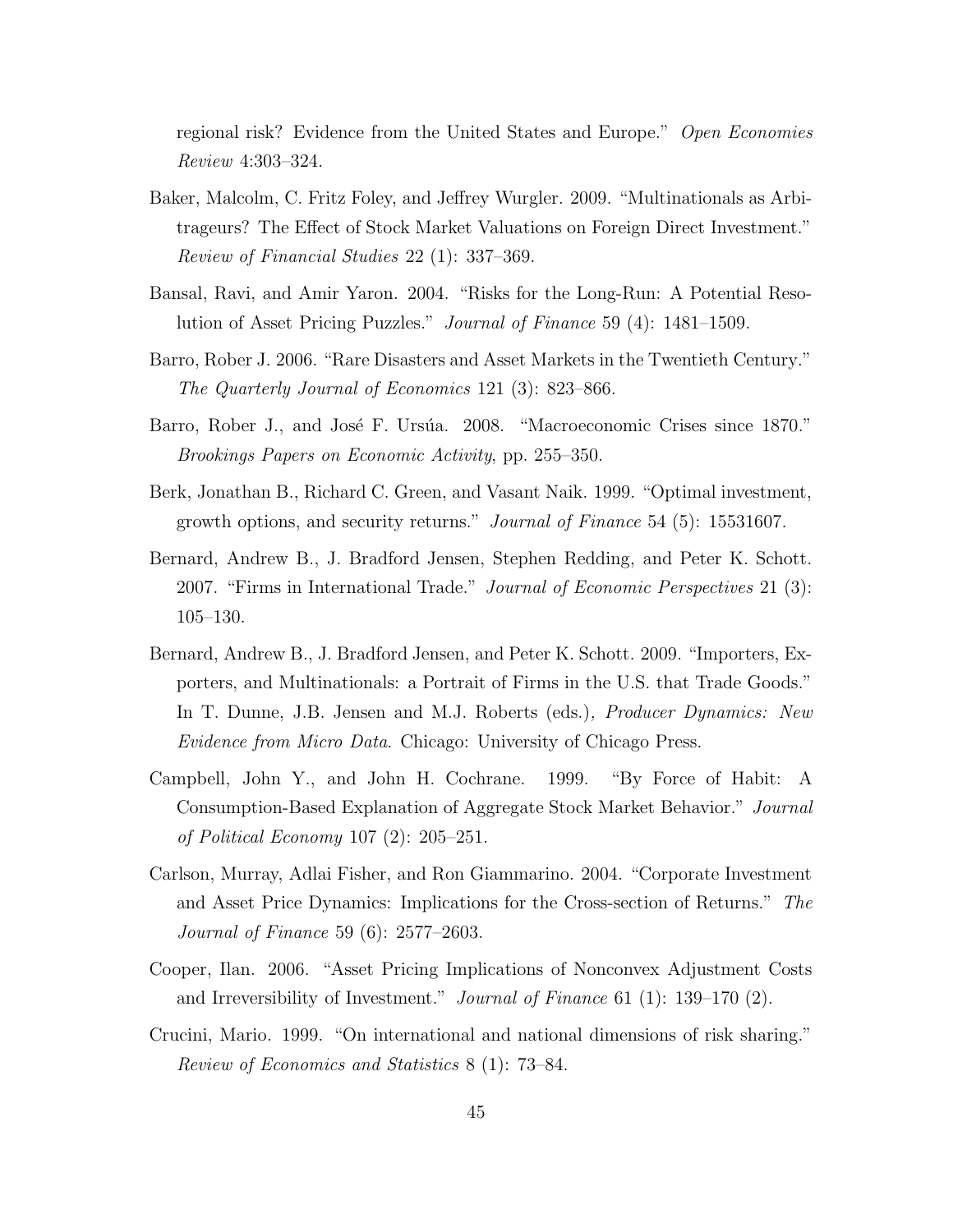- Das, Sanghamitra, Mark J. Roberts, and James R. Tybout. 2007. "Market Entry Costs, Producer Heterogeneity, and Export Dynamics." Econometrica 75 (3): 837–873.
- Denis, David J., Diane K. Denis, and Keven Yost. 2002. "Global Diversification, Industrial Diversification, and Firm Value." The Journal of Finance 57 (5): 1951–1979.
- Desai, Mihir A., and James R. Hines. 2008. "Market reactions to export subsidies." Journal of International Economics 74:459474.
- Dixit, Avinash K. 1989. "Entry and Exit Decisions under Uncertainty." *Journal of* Political Economy 97 (3): 620–638.
- Dixit, Avinash K., and Robert S. Pindyck. 1994. Investment under Uncertainty. Princeton, NJ: Princeton University Press.
- Eaton, Jonathan, and Samuel Kortum. 2002. "Technology, Geography and Trade." Econometrica 70 (5): 1741–1779.
- Epstein, Larry G., and Stanley E. Zin. 1989. "Substitution, Risk Aversion, and the Temporal Behavior of Consumption and Asset Returns: A Theoretical Framework." Econometrica 57 (4): 937–69.
- Fama, Eugene F., and Kenneth R. French. 1993. "Common Risk Factors in the Returns on Stocks and Bonds." Journal of Financial Economics 33:3–56.
- . 1996. "Multifactor Explanations of Asset Pricing Anomalies." Journal of Finance 51 (1): 55–84.
- . 2006. "Profitability, Investment and Average Returns." Journal of Financial Economics 82 (3): 491–518.
- Fatemi, Ali M. 1984. "Shareholder Benefits from Corporate International Diversification." Journal of Finance 39 (5): 1325–1344.
- Fillat, José L., Stefania Garetto, and Lindsay Oldenski. 2015. "Diversification, Cost Structure, and the Risk Premium of Multinational Corporations." Journal of International Economics, Forthcoming.
- Gabaix, Xavier. 2012. "Variable Rare Disasters: an Exactly Solved Framework for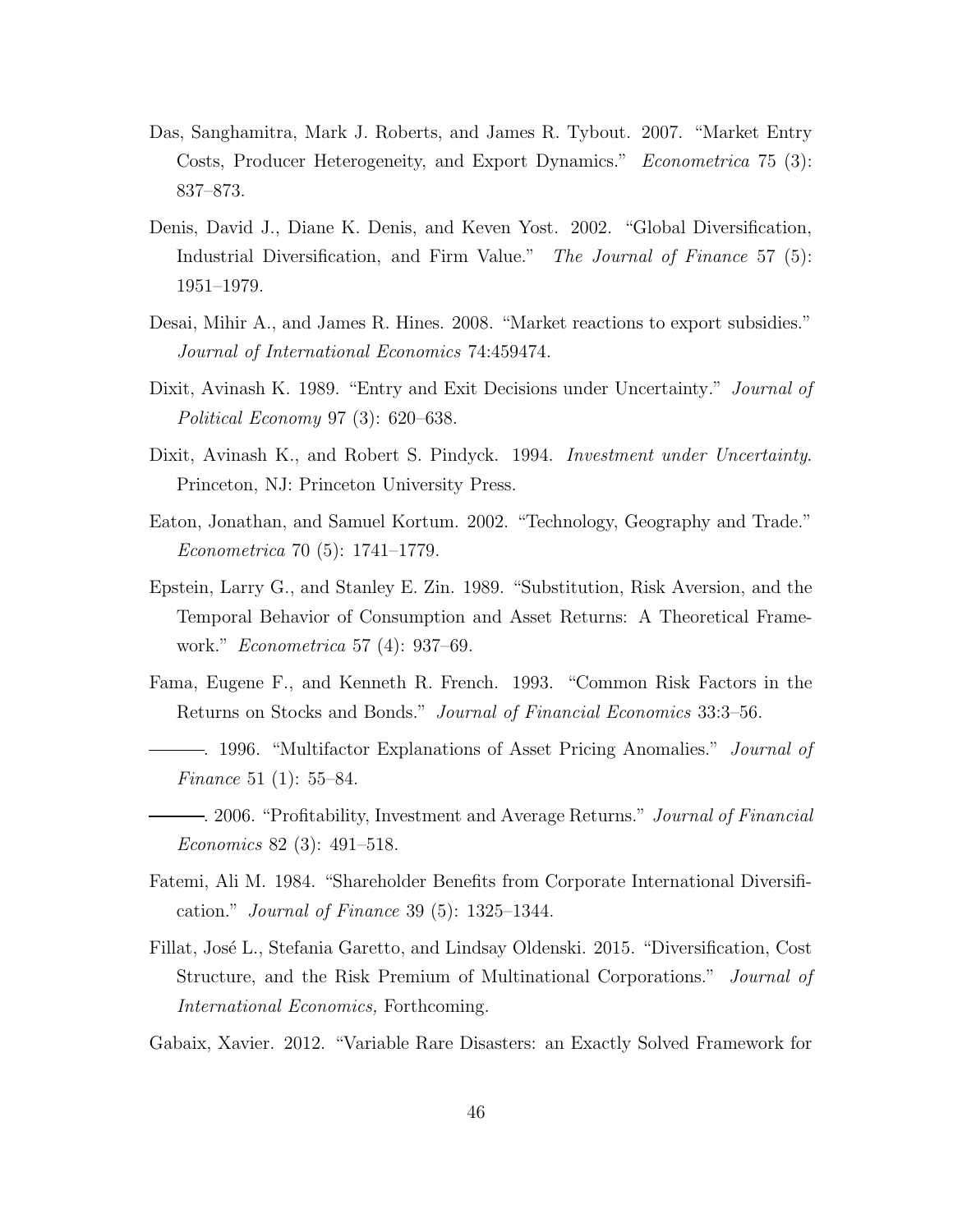Ten Puzzles in Macro-Finance." The Quarterly Journal of Economics 127(2), p. 645-700. (2): 645–700.

- Gala, Vito. 2012. "Irreversible Investment and the Cross-Section of Stock Returns in General Equilibrium." Mimeo, London Business School.
- Ghironi, Fabio, and Marc J. Melitz. 2005. "International Trade and Macroeconomic Dynamics with Heterogeneous Firms." The Quarterly Journal of Economics 120 (3): 865–915.
- Gibbons, Michael R., Stephen A. Ross, and Jay Shanken. 1989. "A Test of the Efficiency of a Given Portfolio." Econometrica 57 (5): 1121–1152.
- Goldberg, Linda S., and Charles D. Kolstad. 1995. "Foreign Direct Investment, Exchange Rate Variability and Demand Uncertainty." International Economic Review 36 (4): 855–73.
- Gomes, Joao, Leonid Kogan, and Lu Zhang. 2003. "Equilibrium Cross Section of Returns." Journal of Political Economy 111 (4): 693–732.
- Gourio, Francois. 2011. "Putty-Clay Technology And Stock Market Volatility." Journal of Monetary Economics 58 (2): 117–131.
- . 2012. "Disaster Risk and Business Cycles." American Economic Review 102 (6): 2734–2766.
- Hall, Robert E. 1978. "Stochastic Implications of the Life Cycle-Permanent Income Hypothesis: Theory and Evidence." Journal of Political Economy 86 (6): 971– 987.
- Hamano, Masashige. 2015. "International equity and bond positions in a DSGE model with variety risk in consumption." Journal of International Economics, Forthcoming.
- Hansen, Lars Peter, John C. Heaton, and Nan Li. 2008. "Consumption Strikes Back? Measuring Long-Run Risk." Journal of Political Economy 116 (2): 260–302.
- Haugen, Robert A., and Nardin L. Baker. 1996. "Commonality in the Determinants of Expected Stock Returns." Journal of Financial Economics 41:401–439.
- Helpman, Elhanan, Marc J. Melitz, and Stephen R. Yeaple. 2004. "Exports Versus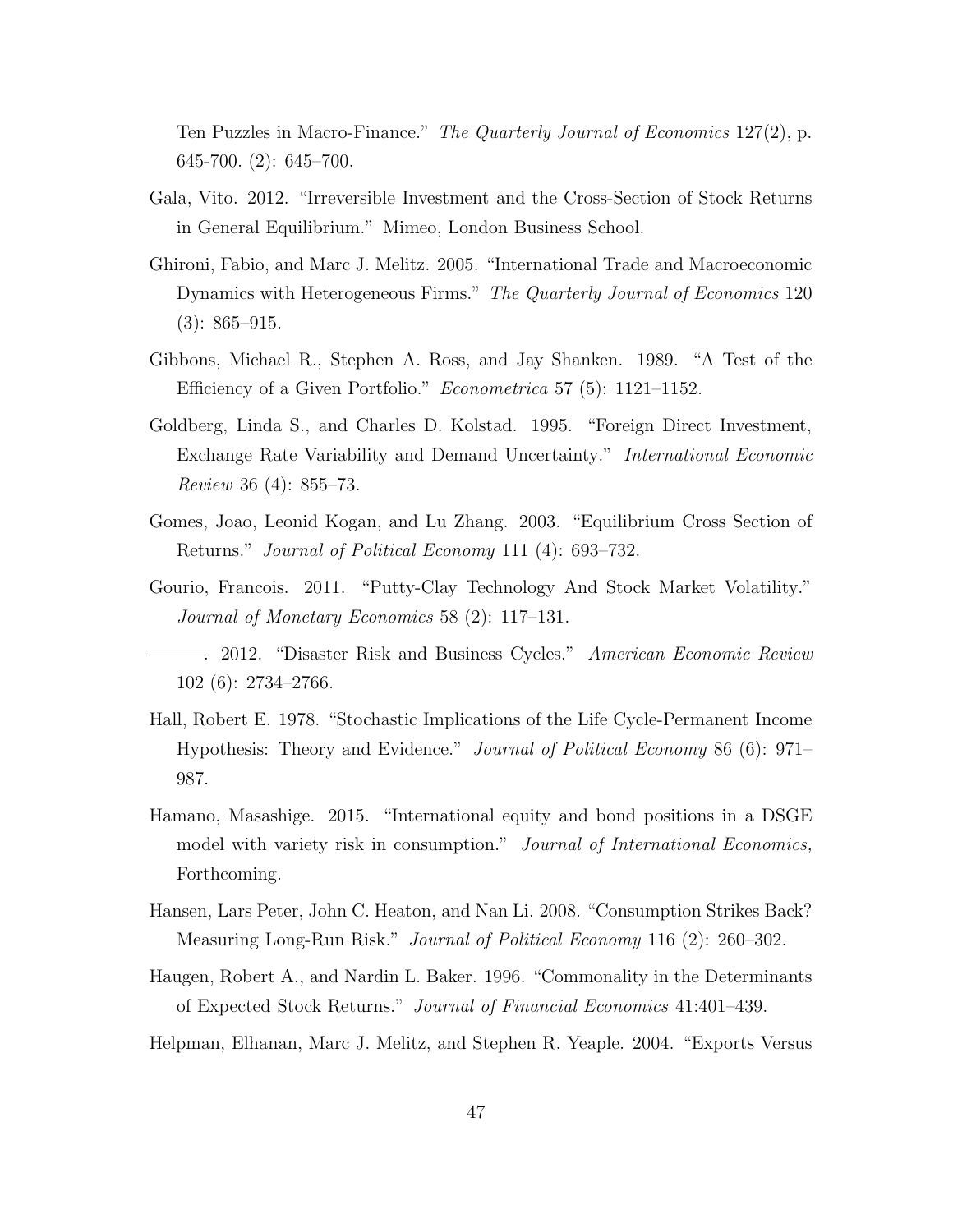FDI with Heterogeneous Firms." The American Economic Review 94 (1): 300– 316.

- Impullitti, Giammario, Alfonso A. Irarrazabal, and Luca D. Opromolla. 2013. "A Theory of Entry and Exit into Exports Markets." Journal of International Economics 90 (1): 75–90.
- Leahy, John V. 1993. "Investment in Competitive Equilibrium: the Optimality of Myopic Behavior." *Quarterly Journal of Economics* 108 (4): 1105–1133.
- Lucas, Robert E., Jr. 1978. "Asset Prices in an Exchange Economy." Econometrica 46 (6): 1429–1445.
- Luttmer, Erzo G.J. 2007. "Selection, Growth, and the Size Distribution of Firms." Quarterly Journal of Economics 122 (3): 1103–1144.
- Mehra, Rajnish, and Edward C. Prescott. 2003. "The equity premium in retrospect." Handbook of the Economics of Finance 1:889–938.
- Novy-Marx, Robert. 2011. "Operating leverage." Review of Finance 15, no. 1. . 2013. "The Other Side of Value: The Gross Profitability Premium." Journal of Financial Economics 108, no. 1.
- Piazzesi, Monika, Martin Schneider, and Selale Tuzel. 2007. "Housing, Consumption, and Asset Pricing." Journal of Financial Economics 83:531–569.
- Ramondo, Natalia, and Veronica Rappoport. 2010. "The Role of Multinational Production in a Risky Environment." Journal of International Economics 81:240– 252.
- Ramondo, Natalia, Veronica Rappoport, and Kim J. Ruhl. 2013. "The Proximity-Concentration Tradeoff under Uncertainty." Review of Economic Studies 80 (4): 1582–1621.
- Rietz, Thomas A. 1988. "The equity risk premium: a solution." *Journal of Monetary* Economics 22 (1): 117–131.
- Rob, Rafael, and Nikolaos Vettas. 2003. "Foreign Direct Investment and Exports with Growing Demand." *Review of Economic Studies* 70 (3): 629–648.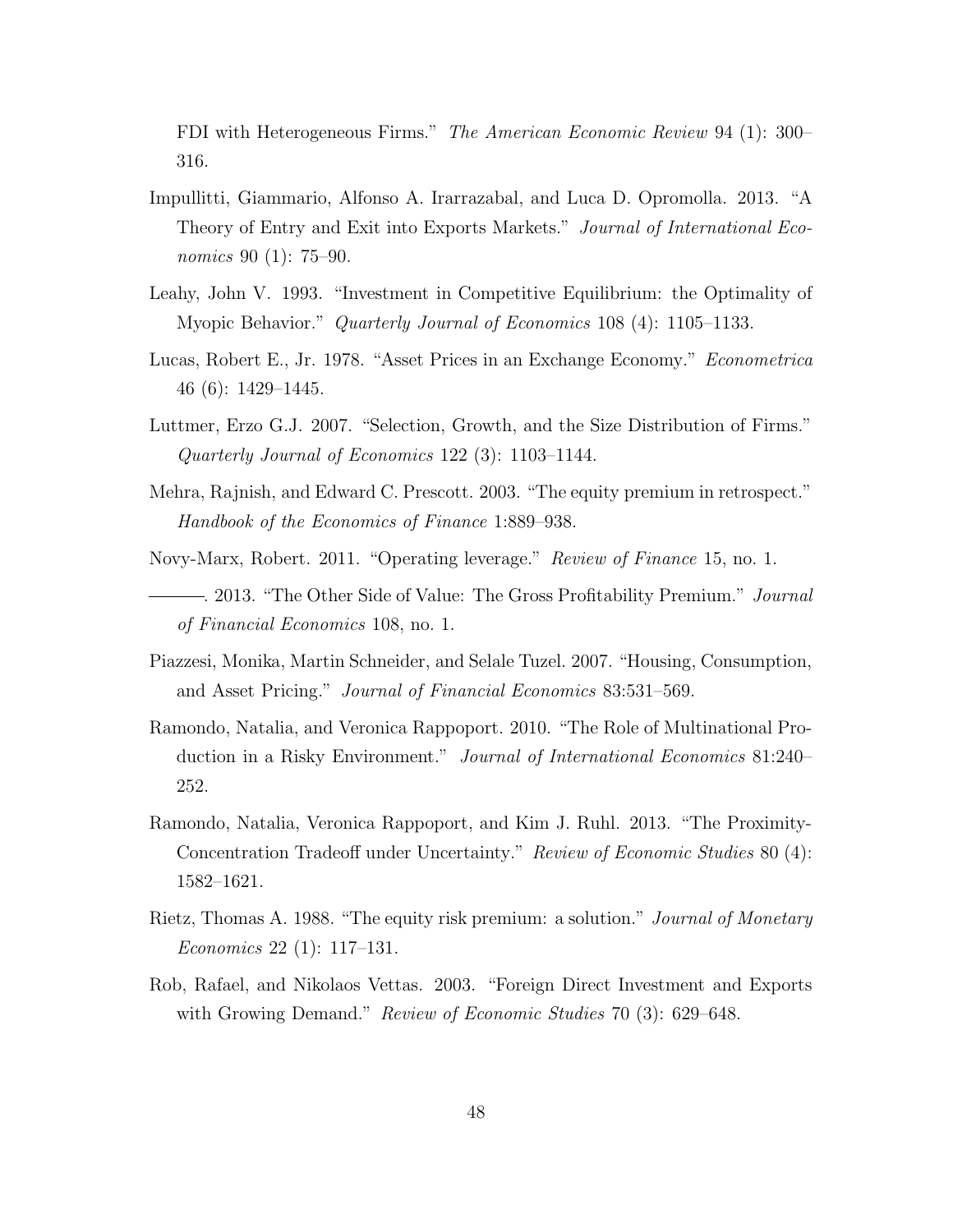- Roberts, Mark J., and James R. Tybout. 1997. "The Decision to Export in Colombia: An Empirical Model of Entry with Sunk Costs." The American Economic Review 87 (4): 545–564.
- Russ, Katheryn N. 2007. "The Endogeneity of the Exchange Rate as a Determinant of FDI: A Model of Entry and Multinational Firms." Journal of International Economics 71:344–372.
- Sorensen, Bent E., and Oved Yosha. 1998. "International risk sharing and European monetary unification." Journal of International Economics 45:211-238.
- Tesar, Linda L., and Ingrid Werner. 1998. "The internationalization of securities markets since the 1987 crash." In R. Litan and A. Santomero (eds.), *Brookings*-Wharton Papers on Financial Services. Washington: The Brookings Institution.
- Tintelnot, Felix. 2014. "Global Production with Export Platforms." Mimeo, University of Chicago.
- Yogo, Motohiro. 2006. "A Consumption-Based Explanation of Expected Stock Returns." Journal of Finance 61 (2): 539–580.
- Zhang, Lu. 2005. "The Value Premium." *Journal of Finance* 60 (1): 67–103.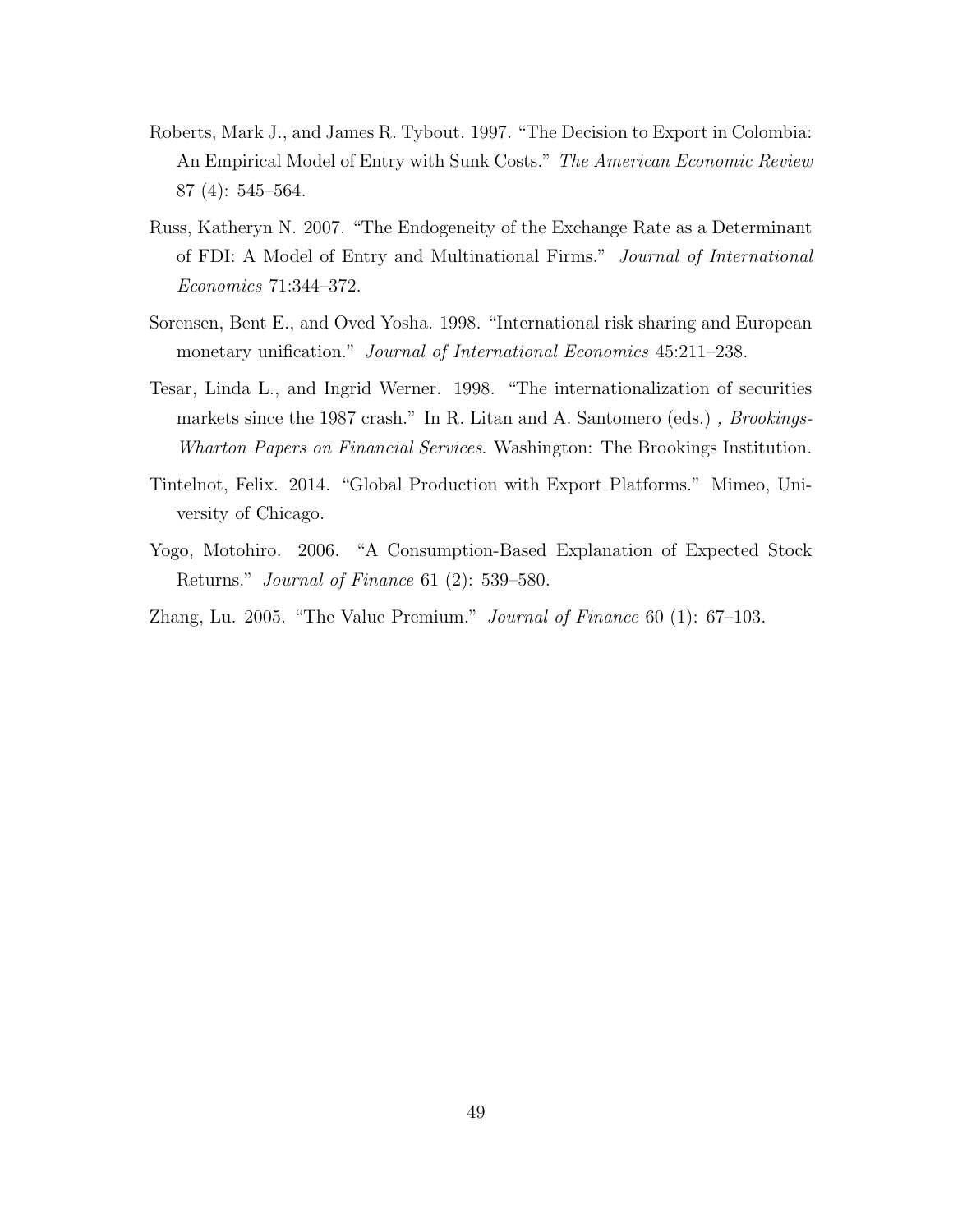# "Risk, Returns, and Multinational Production", by José L. Fillat and Stefania Garetto Online Appendix

### A-I Accounting Standards and Data Selection

The empirical analysis contained in this paper is based on annual firm-level data. Our sample is the universe of publicly traded, US-based manufacturing firms included in the Standard  $&$  Poor's Compustat Segments Database.<sup>1</sup> We use data from both the Center for Research in Security Prices (CRSP) and Compustat, obtained via Warton Research Data Services (WRDS). Our sample starts in 1979 and ends in 2009.

We use CRSP data on prices, earnings per share, numbers of shares outstanding, and returns of ordinary common stocks that are the primary security for each firm. Compustat data is comprised of key components from annual SEC regulatory filings (10K) and provides the link to Compustat Segments, which contains information on firms' foreign operations. Segments data categorize a firm's operations along a particular business division and report sales, assets, and other information. The four segment classifications are business, geographic, operating, and state. Multinational and export status dummies are constructed based on Compustat geographic and operating segments data.

The Financial Accounting Standards Board (FASB), in its Statement No. 131, sets the standards for the way in which public businesses report information about operating segments in their annual financial statements. Operating segments are defined by the FASB as "components of an enterprise about which separate financial information is available that is evaluated regularly by the chief operating decision maker in deciding how to allocate resources and in assessing performance". The Statement of Financial Accounting Standards (FAS) No. 131 determines that firms should report data about revenues derived from the firm's *products or services*, *countries* in which they earn revenues and hold assets, and about major customers regardless of whether that information is used in making operating decisions. However, the statement does

<sup>&</sup>lt;sup>1</sup>The NAICS codes for manufacturing firms contain the 2-digit prefixes 31, 32, and 33.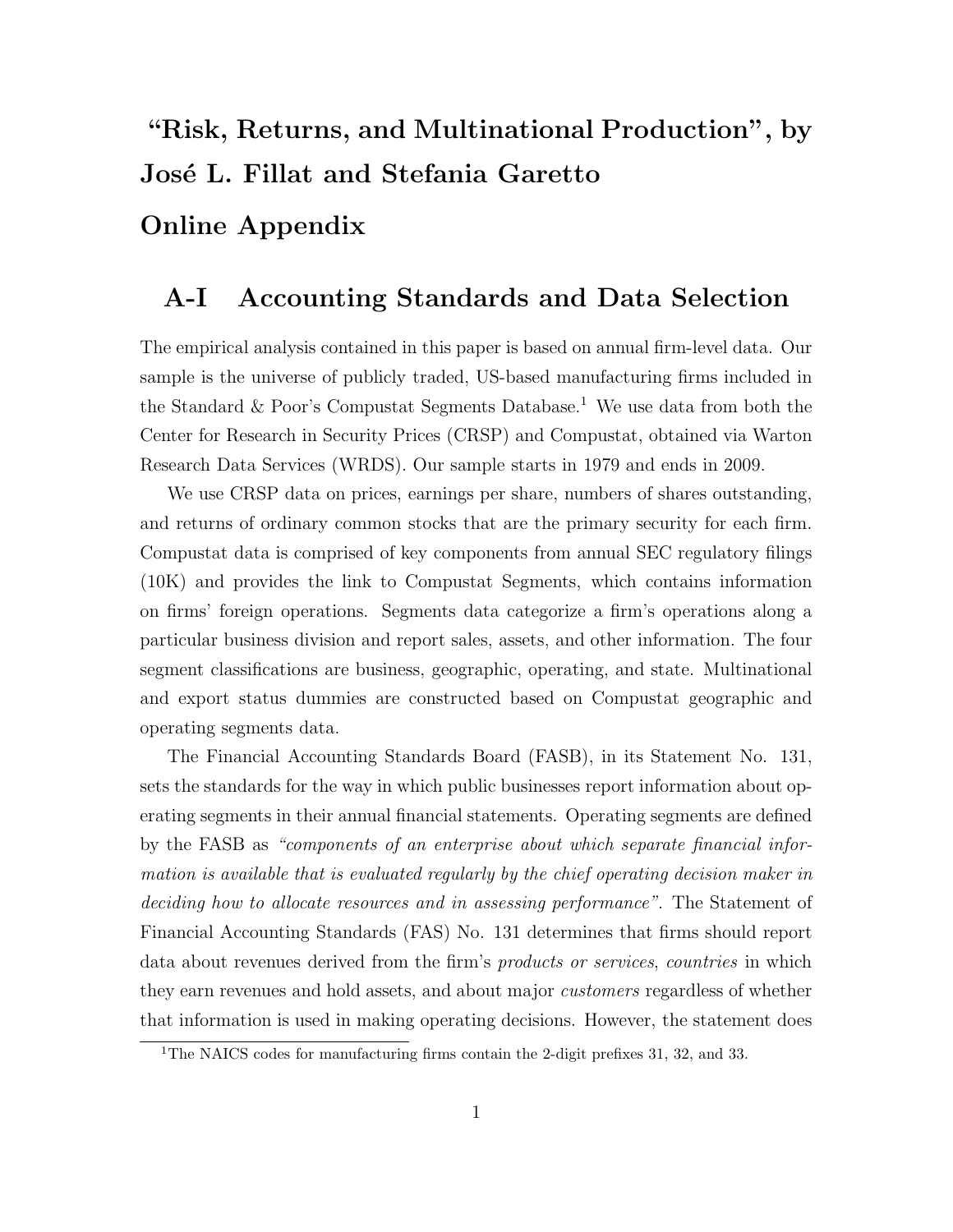not require firms to disclose the information on all the different segment types if it is not prepared for internal use and reporting would be impracticable. Therefore, the firms decide how to report the data, disaggregated in several different ways: either by product, geography, legal entity, or by customer, but they do not necessarily have to report all of them. This method is referred to as the management approach. The statement establishes a minimum threshold to report separately information about an operating segment: either revenues of the segment are 10% or more of the combined revenue of all operating segments, or profits or losses are 10% or more of the combined reported profit or losses, or its assets are 10% or more of the combined assets of all operating segments. Hence, if a given firm considers best practice to aggregate the information upstream to the management level by customer, it may elect not to disclose geographical segments information.

According to the FAS 131, when a firm reports the existence of a geographical segment, it must report revenues and holdings of long-lived assets held in foreign countries. The FAS is not explicit in defining an ownership threshold for reporting, but the existence of accounting standards for the segments themselves leads us to think that the parent (US-based) firm must have a control stake in the foreign entity. One of the Financial Accounting Standards Board (FASB)'s roles is to "require significant disclosures about the separate operating segments of an entity's business so that investors can evaluate the differing risks in the diverse operations". Moreover, this information may or may not be disaggregated by individual foreign countries.

The relevant segment for our classification of firms by status is the geographic segment. Faced with the potential measurement problems associated with the loose reporting requirements of Compustat Segments, we had two options to select our dataset: 1) include in the dataset only those firms that reported the existence of operating segments and drop all the others, or 2) include all firms in Compustat and impute as Domestic the status for those firms that did not report the existence of operating segments. The data analysis reported in Section II. corresponds to the second selection criterium, which we prefer, because it generates a richer data set.<sup>2</sup> 96% of the firms that reported the existence of operating segments also report the existence of a geographic segment. For firms that report a geographic segment in a

<sup>2</sup>For robustness, we run all the regressions also using the data set constructed with the second selection criterium, and the results on the ranking of earning yields and returns are unchanged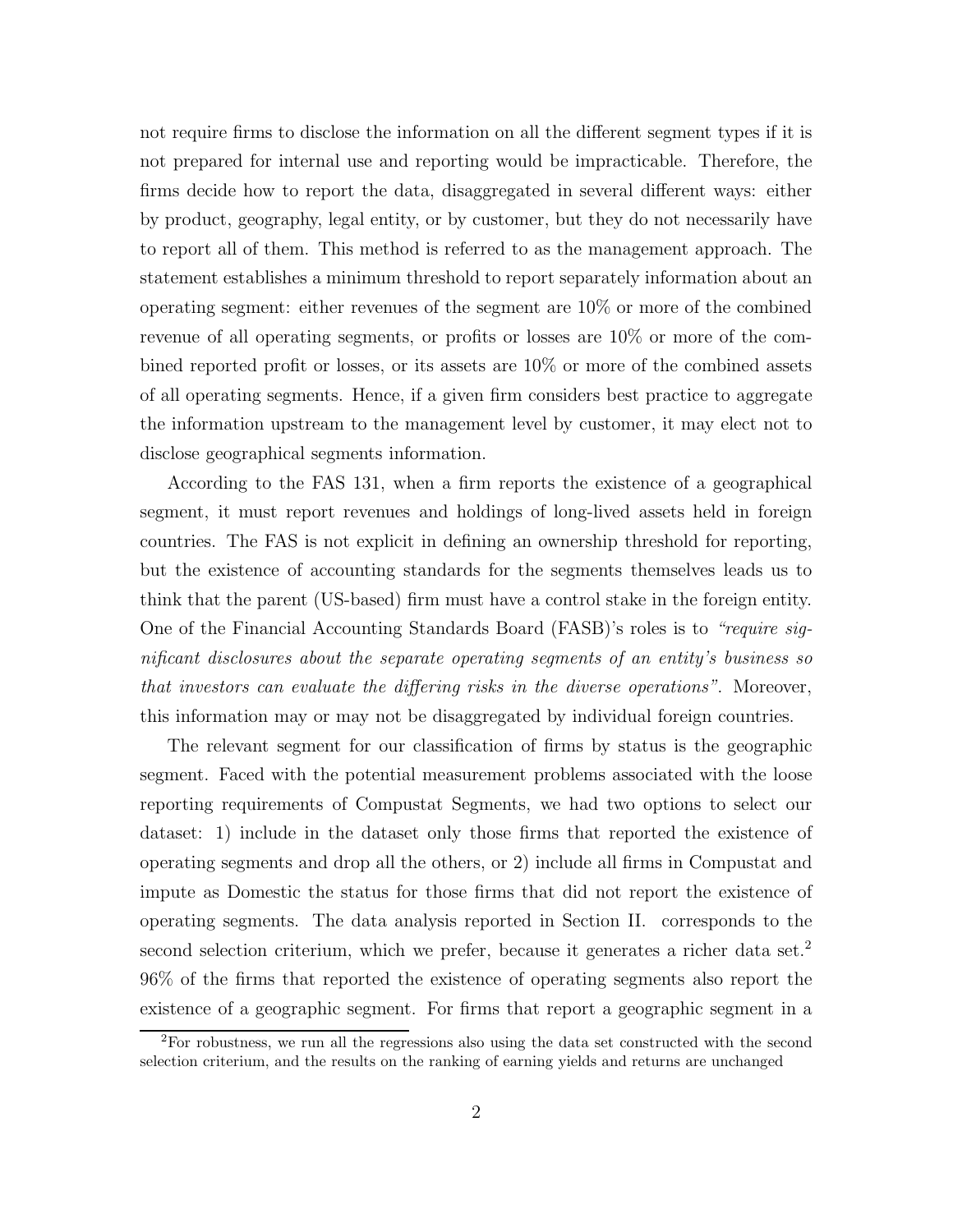given year, all non-geographic segment observations were excluded. For the remaining firms, we aggregate data from the business segment and assume the firm's operations are entirely domestic. For these firms, all non-business segments are excluded from the sample. There are three types of geographic segments: (1) total, (2) domestic, and (3) non-domestic. A firm is classified as domestic in a given year if there is a missing or zero value for exports. A firm is classified as an exporter in a given year if the value for exports is non-missing and greater than zero. This includes firms that reported exports as insignificant or firms that reported exports in other data items.<sup>3</sup> A firm is classified as multinational in a given year if its segments have a maximum Segment Geographic Type of 3 for a given year and if foreign sales are non-missing and greater than zero. Due to reporting errors, misclassifications, and multiple classifications, a few notes are required.

As is typical when a data point is unreliable, unreported, or otherwise a break from the traditional definition, the provider will report codes in place of an interpretable value. Compustat employs a similar methodology. In these instances we assume the segment to be of negligible importance and consider associated sales and exports to be null. As mentioned above our implementation of segment data relies entirely on the classification provided in the data. However, in a few instances sales for the nondomestic segments indicate the market of operation as the United States. In these cases we assume the reported classification was in error and re-classify the segment as domestic.

The data is aggregated by firm-year. For many firms this aggregation requires combining multiple segments and may result in competing classifications for a firm in a particular year. In these instances we classify the firm by the most "globally engaged" reported segment (for example domestic firms with exports are classified as exporters, while exporters with foreign sales are considered multinationals).

Examining a firm's international classification over time reveals what we believe to be reporting errors. These cases are characterized by a one-year "downward" status change, which results in a return to the original status. We believe this transient status change is a result of inaccurate segment reporting. As such we re-classify the observation to ensure continuity in the series. However, the opposite is not true: when

 $3$ Compustat specifically provides code values for "value reported in another data item".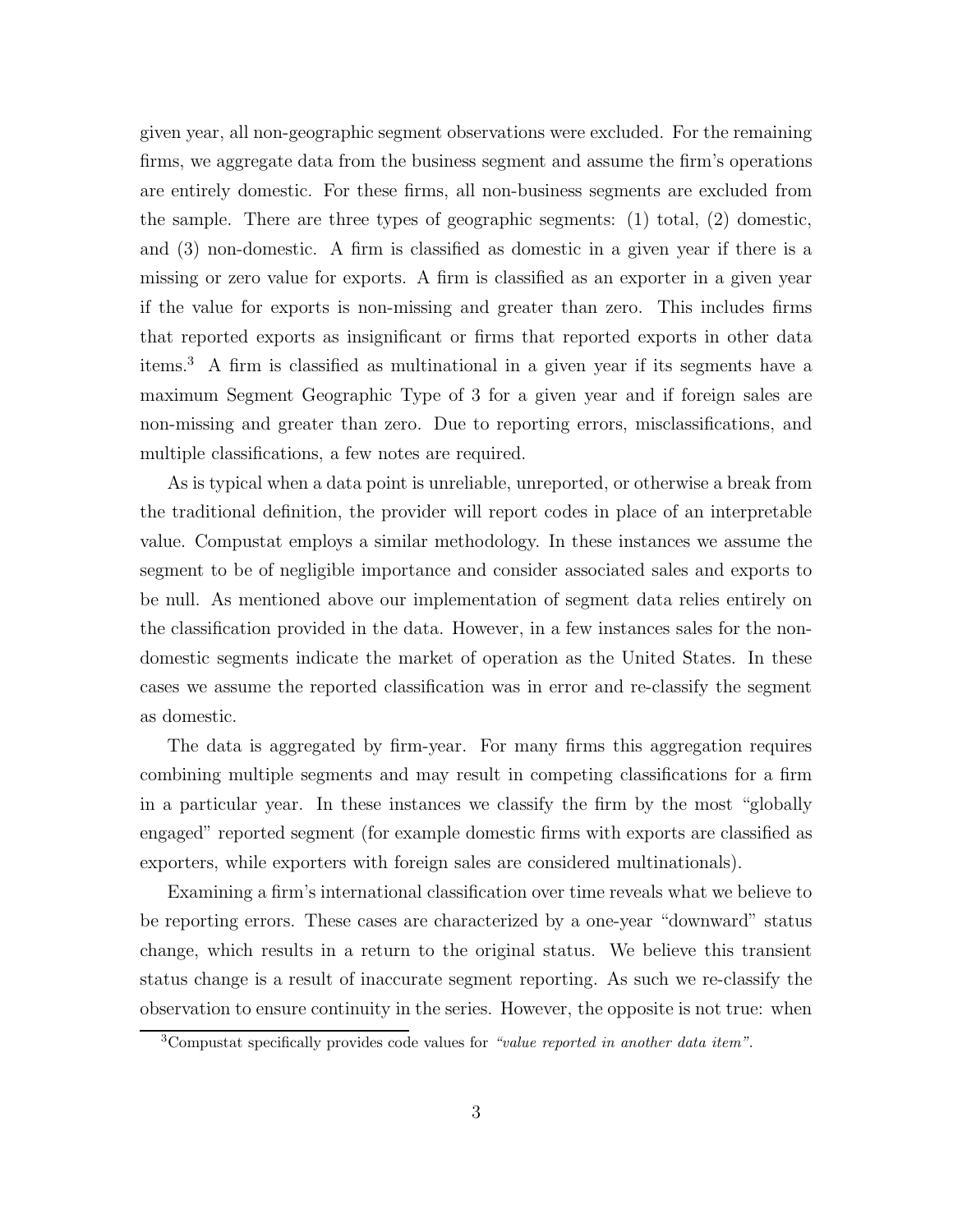a firm enters into an international market only to exit the following year, the firm retains the reported classification. The logic for this is evident: it is far easier to omit classification in a given year than to report segment details that were nonexistent.

Another dimension of selecting the data involves which criteria to use to establish the unit of observation and to eliminate outliers. The data span 31 years, from 1979 to 2009, but many firms have observations only for a part of this time interval.<sup>4</sup> We drop firms that are active for less than one year and duplicate observations after a merge. The firms' classification is based on the fiscal year of each firm, as annual reports correspond to fiscal years and not annual years. As a result, annual returns are the result of compounding firm level monthly returns based on their fiscal year period. We disregard years for which we do not have 12 months of returns.

## A-II Empirical Analysis: Robustness

This section complements the analysis of Section II. by performing additional portfoliolevel asset pricing tests. We explore empirically the source of higher returns of firms selling in foreign markets. Higher average returns do not constitute a puzzle per se: they simply indicate that multinational firms and exporters are riskier than domestic firms. Research in finance has interpreted riskiness of a stock either as a higher covariance with financial market factors (i.e., the aggregate market portfolio) or as a higher covariance with consumption-based factors embedded in the agents' intertemporal marginal rate of substitution (IMRS). We report results from the CAPM and Fama-French regressions, and a simple version of the consumption-based CAPM.

The CAPM model explains higher returns of certain assets as being generated by a larger covariance with systematic risk, represented by the returns on the aggregate market portfolio.<sup>5</sup> We run one time-series CAPM regression for each of the three portfolios of firms characterized by the same international status.<sup>6</sup> The results are displayed in the first column of Table A-I. The risk to which multinationals and exporters are exposed, and the corresponding higher returns they provide to investors,

<sup>4</sup>All variables have been deflated to constant 1984 dollars.

<sup>5</sup>The return on the market is the value-weighted return on all NYSE, AMEX, and NASDAQ stocks minus the one-month Treasury bill rate.

<sup>6</sup>Every year portfolios are formed by equally-weighting the returns of firms belonging to each of the three categories.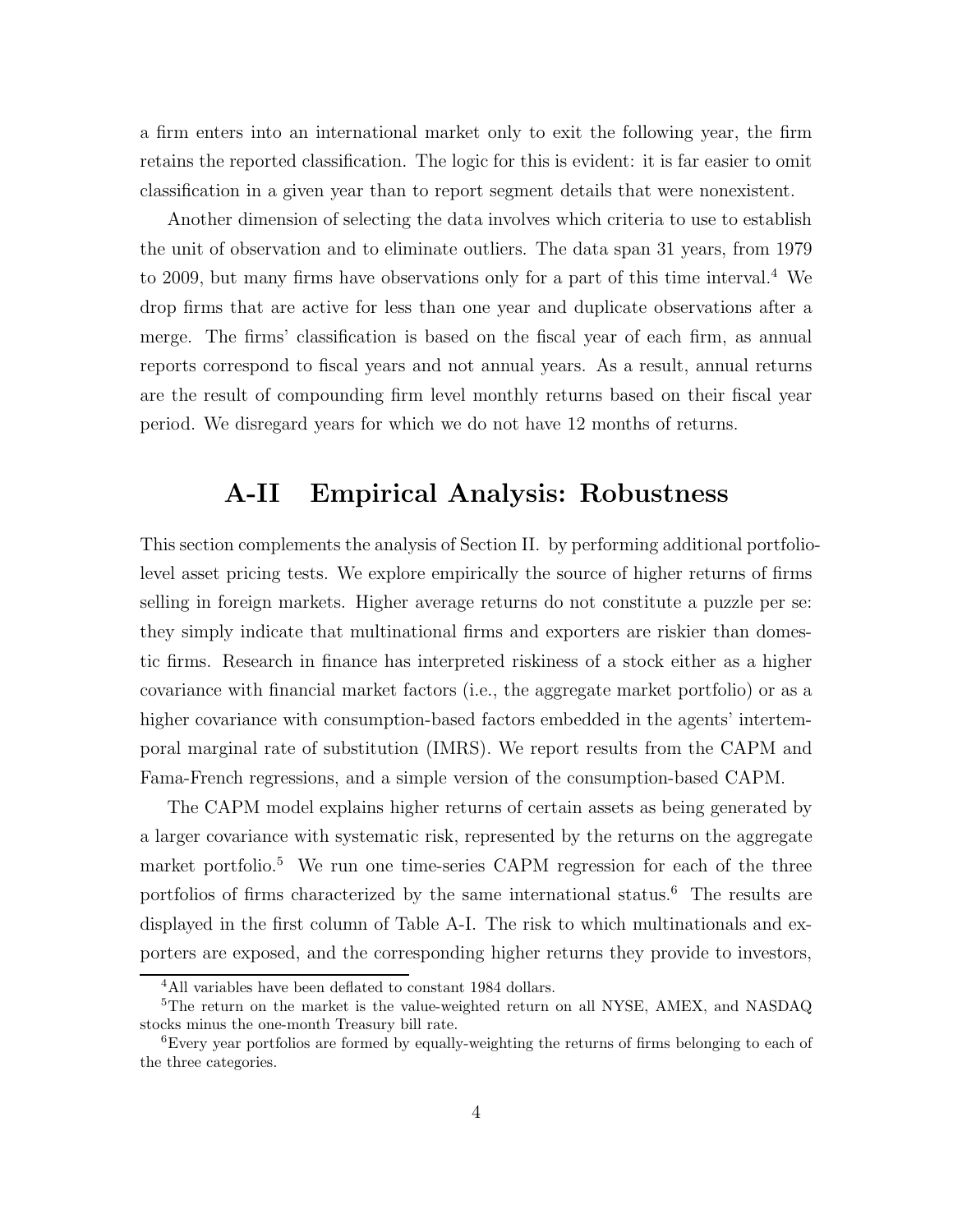are partially explained by higher betas: the portfolio formed by multinational corporations exhibits a higher beta than the one of exporters, and the domestic firms' portfolio exhibits the lowest.

The exposure to the returns on the market portfolio only partially explains the higher reward that multinationals' and exporters' stocks provide, which is also reflected in the pricing errors of the model. In fact, the *alpha* of the portfolio of multinational firms is significantly higher than the one of the exporters' portfolio, which in turn is higher than the *alpha* of the portfolio of domestic firms.

Fama and French (1993) introduced a multi-factor extension of the original CAPM. They argued that a unique source of risk is not able to explain the cross section of returns. Instead, a three-factor model explains a higher portion of the variation in expected returns. Higher returns must be explained by higher exposure to either of these three factors: market excess returns, high-minus-low book-to-market, or smallminus-big portfolio, as these characteristics seem to provide independent information about average returns.<sup>7</sup> Therefore, any asset is represented as a linear combination of the three Fama-French factors. These regressions, though, are not informative about why exposures are different across portfolios. The purpose of our model is to endogenize these exposures.

The second column of Table A-I shows the results of running one time-series Fama-French regression for each of the three portfolios of firms characterized by the same international status. The risk to which multinationals and exporters are exposed, and the corresponding higher returns that they provide to investors, are not explained by the three existing Fama-French factors. On the contrary, we find that the market betas of exporters and multinationals are lower than the ones of domestic firms. Multinationals' exposure to the SMB factor, related to size, and multinationals and exporters' exposure to the HML factor, related to the value premium, are also lower than the exposure of domestic firms to the same factors. Differences in returns are not

<sup>7</sup>The small-minus-big (SMB) and high-minus-low (HML) factors are constructed upon 6 portfolios formed on size and book-to-market. The portfolios are the intersection of 2 portfolios formed on size (small and big) and 3 portfolios formed on book equity to market equity (from higher to lower: value, neutral, and growth.) This generates 6 portfolios: small-value, small-neutral, small-growth, big-value, big-neutral, and big-growth. SMB is the average returns on the three small portfolios minus the average returns on the three big portfolios. HML is the average return on the two value portfolios minus the average return on the two growth portfolios. For more details see Fama and French (1993).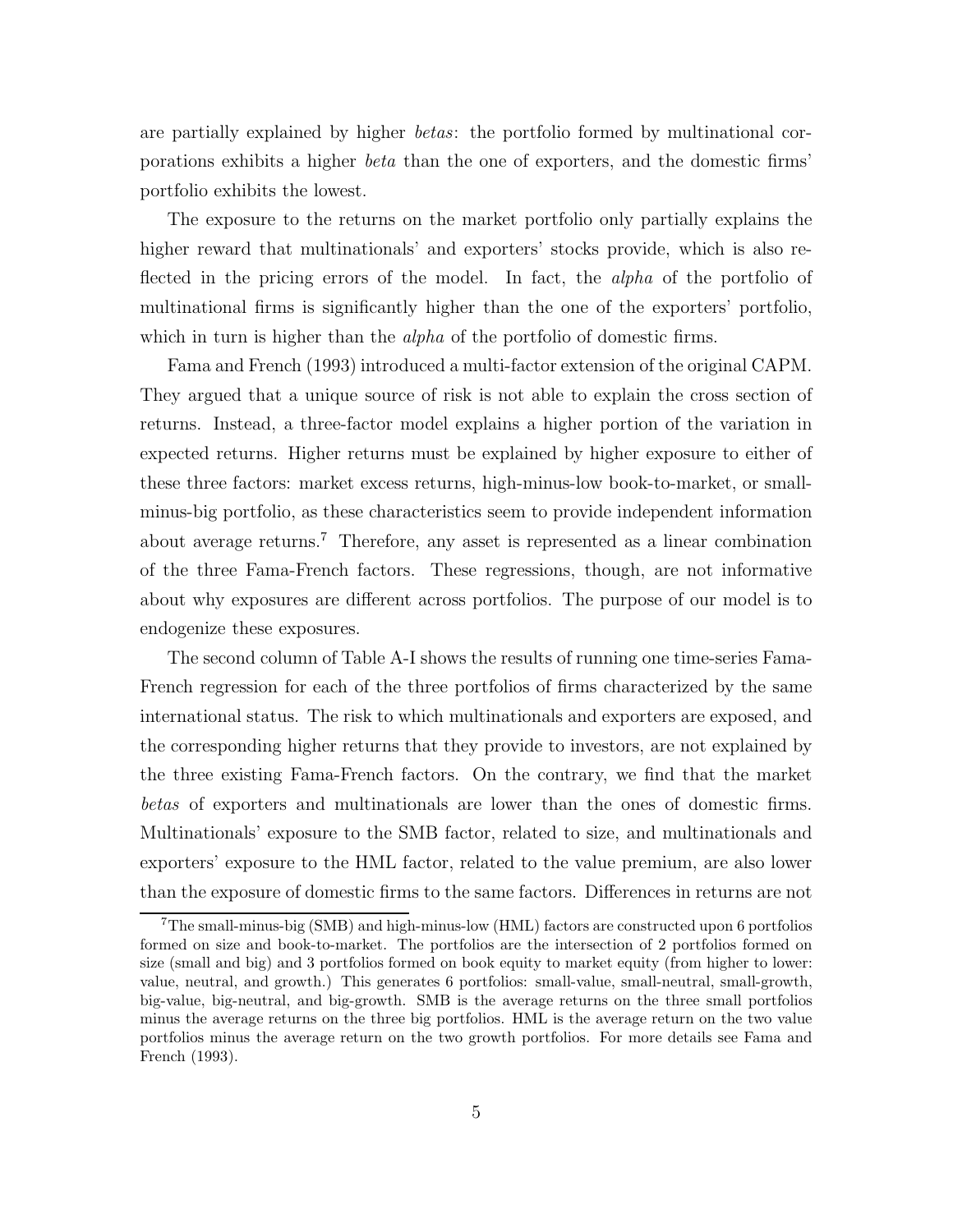Table A-I: Portfolio Regressions: CAPM, Fama-French, 4-Factors Fama-French. Time-series coefficient estimates of CAPM and Fama-French regressions for the three equally-weighted portfolios based on international status. The  $\alpha$  coefficients capture the pricing errors.

|                                                           | CAPM                     |                        |                        | Fama-French               |                           |                         | 4-Factors FF<br>(international market) |                                     |                          |
|-----------------------------------------------------------|--------------------------|------------------------|------------------------|---------------------------|---------------------------|-------------------------|----------------------------------------|-------------------------------------|--------------------------|
|                                                           | <b>DOM</b>               | <b>EXP</b>             | MN                     | <b>DOM</b>                | <b>EXP</b>                | MN                      | <b>DOM</b>                             | <b>EXP</b>                          | MN                       |
| $\alpha$                                                  | $-0.047$<br>$(0.020)$ ** | $-0.010$<br>(0.023)    | $-0.003$<br>(0.017)    | $-0.081$<br>$(0.012)$ *** | $-0.034$<br>$(0.016)$ **  | $-0.025$<br>$(0.013)^*$ | $-0.083$<br>$(0.012)$ ***              | $-0.036$<br>$(0.017)$ <sup>**</sup> | $-0.031$<br>$(0.013)$ ** |
| $R^{mkt}$                                                 | 0.643<br>$(0.120)$ ***   | 0.665<br>$(0.137)$ *** | 0.670<br>$(0.097)$ *** | 0.710<br>$(0.066)$ ***    | 0.688<br>$(0.091)$ ***    | 0.706<br>$(0.073)$ ***  | 0.673<br>$(0.085)$ ***                 | 0.659<br>$(0.117)$ ***              | 0.622<br>$(0.091)$ ***   |
| $R^{SMB}$                                                 |                          |                        |                        | 0.734<br>$(0.092)$ ***    | 0.850<br>$(0.128)$ ***    | 0.509<br>$(0.101)$ ***  | 0.743<br>$(0.094)$ ***                 | 0.858<br>$(0.131)$ ***              | 0.530<br>$(0.100)$ ***   |
| $\mathbb{R}^{HML}$                                        |                          |                        |                        | 0.267<br>$(0.075)$ ***    | 0.083<br>(0.106)          | 0.164<br>$(0.083)^*$    | 0.264<br>$(0.076)$ ***                 | 0.079<br>(0.108)                    | 0.156<br>$(0.081)^*$     |
| $R^{INT}$                                                 |                          |                        |                        |                           |                           |                         | 0.041<br>(0.060)                       | 0.033<br>(0.083)                    | 0.095<br>(0.065)         |
| GRS (p-value)<br>$H_0$ : $\alpha_D = \alpha_X = \alpha_I$ |                          | 0.791<br>(0.5097)      |                        |                           | 21.12<br>$(4.92E-07)$ *** |                         |                                        | 20.622<br>$(7.89E-07)$ ***          |                          |
| No of Obs.<br>adj. $R^2$                                  | 31<br>0.479              | 31<br>0.429            | 31<br>0.610            | 31<br>0.867               | 31<br>0.779               | 31<br>0.810             | 31<br>0.864                            | 31<br>0.771                         | 31<br>0.818              |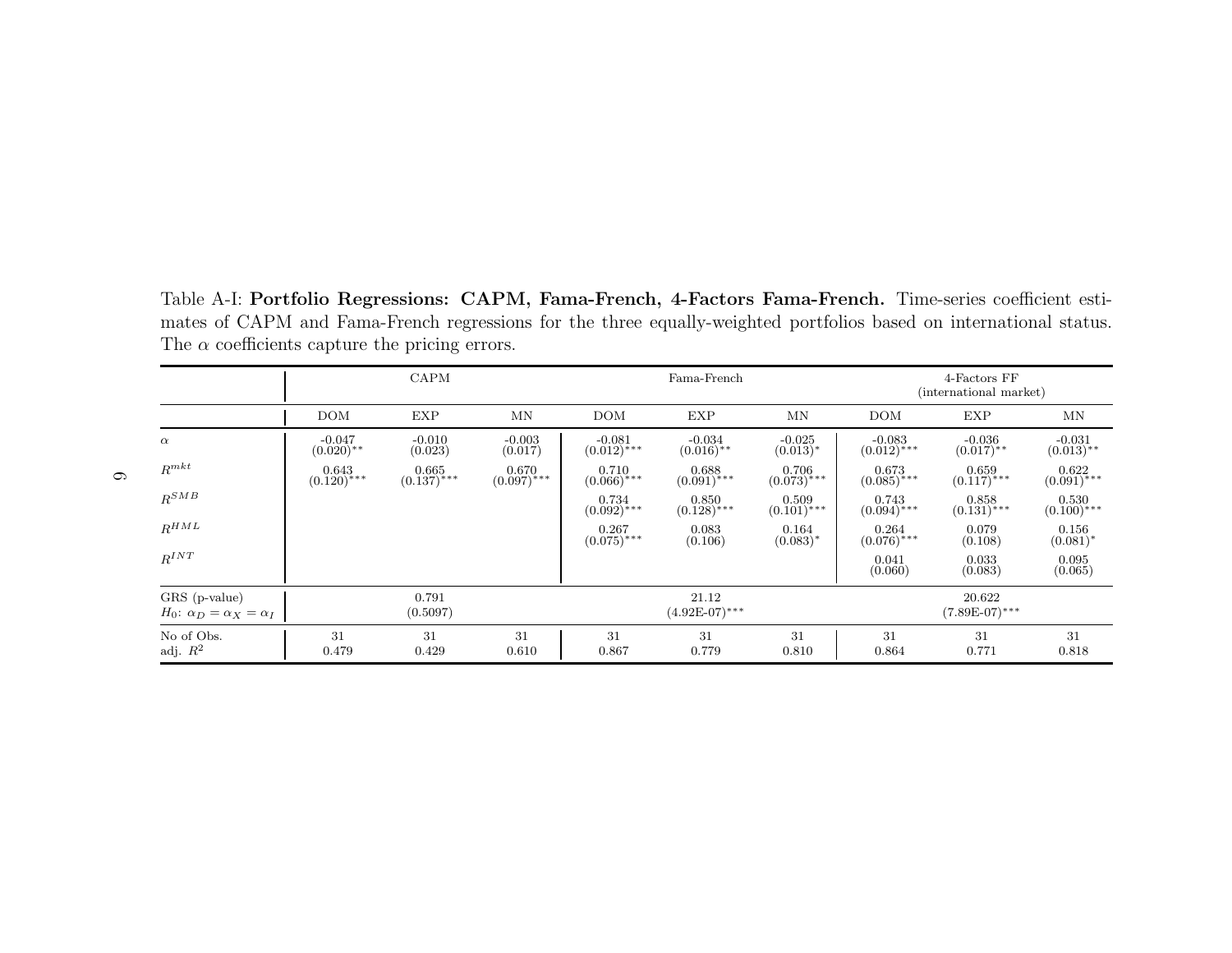fully explained by the three factors, and are hence reflected in the pricing errors. Also in this specification, the alpha of the portfolio of multinational firms is significantly higher than the one of the exporters' portfolio, which in turn is higher than the  $alpha$  of the portfolio of domestic firms. We use the  $GRS<sup>8</sup>$  statistic to test the null hypothesis that the *alphas* from separate time series regressions are jointly equal to zero. The test strongly rejects the hypothesis.

In the third column of Table A-I we enlarge the set of factors by considering the excess returns on an international market portfolio that serves as a market benchmark for firms with foreign operations. Data on the excess returns on this global market portfolio are obtained from Kenneth French's data library on international indexes.<sup>9</sup> The coefficients on the international market portfolio are not significant, while the ordering and differences in the alphas are preserved also in this specification.

Recently, the empirical finance literature has explored the explanatory power of a fourth factor, in addition the the market portfolio, SMB, and HML. In particular, the addition of portfolios based on previous performance has been successful at explaining additional cross sectional differences and improve upon the three-factor model. To ensure that the differences that we find between the three types of firms are not explained by previous performance or reversal of previous performance, we also run the three portfolios on three different versions of the four-factor models. In particular, we use separately the *momentum, short-term reversal*, and *long-term* reversal portfolios as an additional factor. We show in Table A-II the results for these four-factor specifications. The estimates of the pricing errors indicate that the international status of firms has an effect on expected returns that it is not captured by any of these augmented factor models either.

To conclude, we validate empirically the relationship of the returns of multinational, exporting, and domestic firms with a simple stochastic discount factor derived from a power utility representative agent framework. In equilibrium, the following pricing equation must be satisfied for the returns on all assets of the economy (the

<sup>8</sup>See Gibbons, Ross, and Shanken (1989).

<sup>9</sup>http://mba.tuck.dartmouth.edu/pages/faculty/ken.french/Data Library/int index port formed.html.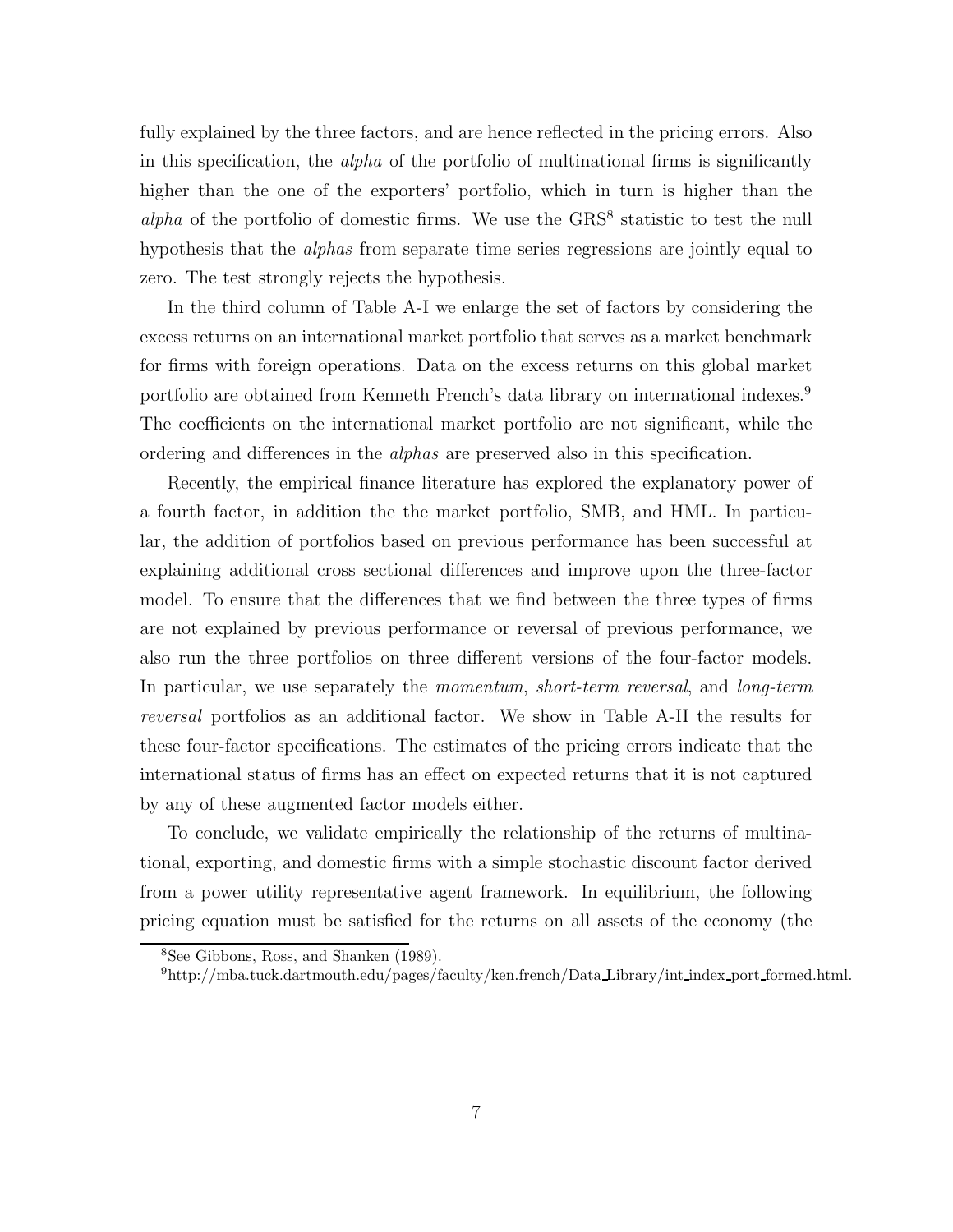Table A-II: Portfolio Regressions: 4-Factors Fama-French. Time-series coefficient estimates of Fama-French regressions for the three equally-weighted portfolios based on international status. The  $\alpha$  coefficients capture the pricing errors.

|                                                           |                           | 4-Factors FF<br>(ST reversals) |                          |                            | 4-Factors FF<br>(LT reversals) |                        |                          | 4-Factors FF<br>(momentum) |                          |
|-----------------------------------------------------------|---------------------------|--------------------------------|--------------------------|----------------------------|--------------------------------|------------------------|--------------------------|----------------------------|--------------------------|
|                                                           | <b>DOM</b>                | <b>EXP</b>                     | MN                       | <b>DOM</b>                 | <b>EXP</b>                     | MN                     | <b>DOM</b>               | <b>EXP</b>                 | MN                       |
| $\alpha$                                                  | $-0.081$<br>$(0.012)$ *** | $-0.032$<br>$(0.016)^*$        | $-0.025$<br>$(0.013)^*$  | $-0.0806$<br>$(0.012)$ *** | $-0.0327$<br>$(0.017)^*$       | $-0.0213$<br>(0.013)   | $-0.073$<br>(0.013)***   | $-0.030$<br>(0.018)        | $-0.010$<br>(0.014)      |
| $R^{mkt}$                                                 | 0.711<br>$(0.068)$ ***    | 0.704<br>$(0.094)$ ***         | 0.703<br>$(0.076)$ ***   | 0.709<br>$(0.070)$ ***     | 0.680<br>$(0.096)$ ***         | 0.677<br>$(0.075)$ *** | 0.695<br>$(0.067)$ ***   | 0.682<br>$(0.094)$ ***     | 0.678<br>$(0.070)$ ***   |
| $R^{SMB}$                                                 | 0.734<br>$(0.096)$ ***    | $(0.871$<br>$(0.131)$ ***      | $0.506$<br>$(0.106)$ *** | 0.737<br>$(0.105)$ ***     | $0.869$<br>(0.144)***          | 0.576<br>$(0.112)$ *** | $(0.716$<br>$(0.093)***$ | $(0.842$<br>$(0.132)***$   | 0.473<br>$(0.097)$ ***   |
| $\mathbb{R}^{HML}$                                        | 0.268<br>$(0.081)$ ***    | 0.119<br>(0.115)               | 0.159<br>$(0.090)^*$     | 0.268<br>$(0.077)$ ***     | 0.0893<br>(0.109)              | 0.181<br>$(0.083)$ **  | 0.246<br>$(0.077)$ ***   | 0.0732<br>(0.110)          | 0.121<br>(0.080)         |
| $R^{ST}$                                                  | $-0.004$<br>(0.103)       | $-0.120$<br>(0.144)            | 0.018<br>(0.114)         |                            |                                |                        |                          |                            |                          |
| $R^{LT}$                                                  |                           |                                |                          | $-0.007$<br>(0.096)        | $-0.040$<br>(0.132)            | $-0.137$<br>(0.102)    |                          |                            |                          |
| $R^{mom}$                                                 |                           |                                |                          |                            |                                |                        | $-0.056$<br>(0.050)      | $-0.026$<br>(0.071)        | $-0.114$<br>$(0.052)$ ** |
| GRS (p-value)<br>$H_0$ : $\alpha_D = \alpha_X = \alpha_I$ |                           | 21.256<br>$(6.09E-07)$ ***     |                          |                            | 20.973<br>$(6.83E-07)$ ***     |                        |                          | 14.347<br>$(1.46E-05)$ *** |                          |
| No of Obs.<br>adj. $R^2$                                  | 31<br>0.862               | 31<br>0.776                    | 31<br>0.803              | 31<br>0.862                | 31<br>0.771                    | 31<br>0.816            | 31<br>0.868              | 31<br>0.771                | 31<br>0.834              |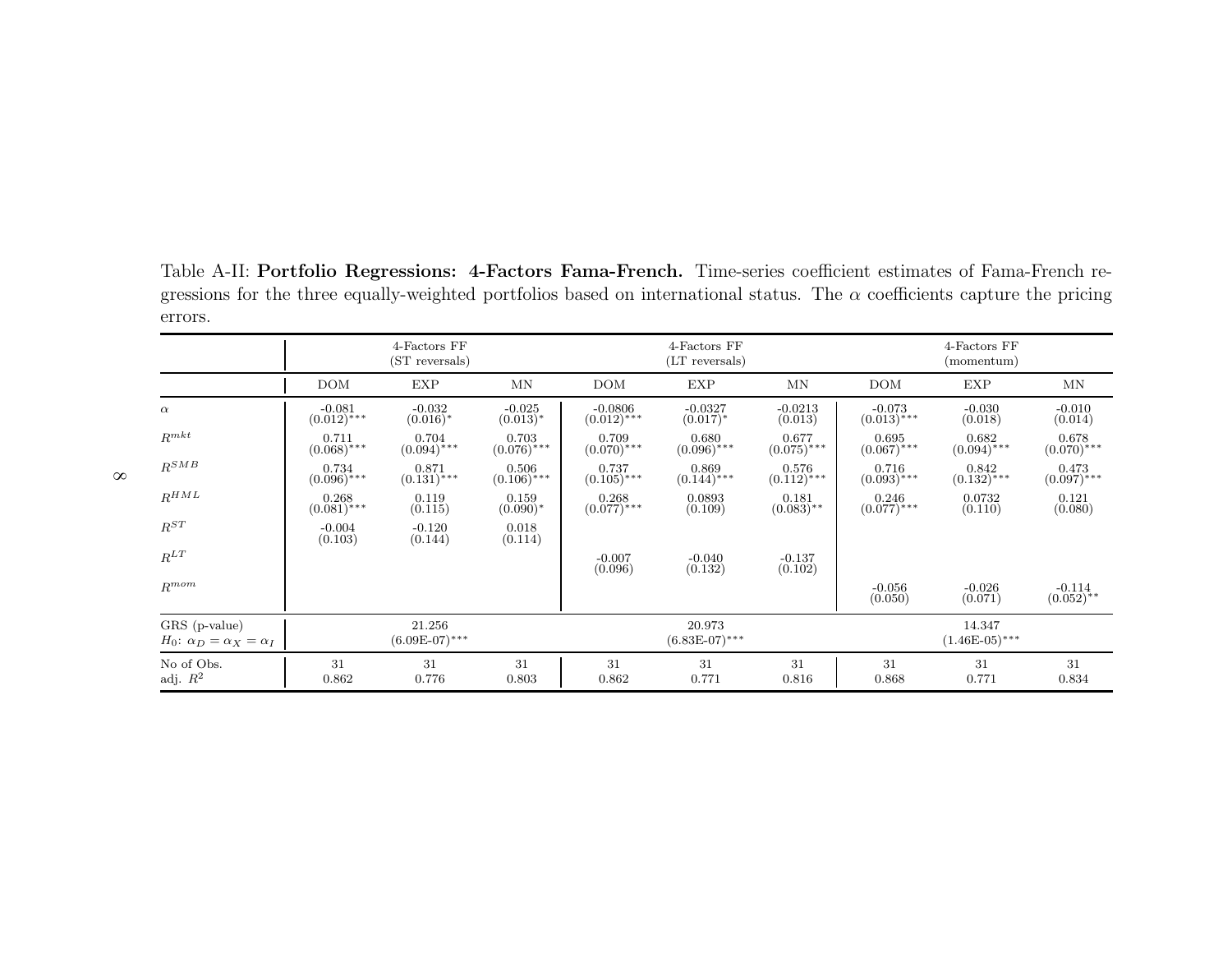three types of firms and the risk free asset):

(A-1) 
$$
E\left[\vartheta\left(\frac{c_{t+1}}{c_t}\right)^{-\gamma} R^i\right] = 1 \text{ for } i = I, X, D, f.
$$

We construct the sample counterpart of  $(A-1)$  using quarterly data on aggregate consumption and quarterly returns on the three types of firms. We estimate  $\vartheta$  and  $\gamma$  via the generalized method of moments. Finally, we compare the returns predicted by the consumption based model with those observed in the data. Predicted returns are computed as:

(A-2) 
$$
E(R_{t+1}) = R^f - R^f \cdot \text{Cov}\left(\vartheta \left(\frac{c_{t+1}}{c_t}\right)^{-\gamma} R_{t+1}\right)
$$

The results, depicted in figure A-I, corroborate the existence of a relationship between consumption risk and cross sectional differences in stock returns among the three types of firms. We report three sets of results: predicted returns weighting the four moments in (A-1) equally (variables with the superscript 1s, for "first stage" weighting matrix), predicted returns using the optimal weights (variables with the superscript <sup>∗</sup> ), and predicted returns calibrating the model to the parameters used in our simulation ( $\gamma = 4$  and  $\vartheta = 0.98$ ). On the x axis, we plot the returns realized in the data. On the y axis, we plot the returns predicted by  $(A-2)$ . The sensible parameters that are used in our calibration generate very small cross sectional differences in returns. Higher  $\gamma$  increases the spread among the three types of firms, and the largest spread is given by the unrealistic value of  $\gamma = 47$  that corresponds to the estimation with the optimal weighting matrix. The main takeaway is that the simple consumption based model captures different exposures of the three types of firms to aggregate risk but only generates large differences in exposure with unrealistic values of the parameters. The goal of our model is to formalize the firm's problem in order to provide a plausible and quantitatively accurate explanation for the cross sectional differences in exposure to consumption and disaster risk.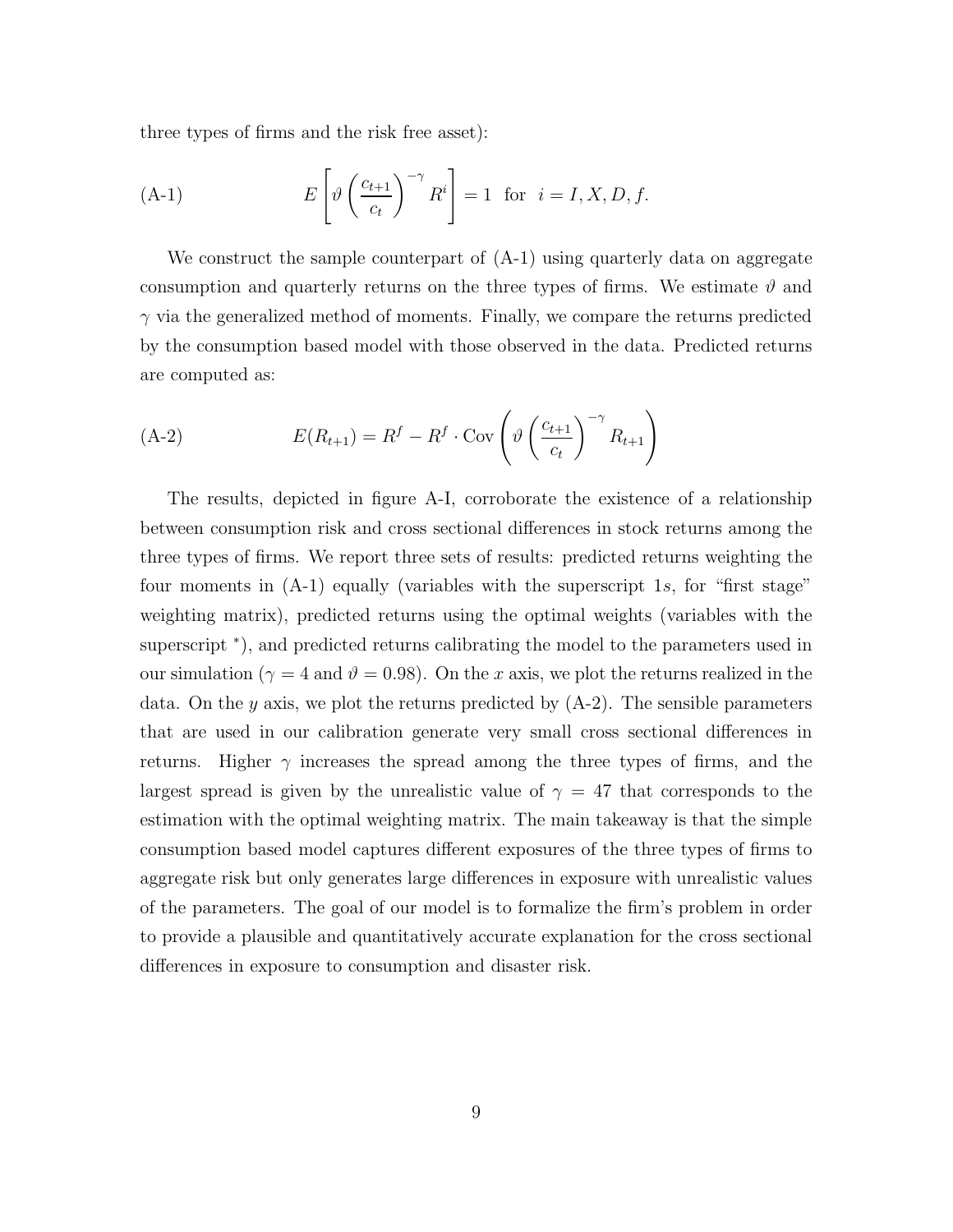

Figure A-I: CCAPM. Realized returns on the  $x$  axis against returns predicted by the CCAPM model on the  $y$  axis for the portfolios of multinational firms, exporting firms, domestic firms, and the risk free. The circles depict results using the identity weighting matrix, the diamonds depict results using the optimal weighting matrix, and the squares show predicted returns for a calibrated model using  $\gamma = 4$  and  $\vartheta = 0.98$  (no estimation).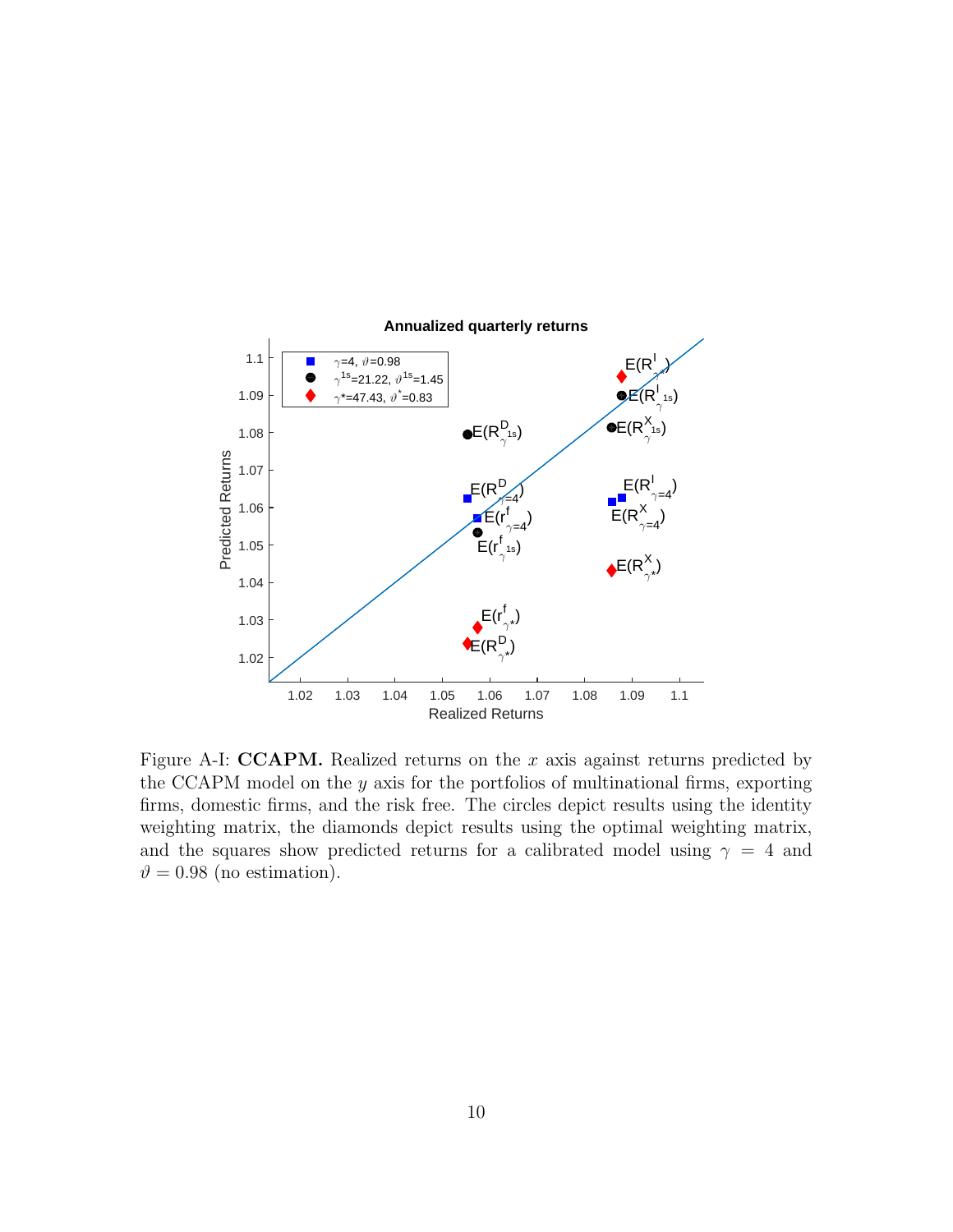## A-III Derivations, Proofs, and Properties of the Industry Equilibrium

In this section we present the details of the derivation of the value functions and of the expression for model-based returns presented in Section III. , and some comparative statics properties. We also report features of the industry equilibrium that we did not include in the main text in the interest of space, like the solution of the price indexes and the law of motion of the distribution of firms across statuses.

### *A-III.1 Value Functions*

In the continuation region, the value of a firm selling only in its domestic market is:

$$
\pi_D(a, Q)M\Delta t + E[M\Delta t \cdot \mathcal{S}(a, Q')|Q] - \mathcal{S}(a, Q) + E[M\Delta t \cdot V_D(a, Q^{*'})|Q^*] - V_D(a, Q^*) = 0.
$$
  
For  $\Delta t \to 0$ :

$$
\pi_D(a,Q)Mdt + E[d(M \cdot \mathcal{S}(a,Q))] + E[d(M \cdot V_D(a,Q^*))] = 0.
$$

The terms in the expectations can be written as:

$$
E[d(M \cdot S)] = E[dM \cdot S + M \cdot dS + dM \cdot dS]
$$
  
=  $M \cdot S \cdot E\left[\frac{dM}{M} + \frac{dS}{S} + \frac{dM}{M} \cdot \frac{dS}{S}\right]$   
=  $M \cdot S\left[-rdt + E\left(\frac{dS}{dS}\right) + E\left(\frac{dM}{M} \cdot \frac{dS}{S}\right)\right]$   
=  $Mdt\left[-rS + E\left(\frac{dS}{dt}\right) + E\left(\frac{dM}{M} \cdot \frac{dS}{dt}\right)\right]$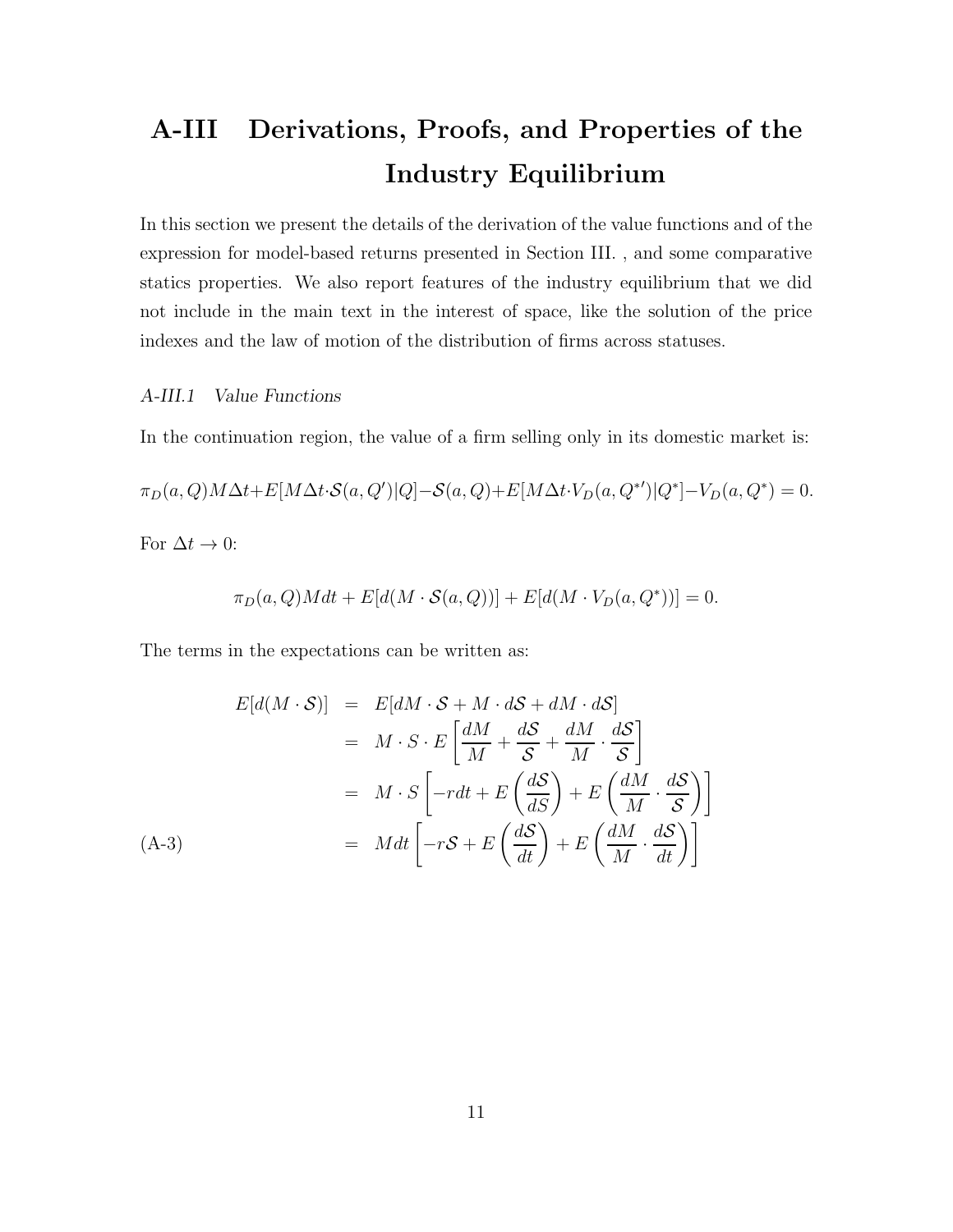$$
E[d(M \cdot V_D)] = E[dM \cdot V_D + M \cdot dV_D + dM \cdot dV_D]
$$
  
\n
$$
= M \cdot V_D \cdot E\left[\frac{dM}{M} + \frac{dV_D}{V_D} + \frac{dM}{M} \cdot \frac{dV_D}{V_D}\right]
$$
  
\n
$$
= M \cdot V_D \left[-rdt + E\left(\frac{dV_D}{V_D}\right) + E\left(\frac{dM}{M} \cdot \frac{dV_D}{V_D}\right)\right]
$$
  
\n(A-4) 
$$
= Mdt \left[-rV_D + E\left(\frac{dV_D}{dt}\right) + E\left(\frac{dM}{M} \cdot \frac{dV_D}{dt}\right)\right]
$$

where the dependence of S on  $(a, Q)$  and the dependence of  $V_D$  on  $(a, Q^*)$  have been suppressed to ease the notation. Plugging  $(A-3)$  and  $(A-4)$  into the no-arbitrage condition:

(A-5) 
$$
\pi_D - rS + E\left(\frac{dS}{dt}\right) + E\left(\frac{dM}{M} \cdot \frac{dS}{dt}\right) - rV_D + E\left(\frac{dV_D}{dt}\right) + E\left(\frac{dM}{M} \cdot \frac{dV_D}{dt}\right) = 0.
$$

By applying Ito's Lemma and using the expressions for the Brownian motions ruling  $Q$  and  $Q^*$ , we can derive expressions for some of the terms in  $(A-5)$ :

$$
dS = \left[ \mu Q S' + \frac{1}{2} \sigma^2 Q^2 S'' \right] dt + \sigma Q S' dz + S d j_S
$$
  

$$
dV_D = \left[ \mu^* Q^* V'_D + \frac{1}{2} \sigma^{*2} Q^{*2} V''_D \right] dt + \sigma^* Q^* V'_D dz^* + V_D d j_{V_D}
$$

where:

$$
dj_{\mathcal{S}} = \begin{cases} \frac{\mathcal{S}[(1-\phi)Q]}{\mathcal{S}(Q)} - 1; & \text{with prob. } \lambda dt \\ 0; & \text{with prob. } (1 - \lambda dt). \end{cases}
$$

$$
dj_{V_D} = \begin{cases} \frac{V_D[(1-\phi^*)Q^*]}{V_D(Q^*)} - 1; & \text{with prob. } \lambda dt \\ 0; & \text{with prob. } (1 - \lambda dt). \end{cases}
$$

Hence:

$$
E[dS] = \left[\mu QS' + \frac{1}{2}\sigma^2 Q^2 S''\right] dt + \lambda \left[S[(1-\phi)Q] - S(Q)\right] dt
$$
  

$$
E[dV_D] = \left[\mu^* Q^* V'_D + \frac{1}{2}\sigma^{*2} Q^{*2} V''_D\right] dt + \lambda \left[V_D[(1-\phi^*)Q^*] - V_D(Q^*)\right] dt.
$$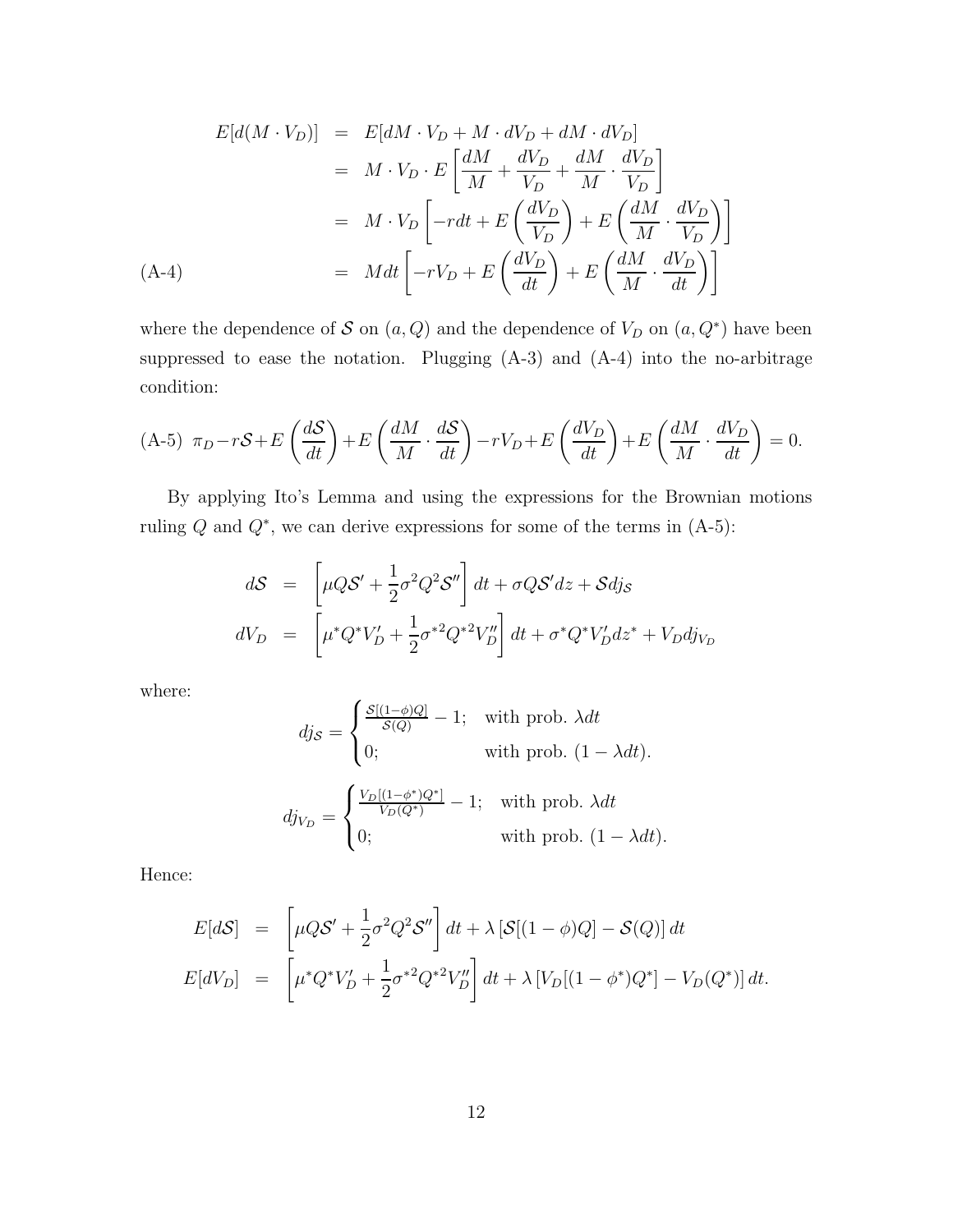Using these results we can rewrite  $(A-5)$  as:

$$
\pi_{D}dt - rSdt + \left[\mu QS'dt + \frac{1}{2}\sigma^{2}Q^{2}S'' + \lambda \left[\mathcal{S}[(1-\phi)Q] - \mathcal{S}(Q)\right]\right]dt + ...
$$
  
\n
$$
E\left\{ \left[ -(\vartheta + \gamma\mu - \gamma(\gamma + 1)\frac{1}{2}\sigma^{2})dt - \gamma\sigma dz + dj_{M} \right] \cdot \left[ \left(\mu QS' + \frac{1}{2}\sigma^{2}Q^{2}S''\right)dt + \sigma QS'dz + Sdj_{S} \right] \right\} + ...
$$
  
\n
$$
-rV_{D}dt + \left[ \mu^{*}Q^{*}V'_{D} + \frac{1}{2}\sigma^{*2}Q^{*2}V''_{D} + \lambda \left[V_{D}[(1-\phi^{*})Q^{*}] - V_{D}(Q^{*})] \right]dt + ...
$$
  
\n
$$
E\left\{ \left[ -(\vartheta + \gamma\mu - \gamma(\gamma + 1)\frac{1}{2}\sigma^{2})dt - \gamma\sigma dz + dj_{M} \right] \cdot \left[ \left(\mu^{*}Q^{*}V'_{D} + \frac{1}{2}\sigma^{*2}Q^{*2}V''_{D} \right)dt + \sigma^{*}Q^{*}V'_{D}dz^{*} + V_{D}dj_{V_{D}} \right] \right\} =
$$
  
\n= 0.  
\n(A-6)  
\n
$$
(A-6)
$$

The terms in expectation can be reduced to:

$$
E\left\{\left[-(\vartheta+\gamma\mu-\gamma(\gamma+1)\frac{1}{2}\sigma^2)dt-\gamma\sigma dz+d\mathbf{j}_M\right]\left[\left(\mu Q\mathcal{S}'+\frac{1}{2}\sigma^2 Q^2 \mathcal{S}''\right)dt+\sigma Q\mathcal{S}'dz+\mathcal{S}d\mathbf{j}_{\mathcal{S}}\right]\right\} =
$$
  

$$
-\gamma\sigma^2 Q\mathcal{S}'dt+E[\mathcal{S}d\mathbf{j}_{\mathcal{S}}\cdot d\mathbf{j}_M] = -\gamma\sigma^2 Q\mathcal{S}'dt+[(1-\phi)^{-\gamma}-1]\cdot[\mathcal{S}[(1-\phi)Q]-\mathcal{S}(Q)]\lambda dt
$$
  

$$
E\left\{\left[-(\vartheta+\gamma\mu-\gamma(\gamma+1)\frac{1}{2}\sigma^2)dt-\gamma\sigma dz+d\mathbf{j}_M\right]\left[\left(\mu^*Q^*V_D'+\frac{1}{2}\sigma^{*2}Q^{*2}V_D''\right)dt+\sigma^*Q^*V_D'dz^*+V_Dd\mathbf{j}_{V_D}\right]\right\} =
$$

$$
-\gamma\rho\sigma\sigma^*Q^*V_D'dt+E[V_Dd\mathbf{j}_{V_D}\cdot d\mathbf{j}_M] = -\gamma\rho\sigma\sigma^*Q^*V_D'dt+[(1-\phi)^{-\gamma}-1]\cdot[V_D[(1-\phi^*)Q^*]-V_D(Q^*)]\lambda dt
$$

where the last equality relies on the assumption that the Poisson process determining the occurrence of the jump is the same in the two countries.

The no arbitrage condition (A-6) becomes:

$$
\pi_D - rS + (\mu - \gamma \sigma^2)QS' + \frac{1}{2} \sigma^2 Q^2 S'' + \lambda (1 - \phi)^{-\gamma} [\mathcal{S}[(1 - \phi)Q] - \mathcal{S}(Q)] + \dots
$$

$$
-rV_D + (\mu^* - \gamma \rho \sigma \sigma^*) Q^* V'_D + \frac{1}{2} \sigma^{*2} Q^{*2} V''_D + \lambda (1 - \phi)^{-\gamma} [V_D[(1 - \phi^*)Q^*] - V_D(Q^*)] = 0.
$$

One possible solution of this equation is:

(A-7) 
$$
\pi_D - rS + (\mu - \gamma \sigma^2)QS' + \frac{1}{2}\sigma^2 Q^2 S'' + \lambda (1 - \phi)^{-\gamma} [S[(1 - \phi)Q] - S(Q)] = 0
$$

$$
(A-8)
$$

$$
-rV_D + (\mu^* - \gamma \rho \sigma \sigma^*)Q^*V'_D + \frac{1}{2}\sigma^{*2}Q^{*2}V''_D + \lambda(1-\phi)^{-\gamma}[V_D[(1-\phi^*)Q^*] - V_D(Q^*)] = 0.
$$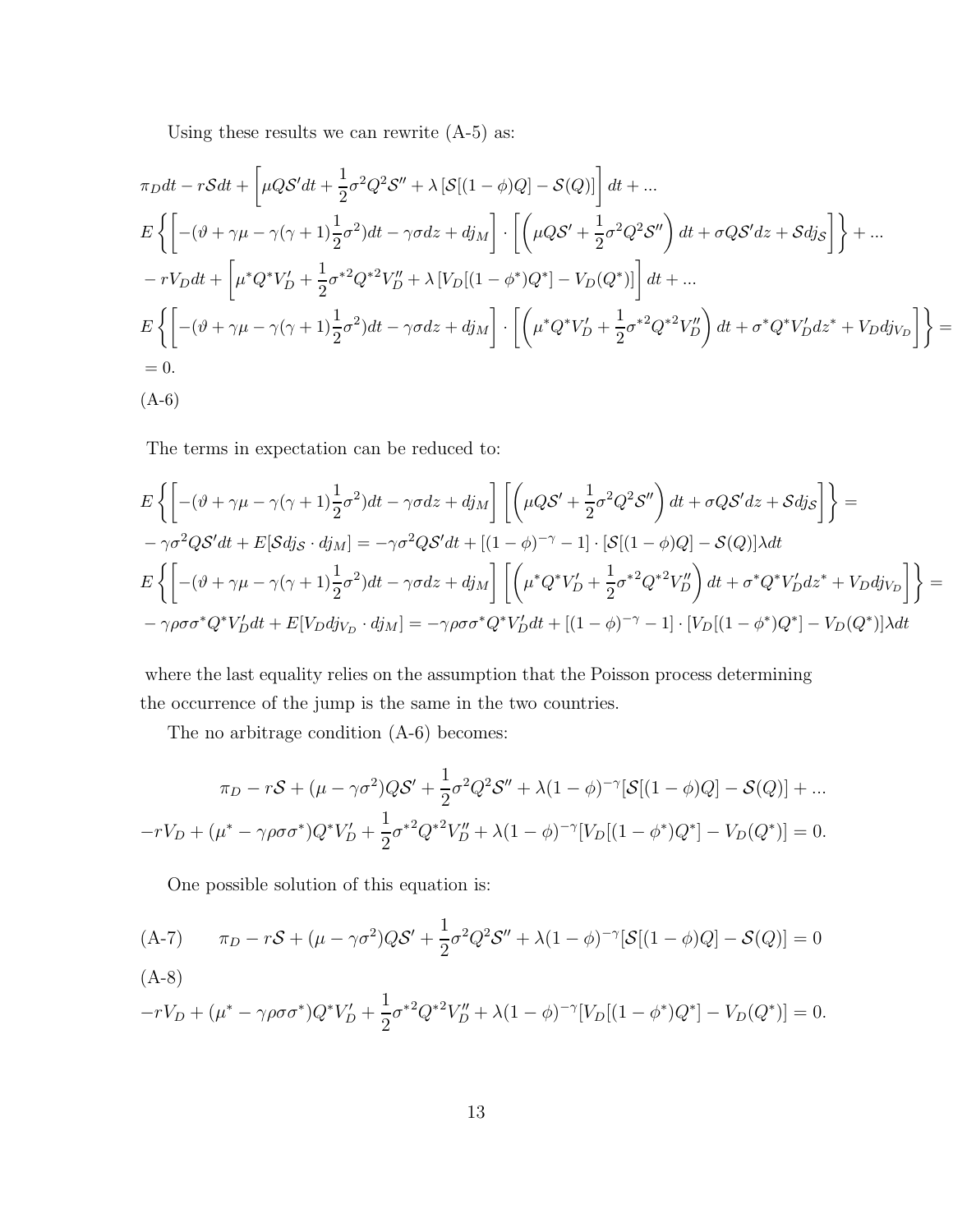We guess that the solution of (A-7) takes the form:  $\mathcal{S}(a, Q) = Q^{\chi} + c_{\mathcal{S}}Q$ . By substituting this expression into (A-7), we find that  $\chi$  is the root of:

$$
\frac{1}{2}\sigma^2\chi^2 + (\mu - \gamma\sigma^2 - \frac{1}{2}\sigma^2)\chi - (r + \lambda(1 - \phi)^{-\gamma}) + \lambda(1 - \phi)^{-\gamma}(1 - \phi)^{\chi} = 0,
$$

while the linear parameter  $c_{\mathcal{S}}$  is given by:

$$
c_{\mathcal{S}} = \frac{\pi_D/Q}{r - \mu + \gamma \sigma^2 + \lambda \phi (1 - \phi)^{-\gamma}}.
$$

Hence the value function describing the expected present discounted value of domestic profits takes the form:

$$
S(a,Q) = A_{\mathcal{S}}(a)Q^{\alpha_s} + B_{\mathcal{S}}(a)Q^{\beta_s} + \frac{\pi_D}{r - \mu + \gamma \sigma^2 + \lambda \phi (1 - \phi)^{-\gamma}}
$$

where  $\alpha_s$  and  $\beta_s$  are the negative and positive value of  $\chi$ , respectively, and  $A_{\mathcal{S}}(a)$ and  $B_{\mathcal{S}}(a)$  are firm-specific parameters to be determined. Since there is no option value associated with domestic profits, we can impose:  $A_{\mathcal{S}}(a) = B_{\mathcal{S}}(a) = 0$ , so that the solution is simply given by the value of profits discounted with the risk-adjusted measure:

(A-9) 
$$
\mathcal{S}(a, Q) = \frac{\pi_D}{r - \mu + \gamma \sigma^2 + \lambda \phi (1 - \phi)^{-\gamma}}.
$$

Similarly, we guess that the solution of (A-8) takes the form:  $V_D(a, Q^*) = Q^{*\xi}$ . By substituting this expression into  $(A-8)$ , we find that  $\xi$  is the root of:

$$
(A-10)\frac{1}{2}\sigma^{*2}\xi^{2}+(\mu^{*}-\gamma\rho\sigma\sigma^{*}-\frac{1}{2}\sigma^{*2})\xi-(r+\lambda(1-\phi)^{-\gamma})+\lambda(1-\phi)^{-\gamma}(1-\phi^{*})^{\xi}=0.
$$

Hence the value function describing the expected present discounted value of foreign profits of a domestic firm takes the form:

(A-11) 
$$
V_D(a, Q^*) = A_D(a)Q^{*\alpha} + B_D(a)Q^{*\beta}
$$

where  $\alpha$  and  $\beta$  are the negative and positive value of  $\xi$ , respectively, and  $A_D(a)$  and  $B_D(a)$  are firm-specific parameters to be determined.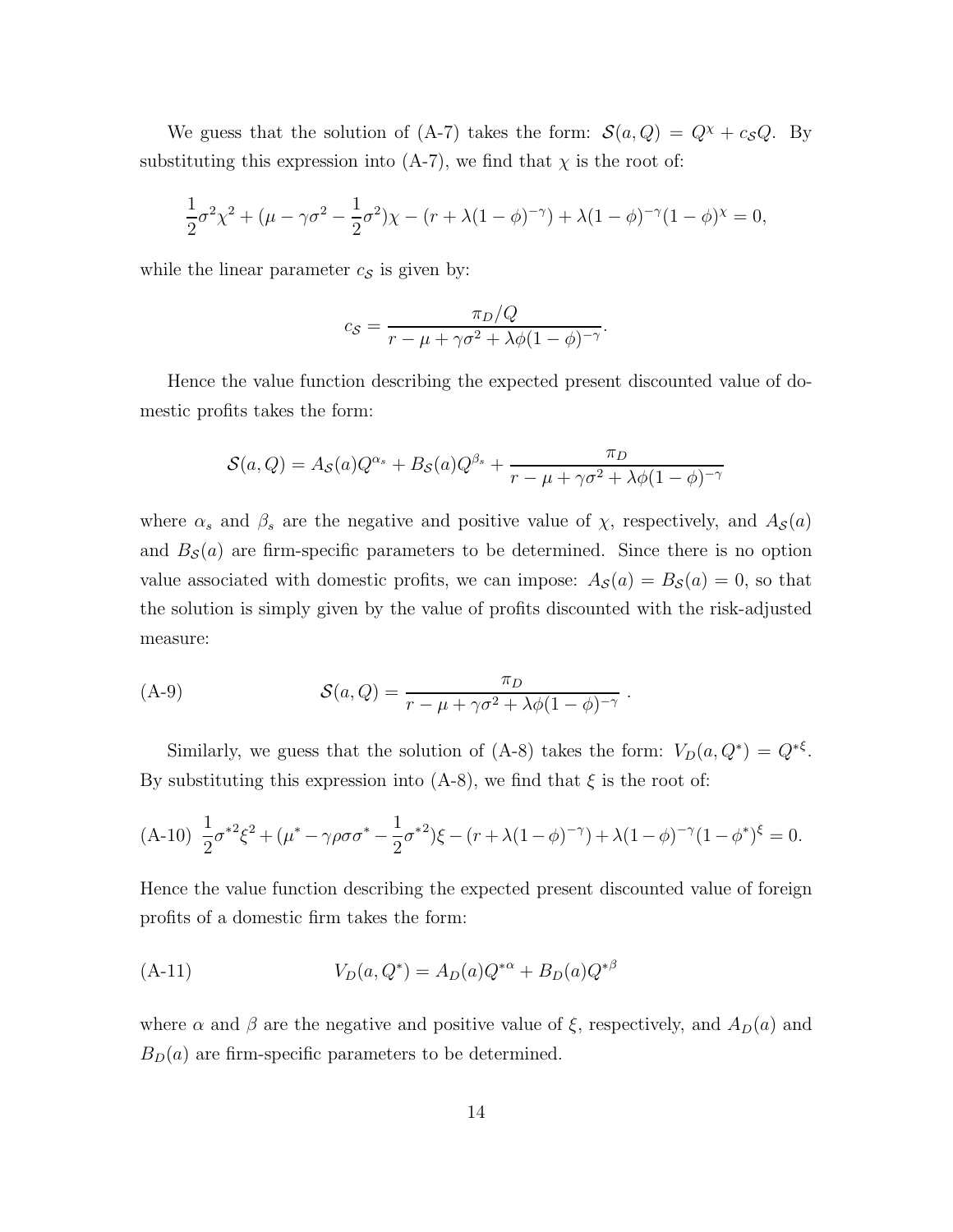The value of domestic profits is independent of status, hence the value of domestic profits for an exporter is also given by (A-9). The value of foreign profits of an exporter solves:

$$
(A-12)
$$
  

$$
\pi_X - rV_X + (\mu^* - \gamma \rho \sigma \sigma^*)Q^*V'_X + \frac{1}{2}\sigma^{*2}Q^{*2}V''_X + \lambda(1-\phi)^{-\gamma}[V_X[(1-\phi^*)Q^*] - V_X(Q^*)] = 0.
$$

We guess that the solution of (A-12) takes the form:  $V_X(a, Q^*) = Q^{*\xi} + cQ^* + d$ . By substituting this expression into  $(A-12)$ , we find that  $\xi$  is the root of  $(A-10)$ , while the parameters  $c$  and  $d$  are given by:

(A-13) 
$$
c = \frac{H(\tau aw)^{1-\eta}P^{*\eta}}{r-\mu+\gamma\rho\sigma\sigma^*+\lambda\phi^*(1-\phi)^{-\gamma}}
$$

$$
(A-14) \t\t d = -\frac{f_X}{r}.
$$

Hence the value function describing the expected present discounted value of foreign profits of an exporter takes the form:

$$
(A-15)\ \ V_X(a,Q^*) = A_X(a)Q^{*\alpha} + B_X(a)Q^{*\beta} + \frac{H(\tau aw)^{1-\eta}P^{*\eta}Q^*}{r-\mu+\gamma\rho\sigma\sigma^*+\lambda\phi^*(1-\phi)^{-\gamma}} - \frac{f_X}{r}
$$

where  $\alpha$  and  $\beta$  are the negative and positive value of  $\xi$ , respectively, and  $A_X(a)$  and  $B_X(a)$  are firm-specific parameters to be determined.

Also for a multinational the value of domestic profits is independent of status and is given by (A-9). The value of foreign profits of a multinational solves:

$$
(A-16)
$$

$$
\pi_I - rV_I + (\mu^* - \gamma \rho \sigma \sigma^*) Q^* V_I' + \frac{1}{2} \sigma^{*2} Q^{*2} V_I'' + \lambda (1 - \phi)^{-\gamma} [V_I[(1 - \phi^*) Q^*] - V_I(Q^*)] = 0.
$$

Notice that the functional form of  $(A-16)$  is identical to the one of  $(A-12)$ , hence:  $V_I(a, Q^*) = Q^{*\xi} + c'Q^* + d'$ , where  $\xi$  is given by (A-10), and:

(A-17) 
$$
c' = \frac{H(aw^*)^{1-\eta}P^{*\eta}}{r - \mu^* + \gamma\rho\sigma\sigma^* + \lambda\phi^*(1-\phi)^{-\gamma}}
$$

$$
(A-18) \t d' = -\frac{f_I}{r}.
$$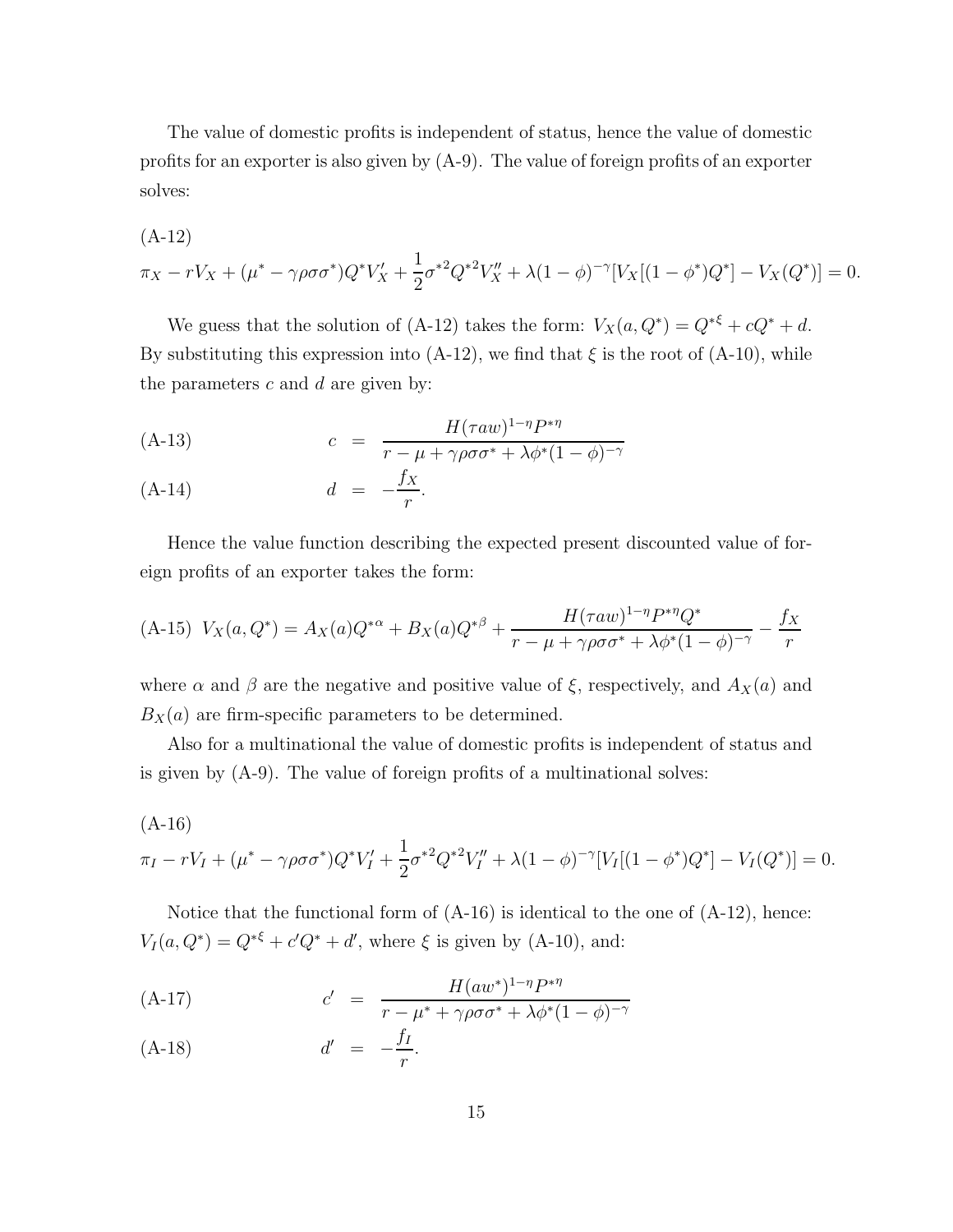Hence the value function describing the expected present discounted value of foreign profits of a multinational takes the form:

$$
(A-19) \quad V_I(a,Q^*) = A_I(a)Q^{*\alpha} + B_I(a)Q^{*\beta} + \frac{H(aw^*)^{1-\eta}P^{*\eta}Q^*}{r-\mu^*+\gamma\rho\sigma\sigma^*+\lambda\phi^*(1-\phi)^{-\gamma}} - \frac{f_I}{r}
$$

where  $\alpha$  and  $\beta$  are the negative and positive value of  $\xi$ , respectively, and  $A_I(a)$  and  $B_I(a)$  are firm-specific parameters to be determined.

In order to find the six value function parameters  $A_S(a)$ ,  $B_S(a)$ , for  $S \in \{D, X, I\}$ , together with the six quantity thresholds  $Q_{SR}^*(a)$ , which are the policy function of a firm with unit cost a, we impose the following value-matching and smooth-pasting conditions:

 $(A-20)$   $V_D(a, Q_{DX}^*(a)) = V_X(a, Q_{DX}^*(a)) - F_X$  $(A-21)$   $V_D(a, Q_{DI}^*(a)) = V_I(a, Q_{DI}^*(a)) - F_I$  $(A-22)$   $V_X(a, Q^*_{XD}(a)) = V_D(a, Q^*_{XD}(a))$  $(A-23)$   $V_X(a, Q^*_{XI}(a)) = V_I(a, Q^*_{XI}(a)) - F_I$  $(A-24)$   $V_I(a,Q_{ID}^*(a)) = V_D(a,Q_{ID}^*(a))$  $(A-25)$   $V_I(a, Q_{IX}^*(a)) = V_X(a, Q_{IX}^*(a)) - F_X$  $V'_R(a, Q^*_{RS}(a)) = V'_S$  $(A-26)$   $V'_R(a,Q_{RS}^*(a)) = V'_S(a,Q_{RS}^*(a))$ , for  $S, R \in \{D, X, I\}$ ,  $S \neq R$ .

For each firm, the value-matching and smooth-pasting conditions define a system of twelve equations in twelve unknowns: the six quantity thresholds  $Q_{SR}^*(a)$  and the six parameters  $A_S(a)$ ,  $B_S(a)$ , for  $S, R \in \{D, X, I\}$ . Details about the numerical solution of this system are contained in Appendix A-IV.

### *A-III.2 Comparative Statics: Value and Productivity*

We show here qualitative properties of the value functions that are key to the solution of the model. Both the quantity thresholds and the parameters of the value functions depend on the productivity level  $1/a$ . Figure A-II shows the value of foreign profits of a domestic firm as a function of the aggregate quantity demanded in the foreign market  $Q^*$  and of productivity  $1/a$ .  $V_D$  is increasing in  $Q^*$ , as the option value of entering the foreign market is increasing in the quantity demanded.  $V_D$  is also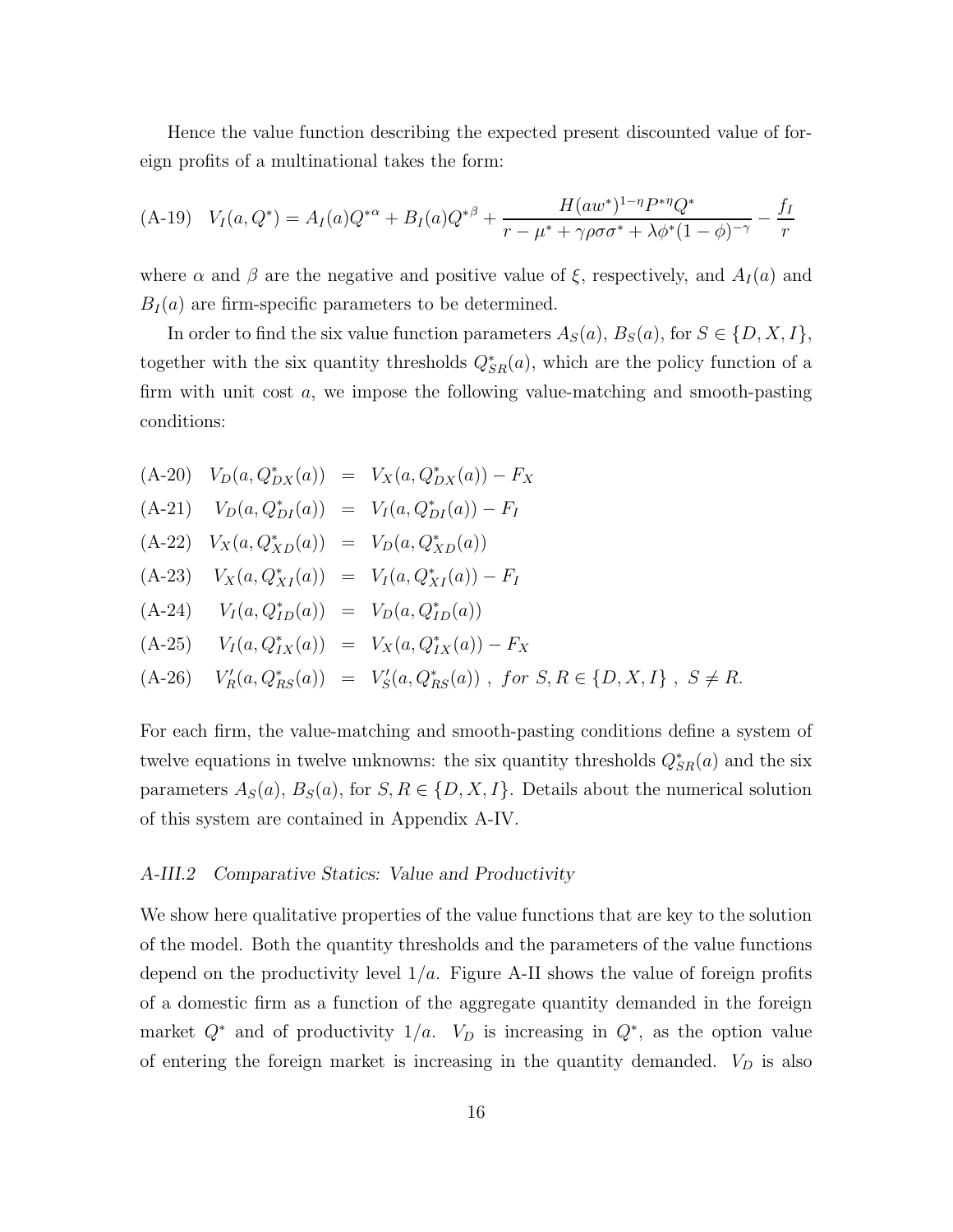

Figure A-II: Value Functions. Value of foreign profits of a domestic firm.

increasing in firm's productivity, as more productive firms can get higher profits from entering the foreign market.

Figure A-III shows the value of foreign profits of an exporter and of a multinational firm as functions of  $Q^*$  and  $1/a$ .  $V_X$  and  $V_I$  are U-shaped functions of  $Q^*$ , indicating the high option value of exiting for low realizations of  $Q^*$  and the high option value of not changing status for high realizations of  $Q^*$ . For  $Q^* \to \infty$ , the value function of an exporter is steeper than the one of a multinational, because the exporter gets high value both from staying in the market as an exporter and from the option value of becoming a multinational. The behavior of the value functions for  $Q^* \to 0$ does not vary much across the productivity dimension: when  $Q^*$  is low, the value is high as firms of all productivity levels associate a high value to the option of exiting. Conversely, the behavior of the value functions when  $Q^*$  is "large" varies with individual productivity: the value function is steeper for higher productivity firms, indicating that more productive firms obtain higher returns from staying in the foreign market when the realized aggregate demand is high.

From Figure A-III, the qualitative behavior of  $V_X$  and  $V_I$  appears very similar. Figure A-IV plots the difference between the value of foreign profits of firms serving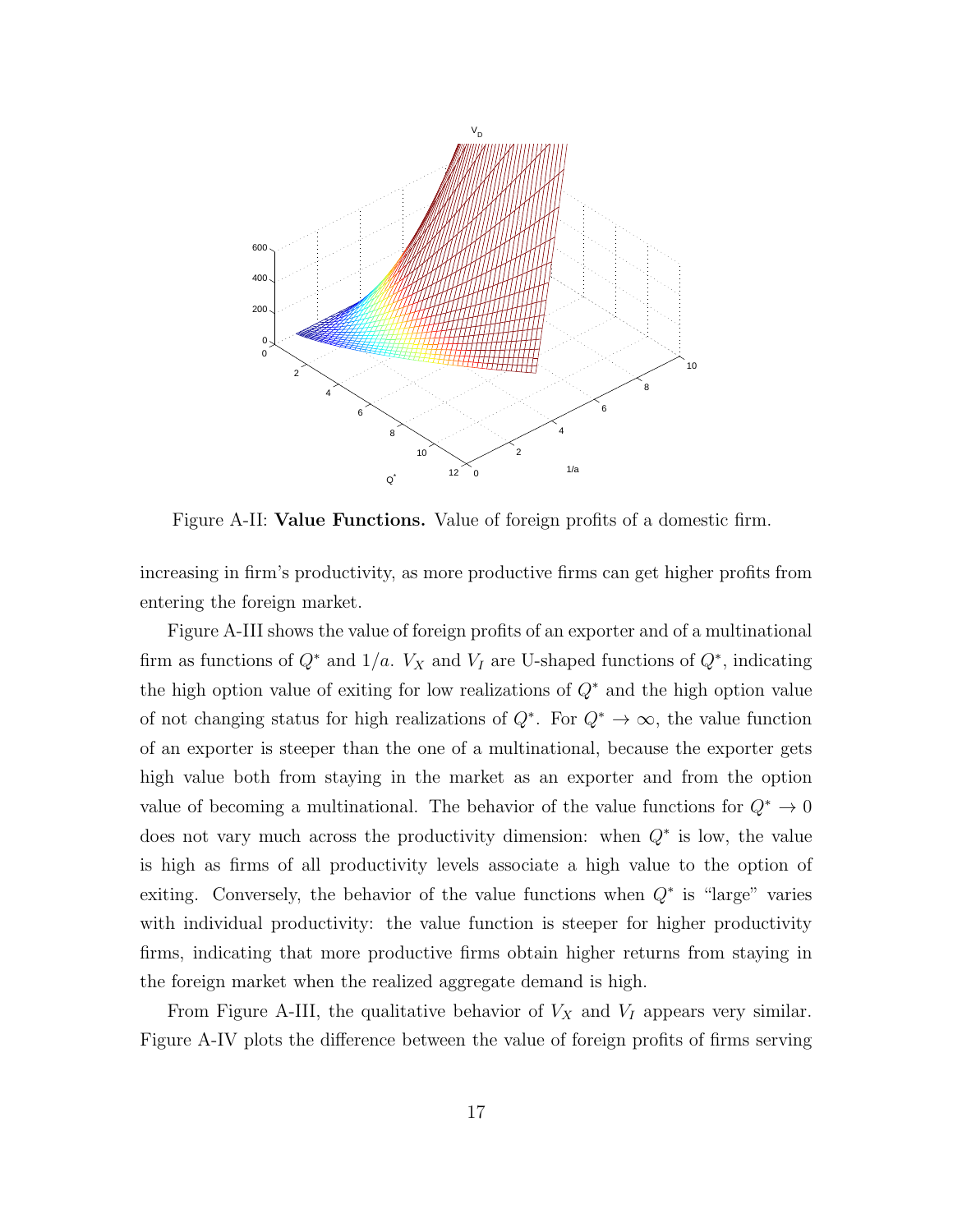

Figure A-III: Value Functions. Value of foreign profits of an exporter and of a multinational firm.



Figure A-IV: Value Functions. Difference between the value of foreign profits of exporters and multinationals and that of domestic firms.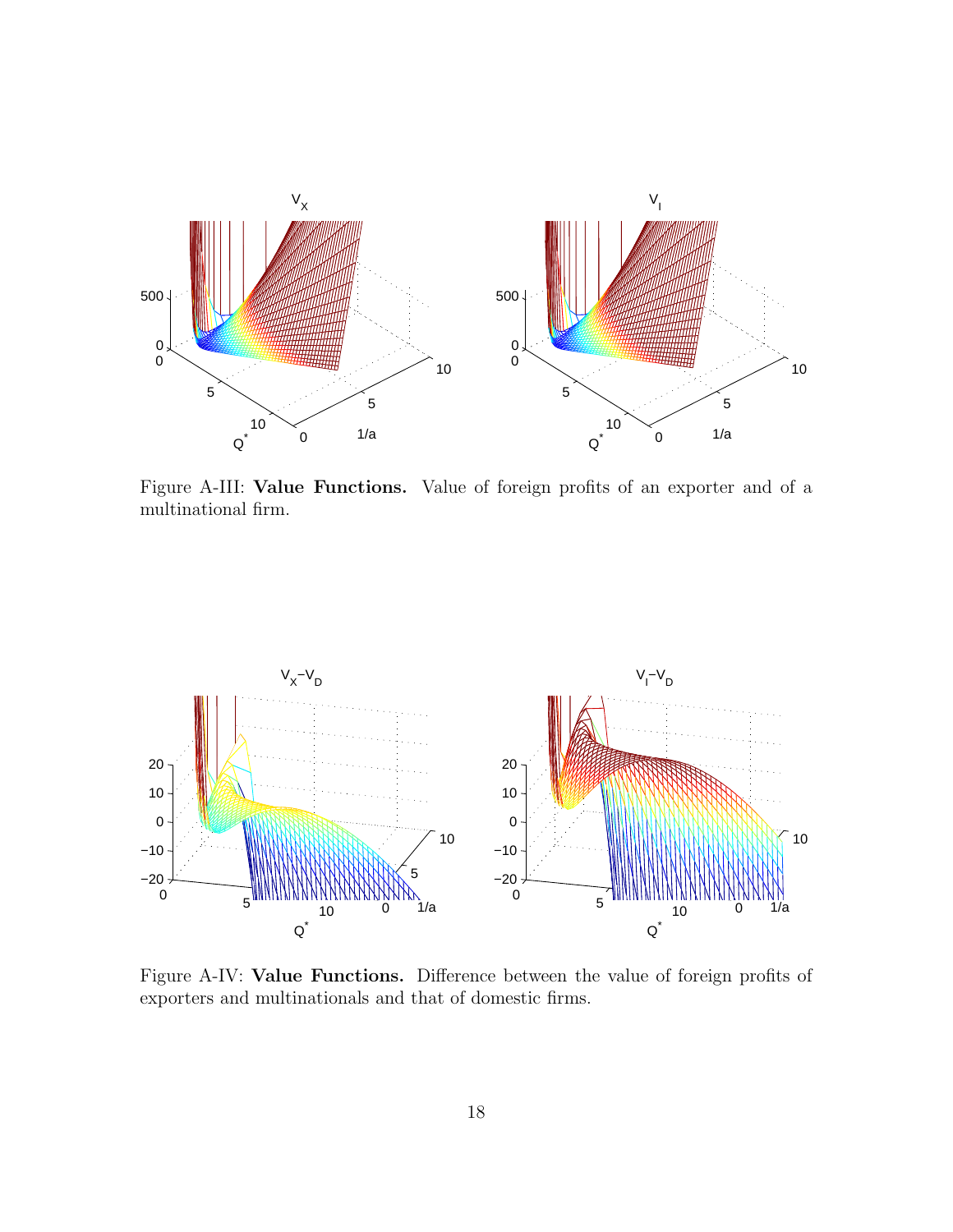the foreign market and of firms selling only domestically,  $V_X - V_D$  and  $V_I - V_D$ . For each productivity level  $1/a$ , each plot has two stationary points, a local maximum and a local minimum. The value matching and smooth pasting conditions imply that the local maxima correspond to the "entry" thresholds  $(Q_{DX}^*$  and  $Q_{DI}^*$  in the left and right plot respectively), while the local minima correspond to the "exit" thresholds  $(Q_{XD}^*$  and  $Q_{ID}^*$ ). Consistently with Theorem 1 below, both entry and exit thresholds are decreasing in  $1/a$ , indicating that more productive firms enter the foreign market for lower realizations of aggregate demand Q<sup>∗</sup> with respect to less productive firms. Similarly, more productive firms need larger negative shocks to demand to be induced to exit the foreign market with respect to less productive firms. Notice that for  $Q^* \to 0$ ,  $V_X - V_D$  and  $V_I - V_D$  tend to infinity, because the option value of exiting the foreign market is extremely high for very low realizations of  $Q^*$  (and irrespective of firm's productivity). Conversely, for  $Q^* \to \infty$ ,  $V_X - V_D$  and  $V_I - V_D$  tend to negative infinity, because the domestic firms' option value of entering the foreign market is extremely high compared to the flow profits of staying for firms that are already selling there. The difference between the value of foreign profits of a multinational firm and of an exporter displays similar properties.

#### *A-III.3 Price Indexes and Transitions Across Statuses*

We discuss here the computation of the price indexes and of the status distribution in the two countries.

The price indexes  $P$  and  $P^*$  are the solution of the following system:

$$
P^{1-\eta} = n \int \left(\frac{\eta aw}{\eta - 1}\right)^{1-\eta} dG(a) + ...
$$
  
(A-27)
$$
...n^* \left[ \int_{\omega_X^*(Q)} \left(\frac{\eta \tau aw^*}{\eta - 1}\right)^{1-\eta} dG^*(a) + \int_{\omega_I^*(Q)} \left(\frac{\eta aw}{\eta - 1}\right)^{1-\eta} dG^*(a) \right]
$$

$$
(P^*)^{1-\eta} = n^* \int \left(\frac{\eta aw^*}{\eta - 1}\right)^{1-\eta} dG^*(a) + ...
$$
  
(A-28)
$$
...n \left[ \int_{\omega_X(Q^*)} \left(\frac{\eta \tau aw}{\eta - 1}\right)^{1-\eta} dG(a) + \int_{\omega_I(Q^*)} \left(\frac{\eta aw^*}{\eta - 1}\right)^{1-\eta} dG(a) \right].
$$

Each price index is an aggregate of prices of domestic sales, prices of imports, and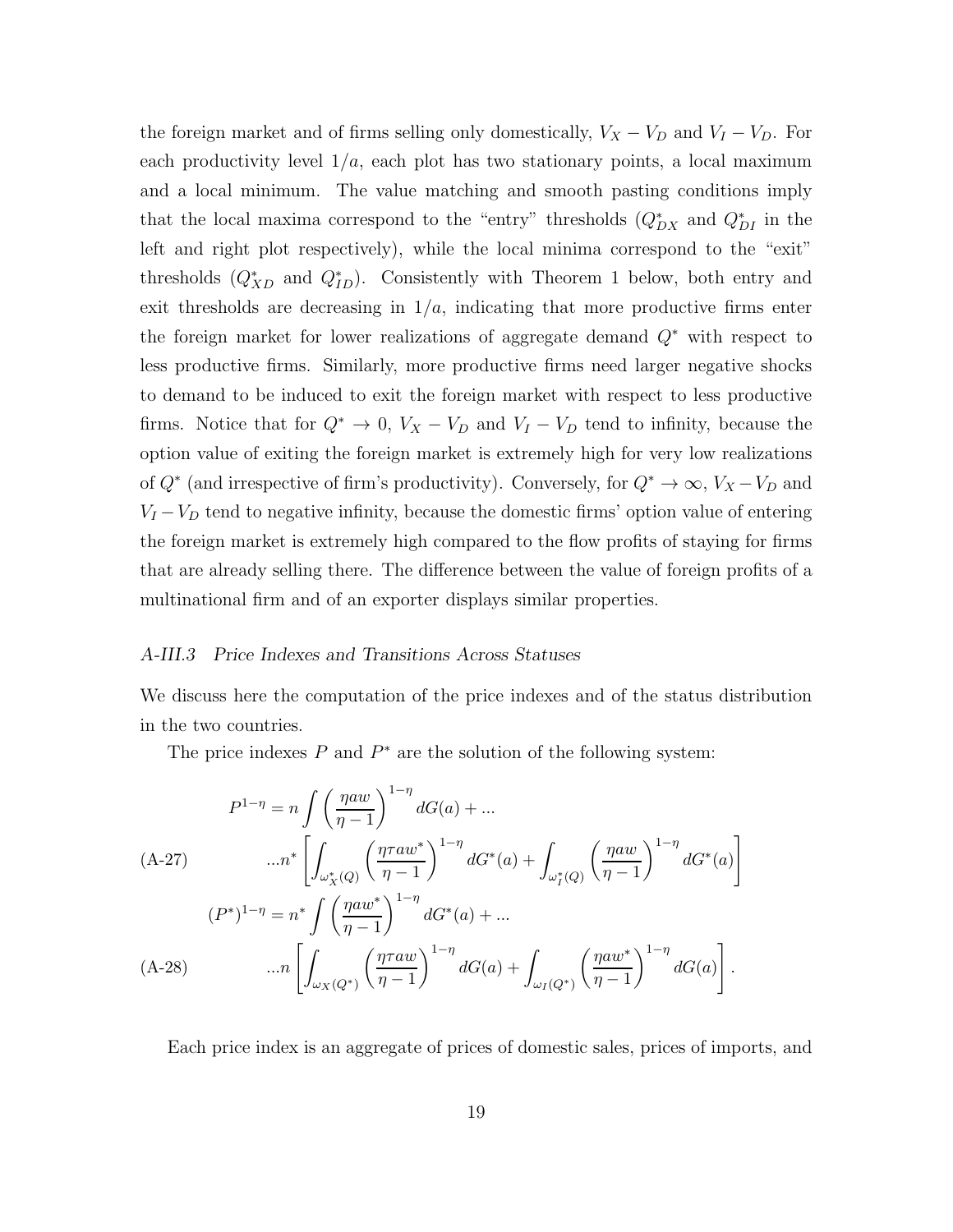prices of FDI sales of multinational firms from the other country. We denote by  $n$ ( $n^*$ ) the exogenous mass of firms from the Home (Foreign) country, and by  $\omega_X(Q^*),$  $\omega_I(Q^*)$  ( $\omega_X^*(Q)$ ,  $\omega_I^*(Q)$ ) the shares of these firms that export or have multinational sales when the realization of aggregate demand is  $(Q, Q^*)$ .

The law of motion of the status distribution is given by:

$$
\omega'_{D} = \omega_{D} \cdot [1 - G(\max\{a_{DX}, a_{DI}\})] + \omega_{X} \cdot [1 - G(a_{XD})] + ...
$$
  
\n
$$
(A-29) \qquad \dots \omega_{I} \cdot \{[1 - G(a_{ID})]1_{a_{ID} \ge a_{IX}} + [G(a_{IX}) - G(a_{ID})]1_{a_{ID} < a_{IX}}\}
$$
  
\n
$$
\omega'_{X} = \omega_{D} \cdot \{[G(a_{DX}) - G(a_{DI})]1_{a_{DX} \ge a_{DI}} + G(a_{DX})1_{a_{DX} < a_{DI}}\} + ...
$$
  
\n
$$
\dots \omega_{X} \cdot [G(a_{XD}) - G(a_{XI})] + ...
$$
  
\n
$$
(A-30) \qquad \dots \omega_{I} \cdot \{[1 - G(a_{IX})]1_{a_{ID} < a_{IX}} + [G(a_{ID}) - G(a_{IX})]1_{a_{ID} \ge a_{IX}}\}
$$
  
\n
$$
\omega'_{I} = \omega_{D} \cdot \{G(a_{DI})1_{a_{DX} \ge a_{DI}} + [G(a_{DI}) - G(a_{DX})]1_{a_{DX} < a_{DI}}\} ...
$$
  
\n
$$
(A-31) \qquad \dots \omega_{X} \cdot G(a_{XI}) + \omega_{I} \cdot G(\min\{a_{ID}, a_{IX}\})
$$

where  $a_{RS}(Q^*)$ , for  $R, S \in \{D, X, I\}$  is the productivity threshold that induces a Home country firm to switch status from  $R$  to  $S$  when the realization of foreign demand is  $Q^*$ <sup>10</sup> For a given initial distribution  $\Omega_0$ , equations (A-29)-(A-31) describe its evolution depending on the productivity thresholds ruling firms' allocation into statuses.

The system of value-matching and smooth-pasting conditions delivers firm-specific thresholds in  $Q^*$ :  $Q_{RS}^*(a)$ . To recover the productivity thresholds driving selection we need to invert the  $Q_{RS}^*(a)$  thresholds. Theorem 1 warrants this possibility.

### Theorem 1.

$$
\frac{\partial Q_{RS}^*(a)}{\partial a} > 0, \quad \text{for} \quad R, S \in \{D, X, I\}, \ \forall a.
$$

*Proof:* The proof closely follows Appendix B of Dixit (1989). We show the result for  $Q_{DX}$  only; the proof for the other thresholds follows the same steps.

<sup>&</sup>lt;sup>10</sup>We omitted the dependence of  $\omega_S$  and  $a_{RS}$  on  $Q^*$  to ease the notation.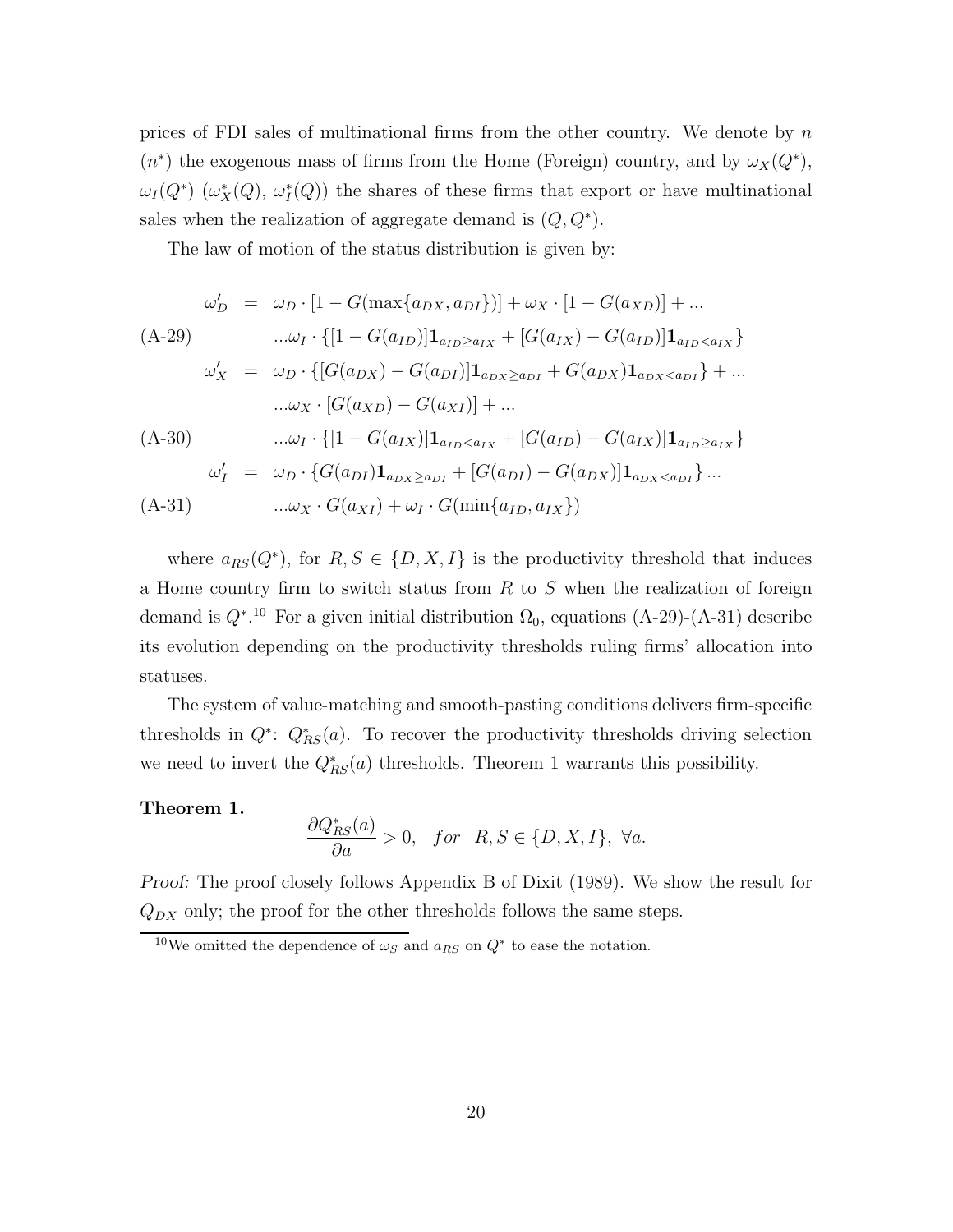The value-matching conditions for  $Q_{DX}^*$ ,  $Q_{XD}^*$  are:

$$
A_X Q_{DX}^* \alpha + (B_X - B_D) Q_{DX}^* \beta + \frac{H(\tau a w)^{1-\eta} P^{*\eta} Q_{DX}^*}{r - \mu^* + \gamma \rho \sigma \sigma^* + \lambda \phi^* (1 - \phi)^{-\gamma}} - \frac{f_X}{r} = F_X
$$
  

$$
A_X Q_{XD}^* \alpha + (B_X - B_D) Q_{XD}^* \beta + \frac{H(\tau a w)^{1-\eta} P^{*\eta} Q_{XD}^*}{r - \mu^* + \gamma \rho \sigma \sigma^* + \lambda \phi^* (1 - \phi)^{-\gamma}} - \frac{f_X}{r} = 0.
$$

Differentiating and using the smooth-pasting conditions:

$$
(A-32) \quad qQ_{DX}^*^{\alpha}dA_X + Q_{DX}^*^{\beta}d(B_X - B_D) + \frac{(1-\eta)H(\tau w)^{1-\eta}a^{-\eta}P^{*\eta}Q_{DX}^*}{r - \mu^* + \gamma\rho\sigma\sigma^* + \lambda\phi^*(1-\phi)^{-\gamma}}da = 0
$$
\n
$$
(A-33) \quad Q_{XD}^*^{\alpha}dA_X + Q_{XD}^*\beta d(B_X - B_D) + \frac{(1-\eta)H(\tau w)^{1-\eta}a^{-\eta}P^{*\eta}Q_{XD}^*}{r - \mu^* + \gamma\rho\sigma\sigma^* + \lambda\phi^*(1-\phi)^{-\gamma}}da = 0.
$$

Dividing (A-32) by  $Q_{DX}^*$  and (A-33) by  $Q_{XD}^*$  and combining them:

(A-34) 
$$
dA_X = \left(\frac{Q_{DX}^*{}^{\beta-1} - Q_{XD}^*{}^{\beta-1}}{Q_{XD}^*{}^{\alpha-1} - Q_{DX}^*{}^{\alpha-1}}\right) d(B_X - B_D).
$$

Plugging (A-34) into (A-32):

$$
(A-35)
$$

$$
d(B_X - B_D) = \left(\frac{Q_{XD}^* \alpha^{-1} - Q_{DX}^* \alpha^{-1}}{Q_{DX}^* \beta^{-1} Q_{XD}^* \alpha^{-1} - Q_{DX}^* \alpha^{-1} Q_{XD}^* \beta^{-1}}\right) \cdot \left(-\frac{(1-\eta)H(\tau w)^{1-\eta} a^{-\eta} P^{*\eta}}{r - \mu^* + \gamma \rho \sigma \sigma^* + \lambda \phi^*(1-\phi)^{-\gamma}} da\right)
$$

and plugging  $(A-35)$  into  $(A-34)$ :

$$
(A-36)
$$

$$
dA_X = \left(\frac{Q_{DX}^*{}^{\beta-1} - Q_{XD}^*{}^{\beta-1}}{Q_{DX}^*{}^{\beta-1}Q_{XD}^*{}^{\alpha-1} - Q_{DX}^*{}^{\alpha-1}Q_{XD}^*{}^{\beta-1}}\right) \cdot \left(-\frac{(1-\eta)H(\tau w)^{1-\eta}a^{-\eta}P^{*\eta}}{r-\mu^*+\gamma\rho\sigma\sigma^*+\lambda\phi^*(1-\phi)^{-\gamma}}da\right).
$$

The smooth-pasting condition for  $Q_{DX}^*$  is:

$$
\alpha A_X Q_{DX}^{\ast}{}^{\alpha-1} + \beta (B_X - B_D) Q_{DX}^{\ast}{}^{\beta-1} + \frac{H(\tau a w)^{1-\eta} P^{\ast \eta}}{r - \mu^* + \gamma \rho \sigma \sigma^* + \lambda \phi^* (1 - \phi)^{-\gamma}} = 0.
$$

Let  $G_{DX}(\cdot) = V_X(\cdot) - V_D(\cdot)$ . Differentiating the condition above: (A-37)  $G''_{DX}(\cdot)dQ^{*}_{DX}+\alpha Q^{*}_{DX}$  $\alpha^{-1}dA_X+\beta Q_{DX}^*$  $\beta^{-1}d(B_X-B_D)+\frac{(1-\eta)H(\tau w)^{1-\eta}a^{-\eta}P^{*\eta}}{w^*+1\leq \frac{1}{2}+\frac{1}{2}}$  $\frac{(1 - \eta) \pi (\eta x)^{-\alpha}}{r - \mu^* + \gamma \rho \sigma \sigma^* + \lambda \phi^* (1 - \phi)^{-\gamma}} da = 0.$ 

Let  $\Delta \equiv Q_{DX}^*{}^{\beta-1}Q_{XD}^*{}^{\alpha-1} - Q_{DX}^*{}^{\alpha-1}Q_{XD}^*$  $\beta$ <sup>-1</sup>. Substituting in the expressions for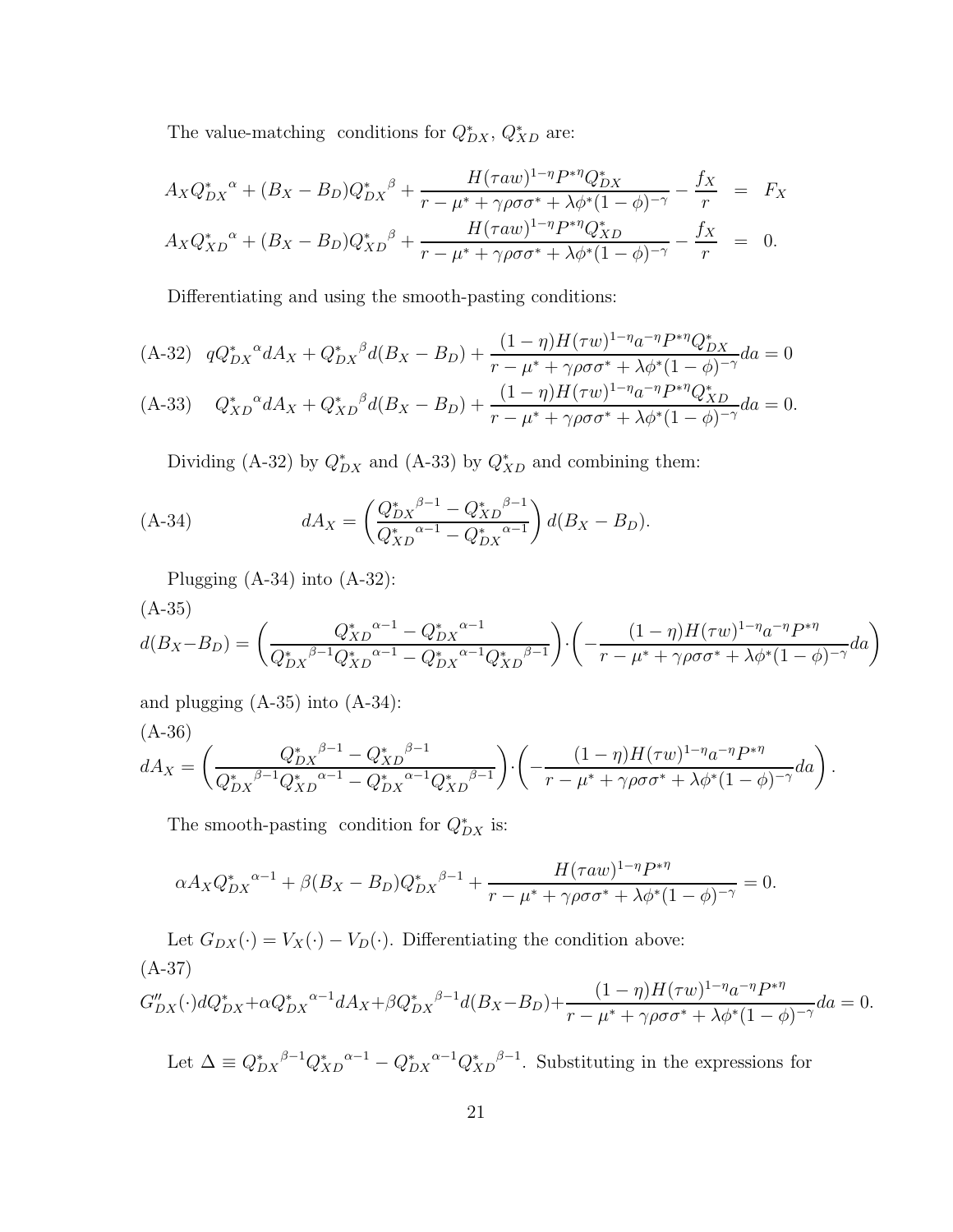$dA_X$  and  $d(B_X - B_D)$ , equation (A-37) can be rewritten as:

$$
\frac{-G''_{DX}}{\geq 0}(\cdot)dQ_{DX}^{*} = \frac{(\eta-1)H(\tau w)^{1-\eta}a^{-\eta}P^{*\eta}}{\underbrace{\Delta[r-\mu^{*}+\gamma\rho\sigma\sigma^{*}+\lambda\phi^{*}(1-\phi)^{-\gamma}]}_{>0}}da\cdot\ldots
$$

$$
\ldots\cdot\left[\alpha\left(Q_{DX}^{*}\alpha^{+\beta-2}-Q_{DX}^{*}\alpha^{-1}Q_{XD}^{*}\beta^{-1}\right)+\beta\left(Q_{DX}^{*}\alpha^{+\beta-2}-Q_{DX}^{*}\beta^{-1}Q_{XD}^{*}\alpha^{-1}\right)+\Delta\right].
$$

In order to show that  $\frac{\partial Q_{DX}^*(a)}{\partial a} > 0$ , we must show that the last term of the expression above is positive:

$$
\left[\alpha\left(Q_{DX}^{*}\alpha^{+\beta-2}-Q_{DX}^{*}\alpha^{-1}Q_{XD}^{*}\beta^{-1}\right)+\beta\left(Q_{DX}^{*}\alpha^{+\beta-2}-Q_{DX}^{*}\beta^{-1}Q_{XD}^{*}\alpha^{-1}\right)+\Delta\right] = \dots
$$
  

$$
\frac{1}{Q_{DX}^{*}\alpha^{+\beta-2}}\left[\alpha\left(1-\left(\frac{Q_{XD}^{*}}{Q_{DX}^{*}}\right)^{\beta-1}\right)+\beta\left(\left(\frac{Q_{XD}^{*}}{Q_{DX}^{*}}\right)^{\alpha-1}-1\right)-\left(\frac{Q_{XD}^{*}}{Q_{DX}^{*}}\right)^{\alpha-1}+\left(\frac{Q_{XD}^{*}}{Q_{DX}^{*}}\right)^{\beta-1}\right] = \dots
$$
  

$$
\frac{1}{Q_{DX}^{*}\alpha^{+\beta-2}}\left[\alpha\left(1-\left(\frac{Q_{DX}^{*}}{Q_{XD}^{*}}\right)^{1-\beta}\right)+\beta\left(\left(\frac{Q_{DX}^{*}}{Q_{XD}^{*}}\right)^{1-\alpha}-1\right)-\left(\frac{Q_{DX}^{*}}{Q_{XD}^{*}}\right)^{1-\alpha}+\left(\frac{Q_{DX}^{*}}{Q_{XD}^{*}}\right)^{1-\beta}\right].
$$

Let  $z \equiv \frac{Q_{DX}^*}{Q_{XD}^*} > 1$  and let  $\phi(z) \equiv [\alpha (1 - z^{1-\beta}) + \beta (z^{1-\alpha} - 1) - z^{1-\alpha} + z^{1-\beta}].$ Then  $\phi(1) = 0$  and  $\phi'(z) = (1 - \alpha)(\beta - 1)(z^{-\alpha} - z^{-\beta}) > 0$ , which proves the result.  $\Box$ 

Theorem 1 establishes that the six thresholds  $Q_{RS}^*(a)$  are decreasing in firm productivity  $1/a$ , indicating that more productive firms need smaller positive shocks to demand to enter the foreign market, and larger negative shocks to exit. The oneto-one correspondence between productivities and quantity thresholds established by Theorem 1 implies that the functions  $Q_{RS}^*(a)$  are invertible, hence for each realization of aggregate foreign demand  $Q^*$  we can compute six productivity thresholds  $a_{RS}(Q^*),$ for  $R, S \in \{D, X, I\}$ , that determine the selection of heterogeneous firms into the three statuses and their likelihood of switching across statuses. This redefinition of the thresholds in terms of productivity is essential to compute the price indexes in (A-27)-(A-28). Figure A-V illustrates Theorem 1.

The equations describing aggregate prices depend – via the integration limits – on the distribution of firms into statuses, which in turn depends on the quantity thresholds  $Q_{RS}^*$ . On the other hand, quantity thresholds themselves depend on aggregate prices (as evident from the value functions). In solving the firm's problem,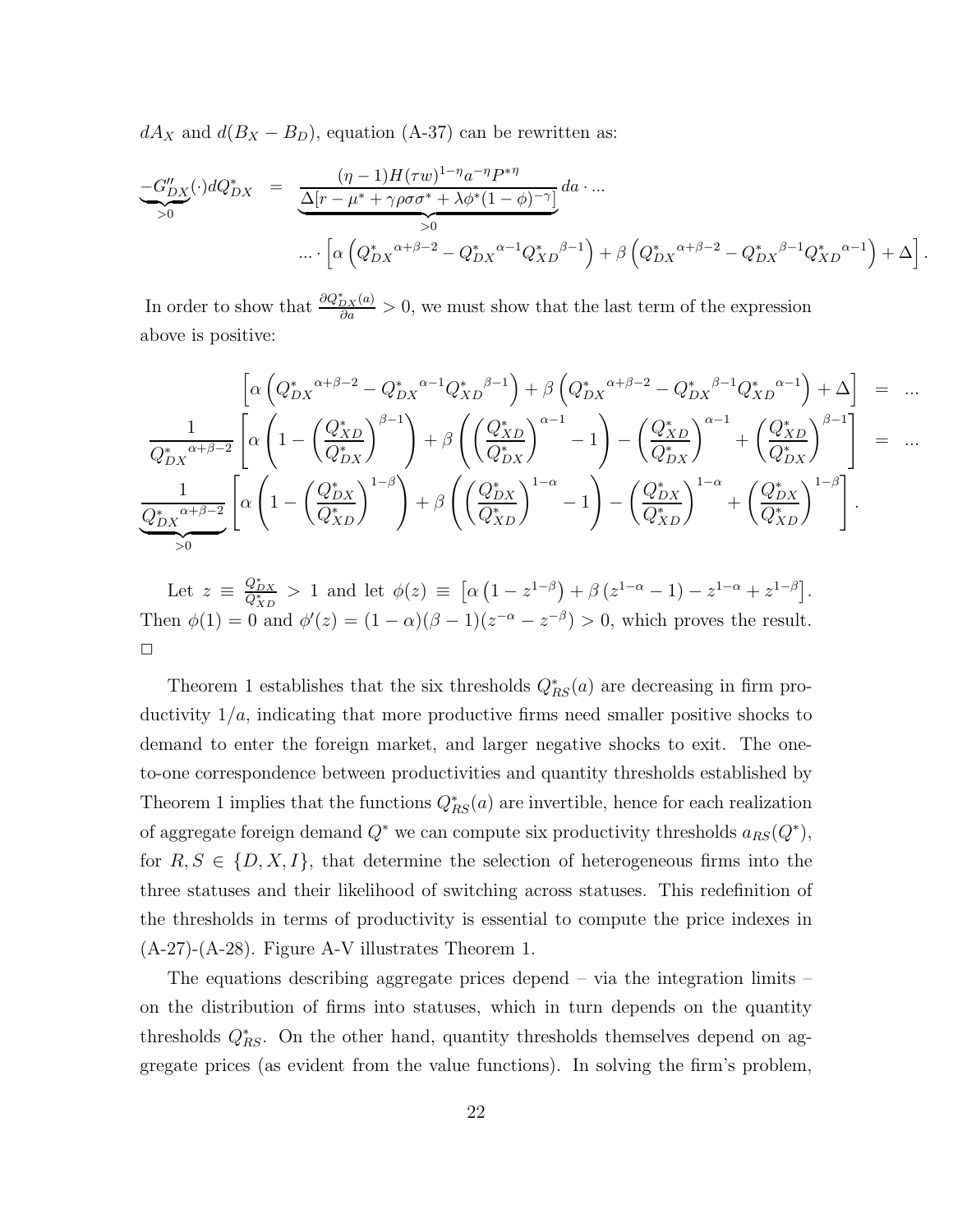

Figure A-V: **Monotonicity of the thresholds.** Quantity thresholds as functions of firm's productivity.

we appeal to the equivalence result shown in Leahy (1993): when finding the quantity thresholds, each firm takes aggregate prices and the firms' distribution into statuses as given, and does not take into account the effect of its own entry and exit decisions on these variables. This result simplifies considerably the computation of the equilibrium, which we describe in Appendix A-IV. Notice that the sets  $\omega<sub>S</sub>$  vary with the realization of Q<sup>∗</sup> , as firms may switch status, but only depend on the firms' status in the previous period, due to the Markov property of Brownian motions.<sup>11</sup>

Since we abstract from the problem of entry in the domestic market, we take the mass of firms in the two countries as given. We normalize them to one, and present the results in terms of shares of the total number of firms.

<sup>&</sup>lt;sup>11</sup>The tractability of the law of motion of the status distribution hinges on the fact that there are only aggregate shocks in our economy. Adding persistent idiosyncratic shocks generates more realistic dynamics but implies that the entire status distribution becomes a state variable of the problem, requiring more sophisticated solution methods. The resulting additional complication, moreover, has no effect on asset prices, since idiosyncratic shocks are insurable and hence not priced in equilibrium.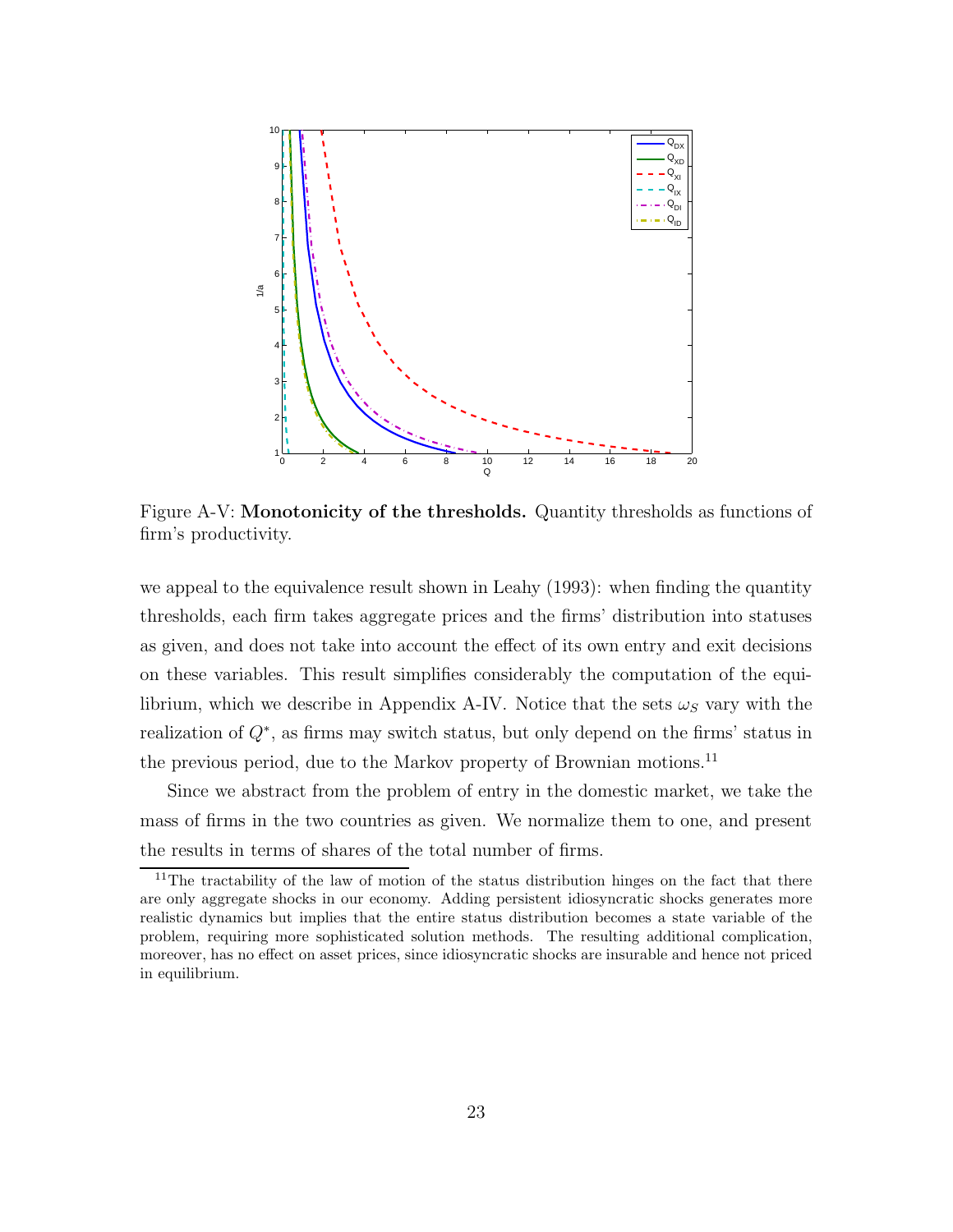## *A-III.4 Returns*

We show here how to derive the expression for the returns in equation (29). Starting from the no arbitrage condition (without loss of generality, for an exporter):

$$
\pi_D - rS + (\mu - \gamma \sigma^2)QS' + \frac{1}{2}\sigma^2 Q^2 S'' + \lambda (1 - \phi)^{-\gamma} [\mathcal{S}[(1 - \phi)Q] - \mathcal{S}(Q)] + \dots
$$

$$
+ \pi_X - rV_X + (\mu^* - \gamma \rho \sigma \sigma^*) Q^* V'_X + \frac{1}{2}\sigma^{*2} Q^{*2} V''_X + \lambda (1 - \phi)^{-\gamma} [V_X[(1 - \phi^*)Q^*] - V_X(Q^*)] = 0
$$

and add and subtract the term  $+\lambda[[\mathcal{S}[(1-\phi)Q] - \mathcal{S}(Q)] + [V_X[(1-\phi^*)Q^*] - V_X(Q^*)]]$ :

$$
\pi_D - rS - \gamma \sigma^2 Q S' + \underbrace{\mu Q S' + \frac{1}{2} \sigma^2 Q^2 S'' + \lambda [S[(1 - \phi)Q] - S(Q)]}_{E(dS)} + ... \n+ \lambda [(1 - \phi)^{-\gamma} - 1][S[(1 - \phi)Q] - S(Q)] + ... \n+ \pi_X - rV_X - \gamma \rho \sigma \sigma^* Q^* V'_X + \underbrace{\mu^* Q^* V'_X + \frac{1}{2} \sigma^{*2} Q^{*2} V''_X + \lambda [V_X[(1 - \phi^*)Q^*] - V_D(Q^*)] + ... \n+ \lambda [(1 - \phi)^{-\gamma} - 1][V_X[(1 - \phi^*)Q^*] - V_X(Q^*)] = 0
$$

where  $E(dS) + E(dV_X) = E[d(S + V_X)] = E[dV_X]$ . Hence:

$$
\pi_D + \pi_X + E[d\mathcal{V}_X] = r\mathcal{V}_X + \gamma \sigma^2 Q \mathcal{S}' + \gamma \rho \sigma \sigma^* Q^* V'_X - \dots
$$

$$
\lambda[(1 - \phi)^{-\gamma} - 1][[\mathcal{S}[(1 - \phi)Q] - \mathcal{S}(Q)] + [V_X[(1 - \phi^*)Q^*] - V_X(Q^*)]]
$$

$$
ret_X \equiv \frac{\pi_D + \pi_X + E[d\mathcal{V}_X]}{\mathcal{V}_X} = r + \frac{\gamma \sigma^2 \mathcal{S} + \gamma \rho \sigma \sigma^* Q^* V'_X}{\mathcal{V}_X} - \dots
$$

$$
\lambda[(1 - \phi)^{-\gamma} - 1] \frac{\mathcal{V}_X[(1 - \phi)Q, (1 - \phi^*)Q^*] - \mathcal{V}_X(Q, Q^*)}{\mathcal{V}_X}
$$

since  $S$  is linear in  $Q$ .

# A-IV Computation Algorithm

Since the model features aggregate shocks and does not admit closed-form solutions, we simulate the economy and compute the variables of interest for a large number of simulations. We then average the results across simulations to obtain the modelgenerated moments. Each simulation proceeds as follows.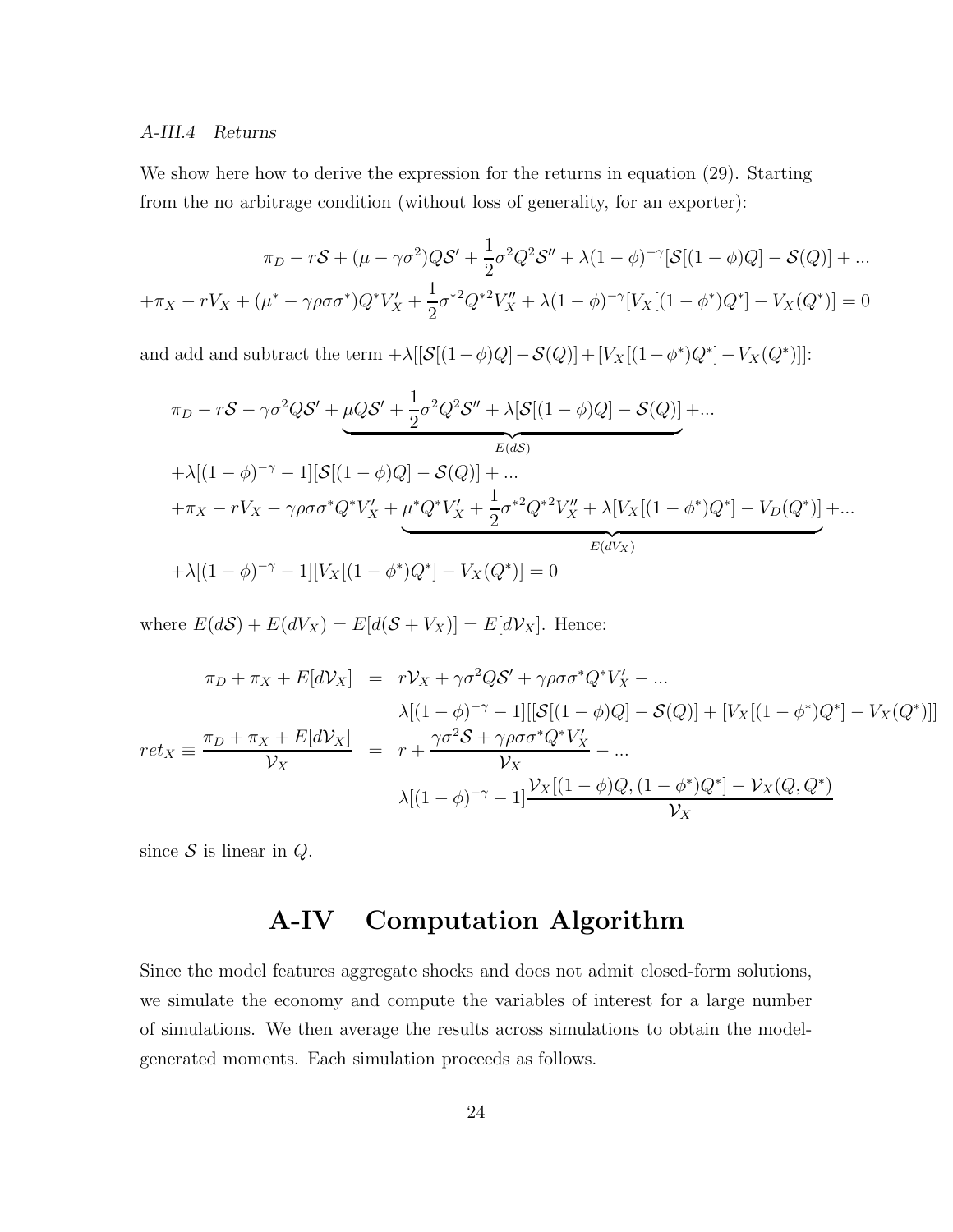- 1. Define the exogenous parameters of the model (trade and FDI costs, preference parameters, parameters entering the shock processes). We simulate the economy for 1000 firms and 30 periods.
- 2. Simulate the shocks  $Q(t)$ ,  $Q^*(t)$  by discretizing the Brownian motions in equations  $(2)-(3)$ .
- 3. Draw the productivities of 1000 firms in each country from Pareto distributions with parameters  $(b, k)$ .
- 4. Initialize the firm distribution into statuses at the equilibrium  $\Omega_0 = \Omega_0^* =$  $(0.18, 0.45)$  (18% of firms are exporters, and 45% of firms are MNCs). Compute  $P_0$ ,  $P_0^*$  from  $(A-27)-(A-28).<sup>12</sup>$
- 5. For  $t = 1, ... 30$ :
	- (a) For each firm in each country, solve system  $(A-20)-(A-26)$  to find the quantity thresholds and the parameters of the value functions. More details about the solution of this system are contained in the next subsection.
	- (b) Establish firm status at the end of the period by comparing the demand thresholds  $Q_{RS}(a)$ ,  $Q_{RS}^*(a)$  with the realizations of the shocks  $(Q, Q^*)$ . Compute the new distributions of firms into statuses  $\Omega_t$ ,  $\Omega_t^*$ . Compute  $P_t$ ,  $P_t^*$  from  $(A-27)-(A-28)$ .
	- (c) Compute the profit and the value of each firm using equations (12)-(14) and (20)-(23), respectively. Compute returns using equation (29).

We repeat this procedure 100 times. The results of the simulations are aggregated as follows.

## I. Share of firms in each status.

The distribution  $\Omega_t$  gives the share of firms in each status for every year and simulation. The moments in the right panel of Table 6 are obtained by averaging the shares across years and across simulations.

<sup>&</sup>lt;sup>12</sup>Since the data does not include information on the shares of foreign firms that export and have affiliate sales in the US, we assume that those shares are symmetric to the ones of US firms abroad. We initialize the price indexes by assuming that all firms are domestic, and we exclude these initial, off-equilibrium price indexes from the calculation of the moments.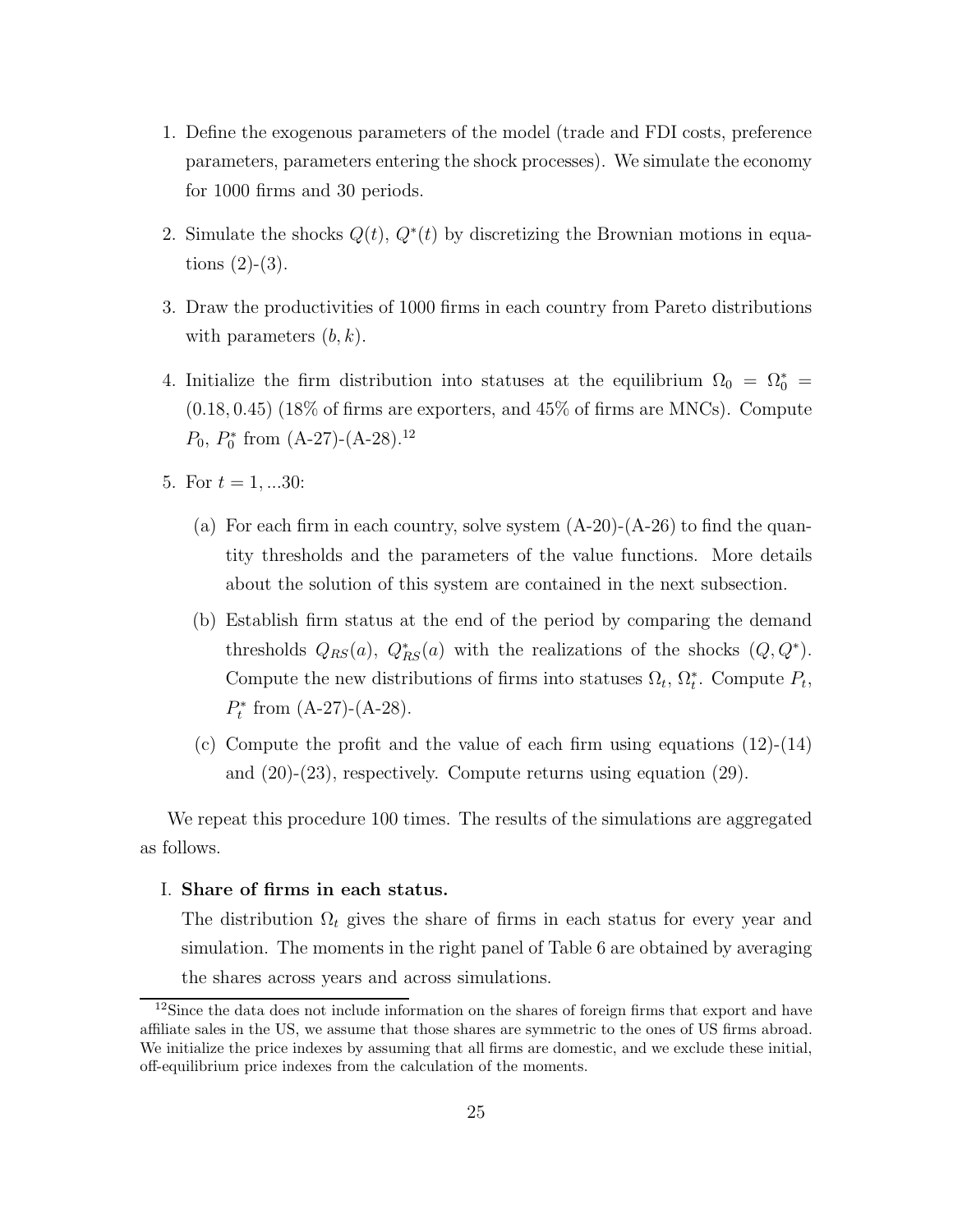# II. Earning yields.

For each simulation and year, and consistently with the construction of earning yields in the data that we documented in Section II. , we sum the profits of firms in each group to obtain portfolio profits. Similarly, we sum the values within group to obtain portfolio values. Earning yields are given by the ratio of portfolio profits and portfolio value, then averaged across years and across simulations.

#### III. Returns.

For each simulation and year, we compute firm-level returns using equation (29). Portfolio returns are constructed by computing the average returns of all firms in the same status for each year and simulation, then averaged across years and across simulations.

# *A-IV.1 Solving the System of Value-Matching and Smooth-Pasting Conditions*

System  $(A-20)-(A-26)$  is a non-linear system of 12 equations in 10 unknowns: the six thresholds inducing a firm to change status, for every status pair, and the four parameters entering the value functions (since we impose  $A_D(a) = B_I(a) = 0$ ). We discipline the numerical solution of this system by a) splitting it in two perfectly identified, smaller systems, and b) choosing a "good" initial condition.

# (a) Splitting the system into two perfectly identified subsystems.

To gain intuition about how to "separate" the system in two, consider the following example of two firms, call them y and z. Firm y is less productive than firm z, and following a positive shock to the quantity demanded abroad, it decides to start exporting. With the same realization of the shock, firm z decides to start FDI. As a result, the entry threshold  $Q_{DI}^*$  is irrelevant for firm y, and the entry threshold  $Q_{DX}^*$  is irrelevant for firm z. In other words, the fact that firms are heterogeneous and the shock process is continuous imply that there are firms that move directly from domestic sales only to FDI and viceversa, while there are firms that gradually move from domestic sales only to exports and then (eventually) to FDI.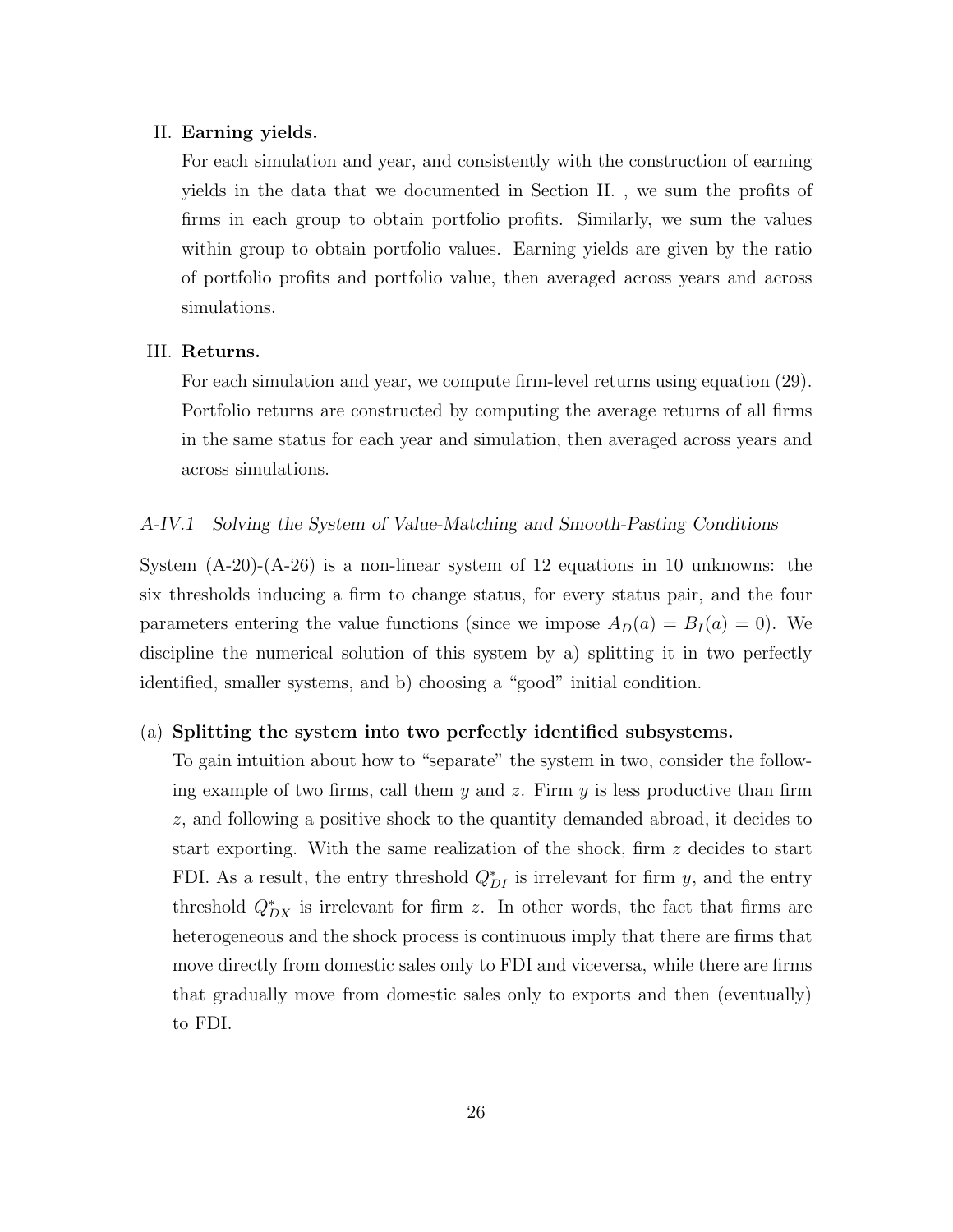According to this reasoning, we split system  $(A-20)-(A-26)$  in two subsystems:

(A-38)  
\n
$$
V_D(a, Q_{DX}^*(a)) = V_X(a, Q_{DX}^*(a)) - F_X
$$
\n(A-39)  
\n
$$
V_X(a, Q_{XD}^*(a)) = V_D(a, Q_{XD}^*(a))
$$

$$
(A-40) \t\t V_X(a, Q^*_{XI}(a)) = V_I(a, Q^*_{XI}(a)) - F_I
$$

(A-41) 
$$
V_I(a, Q_{IX}^*(a)) = V_X(a, Q_{IX}^*(a)) - F_X
$$

$$
(A-42) \tV'_D(a, Q^*_{DX}(a)) = V'_X(a, Q^*_{DX}(a))
$$

(A-43) 
$$
V'_X(a, Q^*_{XD}(a)) = V'_D(a, Q^*_{XD}(a))
$$

$$
(A-44) \tV'_{X}(a,Q^*_{XI}(a)) = V'_{I}(a,Q^*_{XI}(a))
$$

$$
(A-45) \tV'_I(a, Q_{IX}^*(a)) = V'_X(a, Q_{IX}^*(a))
$$

and:

$$
(A-46) \tV_D(a, Q^*_{DI}(a)) = V_I(a, Q^*_{DI}(a)) - F_I
$$

$$
(A-47) \tV_I(a, Q_{ID}^*(a)) = V_D(a, Q_{ID}^*(a))
$$

$$
(A-48) \tV'_D(a, Q^*_{DI}(a)) = V'_I(a, Q^*_{DI}(a))
$$

(A-49) 
$$
V'_I(a, Q^*_{ID}(a)) = V'_D(a, Q^*_{ID}(a)).
$$

System (A-38)-(A-45) is a system of eight equations in eight unknowns, that can be solved for the four quantity thresholds  $Q_{DX}^*(a)$ ,  $Q_{XD}^*(a)$ ,  $Q_{XI}^*(a)$ ,  $Q_{IX}^*(a)$ , and the parameters of the value functions  $B_D(a)$ ,  $A_X(a)$ ,  $B_X(a)$ , and  $A_I(a)$ . Similarly, system  $(A-46)-(A-49)$  is a system of four equations in four unknowns, that can be solved for the two quantity thresholds  $Q_{DI}^*(a)$ ,  $Q_{ID}^*(a)$ , and the parameters of the value functions  $B_D(a)$  and  $A_I(a)$ . The two systems uniquely identify the six thresholds and the parameters  $A_X(a)$ ,  $B_X(a)$ . To identify the remaining parameters  $B_D(a)$ ,  $A_I(a)$ , we determine if the firm moves directly from domestic sales only to FDI or gradually moves from domestic sales only to exports and then (eventually) to FDI. If  $Q_{DX}^*(a) < Q_{DI}^*(a)$ , then  $B_D(a)$  is identified by system (A-38)-(A-45). Conversely, if  $Q_{DX}^*(a) > Q_{DI}^*(a)$ ,  $B_D(a)$  is identified by system (A-46)-(A-49). Similarly, if  $Q_{ID}^*(a) > Q_{IX}^*(a)$ , then  $A_I(a)$  is identified by system  $(A-46)-(A-49)$ . Conversely, if  $Q_{ID}^*(a) < Q_{IX}^*(a)$ ,  $A_I(a)$  is identified by system